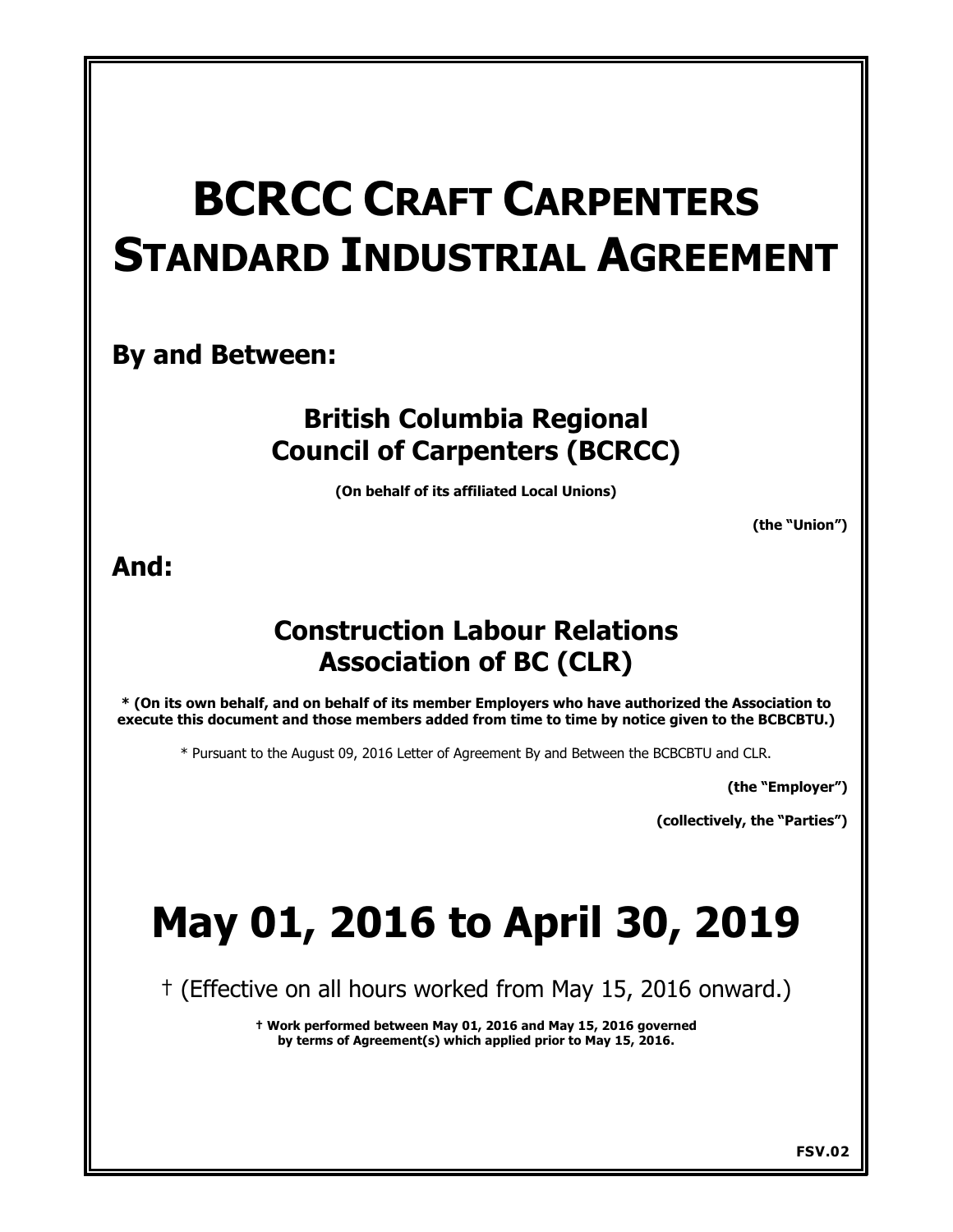### **TABLE OF CONTENTS PAGE 1 OF 2**

#### **Refer to Appendix "A" for definitions and abbreviations applicable to this Agreement.**

| <b>Article</b> | 1.000  |                                               |
|----------------|--------|-----------------------------------------------|
| <b>Article</b> | 2.000  |                                               |
| <b>Article</b> | 3.000  |                                               |
| <b>Article</b> | 4.000  |                                               |
| <b>Article</b> | 5.000  |                                               |
| <b>Article</b> | 6.000  |                                               |
| <b>Article</b> | 7.000  | Travel Allowances and Out-Of-Town Projects 16 |
| <b>Article</b> | 8.000  |                                               |
| <b>Article</b> | 9.000  |                                               |
| <b>Article</b> | 10.000 |                                               |
| <b>Article</b> | 11.000 |                                               |
| <b>Article</b> | 12.000 |                                               |
| <b>Article</b> | 13.000 |                                               |
| <b>Article</b> | 14.000 |                                               |
| <b>Article</b> | 15.000 |                                               |
|                |        |                                               |

#### **Minimum Straight Time Hourly Wage Rates and Breakdown of Monetary Package:**

#### **Inside Lower Mainland/Fraser Valley**

| Schedule "A1.1" |  |
|-----------------|--|
| Schedule "A1.2" |  |
| Schedule "A1.3" |  |
| Schedule "A1.4" |  |
| Schedule "A1.5" |  |
| Schedule "A1.6" |  |

#### **Outside Lower Mainland/Fraser Valley**

| Schedule "A2.1"        |  |
|------------------------|--|
| Schedule "A2.2"        |  |
| <b>Schedule "A2.3"</b> |  |
| Schedule "A2.4"        |  |
| <b>Schedule "A2.5"</b> |  |
| <b>Schedule "A2.6"</b> |  |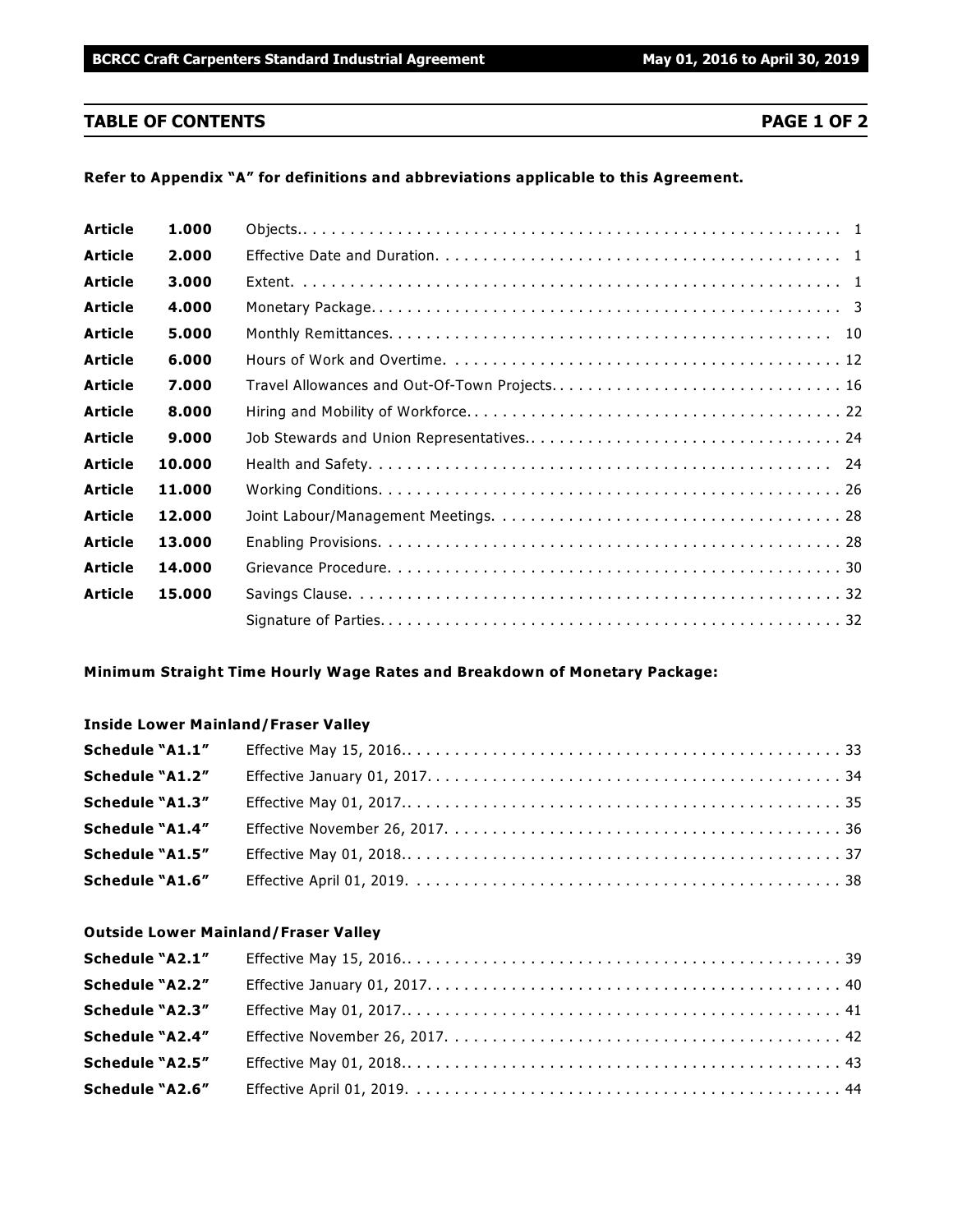# **TABLE OF CONTENTS PAGE 2 OF 2**

#### **Employer Contributions and Employee Deductions:**

# **Inside Lower Mainland/Fraser Valley**

| Schedule "B1.1"        |  |
|------------------------|--|
| Schedule "B1.2"        |  |
| <b>Schedule "B1.3"</b> |  |
| <b>Schedule "B1.4"</b> |  |
| Schedule "B1.5"        |  |
| <b>Schedule "B1.6"</b> |  |

#### **Outside Lower Mainland/Fraser Valley**

| Schedule "B2.1"        |  |
|------------------------|--|
| Schedule "B2.2"        |  |
| Schedule "B2.3"        |  |
| Schedule "B2.4"        |  |
| <b>Schedule "B2.5"</b> |  |
| Schedule "B2.6"        |  |

#### **Appendices:**

| Appendix "A" |  |
|--------------|--|
| Appendix "B" |  |
| Appendix "C" |  |
| Appendix "D" |  |
| Appendix "E" |  |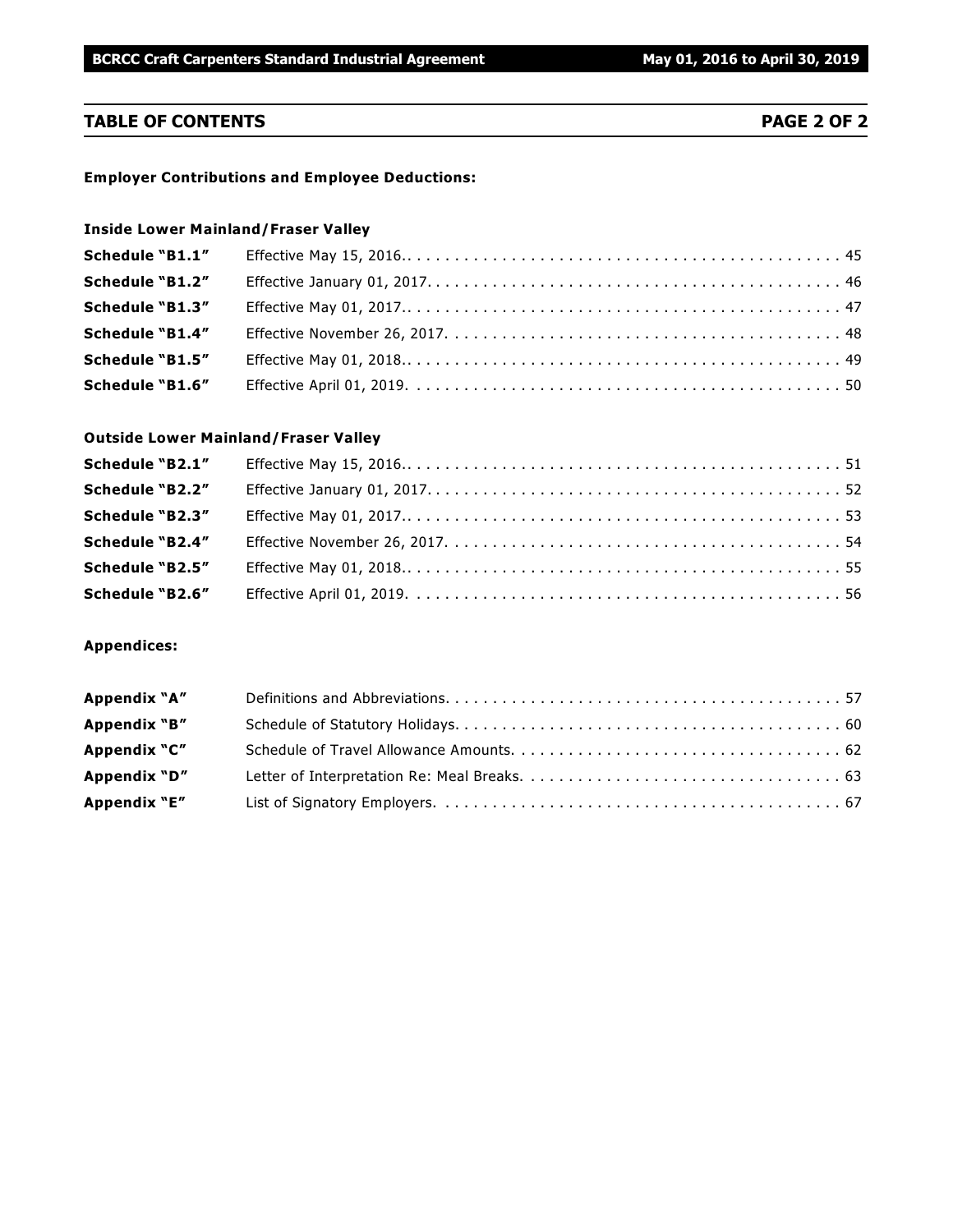#### **ARTICLE 1.000 - OBJECTS**

The objects of this Agreement are to establish fair, reasonable and safe working conditions which will provide a mutually beneficial employment relationship between employees and Employers; an effective training strategy which will contribute to the development of a qualified and multi-skilled workforce that will elevate the trade; a mutually agreed upon method to facilitate the peaceful resolution of all disputes and grievances; prevent strikes and lockouts; and to avoid unnecessary waste of time and expense in the settlement of disputes connected with the industry.

#### **ARTICLE 2.000 - EFFECTIVE DATE AND DURATION**

- **2.100** This Agreement shall be for the period from and including May 01, 2016, to and including April 30, 2019, and from year to year thereafter subject to the right of either Party to this Agreement, within four (4) months immediately preceding the date of expiry of this Agreement, which is April 30, 2019, or immediately preceding the last day of April in any year thereafter, by written notice to require the other Party to this Agreement to commence collective bargaining.
- **2.200** Should either Party give written notice to the other Party pursuant hereto, this Agreement shall thereafter continue in full force and effect until the Union shall give notice of strike, or the Employer shall give notice of a lockout, or the Parties shall conclude a renewal or revision of this Agreement, or a new collective agreement.
- **2.300** The operation of Section 50 (2) and Section 50 (3) of the *Labour Relations Code* is hereby excluded.
- **2.400** A copy of this Agreement shall be filed with the LRB.

### **ARTICLE 3.000 - EXTENT**

#### **3.100 Recognition**

The Employer recognizes the Union as the exclusive bargaining agent for all employees in the bargaining unit, and the Union recognizes CLR as the exclusive bargaining agent for all CLR members who have authorized the Association to sign this Agreement on their behalf.

#### **3.200 Management Rights and Subcontracting**

The Employer has the right to operate and manage its business in all respects, including subcontracting, subject only to the limitations expressly stated within this Agreement. Notwithstanding the foregoing, the Employer shall not subcontract work which is governed by this Agreement, including scaffold work, except to a UBCJA or Construction Maintenance and Allied Workers Canada signatory employer(s). The Parties agree that the work jurisdiction referenced within Article 3.301 (c) is not governed by this Agreement.

#### **3.300 Application, Work Jurisdiction and Affiliation**

Without restricting Article 3.000 in any way, the Parties expressly agree to the following.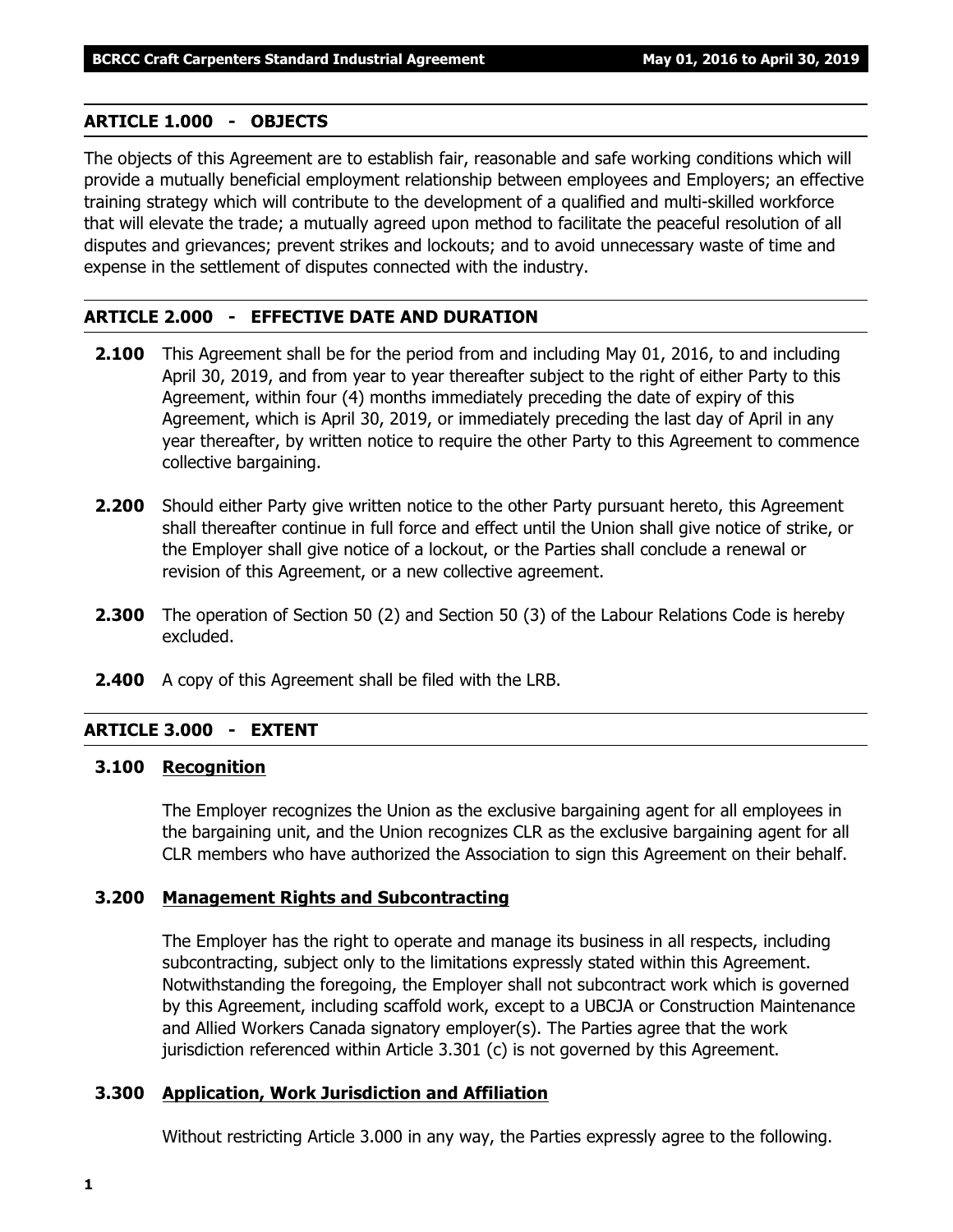# **3.301 Application**

This Agreement shall govern only industrial work which is within the work jurisdiction of the carpenter and which is being performed in the province of British Columbia by bargaining unit members who are employees of the Employer on a project. Refer to Articles 3.301 (a), 3.301 (b) and 3.302 for important exceptions to and clarification of the foregoing.

Notwithstanding any/all contrary provisions of this Agreement:

- **(a)** Unless otherwise mutually agreed by the Parties, in writing, the BCRCC Craft Carpenters Standard Commercial/Institutional Agreement shall govern any/all work performed within the Lower Mainland/Fraser Valley, other than work performed on an industrial project(s) where all employers that were legitimately competing for the available work are signatory with a BCBCBTU affiliate union(s). Any Employer intending to utilize the foregoing shall be signatory to the BCRCC Craft Carpenters Standard Commercial/Institutional Agreement and shall be required to notify CLR, in writing, not less than one (1) week prior to date of project tender.
- **(b)** The BCRCC Scaffolders All Employee Standard Industrial Agreement, plus Articles 4.606 and 4.607 of this Agreement, shall govern any/all scaffold work which may be self performed by an Employer signatory to this Agreement. Notwithstanding the foregoing, an Employer retains the right to self perform "secondary or supplementary" scaffold work under the terms of this Agreement providing the crew used to perform such work consists primarily of individuals who have historically worked as carpenters (as opposed to scaffolders). The Parties agree that where scaffold work constitutes the predominant portion of the total work on a project, such scaffold work shall not be considered as being "secondary or supplementary".
- **(c)** The Employer shall have no restriction/limitation with respect to self performing the work jurisdiction of the carpenter lather, floorlayer, millwright and/or piledriver.

#### **3.302 Work Jurisdiction**

- **(a)** The work jurisdiction of the carpenter shall be determined from time to time by the Umpire of the Jurisdictional Assignment Plan.
- **(b)** All work performed within the work jurisdiction of the carpenter shall be performed by a member of the Union unless otherwise permitted in accordance with this Agreement. Notwithstanding the foregoing, one (1) employer representative who is not a member of the Union shall be permitted to work and/or provide direction on a project.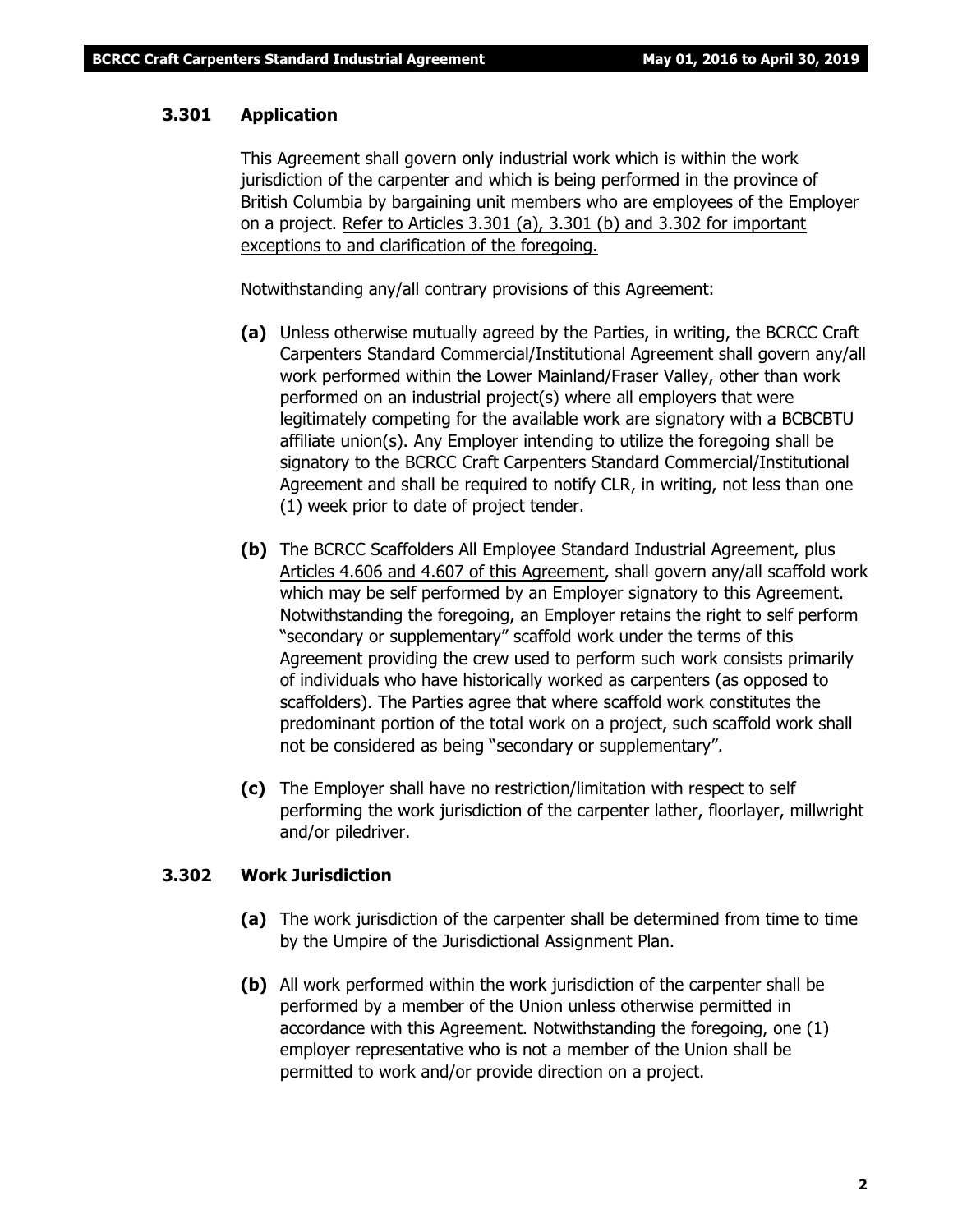### **3.303 Affiliation**

- **(a)** Subject to reasonable notice given to the Employer, it shall not be a violation of this Agreement for the Union to withdraw its members from a project(s) for rendering assistance to labour organizations, and/or refusal on the part of Union members to handle any materials, equipment or product declared unfair by Building Trade Councils, or manufactured, assembled, or produced by an Employer whose employees are on strike against or are locked out by an Employer.
- **(b)** Notwithstanding Article 3.303 (a), the Union shall not restrict/limit, in any way or for any reason, an Employer's right to contract for work on a project and to complete such work in a cost efficient manner. The foregoing shall apply regardless of the union affiliation, or lack thereof, of any individual who may also be working on such project, and/or the work such individual(s) may be performing.
- **(c)** Without restricting/limiting the application of Article 3.303 (b), the Union shall not attempt to exert pressure upon an Employer for performing work on any project, nor shall the Union withdraw its members from any project or threaten to do so, unless otherwise permitted by the *Labour Relations Code*.

### **ARTICLE 4.000 - MONETARY PACKAGE**

#### **4.100 Monetary Package**

Refer to Schedules "A1" and "A2".

#### **4.200 Allocation of Monetary Package**

No monies may be transferred from the wage package (inclusive of wages plus annual vacation and statutory holiday pay) to Employer contributions (inclusive of the Union Benefit Plan, the Union Pension Plan, and all other Employer contributions) without the prior mutual agreement, in writing, of the Parties. Such mutual agreement shall not be unreasonably withheld.

#### **4.300 Wages and Premiums**

# **4.301 Minimum Straight Time Hourly Wage Rates**

The schedules of minimum straight time hourly wage rates as provided for within Schedules "A1" and "A2" shall apply to all work performed in accordance with this Agreement. Notwithstanding the foregoing, refer to Articles 4.302 through 4.304 for important clarifications and exceptions.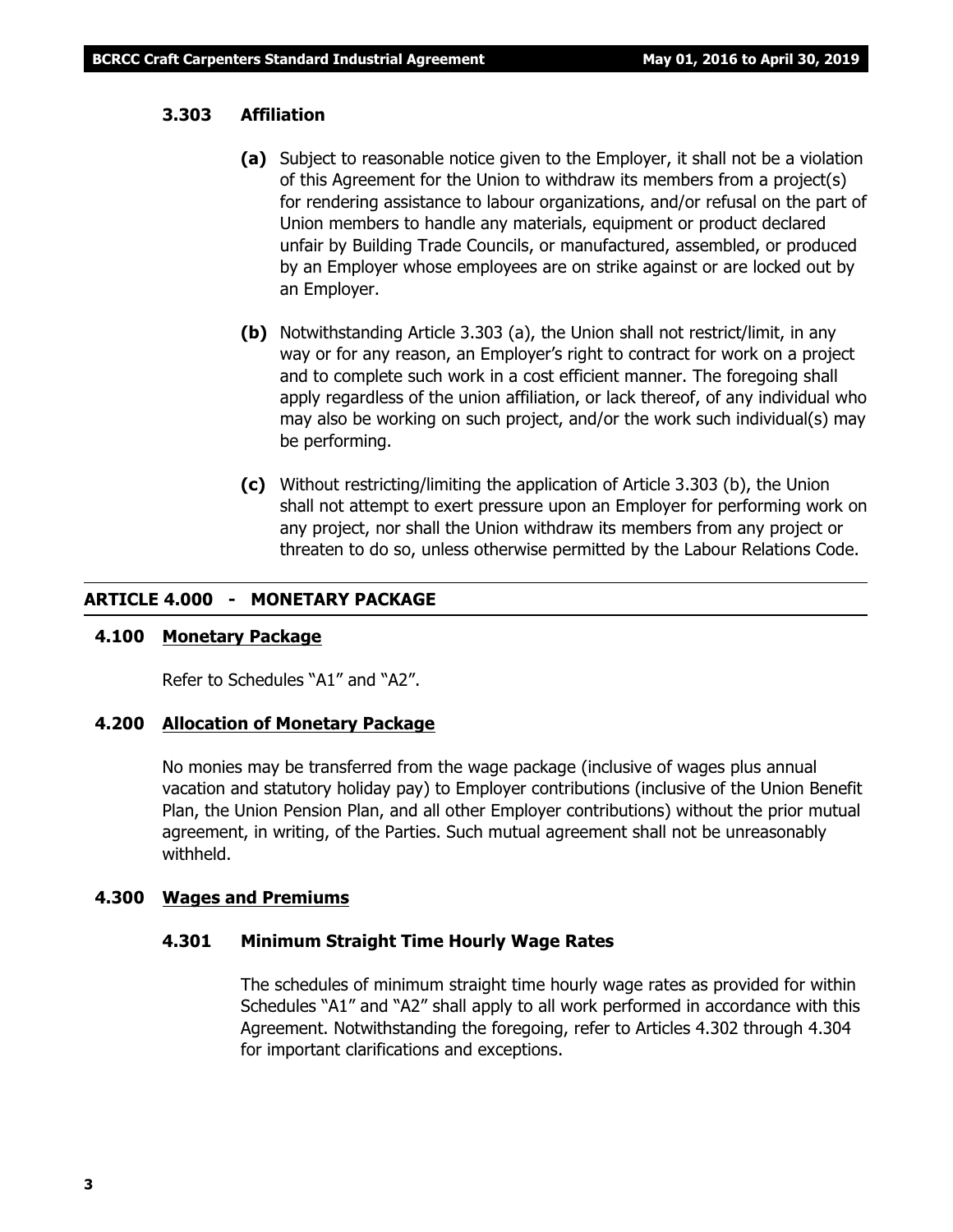### **4.302 First Aid Attendant**

An employee who acts as a First Aid Attendant shall have his/her otherwise applicable straight time hourly wage rate increased by seventy-five cents (\$0.75) per hour earned.

### **4.303 Swing Stage and Bosun Chair**

An employee who works on a swing stage and/or in a bosun chair shall have his/her otherwise applicable straight time hourly wage rate increased by fifty cents (\$0.50) per hour earned. Such increase shall be paid for actual hours worked each day, or four (4) hours, whichever is greater.

### **4.304 Helicopters**

- **(a)** An employee who, during the course of a shift, is required to work directly with a helicopter, shall have his/her otherwise applicable hourly wage rate increased by twenty-five percent (25%). Such increase shall be paid for all hours of work performed on such shift.
- **(b)** The words, "to work directly with a helicopter" contained in Article 4.304 (a) shall be deemed to apply only to an employee expressly and specifically directed to perform work simultaneously, and in conjunction with, the use of a helicopter at his/her station of work. Nothing in Article 4.304 (a) shall be construed or interpreted in such manner as would entitle an employee to claim helicopter premiums for any other work performed on materials subsequently carried by helicopter, or for work in advance of, or preparatory to, operations subsequently performed with the use of a helicopter.
- **(c)** Article 4.304 (a) shall not apply to an employee who, during the course of a day, is not required to work with a helicopter, but who is transported to the project by helicopter. Notwithstanding the foregoing, such an employee shall receive a premium of one (1) additional hour per shift at his/her otherwise applicable minimum straight time hourly wage rate.

#### **4.305 Metro Travel Premium Discontinued Effective October 11, 2011.**

The following provision has been included within this Agreement for historical reference purposes only.

The payment of a metro travel premium was discontinued effective October 11, 2011. In its place, from such date onward, a premium of one dollar (\$1.00) per hour earned has been applied to the Certified Journeyperson's minimum straight time hourly wage rate for work performed inside the Lower Mainland/Fraser Valley. This premium is reflected within Schedules "A1" and "A2" as included within this Agreement and all other employee classifications have been recalculated accordingly.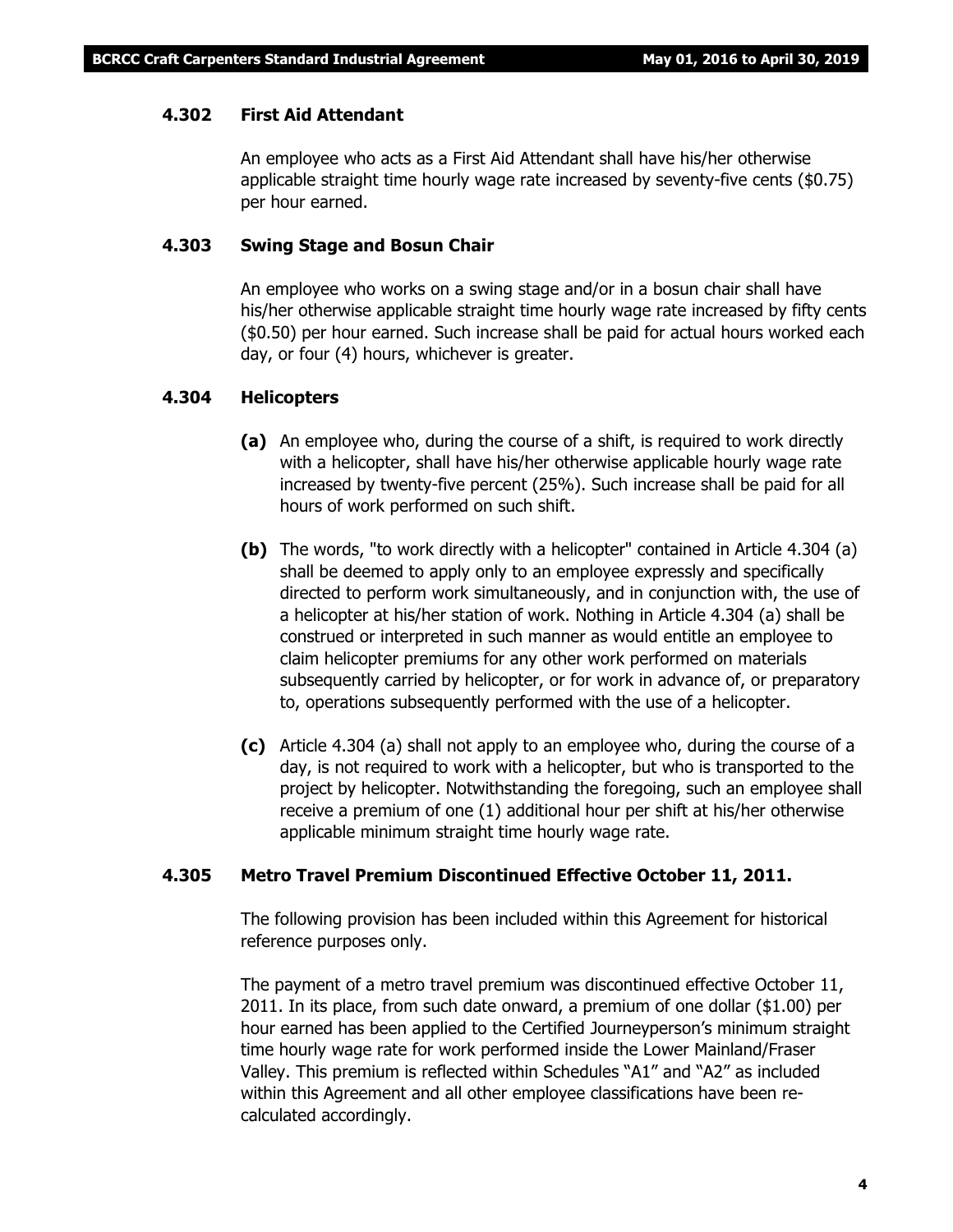#### **4.400 Employee Classifications**

Unless otherwise restricted elsewhere within this Agreement, all employee classifications shall be entitled to receive annual vacation pay, statutory holiday pay, overtime premiums, shift premiums, travel allowances and any/all other premiums and/or allowances provided pursuant to this Agreement.

#### **4.401 Foreman**

A Foreman shall be defined as an employee who issues orders or gives direction to other employees. All direction given to an employee(s) shall be provided by the Foreman to whom such employee(s) is/are regularly assigned.

- **(a)** When more than six (6) employees are employed, a "non working" Foreman shall be employed. The Employer shall not divide employees into several crews for the purpose of not having to employ a "non working" Foreman.
- **(b)** The minimum straight time hourly wage rate for a Foreman shall be one hundred fifteen percent (115%) of the applicable Certified Journeyperson minimum straight time hourly wage rate on the project.

#### **4.402 Semi Skilled Carpenter (SSC)**

A Semi Skilled Carpenter (SSC) shall be defined as an individual who does not possess a valid Carpenters TQ certificate and is not registered as a duly indentured Carpenter Apprentice within Canada.

- **(a)** There shall be eight (8) Semi Skilled Carpenter (SSC) classifications. The Employer shall retain the sole discretion to determine the appropriate classification for each SSC after having judged such individual's competency, merit and ability.
- **(b)** The minimum straight time hourly wage rate for an SSC shall be the applicable percentage of the applicable Certified Journeyperson minimum straight time hourly wage rate on the project.

| Level $1$ SSC = 50%  | Level 5 $SSC = 70%$    |
|----------------------|------------------------|
| Level 2 $SSC = 55\%$ | Level 6 $SSC = 75%$    |
| Level $3$ SSC = 60%  | Level 7 $SSC = 85%$    |
| Level 4 $SSC = 65\%$ | Level $8$ SSC = $90\%$ |
|                      |                        |

**(c)** Refer to Schedules "A1", "A2", "B1" and "B2" for a breakdown of the eight (8) SSC monetary packages.

#### **4.403 Apprentice**

An Apprentice shall be defined as an individual who is registered as a duly indentured Carpenter Apprentice within Canada.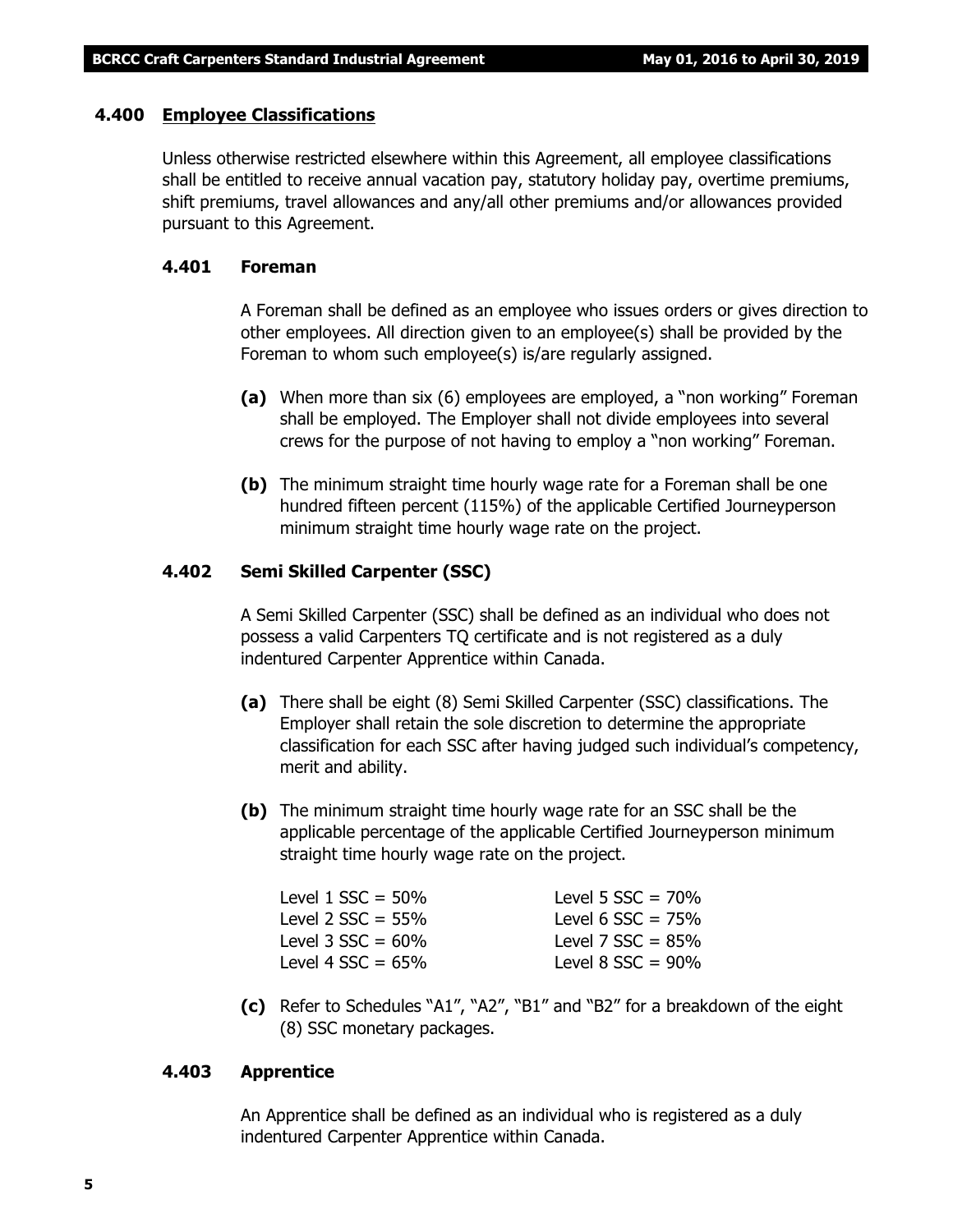- **(a)** There shall be eight (8) Apprentice classifications. The Employer shall employ a minimum of one (1) Apprentice, and the maximum ratio shall be one (1) Apprentice for every one (1) Journeyperson. Such ratio shall apply on a company wide basis.
- **(b)** The minimum straight time hourly wage rate for an Apprentice shall be the applicable percentage of the applicable Certified Journeyperson minimum straight time hourly wage rate on the project.

| $1st$ Term Apprentice = 50% | $5th$ Term Apprentice = 70% |
|-----------------------------|-----------------------------|
| $2nd$ Term Apprentice = 55% | $6th$ Term Apprentice = 75% |
| $3rd$ Term Apprentice = 60% | $7th$ Term Apprentice = 85% |
| $4th$ Term Apprentice = 65% | $8th$ Term Apprentice = 90% |

**(c)** Refer to Schedules "A1", "A2", "B1" and "B2" for a breakdown of the eight (8) Apprentice monetary packages.

### **4.404 Material Handler/Pre-Apprentice**

The work of a Material Handler/Pre-Apprentice shall include the handling on the job site of all material or materials falling within the jurisdiction of the carpenter.

- **(a)** The Parties recognize the importance of recruiting future Apprentices. The Material Handler/Pre-Apprentice classification provides the opportunity to expose new workers to the industry and to determine their suitability. A Material Handler/Pre-Apprentice shall, in the case of competent workers, be a possible source of future Apprentices.
- **(b)** The minimum straight time hourly wage rate for a Material Handler/Pre-Apprentice shall be forty-five percent (45%) of the applicable Certified Journeyperson minimum straight time hourly wage rate on the project.

#### **4.500 Annual Vacation and Statutory Holidays**

#### **4.501 Vacation Pay and Statutory Holiday Pay**

Annual vacation pay and statutory holiday pay shall be combined at the total rate of twelve percent (12%) of gross earnings, and shall be paid to each employee on each pay cheque and upon termination of employment.

### **4.502 Annual Vacation**

An employee may take up to three (3) weeks annual vacation in any calendar year. The vacation period shall be arranged by mutual agreement between the employee and the Employer.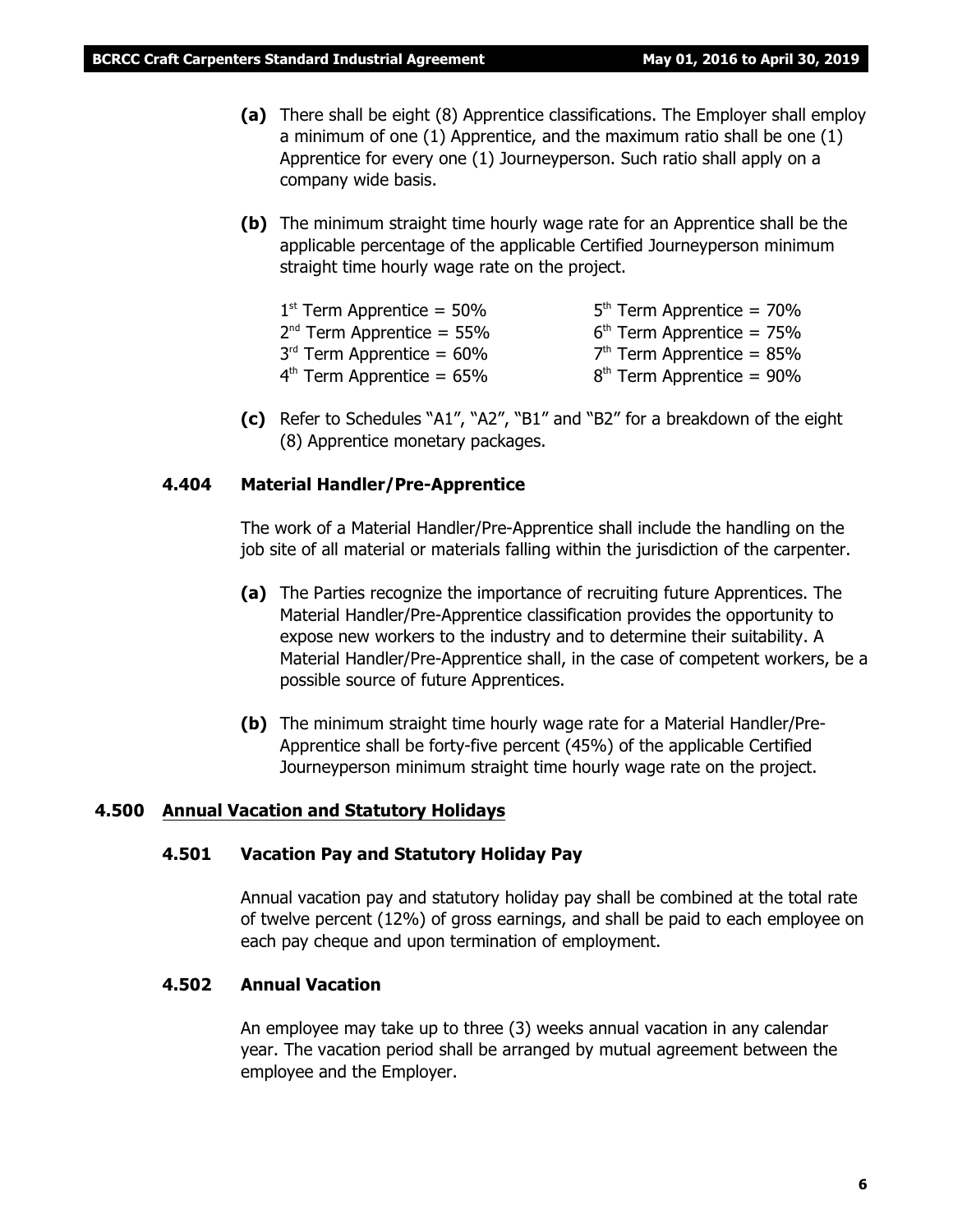#### **4.503 Statutory Holidays**

**(a)** The following statutory holidays shall apply to all work governed by this Agreement. Refer also to Article 6.303 and Appendix "B".

New Year's Day, Family Day, Good Friday, Easter Monday, Victoria Day, Canada Day, the Friday preceding BC Day, BC Day, the Friday preceding Labour Day, Labour Day, Thanksgiving Day, Remembrance Day, Christmas Day, Boxing Day, and/or any other day so proclaimed by the federal and/or provincial government. When a statutory holiday falls on a Saturday or Sunday, the following working day(s) shall be observed.

**(b)** All work performed on statutory holidays, or days observed in place thereof, shall be paid for at two (2) times the otherwise applicable straight time hourly wage rate. No work shall be performed on Labour Day.

#### **4.600 Employer Contributions**

The schedules of Employer contributions as provided for within Schedules "B1" and "B2" shall apply to all work performed in accordance with this Agreement. All Employer contributions shall be calculated on the basis of hours earned.

#### **4.601 Union Benefit Plan**

The Employer shall contribute the required amount(s) to the Union Benefit Plan in the manner set forth in Article 5.000. Such amount(s), and the effective date(s) applicable thereto, shall be as stipulated within Schedules "B1" and "B2".

#### **4.602 Union Pension Plan**

The Employer shall contribute the required amount(s) to the Union Pension Plan in the manner set forth in Article 5.000. Such amount(s), and the effective date(s) applicable thereto, shall be as stipulated within Schedules "B1" and "B2". No Employer contribution to the Union Pension Plan shall be required on behalf of a Material Handler/Pre-Apprentice.

#### **4.603 CLR Contract Administration Fund (CAF)**

- **(a)** The Employer shall contribute the required amount(s), inclusive of GST, to the CAF in the manner set forth in Article 5.000. Such amount(s), and the effective date(s) applicable thereto, shall be as stipulated within Schedules "B1" and "B2". Notwithstanding the foregoing, CLR may alter the required amount by providing the Union with sixty (60) calendar days' written notice. CLR shall bear any/all costs which may be incurred as a result of having to change the monthly report to the administrator because of a change in the Employer contribution to the CAF.
- **(b)** The Union shall collect and forward to CLR, without exception, all monies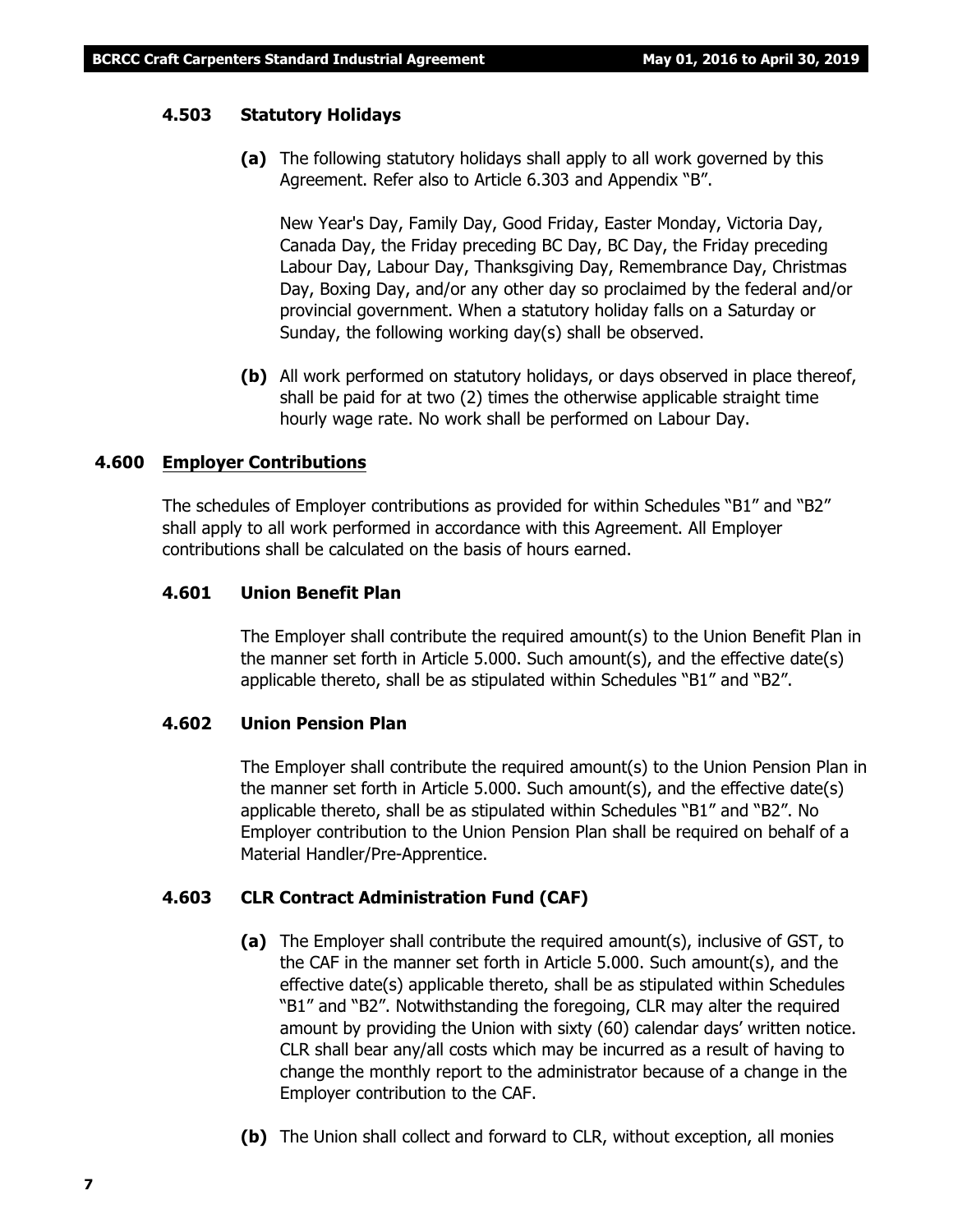designated for the CAF and received in accordance with the monthly report to the administrator. Payment to CLR shall be made by the Union not later than the last day of the month in which such amount was received and shall be accompanied with a summary report that provides hours of work and fund remittances by each Employer working under this Agreement. A designated representative of CLR may inspect, upon appointment, the receipts and records of the Union related to the CAF.

#### **4.604 Carpentry Employers Association of BC (CEA)**

- **(a)** The Employer shall contribute the required amount(s) to CEA in the manner set forth in Article 5.000. Such amount(s), and the effective date(s) applicable thereto, shall be as stipulated within Schedules "B1" and "B2". Notwithstanding the foregoing, CEA may alter the required amount by providing the Union with sixty (60) calendar days' written notice.
- **(b)** The Union shall collect and forward to CEA, without exception, all monies designated for CEA and received in accordance with the monthly report to the administrator. Payment to CEA shall be made by the Union not later than the last day of the month in which such amount was received and shall be accompanied with a summary report that provides hours of work and fund remittances by each Employer working under this Agreement.

#### **4.605 BC Construction Industry Rehabilitation Plan (CIRP)**

The Employer shall contribute the required amount(s) to the CIRP in the manner set forth in Article 5.000. Such amount(s), and the effective date(s) applicable thereto, shall be as stipulated within Schedules "B1" and "B2".

#### **4.606 Jurisdictional Assignment Plan (JAPlan)**

- **(a)** The Employer shall contribute the required amount(s) to the JAPlan in the manner set forth in Article 5.000. Such amount(s), and the effective date(s) applicable thereto, shall be as stipulated within Schedules "B1" and "B2".
- **(b)** The JAPlan, as agreed to between the BCBT and CLR, shall be binding upon the Parties. Notwithstanding the foregoing, where the Employer makes an assignment of work to another constituent union or local union of the BCBCBTU, which is challenged under the JAPlan, the Union shall not make any claim or bring any independent action for back pay or any other damages through the Umpire, arbitration, or the LRB, unless the Union has obtained a ruling from the Umpire in its favour, in which event the Union shall be entitled to claim damages through collective agreement arbitration for non-compliance with the Umpire's ruling for the period subsequent to the ruling.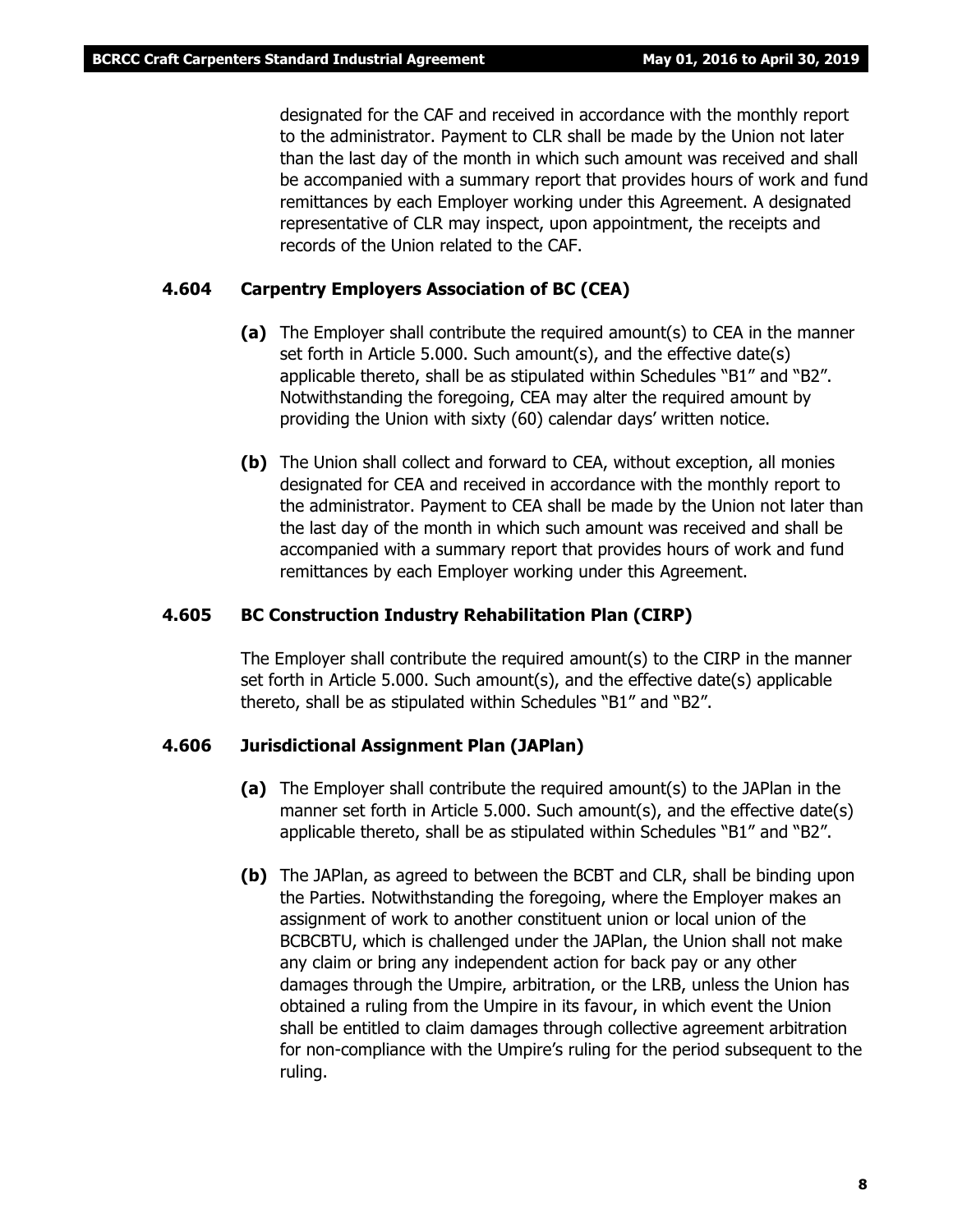### **4.607 BCBCBTU**

The Employer shall contribute the required amount(s) to the BCBCBTU in the manner set forth in Article 5.000. Such amount(s), and the effective date(s) applicable thereto, shall be as stipulated within Schedules "B1" and "B2". Notwithstanding the foregoing, such contribution shall continue only for as long as the BCBCBTU bargaining structure continues to exist pursuant to the *Labour Relations Code*.

# **4.608 Construction Industry of BC Substance Abuse Testing and Treatment Program (D&A Policy)**

- **(a)** The Employer shall contribute the required amount(s) to the D&A Policy in the manner set forth in Article 5.000. Such amount(s), and the effective date(s) applicable thereto, shall be as stipulated within Schedules "B1" and "B2".
- **(b)** The D&A Policy, as agreed to between the BCBCBTU and CLR shall be binding upon the Parties. In particular, the Parties shall be bound by the decisions of the Policy Administration Committee (PAC) of the D&A Policy with respect to the implementation of an Industry Employee and Family Assistance Program (EFAP) providing such decisions have been endorsed by both the BCBCBTU and CLR.

#### **4.700 Employee Deductions**

The Employer shall deduct Union dues in such amount(s) as the Union directs and shall forward such deductions in the manner set forth in Article 5.000. The Union may alter the deduction amount by providing the Employer with sixty (60) calendar days' written notice. All employee deductions shall be calculated on the basis of hours earned.

#### **4.800 Payment of Wages**

Notwithstanding any/all contrary provisions contained within this Agreement, all payroll shall be processed in a manner consistent with CRA regulations.

- **4.801** The Employer shall, at least every second Friday, pay to each employee all wages, premiums, allowances and annual vacation pay and statutory holiday pay earned by the employee to a day not more than seven (7) calendar days prior to the date of payment. If a statutory holiday falls on the regular pay day, payment shall be made the preceding day. Payment shall be made during working hours and may be made by cheque or electronic deposit.
- **4.802** The Employer shall pay all monies (i.e. wages, annual vacation pay, statutory holiday pay, etc.) which are owing to an employee at the time of termination of employment. Alternatively, in the event the Employer is unable to pay all monies which are owing to an employee at the time of termination of employment, such monies shall be paid as quickly as reasonably possible thereafter but in no event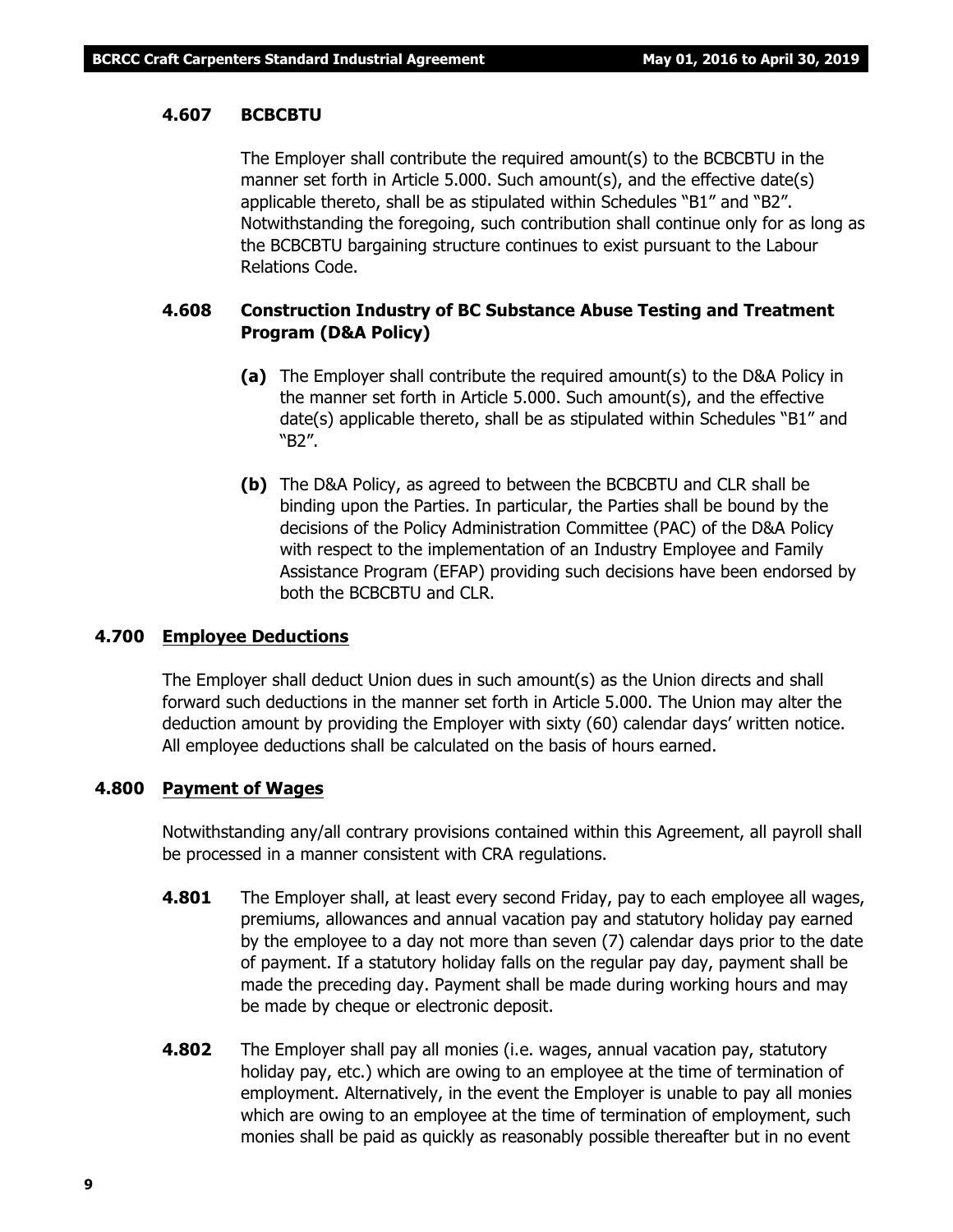later than seven (7) calendar days or in conjunction with the Employer's next regularly scheduled payroll, whichever comes first.

- **4.803** The Employer shall provide a separate or detachable itemized statement with each pay, clearly showing the: (i) employee's name, (ii) number of straight time hours worked and wage rate(s) paid for such hours, (iii) number of overtime hours worked and wage rate(s) paid for such hours, (iv) premiums, (v) allowances, (vi) annual vacation and statutory holiday pay, and (vii) total deductions from gross earnings. Such statement may be provided electronically via email.
- **4.804** Where an employee is not paid in accordance with Articles 4.801 and 4.802, such employee shall be deemed to be still on the payroll of the Employer and shall receive his/her usual wages and conditions until there is compliance with the conditions.

# **4.900 Bonding and Payroll Failures**

- **4.901** Before Union members are dispatched to any Employer who has not been signatory with the Union for a minimum of two (2) years, such Employer may be required to deposit a bond suitable to the Union, up to fifteen thousand dollars (\$15,000.00) for use in default of payment of wages, annual vacation pay, statutory holiday pay, Employer contributions and/or employee deductions required in accordance with this Agreement. When no longer required such bond shall, by mutual consent of the Union and the Employer concerned, be terminated.
- **4.902** Where there have been instances of payroll failures by an Employer, or the principals or directors thereof, or payroll requirements have not been met, the Union shall have the right to inspect such Employer's payroll, and/or require the posting of a suitable bond, and/or require that payment of wages and other payroll requirements be made by cash or certified cheque.

# **ARTICLE 5.000 - MONTHLY REMITTANCES**

The timely remittance of Employer contributions and employee deductions required in accordance with this Agreement is essential for the protection of the employees and other beneficiaries.

# **5.100 General Provisions**

- **5.101** The Employer shall remit all Employer contributions and employee deductions required under the terms of this Agreement, on behalf of all employees working under the terms of this Agreement. Refer to Schedules "B1" and "B2".
- **5.102** Such Employer remittance shall:
	- **(a)** be made by a single payment, payable to the Union designated Plan Administrator, inclusive of all obligations arising from hours up to the close of the Employer's payroll ending closest to the last day of the preceding calendar month, and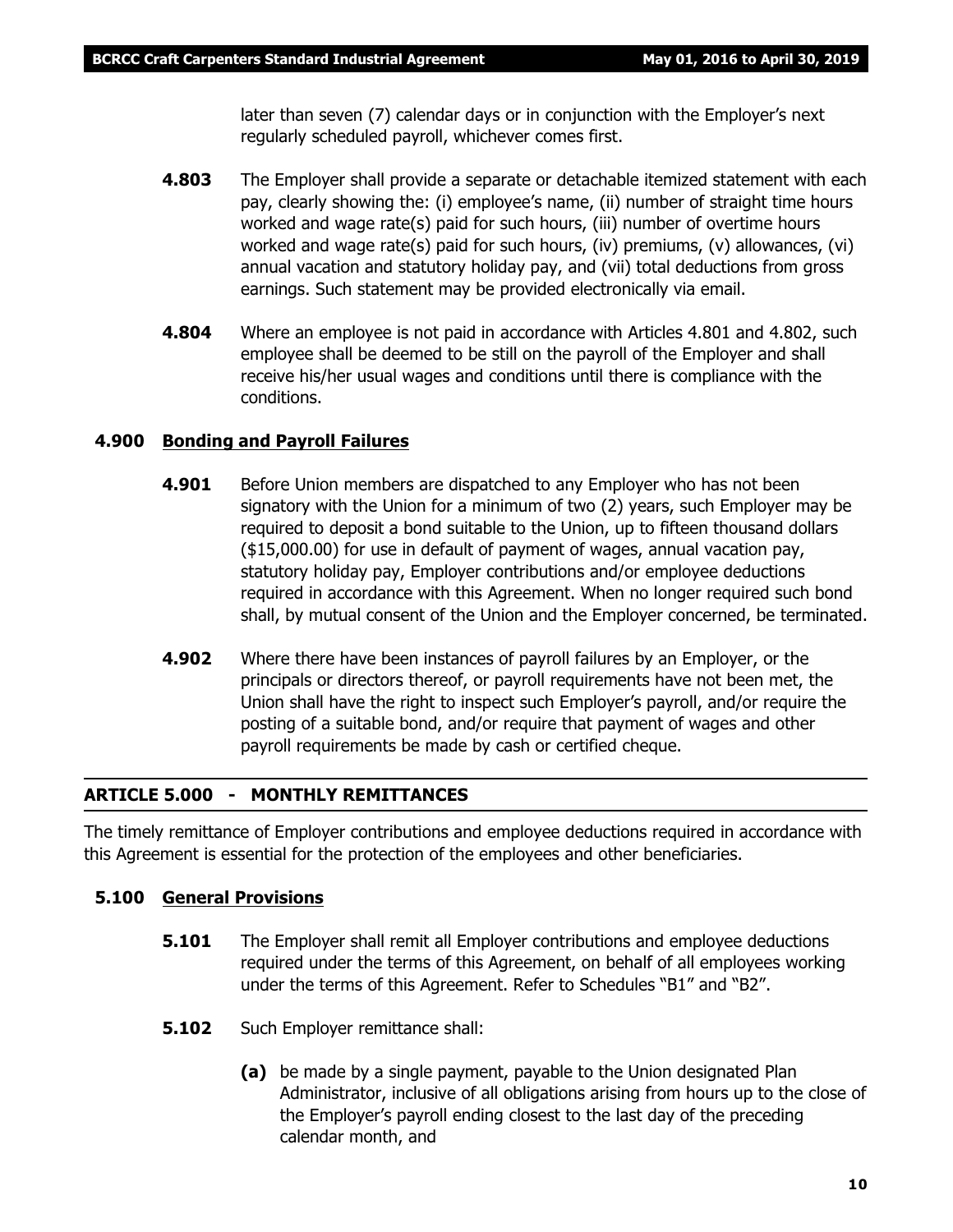- **(b)** be accompanied by a correctly completed monthly report to the administrator, and
- **(c)** be received by the Union designated Plan Administrator not later than the fifteenth (15th) day of the month following that for which such payments are payable.
- **5.103 (a)** The Union designated Plan Administrator shall, once each month after receiving the combined monthly remittance from each Employer, allocate and/or distribute the monies of such combined remittance to the various Plans, Funds, Organizations, etc. in the appropriate manner. The Union acknowledges that such Plans, Funds, Organizations, etc. are entitled to receive such monies, and that such monies are, in fact, held in trust by the Union until properly allocated and/or distributed.
	- **(b)** Notwithstanding Article 5.103 (a), the Union may deduct a monthly administration handling fee from each amount to be allocated and/or distributed, providing such fee does not exceed five percent (5%), to a maximum of one hundred dollars (\$100.00), of the amount to be allocated and/or distributed.

### **5.200 "Nil" Reports**

The Employer shall submit a "Nil" report if such Employer had employed no employees during the period for which payments would otherwise have been payable. Notwithstanding the foregoing, the Employer shall not be required to submit a "Nil" report for a period in which no employees had been employed if the Union has been notified, in writing, that such Employer is no longer in business.

#### **5.300 Delinquent Remittance**

- **5.301** In the event the Employer fails to remit Employer contributions and/or employee deductions in the manner set forth in Article 5.000, the Union may, at its sole discretion, take any economic action it deems necessary against such Employer, and such action shall not be considered a violation of this Agreement.
- **5.302** The Union shall advise the Employer within forty-eight (48) hours in writing of any delinquency. If the Employer fails to respond within forty-eight (48) hours of receipt of notification, exclusive of Saturday, Sunday and statutory holidays, the Union may, at its sole discretion, require a ten percent (10%) penalty of the amount of the late payment.

#### **5.400 Monthly Report to the Administrator**

The Union shall supply Employers with copies of the monthly report to the administrator, and the Union shall bear the cost of producing such report except in accordance with Article 4.603 (a).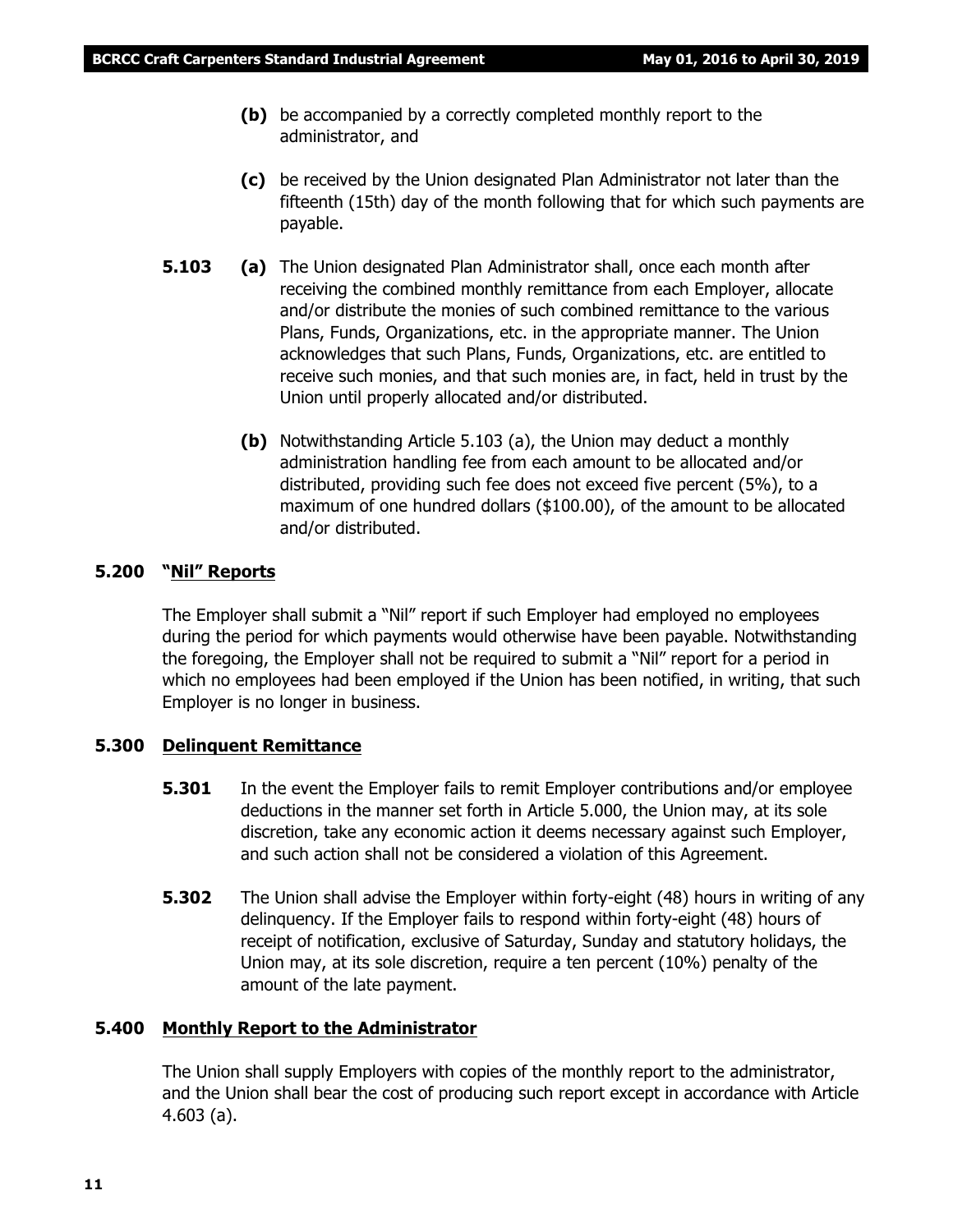#### **ARTICLE 6.000 - HOURS OF WORK AND OVERTIME**

#### **6.100 Regular Hours**

- **6.101** Eight (8) hours shall constitute the regular work day and five (5) days, forty (40) hours shall constitute the regular work week.
- **6.102** The regular work week shall be between 8:00 am Monday and 4:30 pm Friday, and the regular work day shall be as per the following schedule:

| Straight Time: |                        |  | 8:00 am to 12:00 noon | 4.0 hours |
|----------------|------------------------|--|-----------------------|-----------|
| Meal:          | 12:00 noon to 12:30 pm |  |                       | 0 hours   |
| Straight Time: |                        |  | 12:30 pm to 4:30 pm   | 4.0 hours |

Total Straight Time Hours: 8.0 hours

### **6.103 Starting and Stopping Times**

Notwithstanding any/all contrary provisions of this Agreement:

- **(a)** This Article shall apply to all shifts, including but not limited to those shifts worked on a compressed work week schedule.
	- **(i)** The starting and stopping time on a project may be varied by a maximum of one (1) hour earlier or later than the otherwise required start time of the shift at the Employer's discretion.
	- **(ii)** The starting and stopping time on a project may be varied by a maximum of two (2) hours earlier or later than the otherwise required start time of the shift upon mutual agreement of the Employer and the majority of Union members employed on such project. Notwithstanding the foregoing, if the starting and stopping time is varied by more than (1) hour, the Union shall retain the right to revote the Union members employed on such project once over the duration of the project.
	- **(iii)** The Employer shall be responsible for a suitable signal for all starting and stopping times.
- **(b)** The starting time of the employees shall be from the designated "lay down" area, lockup or tool room, and a five (5) minute "pick-up" period shall be provided prior to the stopping time.

# **6.104 Notice of Termination**

The Employer shall provide an employee with one (1) hours' notice of termination, or one (1) hours' pay in lieu thereof. The employee shall use such notice to gather his/her personal tools and prepare such tools for the next project.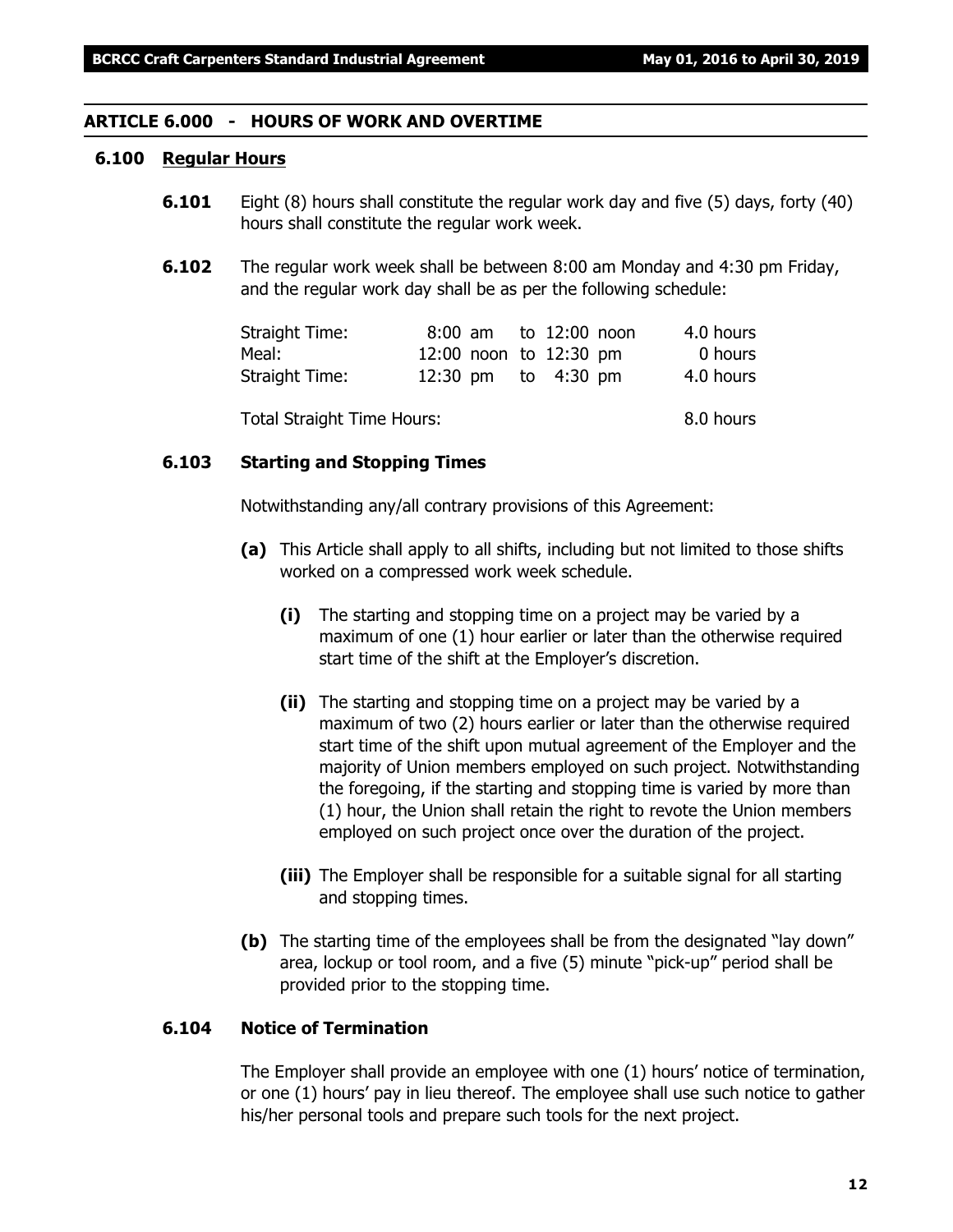#### **6.200 Overtime Hours**

Overtime work shall be voluntary and no employee shall be discriminated against for refusal to work overtime hours.

- **6.201** The first two (2) hours of overtime, Monday through Friday, shall be paid at one and one-half  $(1\frac{1}{2})$  times the otherwise applicable straight time hourly wage rate.
- **6.202** All other overtime hours, including all hours worked on Saturdays, Sundays and statutory holidays, shall be payable at two (2) times the otherwise applicable straight time hourly wage rate.
- **6.203** Notwithstanding any/all contrary provisions of this Agreement, a minimum break of eight (8) hours shall be provided to an employee between the end of one (1) working shift and the commencement of such employee's next working shift. Where a minimum break of eight (8) hours is not provided in accordance with the foregoing, all hours worked on such employee's next working shift shall be deemed to be overtime hours and shall be paid accordingly.

### **6.300 Compressed Work Week**

A compressed work week may be established by the Employer with the mutual agreement of the Union. Alternatively, the Employer may establish a compressed work week without the mutual agreement of the Union if requested to do so by the project client. The Employer shall notify the Union, in writing, upon receiving such a request. The terms and conditions of such compressed work week shall supercede any/all contrary provisions of this Agreement.

# **6.301 Hours of Work**

- **(a)** Ten (10) straight time hours (8:00 am to 6:30 pm, inclusive of a meal break) shall constitute the compressed work week day shift. Forty (40) straight time hours, Monday through Thursday inclusive, or Tuesday through Friday inclusive, shall constitute the regular work week.
- **(b)** Ten (10) straight time hours (6:30 pm to 5:00 am, inclusive of a meal break) shall constitute the compressed work week afternoon shift. Forty (40) straight time hours, Monday through Thursday inclusive, or Tuesday through Friday inclusive, shall constitute the regular work week. The applicable shift premium shall apply.
- **(c)** Refer also to Article 6.103 (a).

# **6.302 Overtime**

Overtime work shall be voluntary and no employee shall be discriminated against for refusal to work overtime hours.

**(a)** The first ten (10) hours of overtime worked on the Friday of a Monday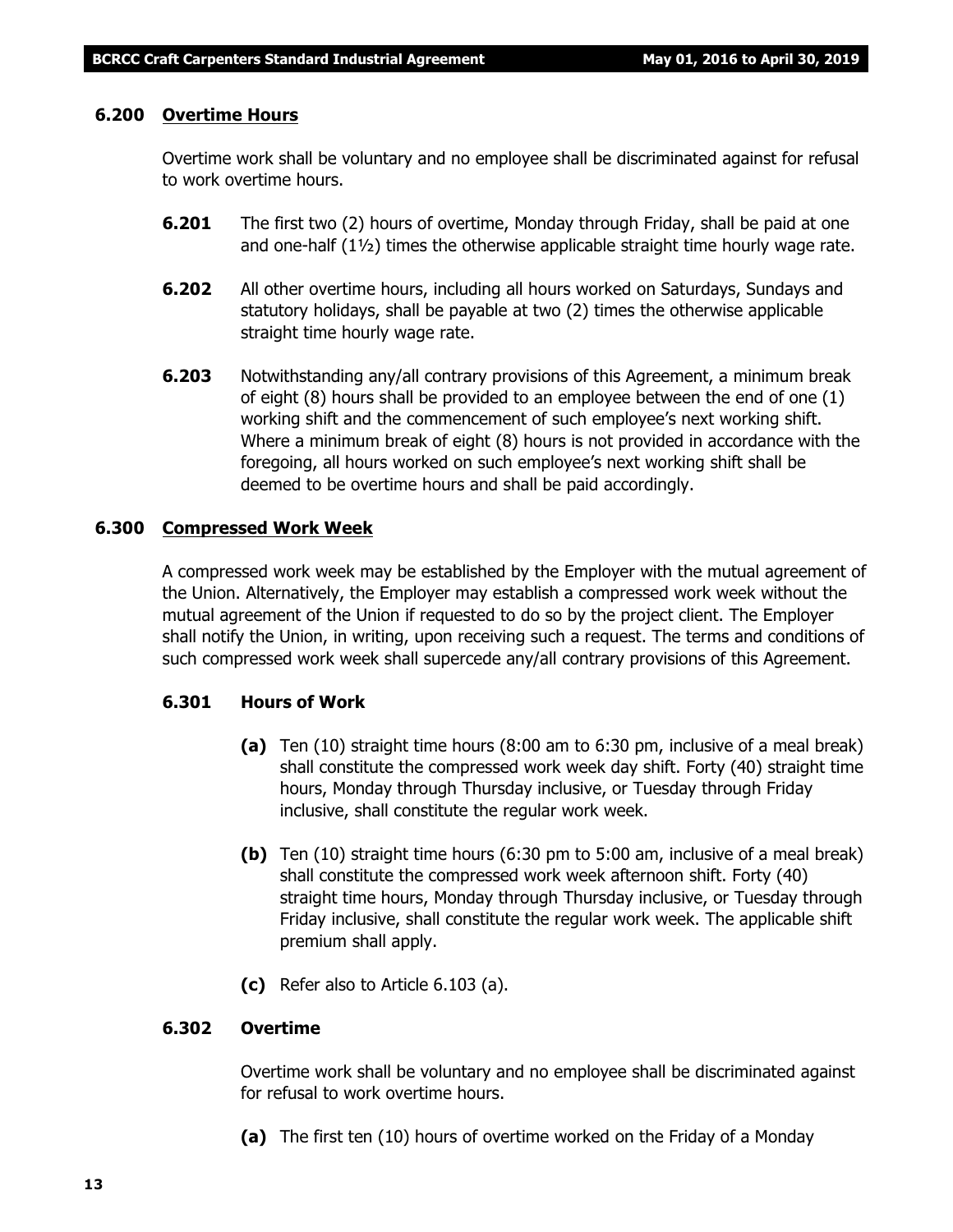through Thursday compressed work week, or on the Monday of a Tuesday through Friday compressed work week, shall be payable at one and one-half (1½) times the otherwise applicable straight time hourly wage rate.

**(b)** All other overtime hours, including all hours worked in excess of ten (10) hours per day, and all hours worked on Saturdays, Sundays and statutory holidays, shall be payable at two (2) times the otherwise applicable straight time hourly wage rate.

#### **6.303 Statutory Holidays**

Notwithstanding any/all contrary provisions of this Agreement, Article 6.303 shall supercede Article 4.503 (a).

- **(a)** All statutory holidays which occur during a compressed work week schedule shall be observed on the actual day of the statutory holiday, even if such day would otherwise have been a regularly scheduled day off (e.g. the Friday of a Monday to Thursday compressed work week, or a Saturday, or Sunday, etc.). When a statutory holiday is observed in accordance with the foregoing, overtime rates shall not apply on a regular work day in lieu of the statutory holiday.
- **(b)** All statutory holidays which occur on a regularly scheduled work day of a compressed work week schedule may be rescheduled by prior mutual agreement of the Employer and the Union. However, in such event, an employee shall retain sole discretion to decline to work on the actual statutory holiday date and shall not be discriminated against for doing so.

#### **6.400 Shifts**

#### **6.401 Scheduling of Shifts**

- **(a)** The Employer may schedule an afternoon and/or night shift if/as required. It shall not be necessary for there to be a day shift in order for there to be an afternoon shift and/or a night shift.
- **(b)** Two (2) consecutive days shall be necessary to constitute an afternoon shift and three (3) consecutive days shall be necessary to constitute a night shift. Where these shifts are not maintained for these consecutive working days, all time shall be paid at overtime rates.

#### **6.402 Shift Premiums**

The Employer shall pay a shift premium over and above the otherwise applicable minimum straight time hourly wage rate to any employee who is employed on an afternoon or night shift. Such shift premium shall be payable in accordance with Articles 6.402 (a) and 6.402 (b). Notwithstanding the foregoing, such shift premiums shall not be payable on Saturdays, Sundays or statutory holidays.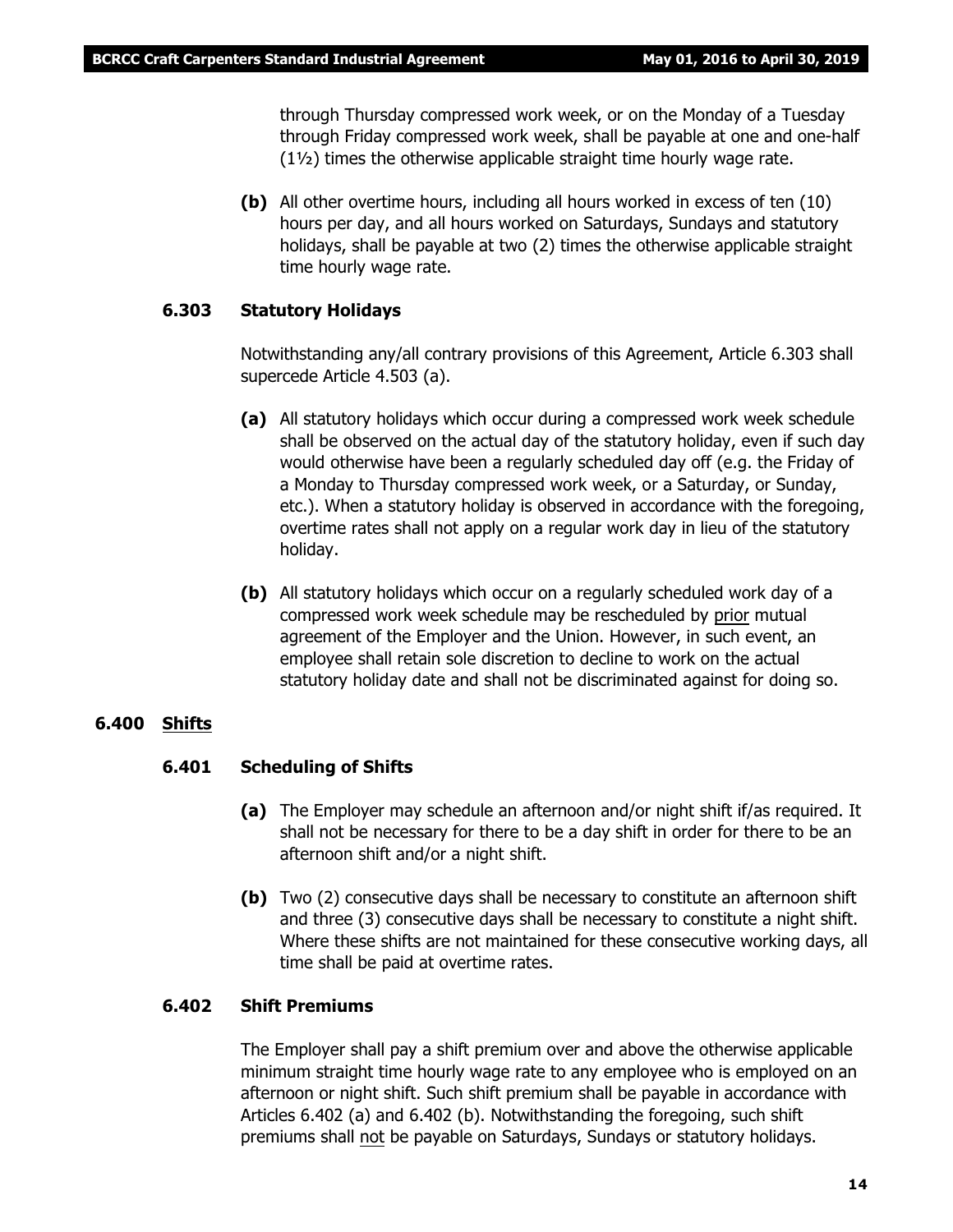# **(a) Day Shift**

No shift premium.

### **(b) Afternoon Shift and Night Shift**

A shift premium of six dollars (\$6.00) per hour worked shall be added to the otherwise applicable Certified Journeyperson minimum hourly wage rate. Such shift premium shall be the same amount regardless of whether it is paid on a straight time hour or an overtime hour, and shall be recalculated accordingly for all other employee classifications pursuant to each respective corresponding wage rate percentage.

- **(i)** Holiday pay shall not be payable on a shift premium.
- **(ii)** Second and subsequent meal breaks shall not be considered as hours worked.
- **(iii)** Overtime shall be payable for all hours of work performed in excess of eight (8) hours per shift. Refer also to Article 6.203.
- **(iv)** An Afternoon Shift shall be defined as any shift which commences at any time after 9:00 am but before 8:30 pm. A Night Shift shall be defined as any shift which commences at any time on or after 8:30 pm but on or before 1:00 am.

# **6.500 Call-Out Time**

- **6.501** When an employee is called out for work, the Employer shall pay such employee for a minimum of one-half  $(y_2)$  of the scheduled shift hours at the otherwise applicable straight time or overtime hourly rate, regardless of whether or not the employee actually commenced work. Notwithstanding the foregoing, when an employee works more than one-half (½) of the scheduled shift hours, the Employer shall pay such employee for the full shift.
- **6.502** Notwithstanding Article 6.501, when work cannot commence or continue due to inclement weather or for reasons of safety, the Employer shall decide which employees shall be required to work inside and the Job Steward shall discuss with the remainder of the crew whether they wish to continue to work or not. In the event a majority agree that work cannot proceed, then only time actually worked shall be paid.
- **6.503** Notwithstanding Article 6.501 and/or Article 6.502, in the event an employee reports to work after the scheduled start time of his/her shift, and/or elects to leave work prior to the scheduled completion of his/her shift, such employee shall only be paid for actual hours worked.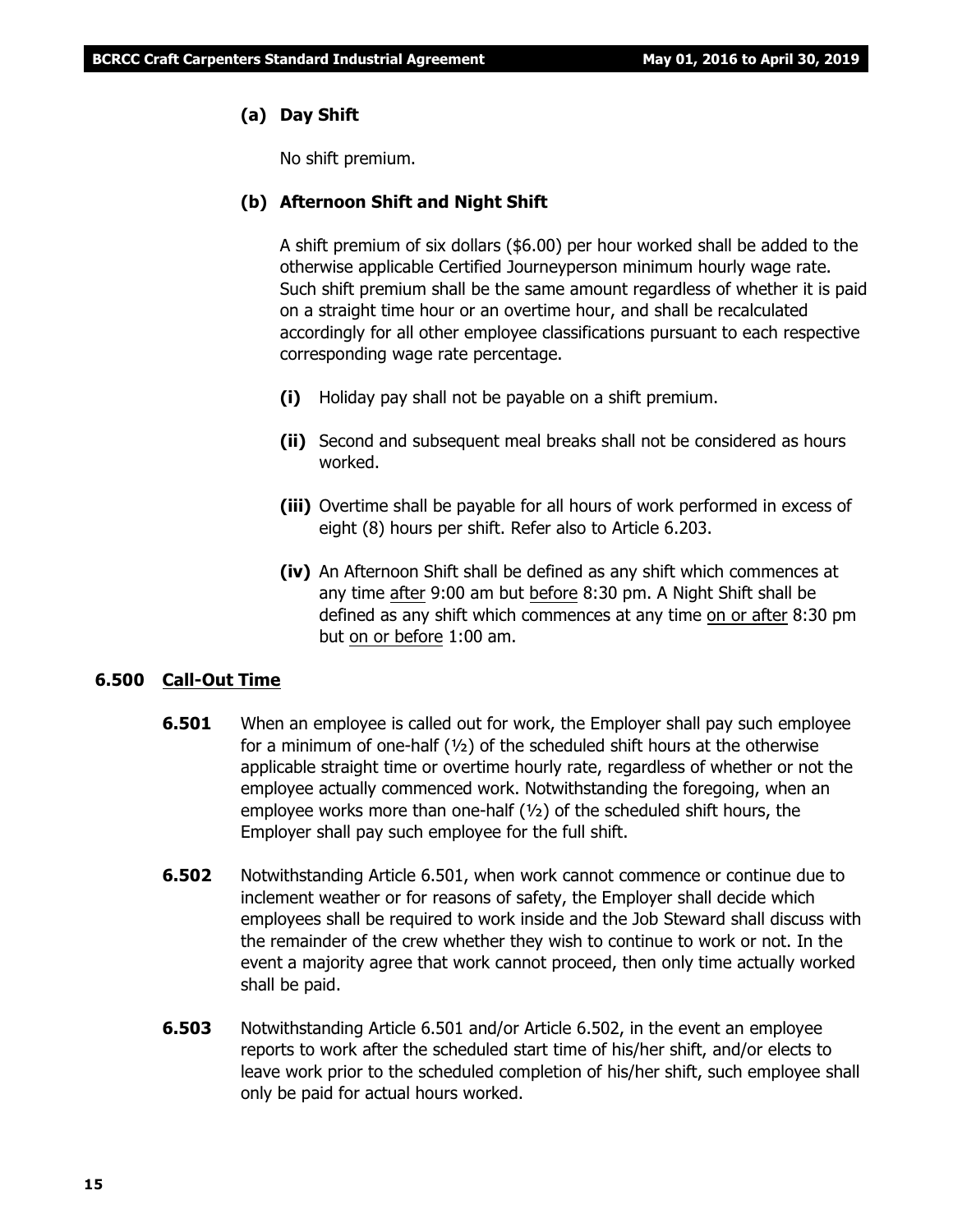#### **6.600 Rest Breaks**

- **6.601** Two (2) rest breaks of ten (10) minutes duration each shall be provided during a scheduled eight (8) hour or nine (9) hour shift. Notwithstanding the foregoing, a third rest break of ten (10) minutes duration shall be provided after eight (8) hours if the shift is subsequently extended beyond eight (8) hours or nine (9) hours up to a maximum of ten (10) hours. Refer also to Article 6.702.
- **6.602** Notwithstanding Article 6.601, only two (2) rest breaks shall be provided on a scheduled shift of ten (10) hours, however each such rest break shall be of fifteen (15) minutes duration. The Parties agree that a shift of ten (10) hours shall not be deemed to be a scheduled shift of ten (10) hours unless the employees have been so advised prior to the completion of the previous days' shift.
- **6.603** Rest breaks shall be taken at a location determined by mutual agreement between the Employer and the Union.

#### **6.700 Meal Breaks**

#### **6.701 Regularly Scheduled Shifts of Ten (10) Hours or Less**

One (1) meal break of one-half  $(v_2)$  hour shall be provided on all scheduled shifts of ten (10) hours or less. Such meal break shall be scheduled as near as is practical to the mid-point of the shift and shall not be considered as time worked.

### **6.702 Shifts in Excess of Ten (10) Hours**

Additional meal breaks are required on all shifts in excess of ten (10) hours. The foregoing applies regardless of whether such shifts are scheduled shifts or the result of unscheduled overtime. Refer to Appendix "D" for details.

#### **ARTICLE 7.000 - TRAVEL ALLOWANCES AND OUT-OF-TOWN PROJECTS**

#### **7.100 Local Resident Employee**

Refer to Appendix "A" for definition of both Local Resident Employee and Lower Mainland/ Fraser Valley.

- **7.101** No daily travel allowance shall be payable to any local resident employee on any project located inside the Lower Mainland/Fraser Valley.
- **7.102 (a)** A daily travel allowance shall be paid to any local resident employee who uses his/her own vehicle to travel daily from his/her residence to a project located outside of the Lower Mainland/Fraser Valley.
	- **(b)** Such allowance shall be payable in accordance with the following schedule.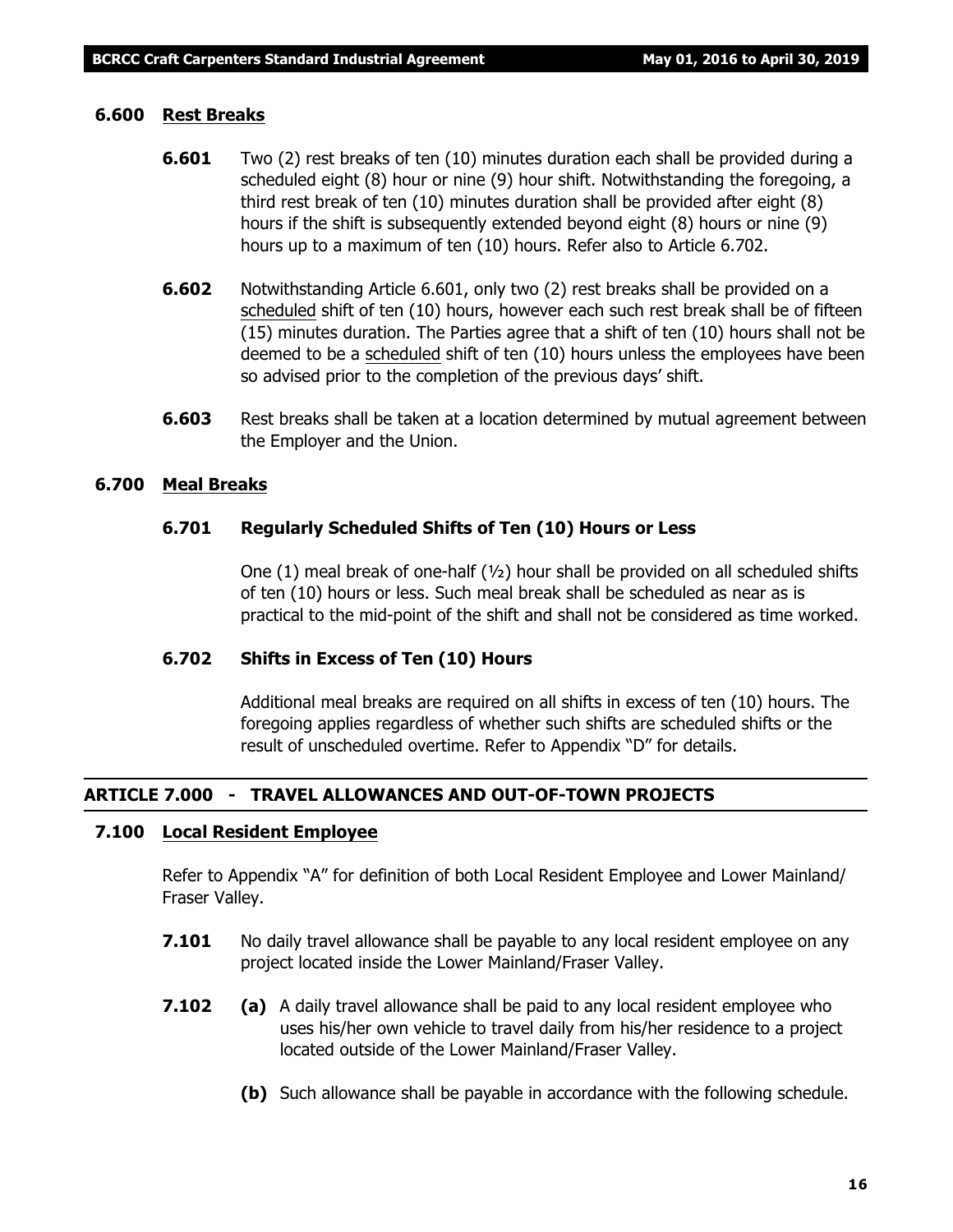First forty (40) road kilometres, each way, each day not applicable

All additional road kilometres, each way, each day **pursuant to Appendix "C"** pursuant to Appendix "C"

### **7.200 Non Local Resident Employee - Initial and Terminal Travel Allowance**

This Article does not apply to Local Resident Employees. Refer to Appendix "A" for definition.

- **7.201 (a)** The Employer shall pay an initial and terminal travel allowance, pursuant to Appendix "C", to any non local resident who is directed or dispatched to an out-of-town project. Refer to Article 7.202 for further clarification and exceptions.
	- **(b)** Such allowance shall be payable each way, and the distance travelled shall be calculated using Google Maps from the city (or municipality, township, village, district, unincorporated settlement, etc.) in which the non local resident employee resides to/from the project, via the most direct route. Notwithstanding the foregoing, a non local resident employee shall not alter his/her residence of record with an intention to increase the travel allowance which would otherwise apply. In the event of a dispute, the Parties agree that a non local resident employee's home address on file with the Union office shall prevail and a PO Box shall not constitute a residence or home address.
- **7.202** Notwithstanding any/all contrary provision(s) of this Agreement:

# **(a) Ferry Fares**

The Employer shall reimburse a non local resident employee, upon the submission of the appropriate receipts, for any/all ferry fares which are incurred in the course of initial and terminal travel. Such ferry fares shall be limited to one (1) standard length/height vehicle plus driver, each way. Tolls shall not be a reimbursable expense.

# **(b) Air Travel**

Where a non local resident employee requests to use air travel to travel to the project, the following terms and conditions shall prevail.

- **(i)** The Employer shall pay for airfare, inclusive of any/all related fees and taxes, plus taxi fare to/from the project from the airport located nearest thereto. Notwithstanding the foregoing, taxi fare shall not be payable where Employer (or Owner) supplied transportation is provided.
- **(ii)** The Employer shall pre-arrange the air travel to/from the airport nearest the non local resident employee's residence. The air carrier and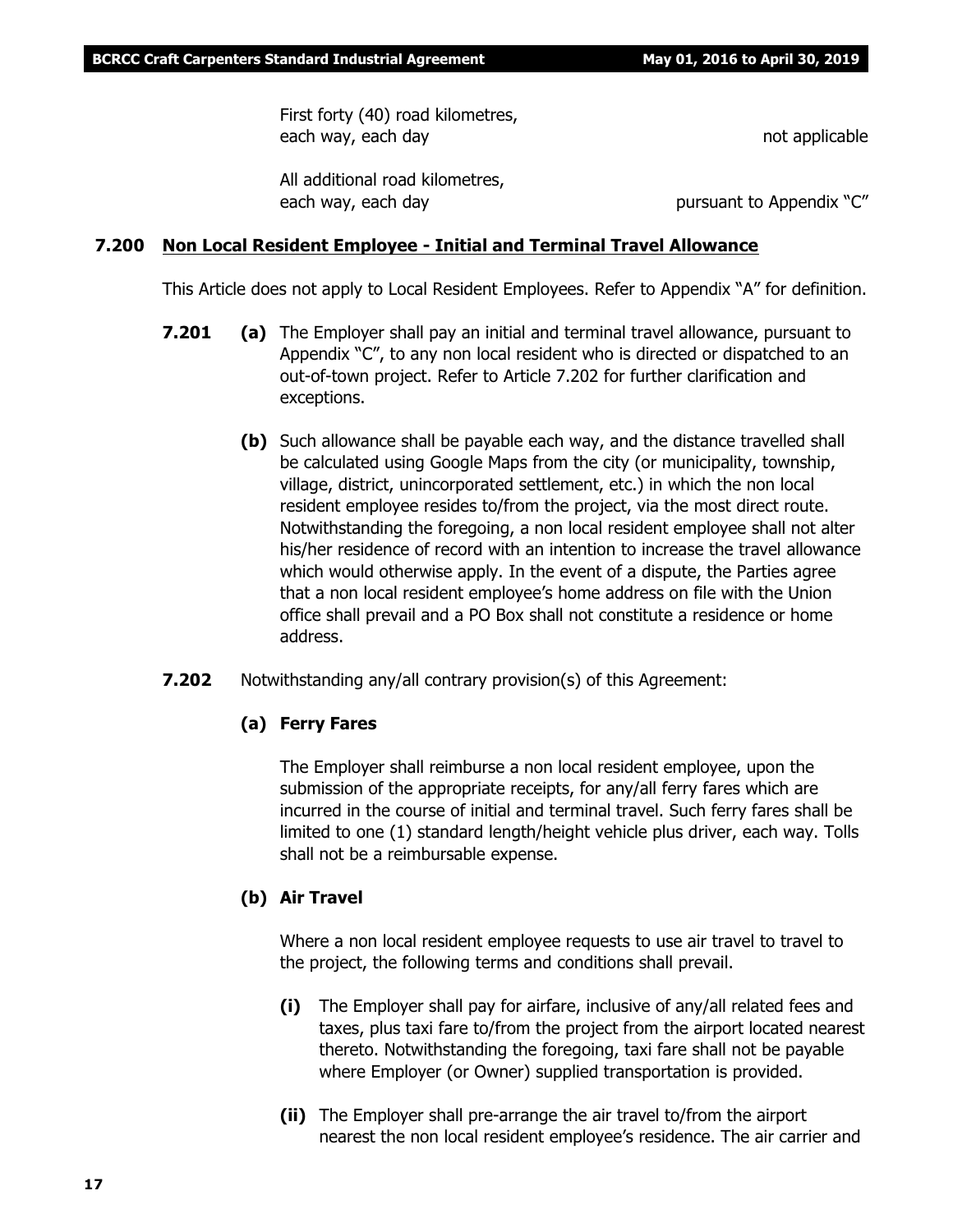class of ticket shall be at the discretion of the Employer, but shall be via a regularly scheduled carrier. Notwithstanding the foregoing, the Employer shall not direct a non local resident employee to fly "standby".

**(iii)** The non local resident employee shall provide the Employer with the Boarding Pass and proper ground transportation receipts if requested to do so by the Employer.

#### **(c) Standard "Lump Sum" Amount Option**

Where a variety of travel distances exist for non local resident employees to a particular project, the Employer and the Union may agree upon a standard initial and terminal travel allowance "lump sum" amount which shall be paid to all applicable non local resident employees on the project. Such agreement shall be reached prior to the commencement of work on the project, and prior to date of tender if possible.

#### **(d) Timing of Payment**

The Employer shall ensure that a non local resident employee receives payment for the applicable initial travel allowance and any/all applicable reimbursements for incurred expenses (i.e. ferry fares, etc.) within seven (7) calendar days of his/her first shift on the project. Notwithstanding the foregoing, the Union and the Employer may mutually agree to vary this requirement. Such agreement shall be reached prior to the commencement of work on the project, and prior to date of tender if possible.

#### **(e) Termination of Employment**

In the event a non local resident employee voluntarily terminates his/her own employment after having been on the project for less than fifteen (15) calendar days, the Employer shall not be required to pay the non local resident employee's terminal travel allowance, and shall additionally be entitled to deduct the initial travel allowance already paid from the non local resident employee's final pay cheque.

#### **7.300 Non Local Resident Employee - Room and Board**

This Article does not apply to Local Resident Employees. Refer to Appendix "A" for definition.

**7.301** Each non local resident employee shall select one (1) of the following options prior to commencing work on an out-of-town project, and such selection shall apply for the duration of the non local resident employee's employment on such project. The choice of options shall be at the sole discretion of the non local resident employee, and the non local resident employee shall provide the Employer with written notice of their selection upon request. The Employer shall likewise provide a copy of the non local resident employee's written notice of selection to the Union upon request. Both options shall be payable on the basis of seven (7) days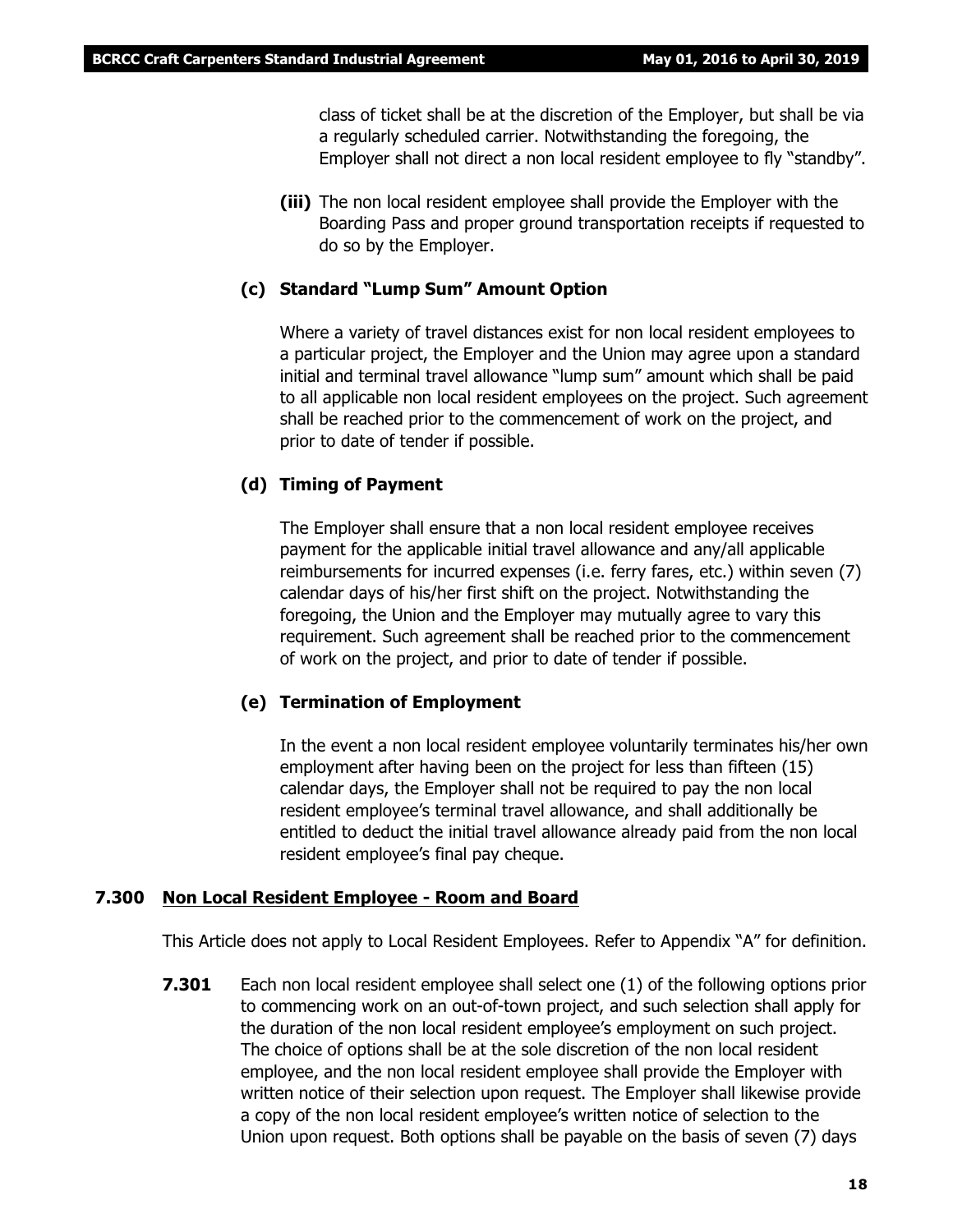per week.

#### **Option #1:**

The Employer shall provide a non local resident employee with a daily lump sum Living Out Allowance (LOA) of \$135.00. Effective May 01, 2017 this amount shall be increased to \$140.00. Effective May 01, 2018 this amount shall be increased to \$145.00.

#### **Option #2:**

- **(a)** The Employer shall provide a non local resident employee with a single room plus \$62.50 daily meal allowance. Effective May 01, 2018 this amount shall be increased to \$65.00.
- **(b)** No daily travel time shall be paid to a non local resident employee who selects Option #2, however the following terms and conditions shall be applicable.
	- **(i)** If the Employer provided room is forty (40) road kilometres or less from the project, no daily travel allowance shall be paid.
	- **(ii)** If the Employer provided room is more than forty (40) road kilometres from the project, a daily travel allowance shall be paid, each way, to/from the forty (40) road kilometre boundary to the project, pursuant to the following schedule.

To/from the forty (40) road kilometre boundary, each way, each day not applicable

All additional road kilometres, each way, each day bursuant to Appendix "C"

- **(iii)** If the non local resident employee(s) requested to use air travel to the project in accordance with Article 7.202 (b), Employer supplied transportation shall be provided to the non local resident employee(s) to/from the project on a daily basis.
- **(iv)** If the non local resident employee(s) did not request to use air travel to the project in accordance with Article 7.202 (b), no Employer supplied transportation shall be provided to the non local resident employee(s) to/from the project on a daily basis, and the non local resident employee shall therefore assume all responsibility for travelling to/from the project on a daily basis.
- **(v)** Notwithstanding any/all contrary provisions of this Agreement, any non local resident employee(s) who makes use of Employer supplied transportation to travel to/from a project shall not be paid a daily travel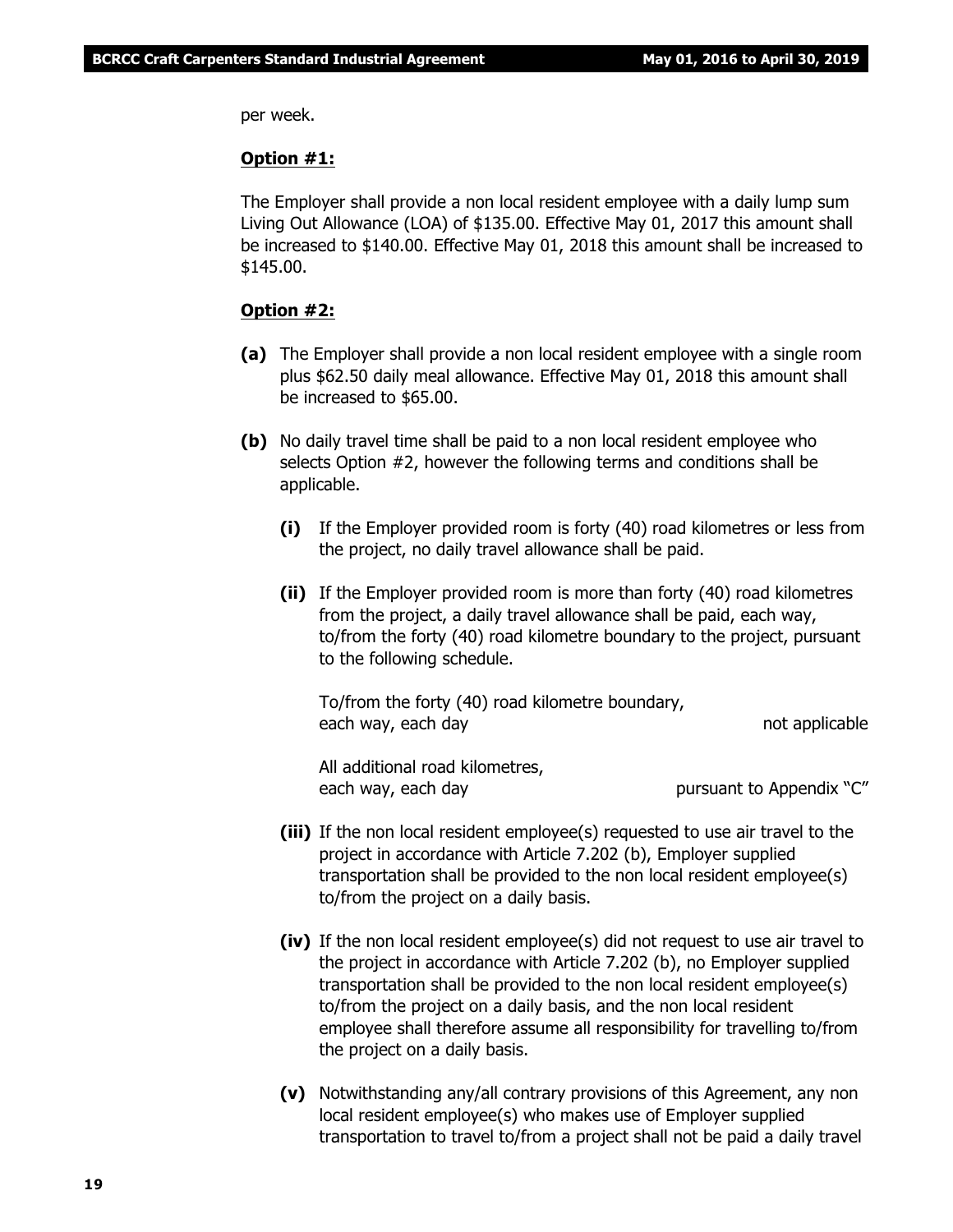allowance for that day(s).

- **7.302** If a non local resident employee resides more than seventy (70) kilometres from the project and such non local resident employee would otherwise be required to travel daily between the project and his/her residence between November 1st through April  $30<sup>th</sup>$  annually, such non local resident employee may request the Employer to mutually agree to designate the project as a temporary out-of-town project. Notwithstanding the foregoing, a temporary out-of-town project designation may apply only during the period November  $1<sup>st</sup>$  through April 30<sup>th</sup>.
	- **(a)** The Employer shall consider each such request on its individual merits, and shall advise the non local resident employee whether or not their request has been mutually agreed to. Notwithstanding the foregoing, the Employer shall not unreasonably withhold mutual agreement if there is legitimate reason for concern regarding the safety of the non local resident employee due to inclement winter road conditions.
	- **(b)** If the project is designated as a temporary out-of-town project, the non local resident employee shall be deemed to have selected Room and Board Option #1 in accordance with Article 7.301, and shall no longer travel daily between the project and his/her residence.

### **7.400 Pre-Tender and Pre-Job Conferences**

It is strongly recommended that the Employer reviews with the Union the intended application of all travel and accommodation provisions with respect to an out-of-town project in order to confirm that a common understanding exists. Such review and confirmation should take place prior to the commencement of work, or if possible, prior to the date of tender.

# **7.500 Periodic Leave and Compassionate Leave**

- **7.501 (a)** On out-of-town projects of over fifty (50) calendar days duration, a periodic leave shall be made available to non local resident employees every forty (40) calendar days.
	- **(b)** When leave is desired in accordance with Article 7.501 (a), an allowance for periodic leave shall be provided by the Employer on a "use it or lose it" basis, in accordance with the following formula. Such allowance shall be paid only once for each periodic leave.

| 0 km to 249 km     | n/a      |
|--------------------|----------|
| 250 km to 500 km   | \$175.00 |
| 501 km to 750 km   | \$275.00 |
| 751 km to 1,000 km | \$375.00 |
| over 1,000 km      | \$475.00 |

The mileage shall be computed from the project to the non local resident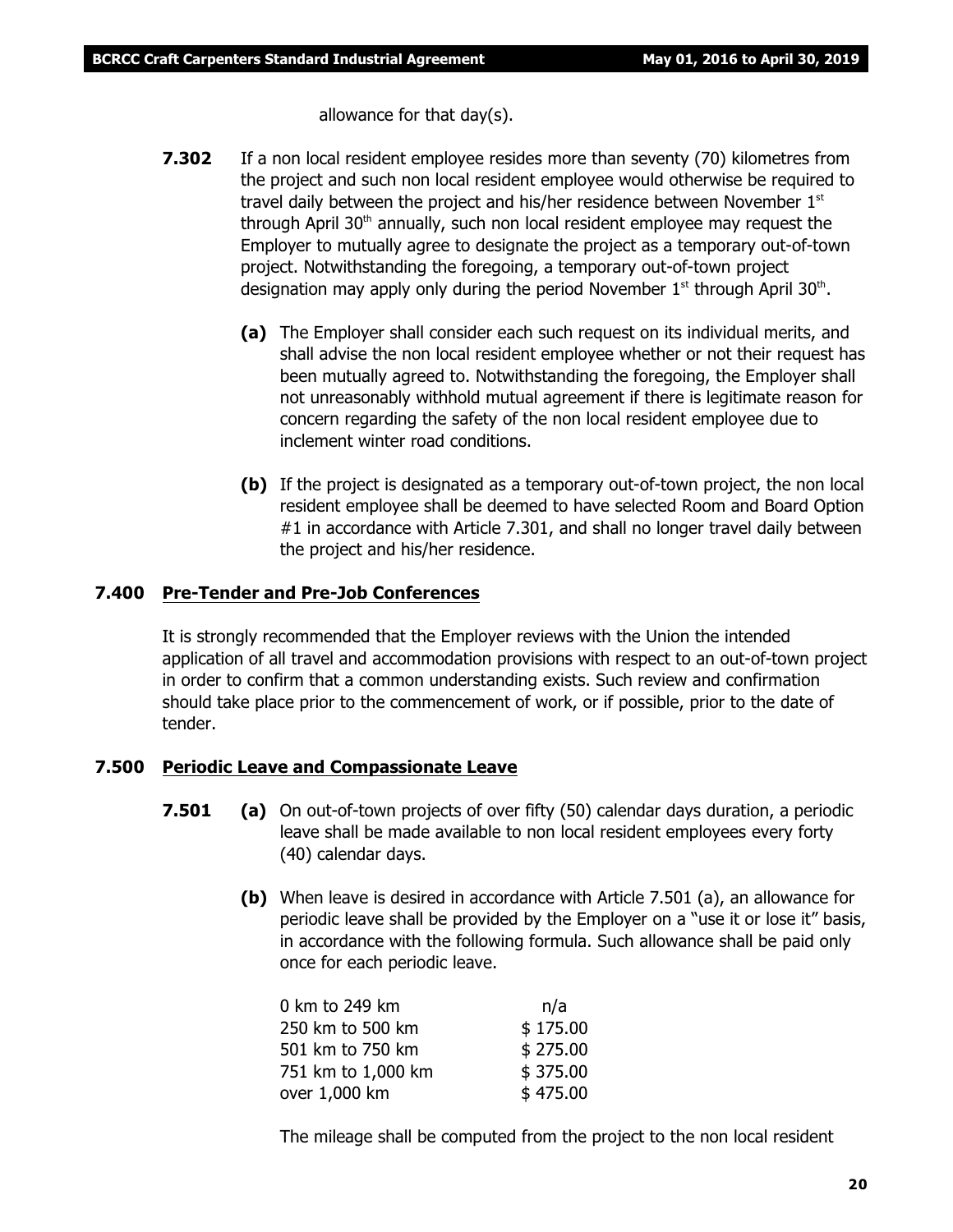employee's place of residence.

- **7.502 (a)** The duration of such periodic leave shall be for a minimum of five (5) days to a maximum of one (1) week, or such other number of days as may be mutually agreed between the Employer and the non local resident employee.
	- **(b)** The timing of such periodic leave shall be decided by mutual agreement. Living Out Allowances shall not be paid during leave periods.
- **7.503 (a)** For the purposes of Article 7.500, the term "out-of-town project" shall be defined as meaning any project that is accessible by air or boat only, excluding ferries, or is greater than three hundred and twenty (320) kilometres and/or four (4) hours' travel, including ferry travel, to the transportation terminal nearest the non local resident employee's residence.
	- **(b)** Employees residing within these limits shall be entitled to a mutually agreed leave of absence, at no cost to the Employer, of five (5) or seven (7) calendar days, to be arranged between the non local resident employee and Employer subject to the same qualifiers provided in the periodic leave.
- **7.504 (a)** A non local resident employee who resides within the province of BC shall only receive leave if they return to the transportation terminal nearest their residence.
	- **(b)** A non local resident employee who does not reside within the province of BC shall only receive leave if they return to their point of dispatch within the province of BC.
- **7.505** There shall be no cash payment in lieu of periodic leave, unless otherwise mutually agreed between the Union and the Employer.
- **7.506** Interpretations contained within Article 7.500 shall not be applied to any other provision contained within this Agreement.

#### **7.600 Camp Projects**

### **7.601 Accommodations**

- **(a)** Camp accommodations, when supplied, shall meet the standards and requirements of the BC Construction Camp Rules and Regulations, 2008-2014 (By and Between BCYT-BCTC and CLR), as amended from time to time. A non local resident employee may refuse to live in accommodations which do not meet such standards.
- **(b)** Unless otherwise arranged at a pre-tender and/or pre-job conference, on projects where a camp is provided non local resident employees shall occupy the camp, and room and board shall be supplied in such camp seven (7) days a week, at no cost to the non local resident employee.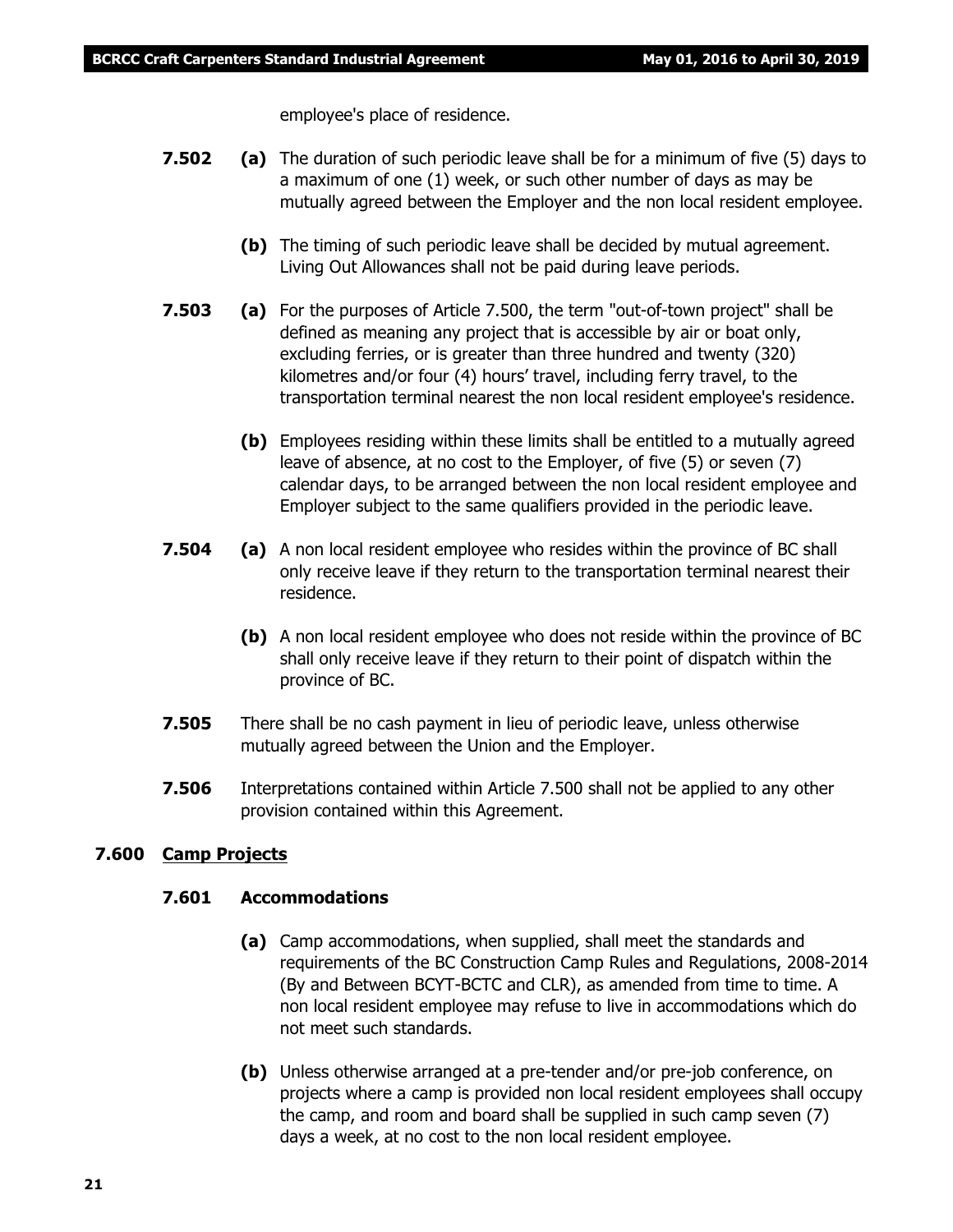### **7.602 Weekend Checkout**

Any non local resident employee who is living in camp accommodations paid by the Employer may, on any weekend, vacate or check out of such accommodation and the Employer shall pay such non local resident employee twenty dollars (\$20.00) per day.

- **(a)** The non local resident employee must turn in his/her meal ticket or sign a checkout in advance.
- **(b)** To qualify, a non local resident employee must work his/her scheduled shift prior to the weekend and/or statutory holiday and his/her scheduled shift after the weekend and/or statutory holiday.

### **7.700 Marshalling Points**

- **7.701** On camp projects, no walking time shall be paid up to 2,500 feet from the work site. Beyond 2,500 feet, up to thirty (30) minutes travel each way, the Employer shall supply transportation. Travel time shall be paid at prevailing rates for time in excess of thirty (30) minutes.
- **7.702** Where camps are maintained, it is understood and agreed that the period from the time of departure from the marshalling point in the camp area until the time of return to that point on conclusion of work, excluding the meal period where applicable, shall be paid at the applicable straight time or overtime hourly wage rate.

#### **ARTICLE 8.000 - HIRING AND MOBILITY OF WORKFORCE**

The interpretation and application of these provisions shall be consistently applied by the various Union representatives in each and every Local throughout the province. Past practice shall be superceded by the terms of this Agreement unless otherwise mutually agreed, in writing, by the Parties.

#### **8.100 Hiring**

- **8.101** The Union shall assist the Employer in supplying qualified prospective employees. Without restricting/limiting the foregoing, the Union shall, in particular, assist in supplying local resident employees when requested to do so by the Employer.
- **8.102** The Employer shall retain the right to refuse employment to an individual if the Employer does not believe that such individual is suitable for the available work.
- **8.103 (a)** There shall be no restrictions/limitations on the Employer's right to hire, including but not limited to the Employer's right to hire via name request.
	- **(b)** Notwithstanding Article 8.103 (a), whenever the Employer hires an individual who is not a Union member, such individual shall make application to become a Union member within fourteen (14) calendar days of hire and the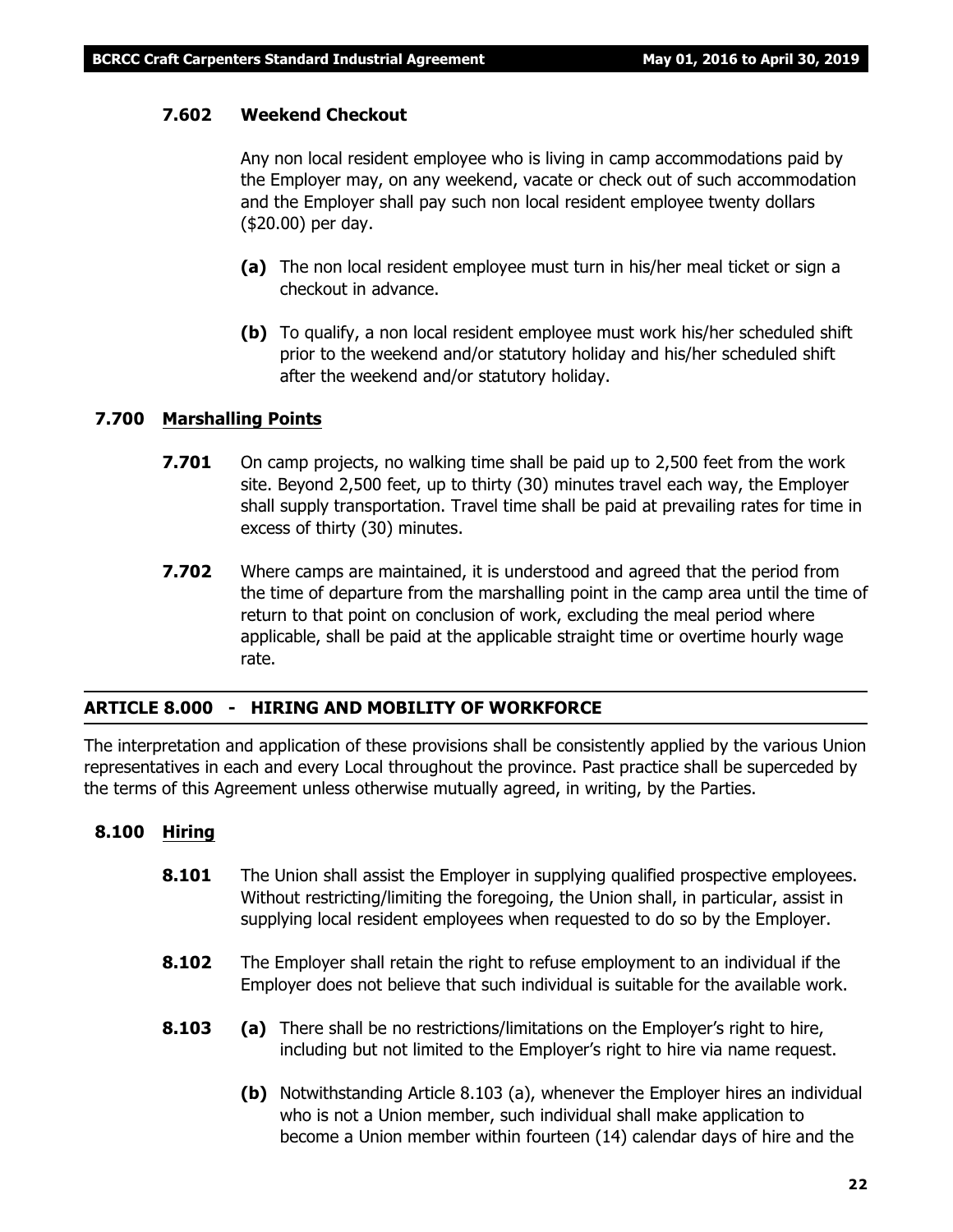Union shall accept such individual into its membership unless the Parties mutually agree, in writing, to the contrary. All terms and conditions of this Agreement shall otherwise apply from date of hire.

- **8.104** In the event an employee ceases to be a member in good standing of the Union, the Employer shall terminate the employment of such employee upon receiving written confirmation and direction to do so from the Union.
- **8.105** Any employee hired and/or transferred in accordance with Article 8.000 shall be deemed to have been properly dispatched by the Union and the Union shall ensure that the appropriate dispatch paperwork is supplied to the Employer in a timely manner.

#### **8.200 Mobility**

There shall be no restrictions/limitations on the Employer's right to transfer an employee(s) from one (1) project to another throughout the province. Notwithstanding the foregoing, when a non local resident employee(s) is transferred between two (2) out-of-town projects the following standard shall apply.

- > Initial travel allowance shall be paid to the non local resident employee from his/her point of dispatch to the first project in accordance with Article 7.200, and
- > The effective "per road kilometre" travel allowance rate pursuant to Appendix "C" shall be paid to the non local resident employee for all road kilometres travelled, one (1) way, from the first project to the second project, and
- > Terminal travel allowance shall be paid to the non local resident employee from the second project back to his/her point of dispatch in accordance with Article 7.200.

#### **8.300 Differentiation of Employee Classifications**

Notwithstanding any/all contrary provisions of this Agreement, the Union shall not make any attempt to dispatch an employee of a different employee classification (i.e. Foreman, Certified Journeyperson, Uncertified Journeyperson, Semi Skilled Carpenter, Apprentice, and/or Material Handler/Pre-Apprentice) than was requested by the Employer. In particular, the Union shall not make any attempt to restrict/limit or deny the Employer from hiring the maximum ratio of Apprentices permitted in accordance with Article 4.403 (a).

#### **8.400 Reduction in Project Crew**

- **8.401** The Employer shall notify the Job Steward prior to a reduction in the size of the project crew.
- **8.402** When it is necessary for the Employer to reduce the size of the project crew, preference of continued employment shall be given to Job Stewards.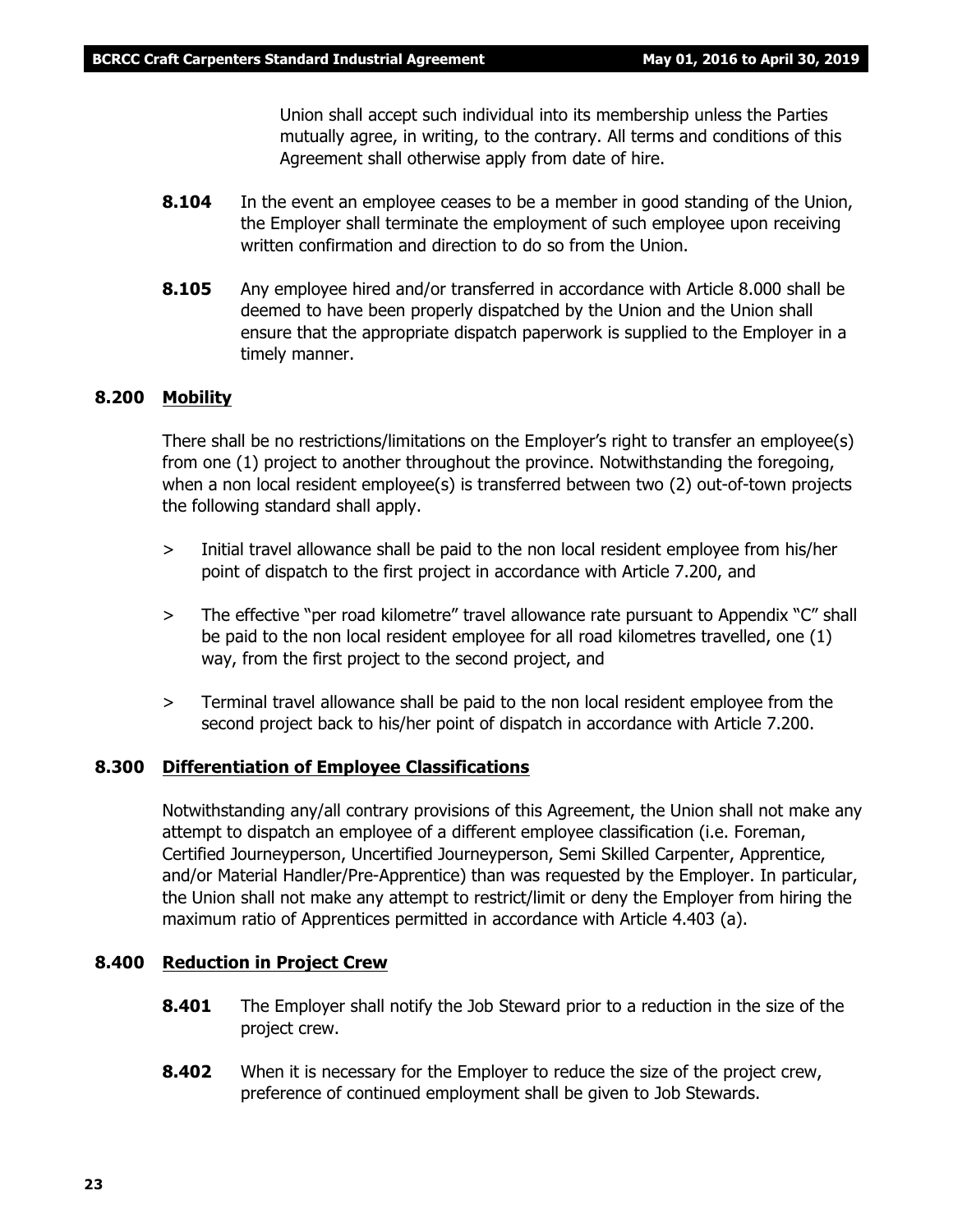#### **8.500 Rehiring of Injured Employees**

The Employer shall give preference of re-employment to an injured employee when such employee is able to return to work, provided sufficient work is available.

#### **ARTICLE 9.000 - JOB STEWARDS AND UNION REPRESENTATIVES**

#### **9.100 Job Stewards**

- **9.101** The Union shall notify the Employer of the appointment of all Job Stewards.
- **9.102** Job Stewards shall be recognized on all projects and shall not be discriminated against.
- **9.103** The Employer shall provide a Job Steward with sufficient time to carry out his/her duties.
- **9.104** Refer also to Article 8.402 regarding preference for continued employment of Job Stewards.

#### **9.200 Union Representatives**

Union Representatives shall have access to all projects governed by this Agreement, after first notifying the Employer, however in no way shall such Representative(s) interfere with employees during working hours unless permission is granted.

#### **9.300 Leaves of Absence**

- **9.301** The Employer shall grant a non-paid leave of absence to an employee when requested, in writing, to do so by the Union. Such leave shall be for the purpose of attending to Union business, and shall not jeopardize the employee's continued employment. Notwithstanding the foregoing, the Employer may deny such request for valid reasons.
- **9.302** The Parties agree to cooperate to facilitate broad and liberal leaves for operations and training military leave for workers who serve as members of the Canadian Forces Reserves, in accordance with provincial and federal law and the "Declaration of Support for the Reserve Forces" signed by the Canadian Office of the Building and Construction Trades Department and the National Construction Labour Relations Alliance, dated May 12, 2010.

#### **ARTICLE 10.000 - HEALTH AND SAFETY**

# **10.100 Safety Equipment**

**10.101 (a)** The Employer shall supply to employees, at no cost, all safety equipment, including hearing protective devices, except personal apparel (i.e. CSA approved hard hat, CSA approved footwear, rubber clothing, etc.). Only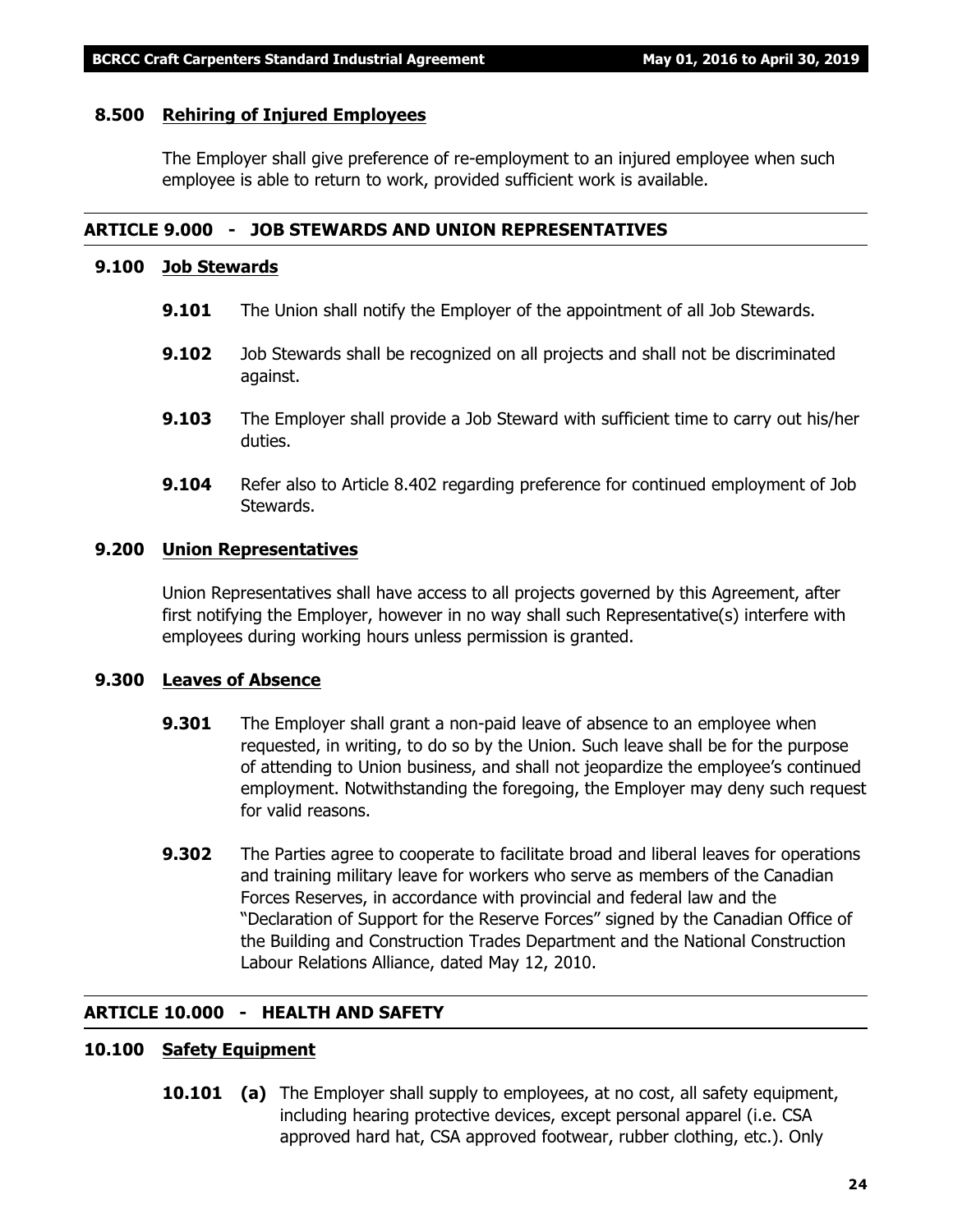safety belts with leg and shoulder straps are to be used.

- **(b)** An employee may use his/her own CSA approved safety harness and lanyard, providing such equipment is in satisfactory condition and has been approved for use by the Employer. Notwithstanding the foregoing, where an employee chooses to use an Employer supplied safety harness and lanyard, such employee shall return such harness and lanyard in good condition when asked to do so or upon termination of employment.
- **(c)** The Employer may deduct the cost of Employer supplied safety equipment from an employee's pay cheque if such equipment is not returned.
- **10.102** All equipment, tools, and materials shall conform and be utilized in conformity with applicable provincial and/or federal regulations, acts and laws. Employer safety regulations shall be complied with provided they are not inconsistent with the foregoing. It shall not be considered a violation of this Agreement should an employee(s) refuse to work in conditions and/or use equipment that do not meet prescribed safety standards and/or regulations.
- **10.103** The Employer shall supply welders' leather vests or jackets and leather gauntlet gloves to all employees assigned to welding work, on a "charge-out" basis.

#### **10.200 Accident Prevention Regulations**

- **10.201** The Parties to this Agreement shall, at all times, comply with the accident prevention regulations of the *Workers Compensation Act* and any refusal on the part of an employee to work in contravention of such regulations shall not be deemed to be a breach of this Agreement. No employee shall be discharged because such employee fails to work under unsafe conditions as set out in the regulations.
- **10.202 (a)** Any refusal by an employee to abide by known WSBC regulations or posted Employer safety regulations, after being duly warned, may be sufficient cause for dismissal.
	- **(b)** Employees shall abide by any/all project site rules at all times. Failure to do so shall constitute just cause for termination.
- **10.203** Any employee may refuse to work where, in the opinion of such employee, adequate safety precautions have not been provided.

#### **10.300 Project Inspections**

The Job Steward, or where there is a safety committee a Union representative of such committee, shall accompany the WSBC inspector on all project inspections.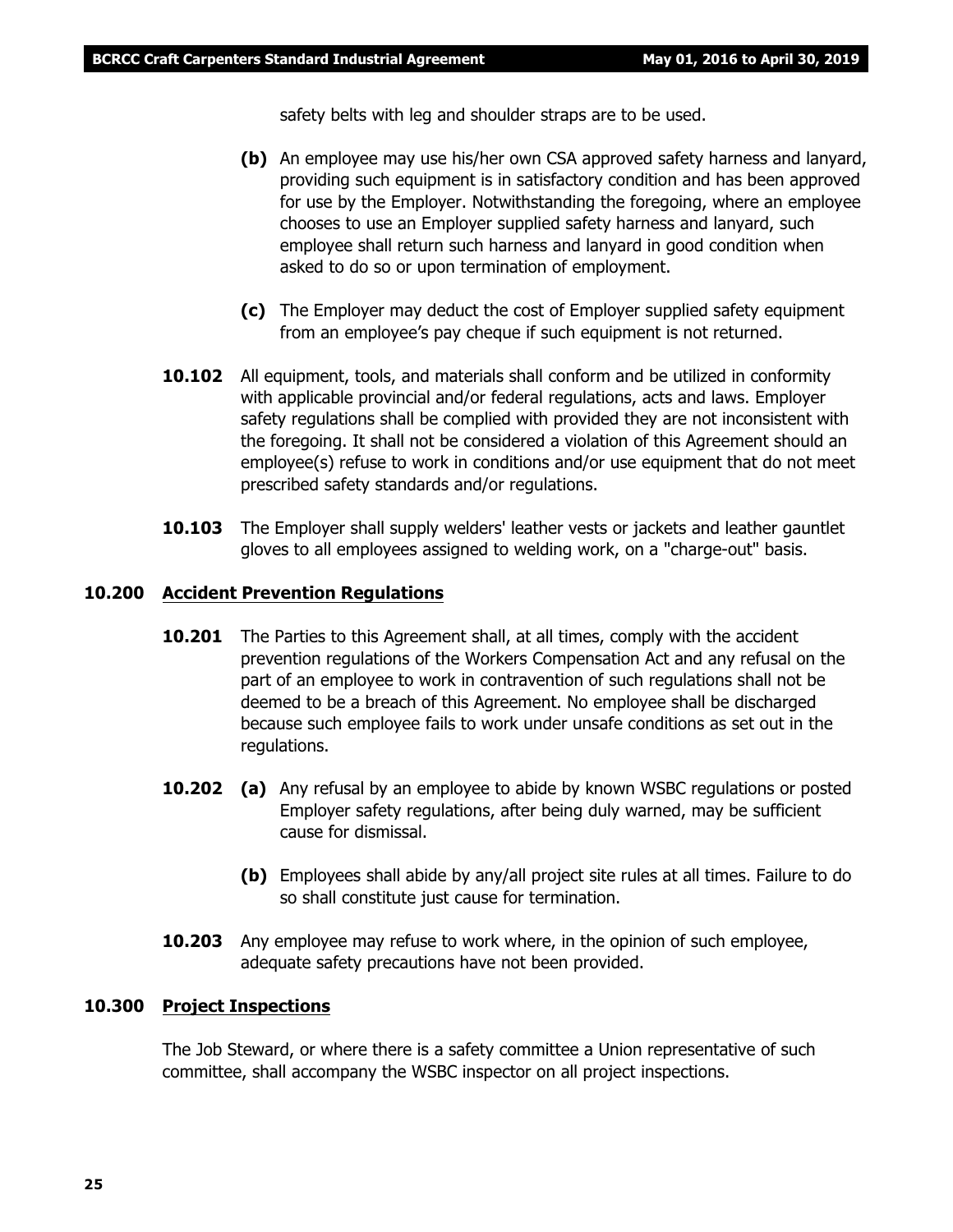#### **10.400 Injured or Sick Employees**

- **10.401** The Employer shall cover all transportation costs not otherwise covered by the WSBC for any employee residing in Employer supplied accommodation who is injured on the project and subsequently requires transportation to either his/her point of dispatch or back to the project. The foregoing shall also apply for any employee residing in Employer supplied accommodation who becomes ill or is injured in an accident not covered by WSBC, if the First Aid Attendant or a doctor recommends off-site treatment or a return to the employee's point of hire.
- **10.402** If an employee requires off-site medical attention which necessitates no return to work on that day, or where a qualified Occupational First Aid Attendant recommends rest until the next day, then the injured employee shall be paid for the full shift.
- **10.403** Refer also to Article 8.500 and Article 11.502.

### **ARTICLE 11.000 - WORKING CONDITIONS**

#### **11.100 Harassment and Discrimination**

Employees shall have the right to work in an environment free from harassment. In addition, discrimination under the prohibited grounds of the *BC Human Rights Code* shall not be tolerated within the open and inclusive craft building trades construction industry.

#### **11.200 Project Facilities**

#### **11.201 Toilets**

Chemical or flush toilets shall be provided from the commencement of work on all projects. When sewer or chemical toilets are not available, sanitary facilities shall be provided in accordance with local sanitary regulations. Toilet houses shall be of fibreglass or rubber compound construction, and shall be cleaned out daily. Toilet paper shall be provided. There shall be a minimum of one (1) toilet for every fifteen (15) building trades persons on a project.

#### **11.202 Drinking Water**

Where there is no running tap water available, cool drinking water in approved sanitary containers shall be provided. Paper cups and salt tablets shall also be supplied.

#### **11.203 Telephone Access**

A telephone(s) shall be made available to all employees at all times for incoming or outgoing emergency purposes, and incoming messages of an emergency nature shall be relayed immediately. No employee shall be permitted to use a personal cell phone or smart phone during working hours, excluding rest and meal breaks,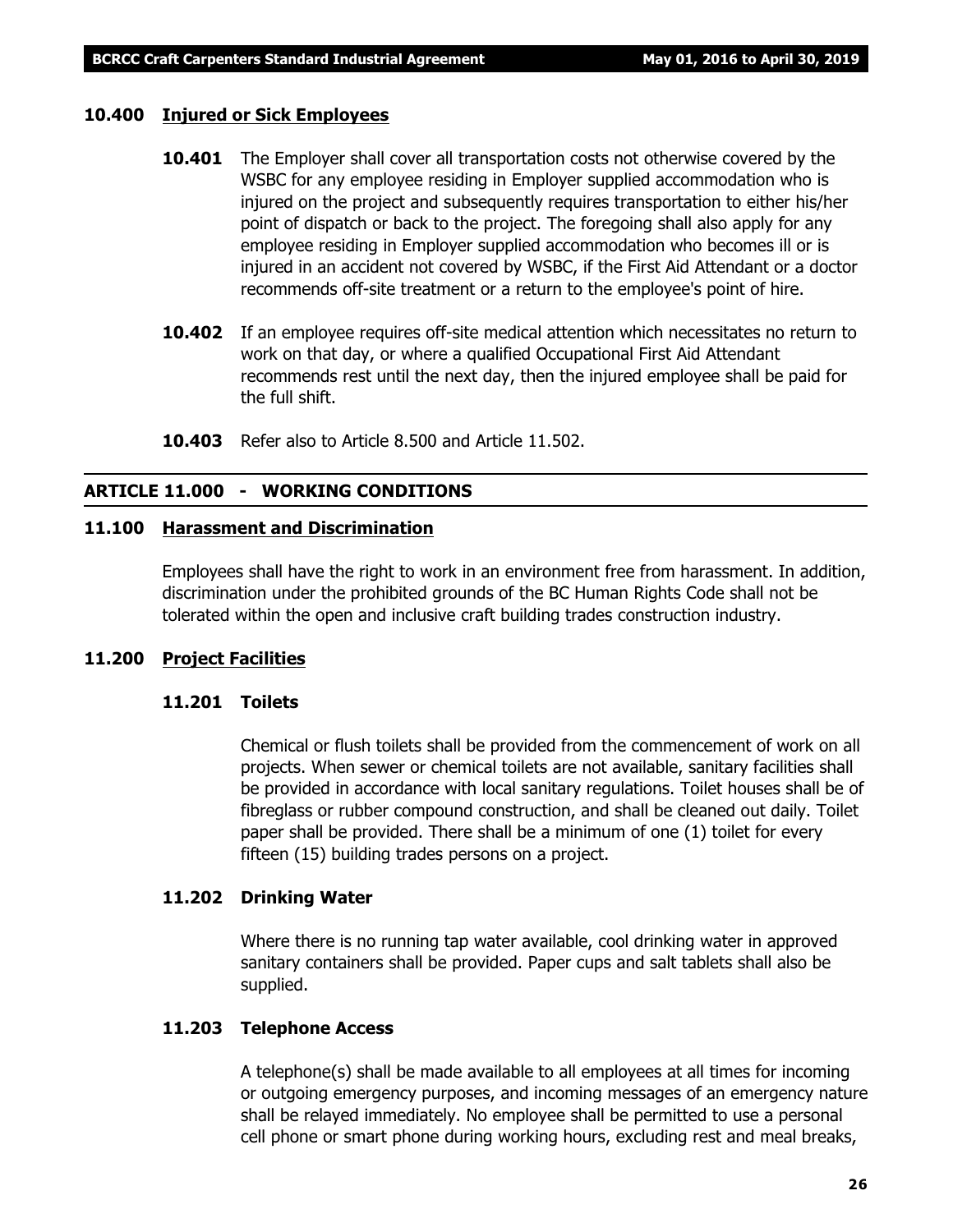except in case of an emergency. Repeated violations of the foregoing shall constitute just cause for discipline, up to and including termination.

#### **11.204 Clean Up Facilities**

The Employer shall provide clean up facilities, hand cleaner and paper towels.

### **11.300 Lockup**

The Employer shall not be required to provide a lockup on any project of short term duration unless it is economically practical to do so. On all other projects, the following standards shall apply.

- **11.301** A lockup shall be provided for employees and such lockup shall be located on the ground floor or first floor of the project. If multiple shifts are being worked, a separate lockup shall be provided for each shift. Lockups shall be used for tools, drying clothes, as a dressing room, and as a lunch room.
- **11.302** Each lockup shall have tool racks, tables and benches with provision for drying clothes and shall be of an adequate size to allow a minimum of fifteen (15) square feet per employee.
- **11.303** Each lockup shall have windows and venting with adequate lighting and provision for continuous heat twenty-four (24) hours a day.
- **11.304** The Employer shall be responsible for having the lockup(s) cleaned out daily and kept clear of building material and other construction paraphernalia.

#### **11.400 Vehicles**

No employee shall be permitted to use his/her own motor vehicle in a manner which is unfair to other employees and/or contrary to the best interests of the Union.

#### **11.500 Tools, Equipment and Protective Clothing**

- **11.501** The tools of an employee starting a new job shall be in good condition and shall be kept so on the Employer's time.
- **11.502** The cost of transporting an employee's tools shall be paid for by the Employer. Notwithstanding the foregoing, although employees will normally take their tools with them, when the Employer makes other arrangements for transporting an employee's tools such employee shall not suffer loss of wages because his/her tools are not available to him/her. The Employer agrees to transport the tools of an injured or sick employee to the employee's point of dispatch.
- **11.503** An employee shall provide the ordinary tools of his/her trade.
- **11.504** If the following tools or equipment ladder, straight edge, saw horse, stapling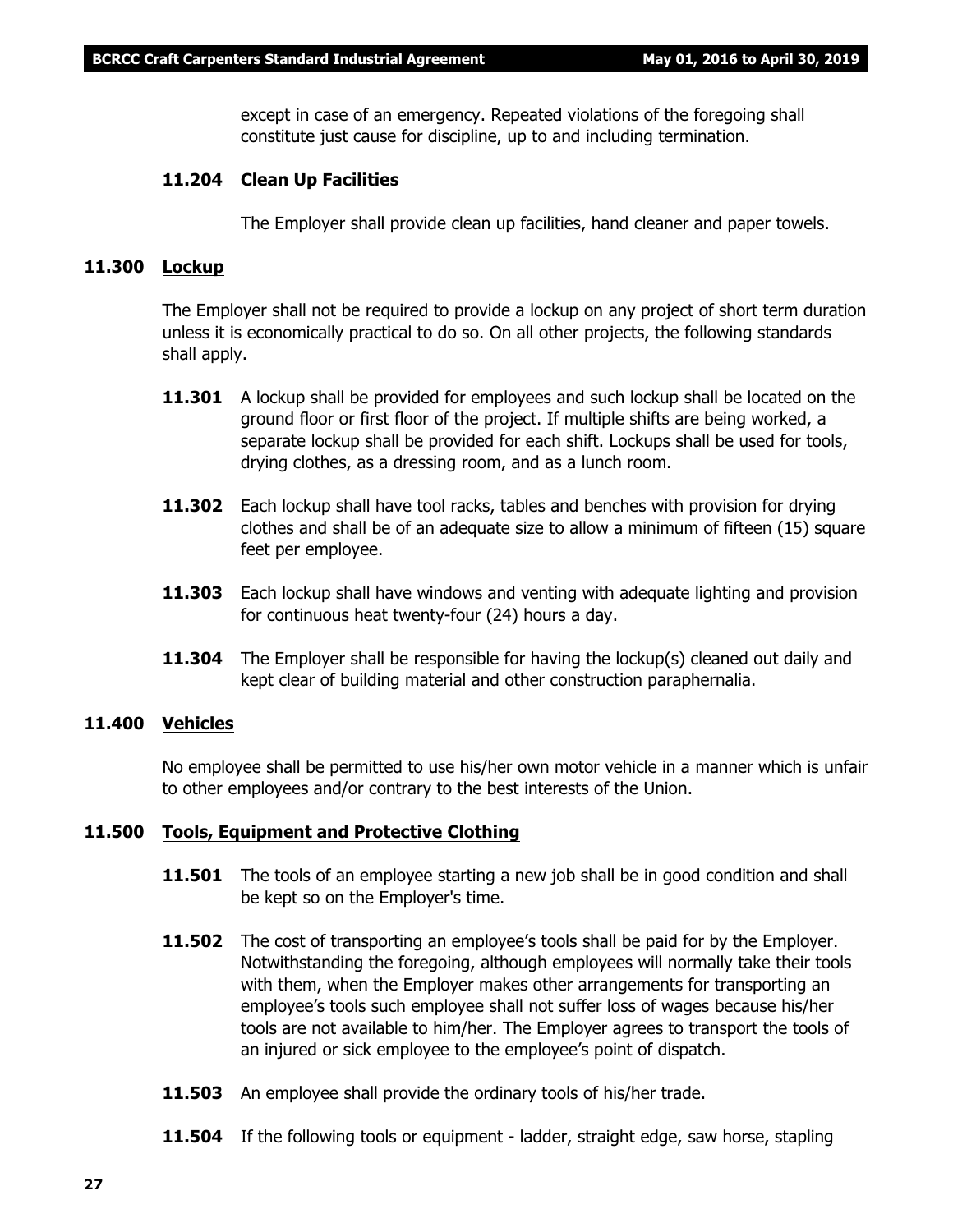gun, hand clamp, power tools, or any other than ordinary tradespersons' tools, are desirable for the better carrying out of work, they shall be supplied by the Employer.

**11.505** In the event an employee's outer clothing and/or footwear is substantially damaged due to the handling of creosoted or tarred materials or chemical substances in the line of the employee's duties, and protective clothing has not otherwise been provided, cost of cleaning or replacement shall be borne by the Employer.

#### **11.600 Loss of Tools**

- **11.601** The Employer shall request, in writing, that each employee submit a written inventory of his/her tools and working apparel to the Employer on a project by project basis. It is strongly encouraged that the Employer make such request prior to each employee's commencement of work on a project, but such request can be made at any time. Regardless, in the event of a dispute, the Employer shall have the burden to prove if and/or when such request was made to each employee.
- **11.602** (a) If the employee submits his/her written inventory prior to date of loss, or in the event the Employer did not fulfill its responsibility in accordance with Article 11.601 prior to date of loss, the Employer shall replace an employee's tools and working apparel if such tools and/or working apparel are lost due to fire, burglary, or as a result of working over water or such other areas where tools cannot be retrieved.
	- **(b)** However, in the event the Employer did fulfill its responsibility in accordance with Article 11.601, but the employee had not yet submitted his/her written inventory prior to date of loss, the Employer shall have no obligation to replace the employee's tools and working apparel.
	- **(c)** In order to ensure there is no dispute over if and/or when the employee submitted his/her inventory, the employee shall have the Employer initial and date a copy when the original inventory is submitted and shall retain such copy on file for reference purposes.

#### **ARTICLE 12.000 - JOINT LABOUR/MANAGEMENT MEETINGS**

The Parties may meet to address issues of mutual interest and importance. Such meeting(s) shall be scheduled on an "as needed basis". Any proposed changes to this Agreement which are mutually agreed to by the Parties at such meeting(s) shall be in writing, but shall not be implemented unless/until such changes are duly ratified by the Parties.

# **ARTICLE 13.000 - ENABLING PROVISIONS**

### **13.100 Process**

**13.101** The Union and an Employer(s) may determine on a project by project, area, or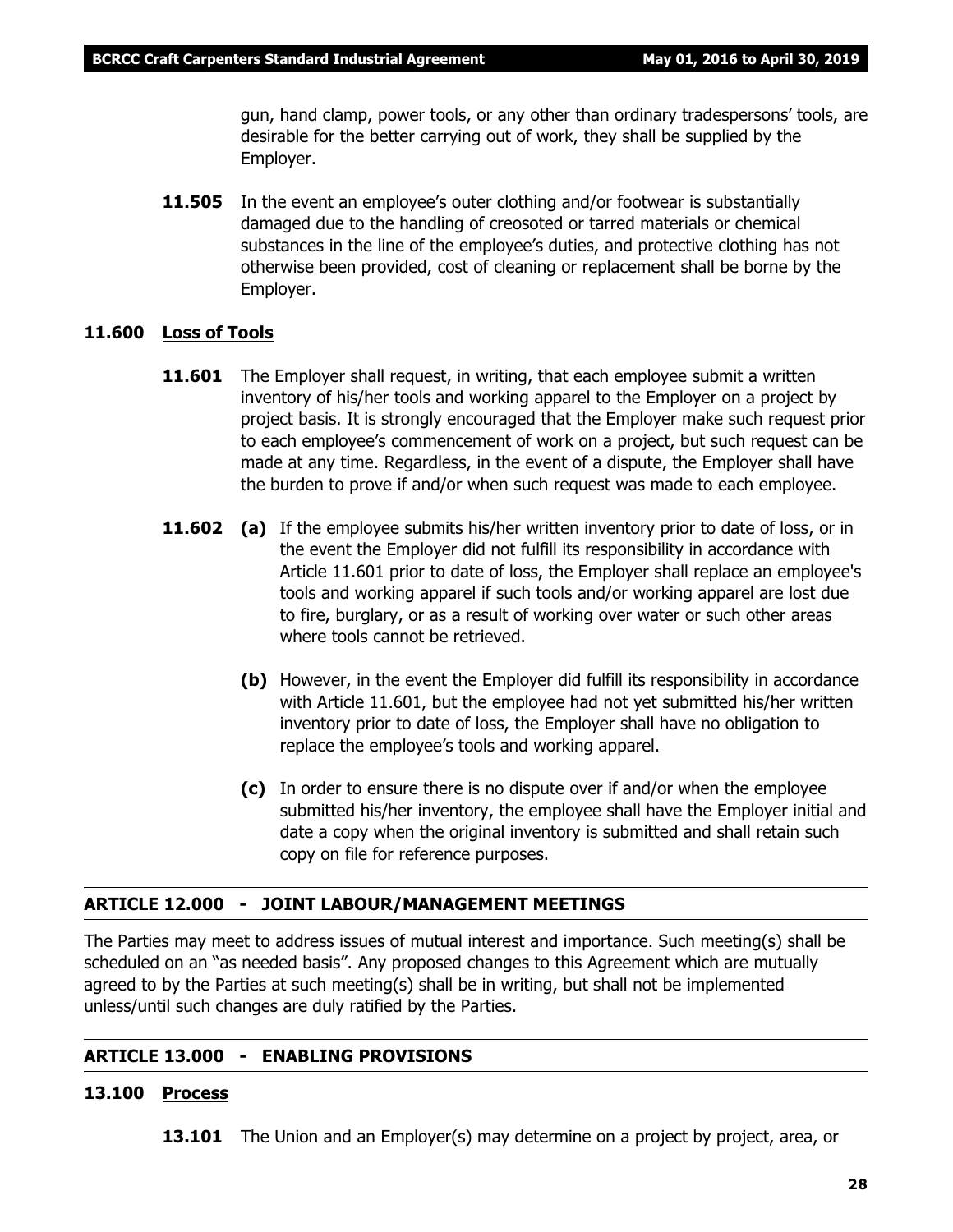sector basis, if special dispensation is required to become competitive, and should the necessity arise, may by mutual agreement, in writing, amend or delete terms or conditions of this Agreement for the duration of the project. Notwithstanding the foregoing, it shall be a violation of this Agreement for the Parties to agree to the reduction and/or elimination of any joint industry funds negotiated between the BCBCBTU and CLR (i.e. Rehabilitation Fund) or individual dues to umbrella organizations, without the specific prior written consent of the BCBCBTU and CLR.

- **13.102** Article 13.000 is specifically intended to provide Employers with competitive relief where deemed necessary. As a result, no enabling package, or individual term or condition therein, shall include a provision, not already provided for in this Agreement, which in any way either increases the Employer's cost and/or decreases the Employer's flexibility with respect to any term of this Agreement. Refer to Article 13.103 for further details and examples.
- **13.103** The following example is offered to clarify the intent of Article 13.102. It is not meant to be inclusive of every possible situation, but merely to illustrate potential circumstances which could ultimately arise.
	- **>** If the Union provides competitive relief (e.g. reduction of rates, relaxation of crewing ratio restrictions, suspension of premiums, broadening of start time flexibility, mobility of members, etc.), but makes such relief contingent upon the Employer purchasing material from a Union signatory supplier, and/or waiving their right to utilize existing name request and/or recall provisions, then such contingency shall not be enforceable.

#### **13.200 Participation**

- **13.201** In recognition of the close working relationship on projects between the Union and other BCBCBTU affiliates, the Parties acknowledge the need for enabling relief to be generally consistent. As a result, the Parties agree to work towards achieving this objective wherever possible. Notwithstanding the foregoing, the Parties also acknowledge the individual autonomy of the Union and agree that nothing herein shall be interpreted as an agreement to limit that autonomy in any way.
- **13.202** Unless otherwise mutually agreed to in writing by the Parties, neither the Union nor an individual Union Local(s) shall decline to participate in good faith in the process contemplated by Article 13.000 of this Agreement. The Parties expressly agree that the Union and/or an individual local(s) of the Union would be in violation of foregoing if the Union and/or an individual local(s) of the Union were to decline an Employer's enabling request pursuant to either a formal or informal (i.e. blanket) policy of refusal. Individual union members shall retain the right to refuse a dispatch to an enabled project, but neither the Union nor an individual local(s) of the Union shall encourage or otherwise counsel its members to do so.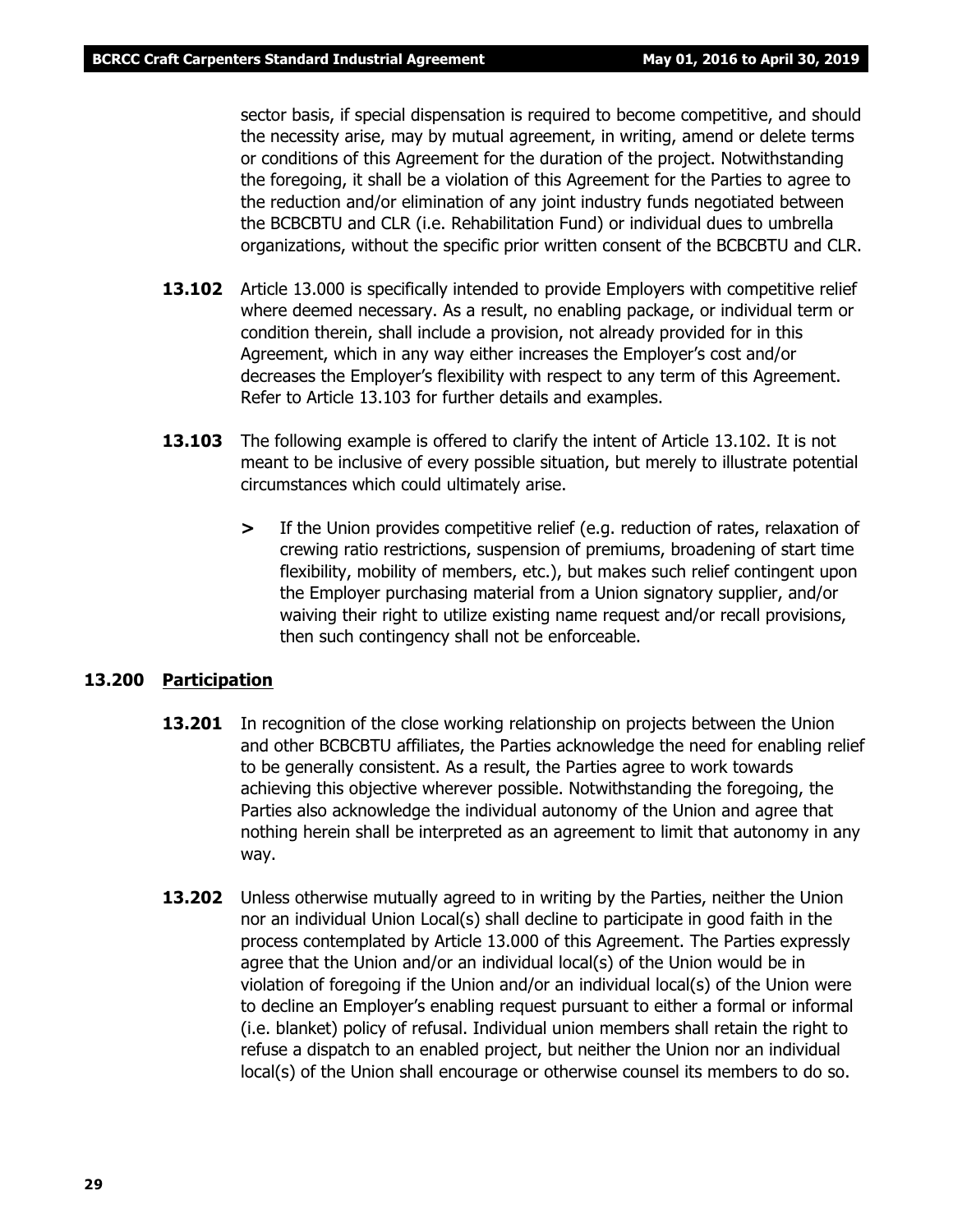#### **ARTICLE 14.000 - GRIEVANCE PROCEDURE**

# **14.100 Definition**

- **14.101 (a)** A grievance shall be defined as any "difference" between the Parties to this Agreement with respect to its interpretation, application, operation or any alleged violation thereof, including discharge for cause alleged to be unjust by the Union. Discharge shall not include layoff of employees for reason of project efficiency or reduction of forces on suspension or completion of work.
	- **(b)** The party initiating a grievance shall be referred to herein as the aggrieved party. The other party to a grievance shall be referred to as the responding party.
- **14.102** The two (2) parties to any formal grievance shall be the two (2) parties signatory to this Agreement, namely the Union and CLR (acting on its own behalf and/or on behalf of its respective signatory member Employer(s)). The parties expressly agree that an individual local(s) of the Union does not have the right to initiate a formal grievance unless/until such grievance has been duly authorized in accordance with the Union's prevailing policy(s), where such prevailing policy(s) exist. Likewise, the parties expressly agree that an individual Employer does not have the right to unilaterally initiate or defend a formal grievance on its own behalf without the prior written authorization of CLR.

#### **14.200 Time Limits**

- **14.201** In order to initiate a formal grievance, the aggrieved party must provide written notification to the responding party within thirty (30) calendar days of the date on which the underlying "difference" is alleged to have occurred. Such notification shall include all relevant particulars of the formal grievance and all relevant and reliance documentation. The parties expressly agree that a formal grievance shall not be deemed to have been initiated unless/until the responding party has actually received a copy of the required written notification from the aggrieved party. All time limits shall be strictly enforced.
- **14.202** Notwithstanding Article 14.201, in the event of an alleged error on a pay cheque, such "difference" shall be deemed to have occurred on the date the pay cheque stub was received by the aggrieved employee(s). Likewise, in the event of an alleged error on the Employer's monthly remittance report, such "difference" shall be deemed to have occurred on the date the remittance report was received by the Union.

#### **14.300 Step 1 (Informal Resolution)**

Once a formal grievance has been initiated, the parties shall make a concerted good faith effort to work out a mutually agreeable resolution. Notwithstanding the foregoing, unless otherwise mutually agreed by the parties in writing, the aggrieved party shall be deemed to have abandoned the formal grievance in the event notice of referral to Mr. Michael Fleming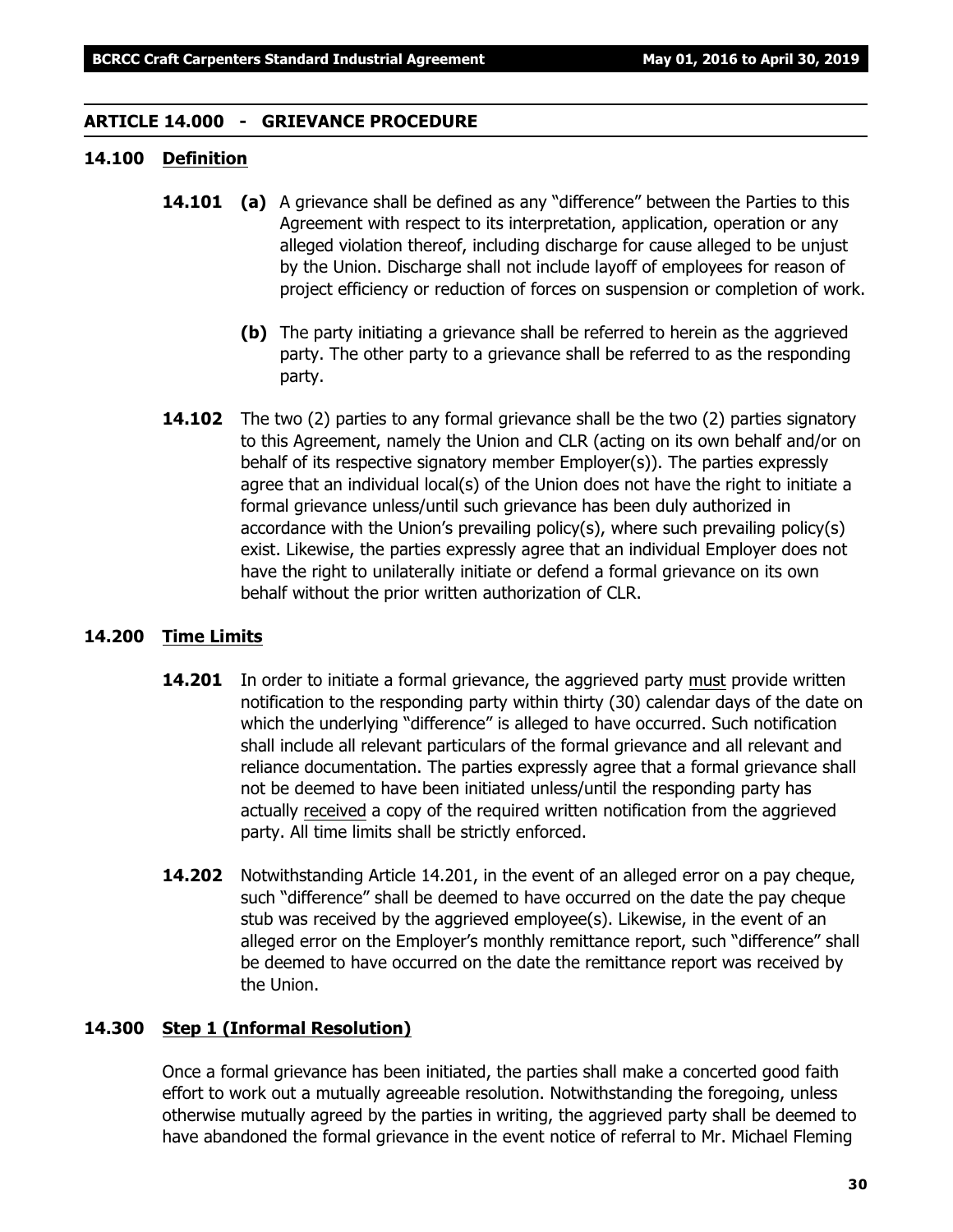(in accordance with Article 14.400) has not been received by the responding party within sixty (60) calendar days of the date on which the underlying "difference" is alleged to have occurred. Refer to Article 14.202 for clarification on the interpretation of "occurred".

#### **14.400 Step 2 (Formal Resolution)**

The parties expressly agree that the Step 2 is an integral component of the Grievance Procedure in accordance with this Agreement.

If the parties are unable to work out a mutually agreeable resolution in accordance with Article 14.300, either party may refer the formal grievance to Mr. Michael Fleming for final and conclusive determination as follows. Notice of such referral shall be provided, in writing, to both the responding party and Mr. Fleming. Notwithstanding the foregoing, in the event Mr. Fleming is not available to the parties, the parties shall mutually agree upon a replacement. (Note: The parties expressly agree that all references to Mr. Michael Fleming within Article 14.000 shall be interpreted as *"Mr. Fleming or his replacement "* in the event a replacement for Mr. Fleming is mutually agreed upon in accordance with such Article.)

- **14.401** Mr. Fleming shall meet with the parties and shall attempt to facilitate a mutually agreeable resolution.
- **14.402 (a)** In the event Mr. Fleming is unable to facilitate a mutually agreeable resolution in accordance with Article 14.401, each party shall be required to submit a proposed determination/award, in writing, to Mr. Fleming. Mr. Fleming shall determine his own procedure, including timing, for such submissions. Upon receipt of both proposed determinations/awards, Mr. Fleming shall provide a copy to each party.
	- **(b)** Mr. Fleming shall consider the relative merits of each of the proposed determinations/awards, and shall select one (1) of the proposed determinations/awards in its entirety, and may not impose any alternative and/or modified determination/award without the prior mutual agreement of the parties.
	- **(c)** Mr. Fleming shall provide a summary of the reasons for his decision within his award.
- **14.403** Notwithstanding any/all contrary provisions of Article 14.000, Mr. Fleming shall have and may exercise all powers of a mediator/arbitrator pursuant to the *Labour Relations Code.*
- **14.404** Notwithstanding any/all contrary provisions of Article 14.000, the parties may mutually agree, in writing, to any other grievance resolution procedure which they agree is appropriate under the circumstances.

#### **14.500 Expenses**

Each party shall be responsible for one hundred percent (100%) of any/all "party specific"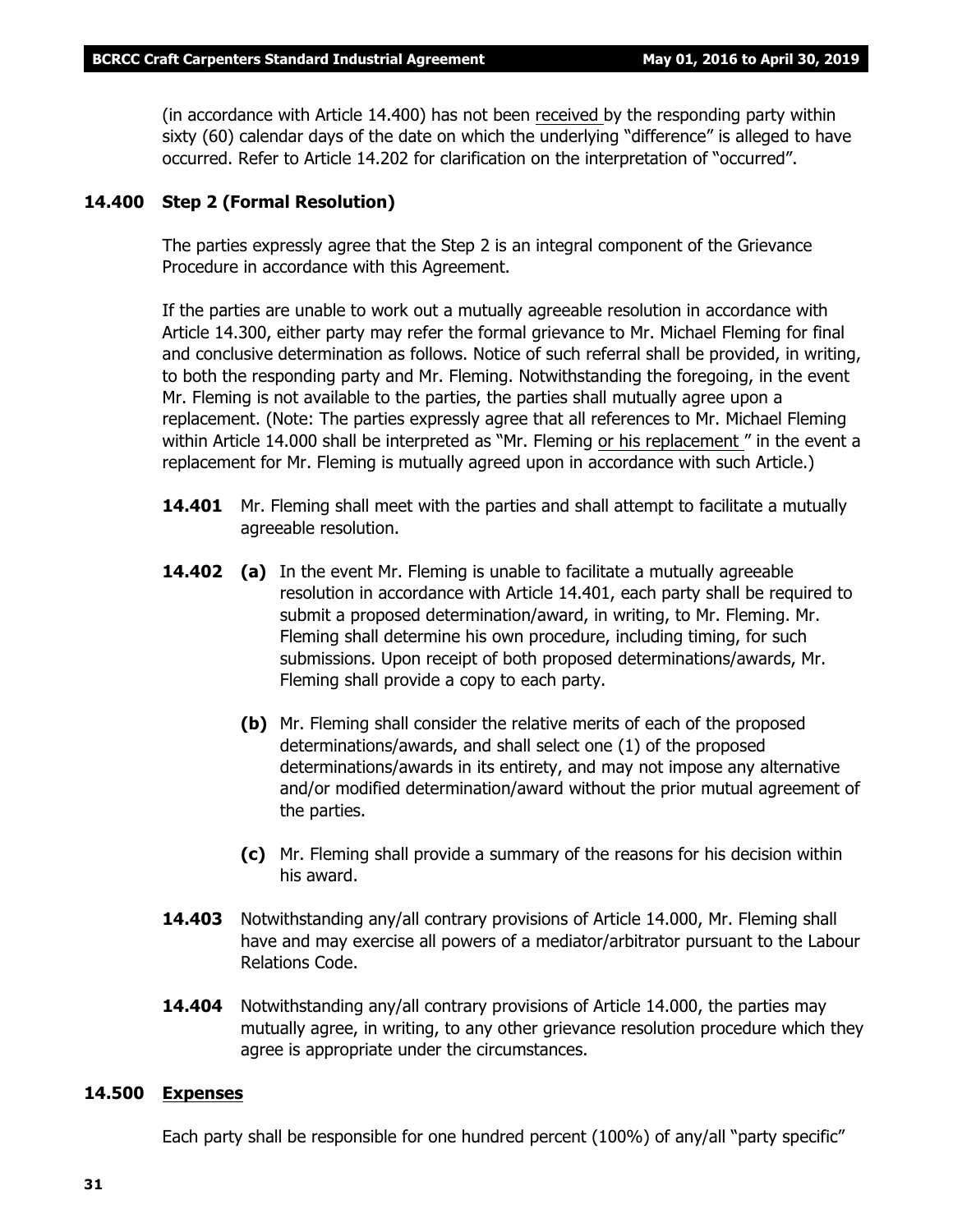costs, and fifty percent (50%) of any/all "joint" costs, which may be incurred during the informal and formal grievance resolution process.

# **ARTICLE 15.000 - SAVINGS CLAUSE**

- **15.100** In the event that any clause, section or article of this Agreement should be held invalid by operation of law, or by a tribunal of competent jurisdiction, or if compliance with or enforcement of any clause, section or article should be restrained by such tribunal, pending a final determination as to its validity, the remainder of this Agreement or the application of such clause, section or article to persons or circumstances, other than those as to which it has been held invalid, or as to which compliance with or enforcement of has been restrained, shall not be affected thereby.
- **15.200** In the event that any clause, section or article of this Agreement should be held invalid, or enforcement of, or compliance with which has been restrained, as above set forth, the Parties affected thereby shall enter into immediate collective bargaining negotiations, upon the request of either Party, for the purpose of arriving at a mutually satisfactory replacement for such clause, section or article during the period of invalidity or restraint.
- **15.300** In the event the Parties do not agree on such a mutually satisfactory replacement, they shall submit the dispute to the grievance procedure in accordance with Article 14.000.

# **SIGNATURE OF PARTIES**

Association of BC Carpenters

<u>Eric Akelaitis</u> Mark Derton

Dated this  $5<sup>th</sup>$  day of December, 2017. Dated this  $29<sup>th</sup>$  day of November, 2017.

Signed on behalf of: Signed on behalf of:

Construction Labour Relations **British Columbia Regional Council of** British Columbia Regional Council of

Clyde Scollan Hamish Stewart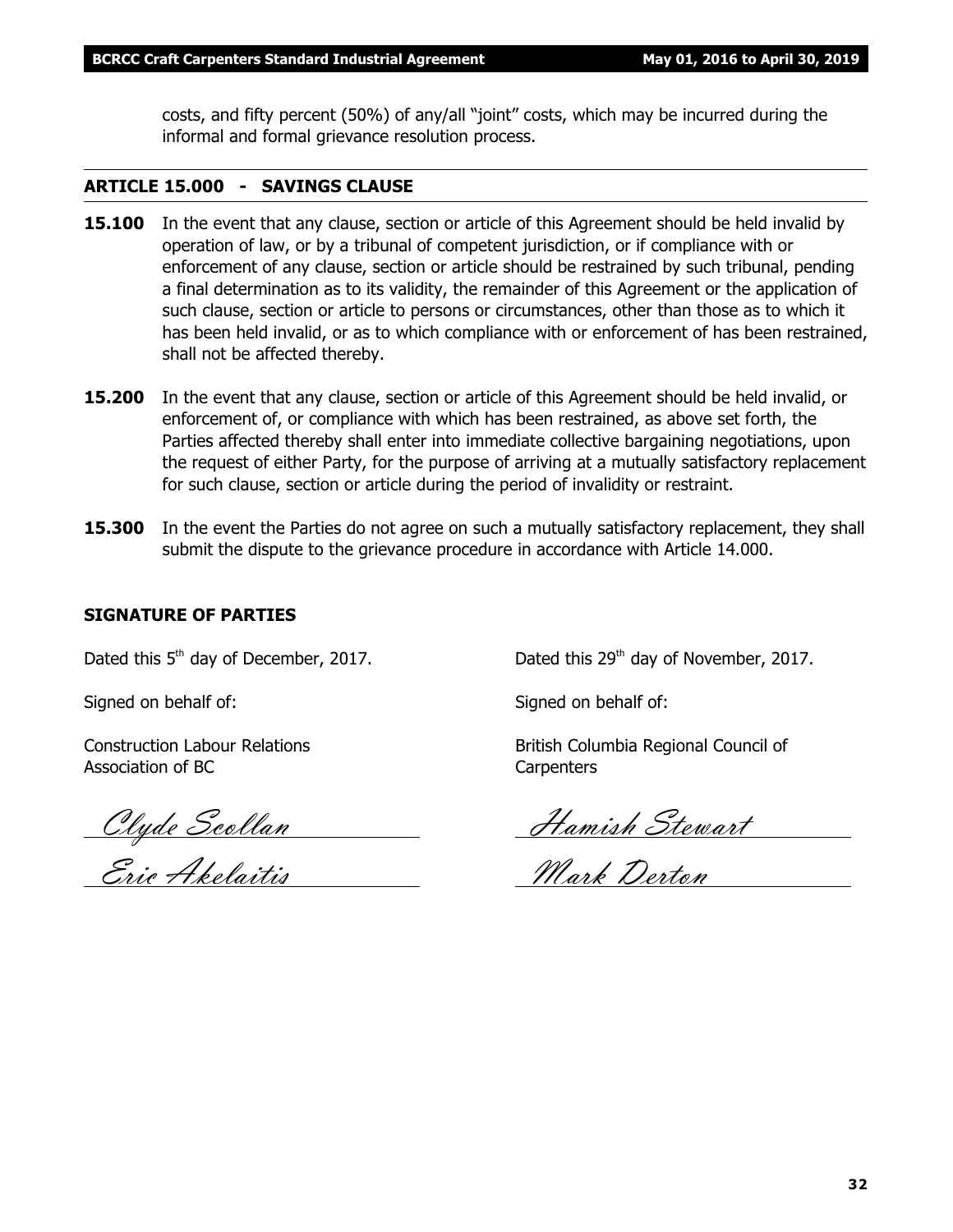# **SCHEDULE "A1.1" INSIDE LOWER MAINLAND/FRASER VALLEY MINIMUM STRAIGHT TIME HOURLY WAGE RATES AND BREAKDOWN OF MONETARY PACKAGE**

Schedule "A1.1" shall apply to all industrial projects which are located inside the Lower Mainland/Fraser Valley, except those which are superceded by the LM/FV exemption. Refer to Article 3.301 (a) for details.

| "Inside" Lower Mainland/Fraser Valley<br><b>Effective May 15, 2016</b> |               |                     |                      |                               |                                |            |            |             |               |                |                                |
|------------------------------------------------------------------------|---------------|---------------------|----------------------|-------------------------------|--------------------------------|------------|------------|-------------|---------------|----------------|--------------------------------|
|                                                                        |               |                     |                      | <b>Employer Contributions</b> |                                |            |            |             |               |                |                                |
| <b>Employee Classifications:</b>                                       | $\frac{0}{0}$ | <b>Base</b><br>Rate | <b>VP/SHP</b><br>12% | <b>Benefit</b><br><b>Plan</b> | <b>Pension</b><br><b>t</b> 10% | <b>CEA</b> | <b>CAF</b> | <b>CIRP</b> | <b>JAPlan</b> | <b>BCBCBTU</b> | <b>Total</b><br><b>Package</b> |
| <b>Journeyperson</b>                                                   |               |                     |                      |                               |                                |            |            |             |               |                |                                |
| > Foreman (FM)                                                         | 115%          | 47.90               | 5.748                | 2.350                         | 4.790                          | 0.15       | 0.11       | 0.02        | 0.01          | 0.01           | 61.088                         |
| > Certified (CJP)                                                      | 100%          | 41.65               | 4.998                | 2.350                         | 4.165                          | 0.15       | 0.11       | 0.02        | 0.01          | 0.01           | 53.463                         |
| > Uncertified (UJP)                                                    | 90%           | 37.49               | 4.499                | 2.350                         | 3.749                          | 0.15       | 0.11       | 0.02        | 0.01          | 0.01           | 48.388                         |
| <b>Apprentice or Semi Skilled Carpenter</b>                            |               |                     | VP/SHP<br>12%        |                               | <b>Pension</b><br>† 7%         |            |            |             |               |                |                                |
| $> 8th$ Term or Level 8                                                | 90%           | 37.49               | 4.499                | 2.350                         | 2.624                          | 0.15       | 0.11       | 0.02        | 0.01          | 0.01           | 47.263                         |
| $>$ 7 <sup>th</sup> Term or Level 7                                    | 85%           | 35.40               | 4.248                | 2.350                         | 2.478                          | 0.15       | 0.11       | 0.02        | 0.01          | 0.01           | 44.776                         |
| $> 6th$ Term or Level 6                                                | 75%           | 31.24               | 3.749                | 2.350                         | 2.187                          | 0.15       | 0.11       | 0.02        | 0.01          | 0.01           | 39.826                         |
| $> 5th$ Term or Level 5                                                | 70%           | 29.16               | 3.499                | 2.350                         | 2.041                          | 0.15       | 0.11       | 0.02        | 0.01          | 0.01           | 37.350                         |
| $> 4th$ Term or Level 4                                                | 65%           | 27.07               | 3.248                | 2.350                         | 1.895                          | 0.15       | 0.11       | 0.02        | 0.01          | 0.01           | 34.863                         |
| $> 3rd$ Term or Level 3                                                | 60%           | 24.99               | 2.999                | 2.350                         | 1.749                          | 0.15       | 0.11       | 0.02        | 0.01          | 0.01           | 32.388                         |
| $> 2nd$ Term or Level 2                                                | 55%           | 22.91               | 2.749                | 2.350                         | 1.604                          | 0.15       | 0.11       | 0.02        | 0.01          | 0.01           | 29.913                         |
| $>1st$ Term or Level 1                                                 | 50%           | 20.83               | 2.500                | 2.350                         | 1.458                          | 0.15       | 0.11       | 0.02        | 0.01          | 0.01           | 27.438                         |
| <b>Material Handler/</b><br><b>Pre-Apprentice</b>                      | 45%           | 18.74               | 2.249                | 2.350                         | n/a                            | 0.15       | 0.11       | 0.02        | 0.01          | 0.01           | 23.639                         |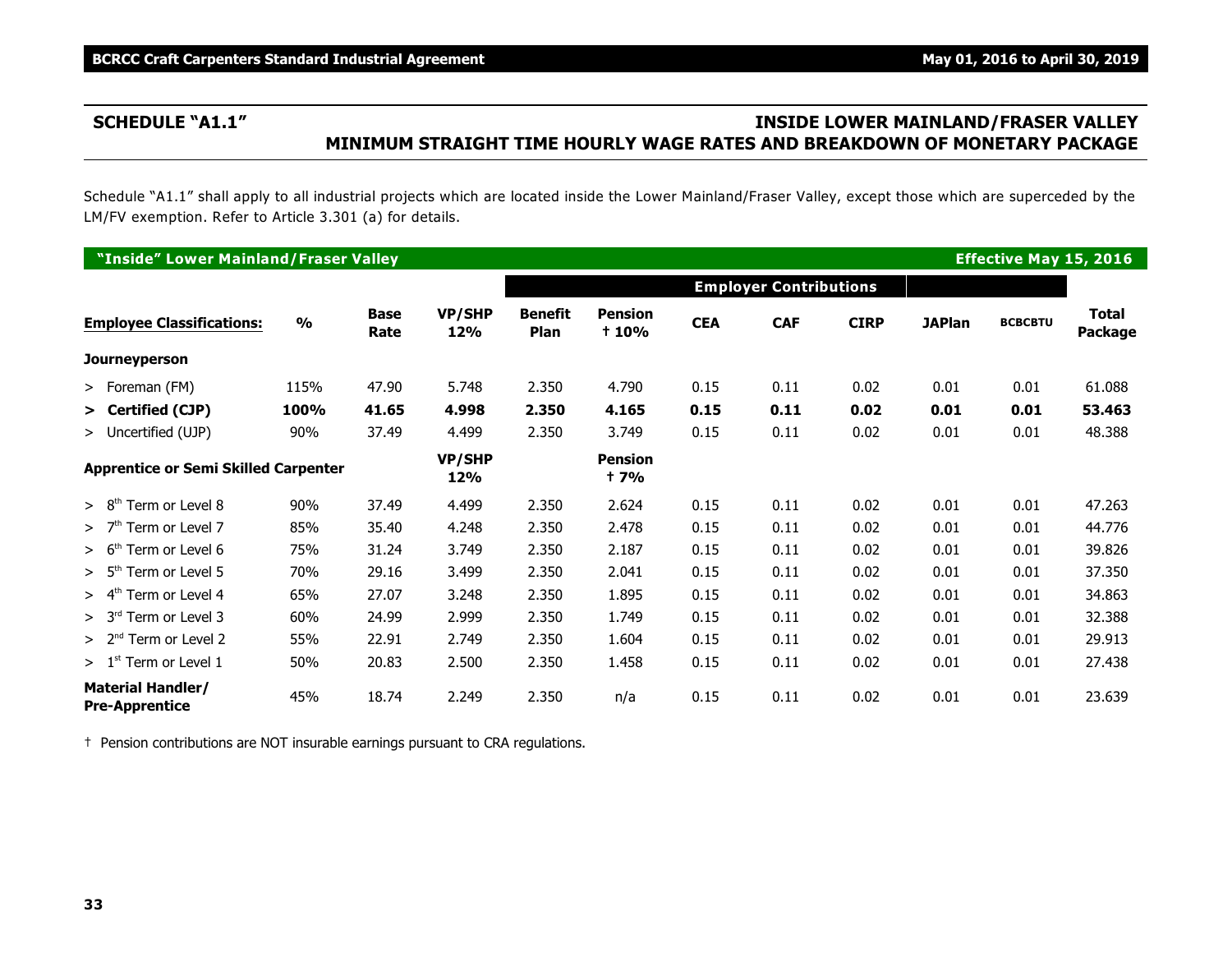# **SCHEDULE "A1.2" INSIDE LOWER MAINLAND/FRASER VALLEY MINIMUM STRAIGHT TIME HOURLY WAGE RATES AND BREAKDOWN OF MONETARY PACKAGE**

Schedule "A1.2" shall apply to all industrial projects which are located inside the Lower Mainland/Fraser Valley, except those which are superceded by the LM/FV exemption. Refer to Article 3.301 (a) for details.

| "Inside" Lower Mainland/Fraser Valley<br><b>Effective January 01, 2017</b> |               |                     |                      |                               |                               |            |            |             |               |                |                         |
|----------------------------------------------------------------------------|---------------|---------------------|----------------------|-------------------------------|-------------------------------|------------|------------|-------------|---------------|----------------|-------------------------|
|                                                                            |               |                     |                      | <b>Employer Contributions</b> |                               |            |            |             |               |                |                         |
| <b>Employee Classifications:</b>                                           | $\frac{0}{0}$ | <b>Base</b><br>Rate | <b>VP/SHP</b><br>12% | <b>Benefit</b><br><b>Plan</b> | <b>Pension</b><br>+ 10%       | <b>CEA</b> | <b>CAF</b> | <b>CIRP</b> | <b>JAPlan</b> | <b>BCBCBTU</b> | <b>Total</b><br>Package |
| <b>Journeyperson</b>                                                       |               |                     |                      |                               |                               |            |            |             |               |                |                         |
| > Foreman (FM)                                                             | 115%          | 47.90               | 5.748                | 2.350                         | 4.790                         | 0.15       | 0.11       | 0.02        | 0.01          | 0.01           | 61.088                  |
| > Certified (CJP)                                                          | 100%          | 41.65               | 4.998                | 2.350                         | 4.165                         | 0.15       | 0.11       | 0.02        | 0.01          | 0.01           | 53.463                  |
| > Uncertified (UJP)                                                        | 90%           | 37.49               | 4.499                | 2.350                         | 3.749                         | 0.15       | 0.11       | 0.02        | 0.01          | 0.01           | 48.388                  |
| <b>Apprentice or Semi Skilled Carpenter</b>                                |               |                     | VP/SHP<br>12%        |                               | <b>Pension</b><br><b>t</b> 7% |            |            |             |               |                |                         |
| $> 8th$ Term or Level 8                                                    | 90%           | 37.49               | 4.499                | 2.350                         | 2.624                         | 0.15       | 0.11       | 0.02        | 0.01          | 0.01           | 47.263                  |
| $>$ 7 <sup>th</sup> Term or Level 7                                        | 85%           | 35.40               | 4.248                | 2.350                         | 2.478                         | 0.15       | 0.11       | 0.02        | 0.01          | 0.01           | 44.776                  |
| $> 6th$ Term or Level 6                                                    | 75%           | 31.24               | 3.749                | 2.350                         | 2.187                         | 0.15       | 0.11       | 0.02        | 0.01          | 0.01           | 39.826                  |
| $> 5th$ Term or Level 5                                                    | 70%           | 29.16               | 3.499                | 2.350                         | 2.041                         | 0.15       | 0.11       | 0.02        | 0.01          | 0.01           | 37.350                  |
| $> 4th$ Term or Level 4                                                    | 65%           | 27.07               | 3.248                | 2.350                         | 1.895                         | 0.15       | 0.11       | 0.02        | 0.01          | 0.01           | 34.863                  |
| $> 3rd$ Term or Level 3                                                    | 60%           | 24.99               | 2.999                | 2.350                         | 1.749                         | 0.15       | 0.11       | 0.02        | 0.01          | 0.01           | 32.388                  |
| $> 2nd$ Term or Level 2                                                    | 55%           | 22.91               | 2.749                | 2.350                         | 1.604                         | 0.15       | 0.11       | 0.02        | 0.01          | 0.01           | 29.913                  |
| $>1st$ Term or Level 1                                                     | 50%           | 20.83               | 2.500                | 2.350                         | 1.458                         | 0.15       | 0.11       | 0.02        | 0.01          | 0.01           | 27.438                  |
| <b>Material Handler/</b><br><b>Pre-Apprentice</b>                          | 45%           | 18.74               | 2.249                | 2.350                         | n/a                           | 0.15       | 0.11       | 0.02        | 0.01          | 0.01           | 23.639                  |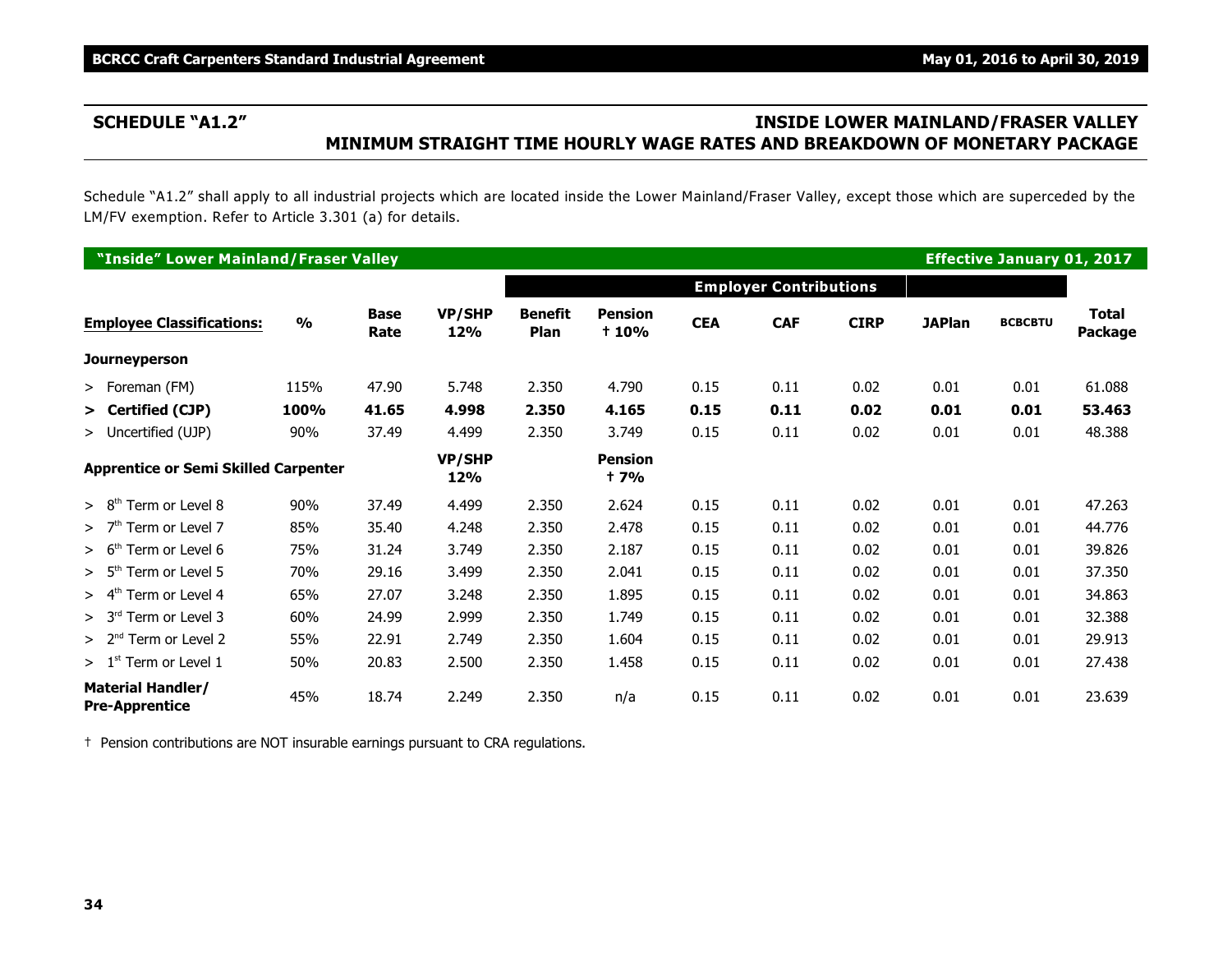# **SCHEDULE "A1.3" INSIDE LOWER MAINLAND/FRASER VALLEY MINIMUM STRAIGHT TIME HOURLY WAGE RATES AND BREAKDOWN OF MONETARY PACKAGE**

Schedule "A1.3" shall apply to all industrial projects which are located inside the Lower Mainland/Fraser Valley, except those which are superceded by the LM/FV exemption. Refer to Article 3.301 (a) for details.

|                                                   | "Inside" Lower Mainland/Fraser Valley       |               |                     |                      |                               |                                |            |                               |             |               |                |                      | <b>Effective May 01, 2017</b> |
|---------------------------------------------------|---------------------------------------------|---------------|---------------------|----------------------|-------------------------------|--------------------------------|------------|-------------------------------|-------------|---------------|----------------|----------------------|-------------------------------|
|                                                   |                                             |               |                     |                      |                               |                                |            | <b>Employer Contributions</b> |             |               |                |                      |                               |
|                                                   | <b>Employee Classifications:</b>            | $\frac{0}{0}$ | <b>Base</b><br>Rate | <b>VP/SHP</b><br>12% | <b>Benefit</b><br><b>Plan</b> | <b>Pension</b><br><b>t</b> 10% | <b>CEA</b> | <b>CAF</b>                    | <b>CIRP</b> | <b>JAPlan</b> | <b>BCBCBTU</b> | D&A<br><b>Policy</b> | <b>Total</b><br>Package       |
| <b>Journeyperson</b>                              |                                             |               |                     |                      |                               |                                |            |                               |             |               |                |                      |                               |
| > Foreman (FM)                                    |                                             | 115%          | 48.07               | 5.768                | 2.467                         | 4.807                          | 0.10       | 0.13                          | 0.02        | 0.01          | 0.01           | n/a                  | 61.382                        |
| > Certified (CJP)                                 |                                             | 100%          | 41.80               | 5.016                | 2.467                         | 4.180                          | 0.10       | 0.13                          | 0.02        | 0.01          | 0.01           | n/a                  | 53.733                        |
| > Uncertified (UJP)                               |                                             | 90%           | 37.62               | 4.514                | 2.467                         | 3.762                          | 0.10       | 0.13                          | 0.02        | 0.01          | 0.01           | n/a                  | 48.633                        |
|                                                   | <b>Apprentice or Semi Skilled Carpenter</b> |               |                     | <b>VP/SHP</b><br>12% |                               | <b>Pension</b><br><b>t</b> 7%  |            |                               |             |               |                |                      |                               |
| > 8 <sup>tr</sup>                                 | Term or Level 8                             | 90%           | 37.62               | 4.514                | 2.467                         | 2.633                          | 0.10       | 0.13                          | 0.02        | 0.01          | 0.01           | n/a                  | 47.504                        |
| >7 <sup>th</sup>                                  | Term or Level 7                             | 85%           | 35.53               | 4.264                | 2.467                         | 2.487                          | 0.10       | 0.13                          | 0.02        | 0.01          | 0.01           | n/a                  | 45.018                        |
| > 6 <sup>tr</sup>                                 | Term or Level 6                             | 75%           | 31.35               | 3.762                | 2.467                         | 2.195                          | 0.10       | 0.13                          | 0.02        | 0.01          | 0.01           | n/a                  | 40.044                        |
| $> 5$ <sup>tr</sup>                               | Term or Level 5                             | 70%           | 29.26               | 3.511                | 2.467                         | 2.048                          | 0.10       | 0.13                          | 0.02        | 0.01          | 0.01           | n/a                  | 37.556                        |
| > 4 <sup>th</sup>                                 | Term or Level 4                             | 65%           | 27.17               | 3.260                | 2.467                         | 1.902                          | 0.10       | 0.13                          | 0.02        | 0.01          | 0.01           | n/a                  | 35.069                        |
| > 3 <sup>rd</sup>                                 | Term or Level 3                             | 60%           | 25.08               | 3.010                | 2.467                         | 1.756                          | 0.10       | 0.13                          | 0.02        | 0.01          | 0.01           | n/a                  | 32.583                        |
|                                                   | $> 2nd$ Term or Level 2                     | 55%           | 22.99               | 2.759                | 2.467                         | 1.609                          | 0.10       | 0.13                          | 0.02        | 0.01          | 0.01           | n/a                  | 30.095                        |
| $>1st$ Term or Level 1                            |                                             | 50%           | 20.90               | 2.508                | 2.467                         | 1.463                          | 0.10       | 0.13                          | 0.02        | 0.01          | 0.01           | n/a                  | 27.608                        |
| <b>Material Handler/</b><br><b>Pre-Apprentice</b> |                                             | 45%           | 18.81               | 2.257                | 2.467                         | n/a                            | 0.10       | 0.13                          | 0.02        | 0.01          | 0.01           | n/a                  | 23.804                        |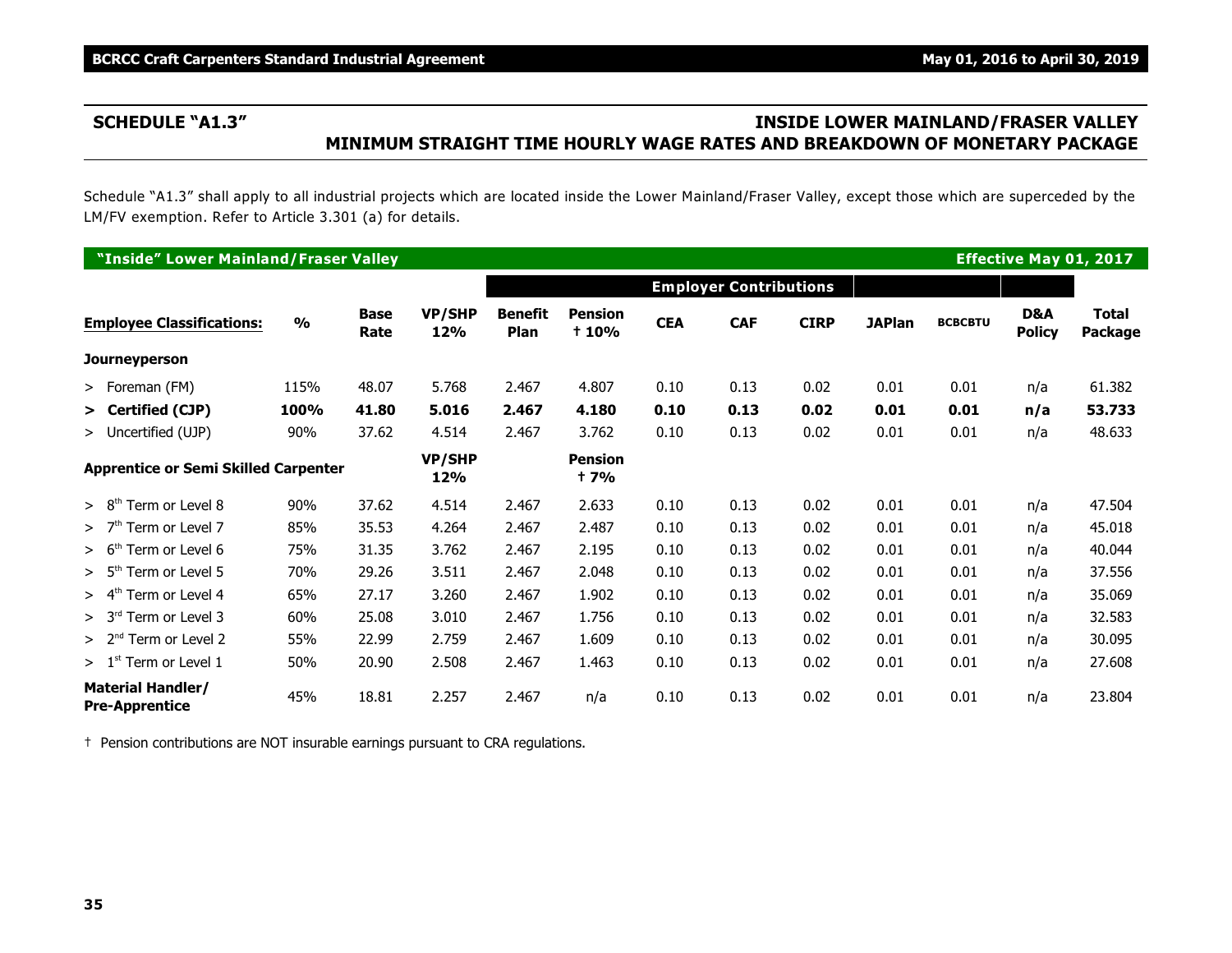# **SCHEDULE "A1.4" INSIDE LOWER MAINLAND/FRASER VALLEY MINIMUM STRAIGHT TIME HOURLY WAGE RATES AND BREAKDOWN OF MONETARY PACKAGE**

Schedule "A1.4" shall apply to all industrial projects which are located inside the Lower Mainland/Fraser Valley, except those which are superceded by the LM/FV exemption. Refer to Article 3.301 (a) for details.

| "Inside" Lower Mainland/Fraser Valley             |               |                     |                      |                        |                                |            |                               |             |               | <b>Effective November 26, 2017</b> |                      |                         |
|---------------------------------------------------|---------------|---------------------|----------------------|------------------------|--------------------------------|------------|-------------------------------|-------------|---------------|------------------------------------|----------------------|-------------------------|
|                                                   |               |                     |                      |                        |                                |            | <b>Employer Contributions</b> |             |               |                                    |                      |                         |
| <b>Employee Classifications:</b>                  | $\frac{0}{0}$ | <b>Base</b><br>Rate | <b>VP/SHP</b><br>12% | <b>Benefit</b><br>Plan | <b>Pension</b><br><b>t</b> 10% | <b>CEA</b> | <b>CAF</b>                    | <b>CIRP</b> | <b>JAPlan</b> | <b>BCBCBTU</b>                     | D&A<br><b>Policy</b> | <b>Total</b><br>Package |
| <b>Journeyperson</b>                              |               |                     |                      |                        |                                |            |                               |             |               |                                    |                      |                         |
| > Foreman (FM)                                    | 115%          | 48.07               | 5.768                | 2.467                  | 4.807                          | 0.10       | 0.13                          | 0.02        | 0.01          | 0.05                               | 0.01                 | 61.432                  |
| > Certified (CJP)                                 | 100%          | 41.80               | 5.016                | 2.467                  | 4.180                          | 0.10       | 0.13                          | 0.02        | 0.01          | 0.05                               | 0.01                 | 53.783                  |
| > Uncertified (UJP)                               | 90%           | 37.62               | 4.514                | 2.467                  | 3.762                          | 0.10       | 0.13                          | 0.02        | 0.01          | 0.05                               | 0.01                 | 48.683                  |
| <b>Apprentice or Semi Skilled Carpenter</b>       |               |                     | <b>VP/SHP</b><br>12% |                        | <b>Pension</b><br><b>t</b> 7%  |            |                               |             |               |                                    |                      |                         |
| > 8 <sup>th</sup><br>Term or Level 8              | 90%           | 37.62               | 4.514                | 2.467                  | 2.633                          | 0.10       | 0.13                          | 0.02        | 0.01          | 0.05                               | 0.01                 | 47.554                  |
| >7 <sup>th</sup><br>Term or Level 7               | 85%           | 35.53               | 4.264                | 2.467                  | 2.487                          | 0.10       | 0.13                          | 0.02        | 0.01          | 0.05                               | 0.01                 | 45.068                  |
| Term or Level 6<br>> 6 <sup>th</sup>              | 75%           | 31.35               | 3.762                | 2.467                  | 2.195                          | 0.10       | 0.13                          | 0.02        | 0.01          | 0.05                               | 0.01                 | 40.094                  |
| > 5 <sup>th</sup><br>Term or Level 5              | 70%           | 29.26               | 3.511                | 2.467                  | 2.048                          | 0.10       | 0.13                          | 0.02        | 0.01          | 0.05                               | 0.01                 | 37.606                  |
| > 4 <sup>th</sup><br>Term or Level 4              | 65%           | 27.17               | 3.260                | 2.467                  | 1.902                          | 0.10       | 0.13                          | 0.02        | 0.01          | 0.05                               | 0.01                 | 35.119                  |
| > 3 <sup>rd</sup><br>Term or Level 3              | 60%           | 25.08               | 3.010                | 2.467                  | 1.756                          | 0.10       | 0.13                          | 0.02        | 0.01          | 0.05                               | 0.01                 | 32.633                  |
| $> 2nd$ Term or Level 2                           | 55%           | 22.99               | 2.759                | 2.467                  | 1.609                          | 0.10       | 0.13                          | 0.02        | 0.01          | 0.05                               | 0.01                 | 30.145                  |
| > 1 <sup>st</sup><br>Term or Level 1              | 50%           | 20.90               | 2.508                | 2.467                  | 1.463                          | 0.10       | 0.13                          | 0.02        | 0.01          | 0.05                               | 0.01                 | 27.658                  |
| <b>Material Handler/</b><br><b>Pre-Apprentice</b> | 45%           | 18.81               | 2.257                | 2.467                  | n/a                            | 0.10       | 0.13                          | 0.02        | 0.01          | 0.05                               | 0.01                 | 23.854                  |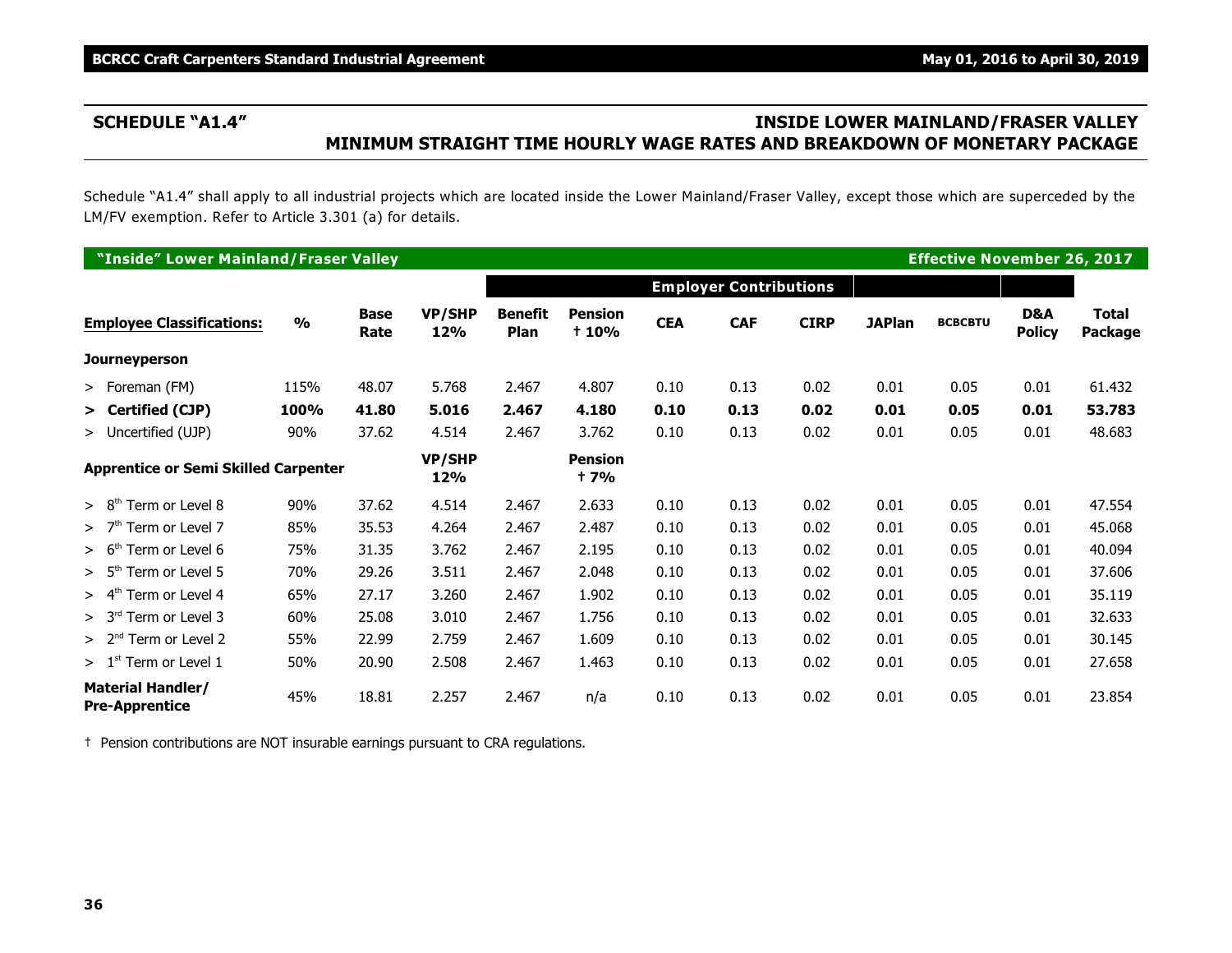# **SCHEDULE "A1.5" INSIDE LOWER MAINLAND/FRASER VALLEY REVISED MINIMUM STRAIGHT TIME HOURLY WAGE RATES AND BREAKDOWN OF MONETARY PACKAGE**

Schedule "A1.5" shall apply to all industrial projects which are located inside the Lower Mainland/Fraser Valley, except those which are superceded by the LM/FV exemption. Refer to Article 3.301 (a) for details.

| "Inside" Lower Mainland/Fraser Valley             |               |                     |                      |                               |                                |            |                               |             |               |                |                      | <b>Effective May 01, 2018</b> |
|---------------------------------------------------|---------------|---------------------|----------------------|-------------------------------|--------------------------------|------------|-------------------------------|-------------|---------------|----------------|----------------------|-------------------------------|
|                                                   |               |                     |                      |                               |                                |            | <b>Employer Contributions</b> |             |               |                |                      |                               |
| <b>Employee Classifications:</b>                  | $\frac{0}{0}$ | <b>Base</b><br>Rate | <b>VP/SHP</b><br>12% | <b>Benefit</b><br><b>Plan</b> | <b>Pension</b><br><b>t</b> 10% | <b>CEA</b> | <b>CAF</b>                    | <b>CIRP</b> | <b>JAPlan</b> | <b>BCBCBTU</b> | D&A<br><b>Policy</b> | <b>Total</b><br>Package       |
| <b>Journeyperson</b>                              |               |                     |                      |                               |                                |            |                               |             |               |                |                      |                               |
| > Foreman (FM)                                    | 115%          | 48.54               | 5.825                | 2.467                         | 4.854                          | 0.10       | 0.13                          | 0.02        | n/a           | 0.05           | 0.01                 | 61.996                        |
| > Certified (CJP)                                 | 100%          | 42.21               | 5.065                | 2.467                         | 4.221                          | 0.10       | 0.13                          | 0.02        | n/a           | 0.05           | 0.01                 | 54.273                        |
| > Uncertified (UJP)                               | 90%           | 37.99               | 4.559                | 2.467                         | 3.799                          | 0.10       | 0.13                          | 0.02        | n/a           | 0.05           | 0.01                 | 49.125                        |
| <b>Apprentice or Semi Skilled Carpenter</b>       |               |                     | <b>VP/SHP</b><br>12% |                               | <b>Pension</b><br>+ 7%         |            |                               |             |               |                |                      |                               |
| Term or Level 8<br>> 8 <sup>tr</sup>              | 90%           | 37.99               | 4.559                | 2.467                         | 2.659                          | 0.10       | 0.13                          | 0.02        | n/a           | 0.05           | 0.01                 | 47.985                        |
| >7 <sup>th</sup><br>Term or Level 7               | 85%           | 35.88               | 4.306                | 2.467                         | 2.512                          | 0.10       | 0.13                          | 0.02        | n/a           | 0.05           | 0.01                 | 45.475                        |
| Term or Level 6<br>> 6 <sup>th</sup>              | 75%           | 31.66               | 3.799                | 2.467                         | 2.216                          | 0.10       | 0.13                          | 0.02        | n/a           | 0.05           | 0.01                 | 40.452                        |
| Term or Level 5<br>> 5 <sup>th</sup>              | 70%           | 29.55               | 3.546                | 2.467                         | 2.069                          | 0.10       | 0.13                          | 0.02        | n/a           | 0.05           | 0.01                 | 37.942                        |
| > 4 <sup>th</sup><br>Term or Level 4              | 65%           | 27.44               | 3.293                | 2.467                         | 1.921                          | 0.10       | 0.13                          | 0.02        | n/a           | 0.05           | 0.01                 | 35.431                        |
| > 3 <sup>rd</sup><br>Term or Level 3              | 60%           | 25.33               | 3.040                | 2.467                         | 1.773                          | 0.10       | 0.13                          | 0.02        | n/a           | 0.05           | 0.01                 | 32.920                        |
| $> 2nd$ Term or Level 2                           | 55%           | 23.22               | 2.786                | 2.467                         | 1.625                          | 0.10       | 0.13                          | 0.02        | n/a           | 0.05           | 0.01                 | 30.408                        |
| $> 1st$ Term or Level 1                           | 50%           | 21.11               | 2.533                | 2.467                         | 1.478                          | 0.10       | 0.13                          | 0.02        | n/a           | 0.05           | 0.01                 | 27.898                        |
| <b>Material Handler/</b><br><b>Pre-Apprentice</b> | 45%           | 18.99               | 2.279                | 2.467                         | n/a                            | 0.10       | 0.13                          | 0.02        | n/a           | 0.05           | 0.01                 | 24.046                        |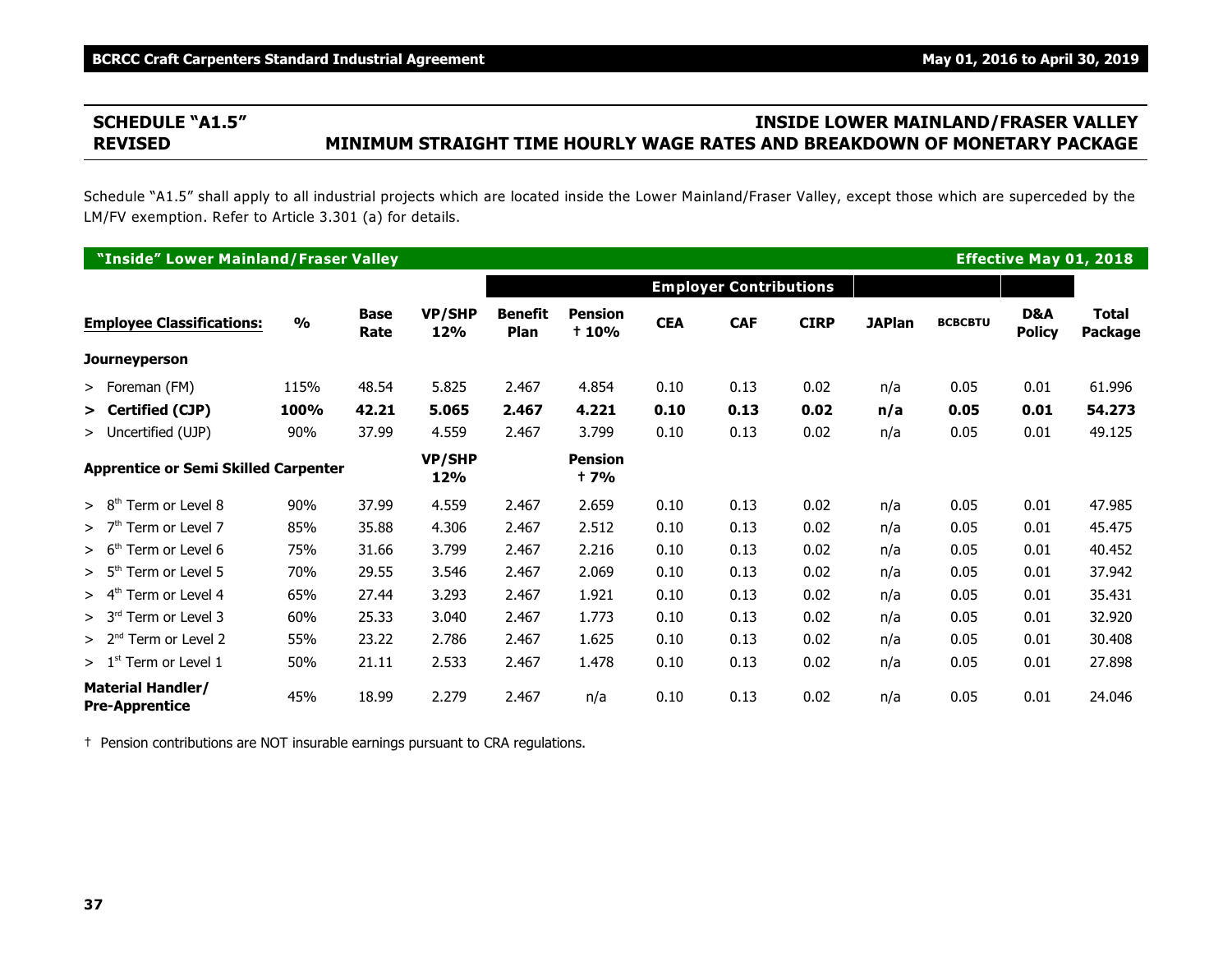# **SCHEDULE "A1.6" INSIDE LOWER MAINLAND/FRASER VALLEY REVISED MINIMUM STRAIGHT TIME HOURLY WAGE RATES AND BREAKDOWN OF MONETARY PACKAGE**

Schedule "A1.6" shall apply to all industrial projects which are located inside the Lower Mainland/Fraser Valley, except those which are superceded by the LM/FV exemption. Refer to Article 3.301 (a) for details.

|                   | "Inside" Lower Mainland/Fraser Valley             |               |                     |                      |                        |                                |            |                               |             |               |                |                      | <b>Effective April 01, 2019</b> |
|-------------------|---------------------------------------------------|---------------|---------------------|----------------------|------------------------|--------------------------------|------------|-------------------------------|-------------|---------------|----------------|----------------------|---------------------------------|
|                   |                                                   |               |                     |                      |                        |                                |            | <b>Employer Contributions</b> |             |               |                |                      |                                 |
|                   | <b>Employee Classifications:</b>                  | $\frac{0}{0}$ | <b>Base</b><br>Rate | <b>VP/SHP</b><br>12% | <b>Benefit</b><br>Plan | <b>Pension</b><br><b>t</b> 10% | <b>CEA</b> | <b>CAF</b>                    | <b>CIRP</b> | <b>JAPlan</b> | <b>BCBCBTU</b> | D&A<br><b>Policy</b> | <b>Total</b><br>Package         |
|                   | <b>Journeyperson</b>                              |               |                     |                      |                        |                                |            |                               |             |               |                |                      |                                 |
|                   | > Foreman (FM)                                    | 115%          | 49.01               | 5.881                | 2.467                  | 4.901                          | 0.10       | 0.13                          | 0.02        | n/a           | 0.05           | 0.01                 | 62.569                          |
|                   | > Certified (CJP)                                 | 100%          | 42.62               | 5.114                | 2.467                  | 4.262                          | 0.10       | 0.13                          | 0.02        | n/a           | 0.05           | 0.01                 | 54.773                          |
|                   | > Uncertified (UJP)                               | 90%           | 38.36               | 4.603                | 2.467                  | 3.836                          | 0.10       | 0.13                          | 0.02        | n/a           | 0.05           | 0.01                 | 49.576                          |
|                   | <b>Apprentice or Semi Skilled Carpenter</b>       |               |                     | <b>VP/SHP</b><br>12% |                        | <b>Pension</b><br>† 7%         |            |                               |             |               |                |                      |                                 |
| > 8 <sup>tr</sup> | Term or Level 8                                   | 90%           | 38.36               | 4.603                | 2.467                  | 2.685                          | 0.10       | 0.13                          | 0.02        | n/a           | 0.05           | 0.01                 | 48.425                          |
| >7 <sup>th</sup>  | Term or Level 7                                   | 85%           | 36.23               | 4.348                | 2.467                  | 2.536                          | 0.10       | 0.13                          | 0.02        | n/a           | 0.05           | 0.01                 | 45.891                          |
| > 6 <sup>th</sup> | Term or Level 6                                   | 75%           | 31.97               | 3.836                | 2.467                  | 2.238                          | 0.10       | 0.13                          | 0.02        | n/a           | 0.05           | 0.01                 | 40.821                          |
| > 5 <sup>th</sup> | Term or Level 5                                   | 70%           | 29.83               | 3.580                | 2.467                  | 2.088                          | 0.10       | 0.13                          | 0.02        | n/a           | 0.05           | 0.01                 | 38.275                          |
| > 4 <sup>th</sup> | Term or Level 4                                   | 65%           | 27.70               | 3.324                | 2.467                  | 1.939                          | 0.10       | 0.13                          | 0.02        | n/a           | 0.05           | 0.01                 | 35.740                          |
| > 3 <sup>rd</sup> | Term or Level 3                                   | 60%           | 25.57               | 3.068                | 2.467                  | 1.790                          | 0.10       | 0.13                          | 0.02        | n/a           | 0.05           | 0.01                 | 33.205                          |
|                   | $> 2nd$ Term or Level 2                           | 55%           | 23.44               | 2.813                | 2.467                  | 1.641                          | 0.10       | 0.13                          | 0.02        | n/a           | 0.05           | 0.01                 | 30.671                          |
|                   | $> 1st$ Term or Level 1                           | 50%           | 21.31               | 2.557                | 2.467                  | 1.492                          | 0.10       | 0.13                          | 0.02        | n/a           | 0.05           | 0.01                 | 28.136                          |
|                   | <b>Material Handler/</b><br><b>Pre-Apprentice</b> | 45%           | 19.18               | 2.302                | 2.467                  | n/a                            | 0.10       | 0.13                          | 0.02        | n/a           | 0.05           | 0.01                 | 24.259                          |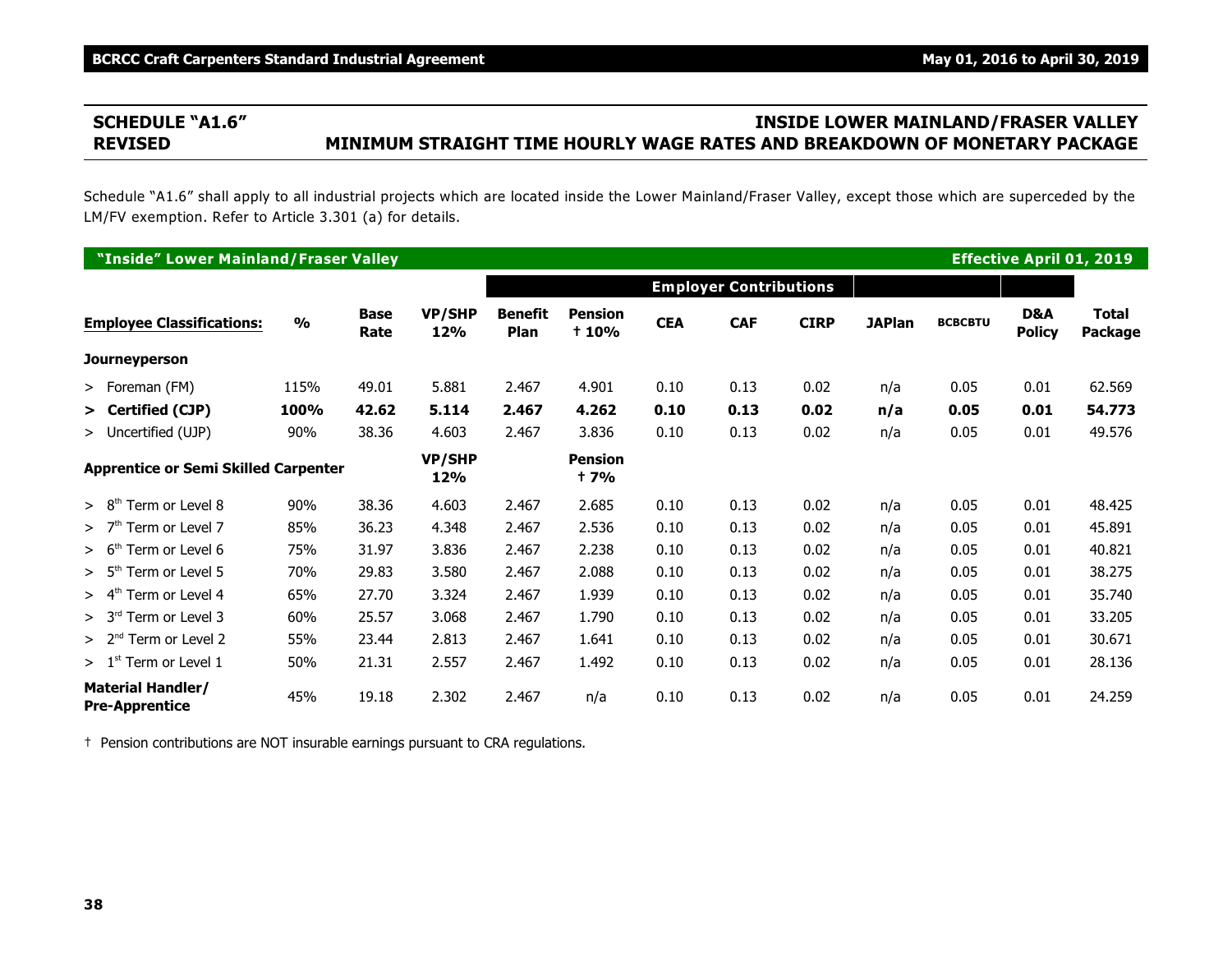# **SCHEDULE "A2.1" OUTSIDE LOWER MAINLAND/FRASER VALLEY MINIMUM STRAIGHT TIME HOURLY WAGE RATES AND BREAKDOWN OF MONETARY PACKAGE**

Schedule "A2.1" shall apply to all industrial projects which are located outside the Lower Mainland/Fraser Valley.

| "Outside" Lower Mainland/Fraser Valley            |               |                     |                      |                        |                         |            |                               |             |               | <b>Effective May 15, 2016</b> |                         |
|---------------------------------------------------|---------------|---------------------|----------------------|------------------------|-------------------------|------------|-------------------------------|-------------|---------------|-------------------------------|-------------------------|
|                                                   |               |                     |                      |                        |                         |            | <b>Employer Contributions</b> |             |               |                               |                         |
| <b>Employee Classifications:</b>                  | $\frac{0}{0}$ | <b>Base</b><br>Rate | <b>VP/SHP</b><br>12% | <b>Benefit</b><br>Plan | <b>Pension</b><br>+ 10% | <b>CEA</b> | <b>CAF</b>                    | <b>CIRP</b> | <b>JAPlan</b> | <b>BCBCBTU</b>                | <b>Total</b><br>Package |
| <b>Journeyperson</b>                              |               |                     |                      |                        |                         |            |                               |             |               |                               |                         |
| > Foreman (FM)                                    | 115%          | 46.75               | 5.610                | 2.350                  | 4.675                   | 0.15       | 0.11                          | 0.02        | 0.01          | 0.01                          | 59.685                  |
| > Certified (CJP)                                 | 100%          | 40.65               | 4.878                | 2.350                  | 4.065                   | 0.15       | 0.11                          | 0.02        | 0.01          | 0.01                          | 52.243                  |
| > Uncertified (UJP)                               | 90%           | 36.59               | 4.391                | 2.350                  | 3.659                   | 0.15       | 0.11                          | 0.02        | 0.01          | 0.01                          | 47.290                  |
| <b>Apprentice or Semi Skilled Carpenter</b>       |               |                     | <b>VP/SHP</b><br>12% |                        | <b>Pension</b><br>† 7%  |            |                               |             |               |                               |                         |
| Term or Level 8<br>> 8 <sup>th</sup>              | 90%           | 36.59               | 4.391                | 2.350                  | 2.561                   | 0.15       | 0.11                          | 0.02        | 0.01          | 0.01                          | 46.192                  |
| Term or Level 7<br>>7 <sup>th</sup>               | 85%           | 34.55               | 4.146                | 2.350                  | 2.419                   | 0.15       | 0.11                          | 0.02        | 0.01          | 0.01                          | 43.765                  |
| > 6 <sup>th</sup><br>Term or Level 6              | 75%           | 30.49               | 3.659                | 2.350                  | 2.134                   | 0.15       | 0.11                          | 0.02        | 0.01          | 0.01                          | 38.933                  |
| Term or Level 5<br>> 5 <sup>th</sup>              | 70%           | 28.46               | 3.415                | 2.350                  | 1.992                   | 0.15       | 0.11                          | 0.02        | 0.01          | 0.01                          | 36.517                  |
| $> 4th$ Term or Level 4                           | 65%           | 26.42               | 3.170                | 2.350                  | 1.849                   | 0.15       | 0.11                          | 0.02        | 0.01          | 0.01                          | 34.089                  |
| > 3 <sup>rd</sup><br>Term or Level 3              | 60%           | 24.39               | 2.927                | 2.350                  | 1.707                   | 0.15       | 0.11                          | 0.02        | 0.01          | 0.01                          | 31.674                  |
| $> 2nd$ Term or Level 2                           | 55%           | 22.36               | 2.683                | 2.350                  | 1.565                   | 0.15       | 0.11                          | 0.02        | 0.01          | 0.01                          | 29.258                  |
| $> 1st$ Term or Level 1                           | 50%           | 20.33               | 2.440                | 2.350                  | 1.423                   | 0.15       | 0.11                          | 0.02        | 0.01          | 0.01                          | 26.843                  |
| <b>Material Handler/</b><br><b>Pre-Apprentice</b> | 45%           | 18.29               | 2.195                | 2.350                  | n/a                     | 0.15       | 0.11                          | 0.02        | 0.01          | 0.01                          | 23.135                  |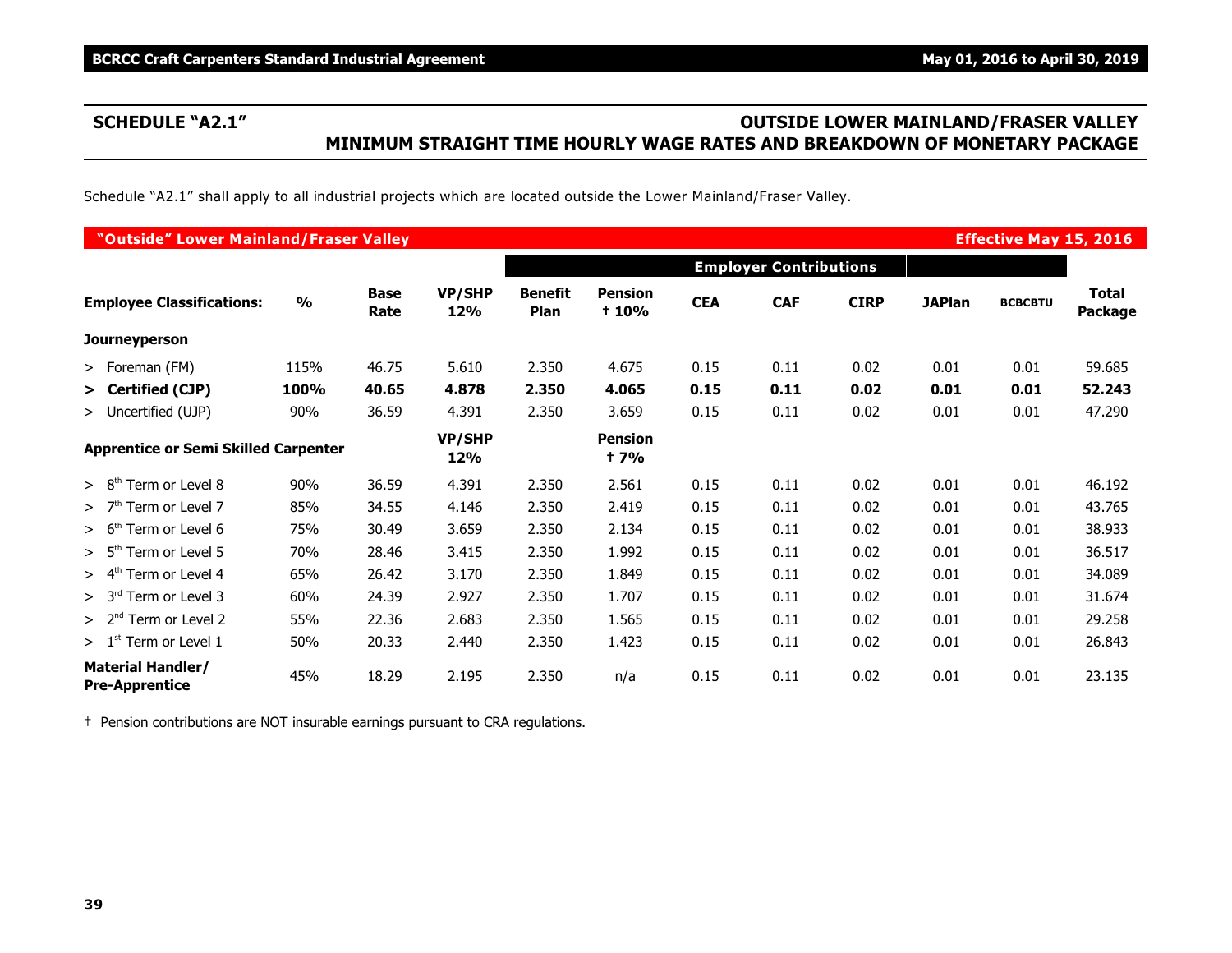# **SCHEDULE "A2.2" OUTSIDE LOWER MAINLAND/FRASER VALLEY MINIMUM STRAIGHT TIME HOURLY WAGE RATES AND BREAKDOWN OF MONETARY PACKAGE**

Schedule "A2.2" shall apply to all industrial projects which are located outside the Lower Mainland/Fraser Valley.

| "Outside" Lower Mainland/Fraser Valley            |               |                     |                      |                        |                                |            |                               |             |               | <b>Effective January 01, 2017</b> |                         |
|---------------------------------------------------|---------------|---------------------|----------------------|------------------------|--------------------------------|------------|-------------------------------|-------------|---------------|-----------------------------------|-------------------------|
|                                                   |               |                     |                      |                        |                                |            | <b>Employer Contributions</b> |             |               |                                   |                         |
| <b>Employee Classifications:</b>                  | $\frac{0}{0}$ | <b>Base</b><br>Rate | <b>VP/SHP</b><br>12% | <b>Benefit</b><br>Plan | <b>Pension</b><br><b>t</b> 10% | <b>CEA</b> | <b>CAF</b>                    | <b>CIRP</b> | <b>JAPlan</b> | <b>BCBCBTU</b>                    | <b>Total</b><br>Package |
| <b>Journeyperson</b>                              |               |                     |                      |                        |                                |            |                               |             |               |                                   |                         |
| > Foreman (FM)                                    | 115%          | 46.75               | 5.610                | 2.350                  | 4.675                          | 0.15       | 0.11                          | 0.02        | 0.01          | 0.01                              | 59.685                  |
| > Certified (CJP)                                 | <b>100%</b>   | 40.65               | 4.878                | 2.350                  | 4.065                          | 0.15       | 0.11                          | 0.02        | 0.01          | 0.01                              | 52.243                  |
| > Uncertified (UJP)                               | 90%           | 36.59               | 4.391                | 2.350                  | 3.659                          | 0.15       | 0.11                          | 0.02        | 0.01          | 0.01                              | 47.290                  |
| <b>Apprentice or Semi Skilled Carpenter</b>       |               |                     | <b>VP/SHP</b><br>12% |                        | <b>Pension</b><br>† 7%         |            |                               |             |               |                                   |                         |
| > 8 <sup>th</sup><br>Term or Level 8              | 90%           | 36.59               | 4.391                | 2.350                  | 2.561                          | 0.15       | 0.11                          | 0.02        | 0.01          | 0.01                              | 46.192                  |
| $> 7th$ Term or Level 7                           | 85%           | 34.55               | 4.146                | 2.350                  | 2.419                          | 0.15       | 0.11                          | 0.02        | 0.01          | 0.01                              | 43.765                  |
| Term or Level 6<br>> 6 <sup>th</sup>              | 75%           | 30.49               | 3.659                | 2.350                  | 2.134                          | 0.15       | 0.11                          | 0.02        | 0.01          | 0.01                              | 38.933                  |
| > 5 <sup>th</sup><br>Term or Level 5              | 70%           | 28.46               | 3.415                | 2.350                  | 1.992                          | 0.15       | 0.11                          | 0.02        | 0.01          | 0.01                              | 36.517                  |
| Term or Level 4<br>> 4 <sup>th</sup>              | 65%           | 26.42               | 3.170                | 2.350                  | 1.849                          | 0.15       | 0.11                          | 0.02        | 0.01          | 0.01                              | 34.089                  |
| > 3 <sup>rd</sup><br>Term or Level 3              | 60%           | 24.39               | 2.927                | 2.350                  | 1.707                          | 0.15       | 0.11                          | 0.02        | 0.01          | 0.01                              | 31.674                  |
| $> 2nd$ Term or Level 2                           | 55%           | 22.36               | 2.683                | 2.350                  | 1.565                          | 0.15       | 0.11                          | 0.02        | 0.01          | 0.01                              | 29.258                  |
| $>1st$ Term or Level 1                            | 50%           | 20.33               | 2.440                | 2.350                  | 1.423                          | 0.15       | 0.11                          | 0.02        | 0.01          | 0.01                              | 26.843                  |
| <b>Material Handler/</b><br><b>Pre-Apprentice</b> | 45%           | 18.29               | 2.195                | 2.350                  | n/a                            | 0.15       | 0.11                          | 0.02        | 0.01          | 0.01                              | 23.135                  |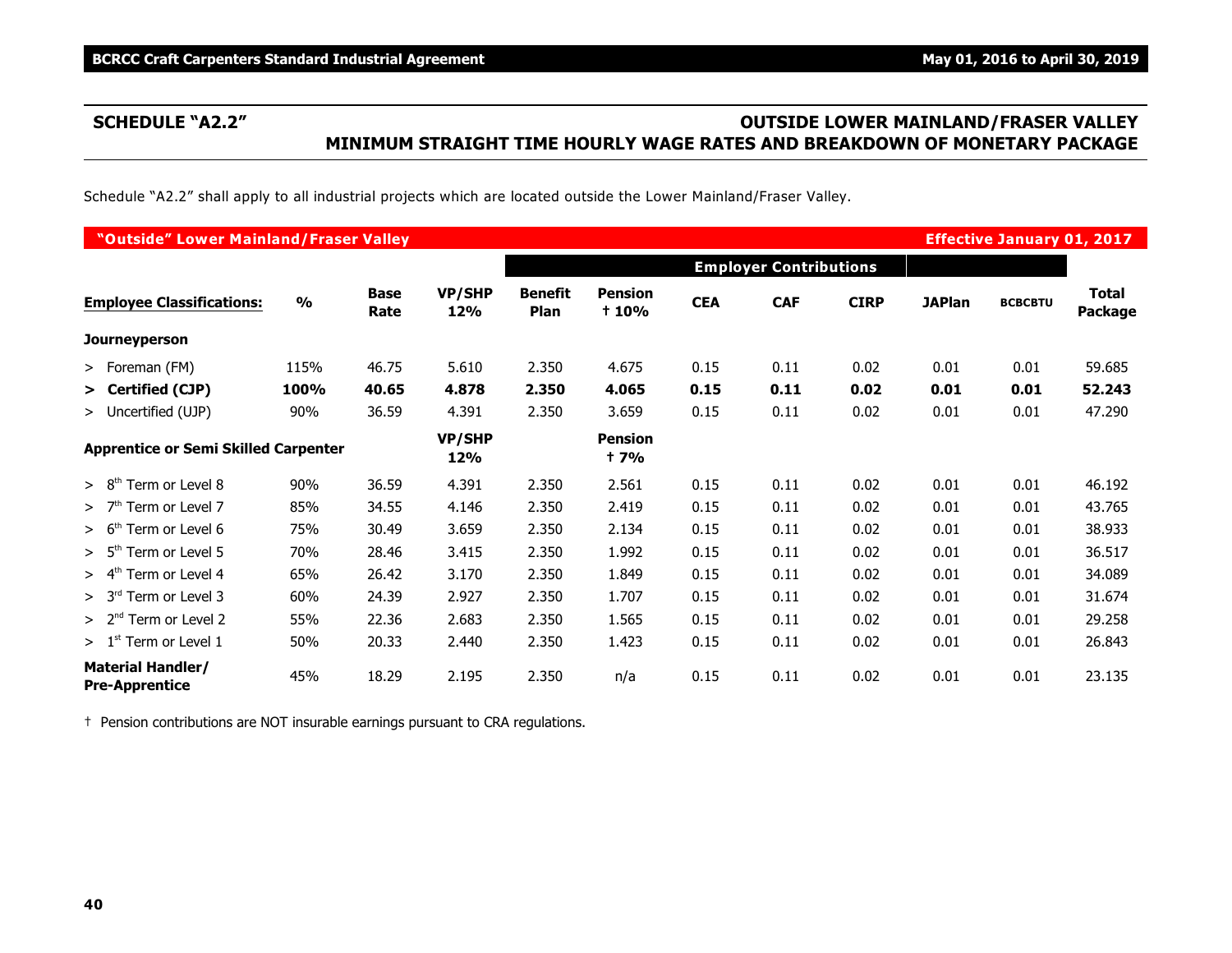# **SCHEDULE "A2.3" OUTSIDE LOWER MAINLAND/FRASER VALLEY MINIMUM STRAIGHT TIME HOURLY WAGE RATES AND BREAKDOWN OF MONETARY PACKAGE**

Schedule "A2.3" shall apply to all industrial projects which are located outside the Lower Mainland/Fraser Valley.

| "Outside" Lower Mainland/Fraser Valley            |               |                     |                      |                        |                         |            |                               |             |               |                | <b>Effective May 01, 2017</b> |                                |
|---------------------------------------------------|---------------|---------------------|----------------------|------------------------|-------------------------|------------|-------------------------------|-------------|---------------|----------------|-------------------------------|--------------------------------|
|                                                   |               |                     |                      |                        |                         |            | <b>Employer Contributions</b> |             |               |                |                               |                                |
| <b>Employee Classifications:</b>                  | $\frac{0}{0}$ | <b>Base</b><br>Rate | <b>VP/SHP</b><br>12% | <b>Benefit</b><br>Plan | <b>Pension</b><br>+ 10% | <b>CEA</b> | <b>CAF</b>                    | <b>CIRP</b> | <b>JAPlan</b> | <b>BCBCBTU</b> | D&A<br><b>Policy</b>          | <b>Total</b><br><b>Package</b> |
| <b>Journeyperson</b>                              |               |                     |                      |                        |                         |            |                               |             |               |                |                               |                                |
| > Foreman (FM)                                    | 115%          | 46.92               | 5.630                | 2.467                  | 4.692                   | 0.10       | 0.13                          | 0.02        | 0.01          | 0.01           | n/a                           | 59.979                         |
| > Certified (CJP)                                 | 100%          | 40.80               | 4.896                | 2.467                  | 4.080                   | 0.10       | 0.13                          | 0.02        | 0.01          | 0.01           | n/a                           | 52.513                         |
| > Uncertified (UJP)                               | 90%           | 36.72               | 4.406                | 2.467                  | 3.672                   | 0.10       | 0.13                          | 0.02        | 0.01          | 0.01           | n/a                           | 47.535                         |
| <b>Apprentice or Semi Skilled Carpenter</b>       |               |                     | <b>VP/SHP</b><br>12% |                        | <b>Pension</b><br>† 7%  |            |                               |             |               |                |                               |                                |
| > 8 <sup>th</sup><br>Term or Level 8              | 90%           | 36.72               | 4.406                | 2.467                  | 2.570                   | 0.10       | 0.13                          | 0.02        | 0.01          | 0.01           | n/a                           | 46.433                         |
| Term or Level 7<br>>7 <sup>th</sup>               | 85%           | 34.68               | 4.162                | 2.467                  | 2.428                   | 0.10       | 0.13                          | 0.02        | 0.01          | 0.01           | n/a                           | 44.007                         |
| > 6 <sup>th</sup><br>Term or Level 6              | 75%           | 30.60               | 3.672                | 2.467                  | 2.142                   | 0.10       | 0.13                          | 0.02        | 0.01          | 0.01           | n/a                           | 39.151                         |
| > 5 <sup>th</sup><br>Term or Level 5              | 70%           | 28.56               | 3.427                | 2.467                  | 1.999                   | 0.10       | 0.13                          | 0.02        | 0.01          | 0.01           | n/a                           | 36.723                         |
| > 4 <sup>th</sup><br>Term or Level 4              | 65%           | 26.52               | 3.182                | 2.467                  | 1.856                   | 0.10       | 0.13                          | 0.02        | 0.01          | 0.01           | n/a                           | 34.295                         |
| > 3 <sup>rd</sup><br>Term or Level 3              | 60%           | 24.48               | 2.938                | 2.467                  | 1.714                   | 0.10       | 0.13                          | 0.02        | 0.01          | 0.01           | n/a                           | 31.869                         |
| > 2 <sup>nd</sup><br>Term or Level 2              | 55%           | 22.44               | 2.693                | 2.467                  | 1.571                   | 0.10       | 0.13                          | 0.02        | 0.01          | 0.01           | n/a                           | 29.441                         |
| > 1 <sup>st</sup><br>Term or Level 1              | 50%           | 20.40               | 2.448                | 2.467                  | 1.428                   | 0.10       | 0.13                          | 0.02        | 0.01          | 0.01           | n/a                           | 27.013                         |
| <b>Material Handler/</b><br><b>Pre-Apprentice</b> | 45%           | 18.36               | 2.203                | 2.467                  | n/a                     | 0.10       | 0.13                          | 0.02        | 0.01          | 0.01           | n/a                           | 23.300                         |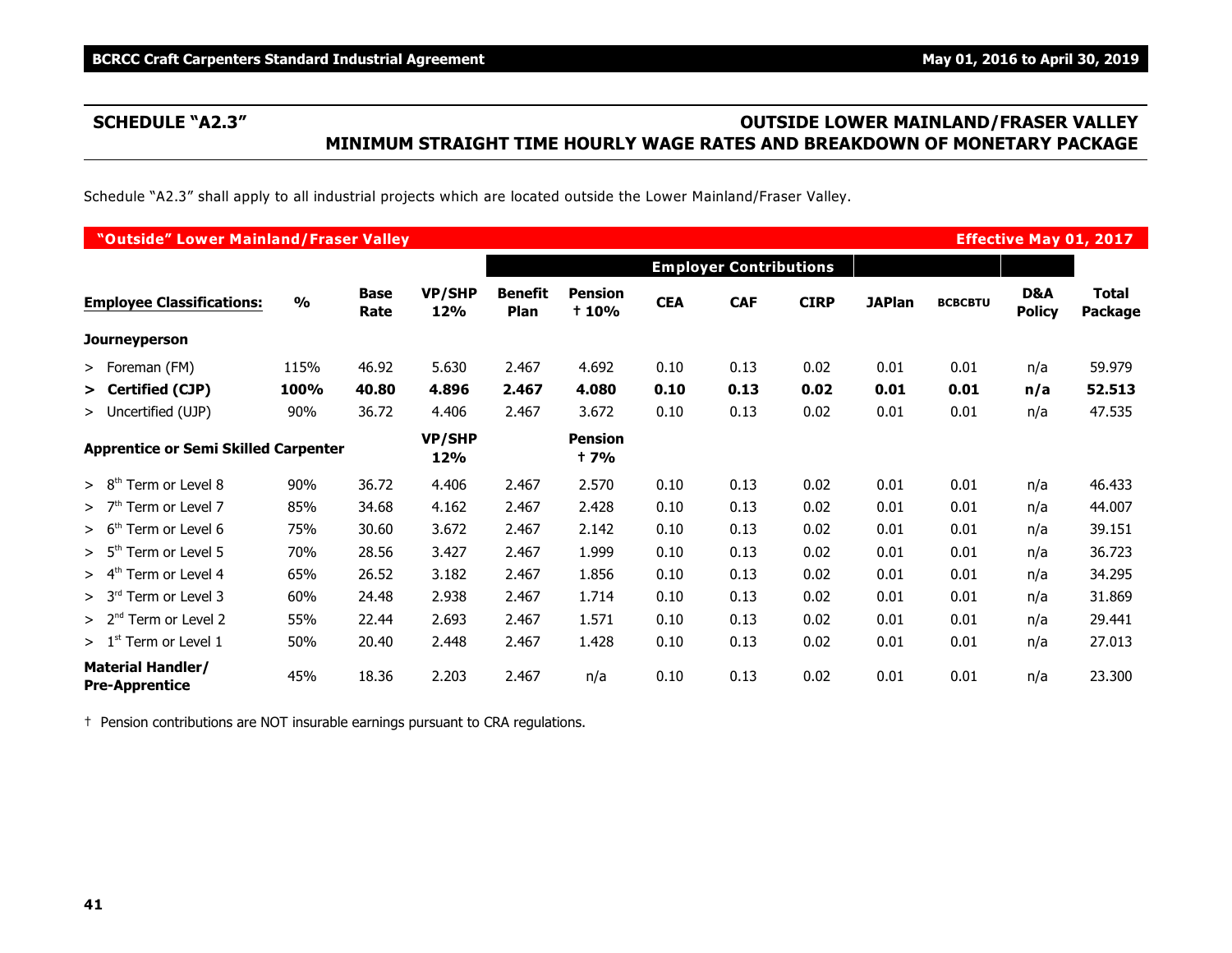# **SCHEDULE "A2.4" OUTSIDE LOWER MAINLAND/FRASER VALLEY MINIMUM STRAIGHT TIME HOURLY WAGE RATES AND BREAKDOWN OF MONETARY PACKAGE**

Schedule "A2.4" shall apply to all industrial projects which are located outside the Lower Mainland/Fraser Valley.

| "Outside" Lower Mainland/Fraser Valley            |               |                     |                      |                        |                              |            |                               |             |               | <b>Effective November 26, 2017</b> |                      |                         |
|---------------------------------------------------|---------------|---------------------|----------------------|------------------------|------------------------------|------------|-------------------------------|-------------|---------------|------------------------------------|----------------------|-------------------------|
|                                                   |               |                     |                      |                        |                              |            | <b>Employer Contributions</b> |             |               |                                    |                      |                         |
| <b>Employee Classifications:</b>                  | $\frac{9}{6}$ | <b>Base</b><br>Rate | <b>VP/SHP</b><br>12% | <b>Benefit</b><br>Plan | <b>Pension</b><br>+ 10%      | <b>CEA</b> | <b>CAF</b>                    | <b>CIRP</b> | <b>JAPlan</b> | <b>BCBCBTU</b>                     | D&A<br><b>Policy</b> | <b>Total</b><br>Package |
| <b>Journeyperson</b>                              |               |                     |                      |                        |                              |            |                               |             |               |                                    |                      |                         |
| > Foreman (FM)                                    | 115%          | 46.92               | 5.630                | 2.467                  | 4.692                        | 0.10       | 0.13                          | 0.02        | 0.01          | 0.05                               | 0.01                 | 60.029                  |
| > Certified (CJP)                                 | 100%          | 40.80               | 4.896                | 2.467                  | 4.080                        | 0.10       | 0.13                          | 0.02        | 0.01          | 0.05                               | 0.01                 | 52.563                  |
| > Uncertified (UJP)                               | 90%           | 36.72               | 4.406                | 2.467                  | 3.672                        | 0.10       | 0.13                          | 0.02        | 0.01          | 0.05                               | 0.01                 | 47.585                  |
| <b>Apprentice or Semi Skilled Carpenter</b>       |               |                     | <b>VP/SHP</b><br>12% |                        | <b>Pension</b><br><b>+7%</b> |            |                               |             |               |                                    |                      |                         |
| > 8 <sup>th</sup><br>Term or Level 8              | 90%           | 36.72               | 4.406                | 2.467                  | 2.570                        | 0.10       | 0.13                          | 0.02        | 0.01          | 0.05                               | 0.01                 | 46.483                  |
| Term or Level 7<br>>7 <sup>th</sup>               | 85%           | 34.68               | 4.162                | 2.467                  | 2.428                        | 0.10       | 0.13                          | 0.02        | 0.01          | 0.05                               | 0.01                 | 44.057                  |
| Term or Level 6<br>> 6 <sup>tt</sup>              | 75%           | 30.60               | 3.672                | 2.467                  | 2.142                        | 0.10       | 0.13                          | 0.02        | 0.01          | 0.05                               | 0.01                 | 39.201                  |
| > 5 <sup>tr</sup><br>Term or Level 5              | 70%           | 28.56               | 3.427                | 2.467                  | 1.999                        | 0.10       | 0.13                          | 0.02        | 0.01          | 0.05                               | 0.01                 | 36.773                  |
| > 4 <sup>th</sup><br>Term or Level 4              | 65%           | 26.52               | 3.182                | 2.467                  | 1.856                        | 0.10       | 0.13                          | 0.02        | 0.01          | 0.05                               | 0.01                 | 34.345                  |
| > 3 <sup>rd</sup><br>Term or Level 3              | 60%           | 24.48               | 2.938                | 2.467                  | 1.714                        | 0.10       | 0.13                          | 0.02        | 0.01          | 0.05                               | 0.01                 | 31.919                  |
| $> 2nd$ Term or Level 2                           | 55%           | 22.44               | 2.693                | 2.467                  | 1.571                        | 0.10       | 0.13                          | 0.02        | 0.01          | 0.05                               | 0.01                 | 29.491                  |
| $>1st$ Term or Level 1                            | 50%           | 20.40               | 2.448                | 2.467                  | 1.428                        | 0.10       | 0.13                          | 0.02        | 0.01          | 0.05                               | 0.01                 | 27.063                  |
| <b>Material Handler/</b><br><b>Pre-Apprentice</b> | 45%           | 18.36               | 2.203                | 2.467                  | n/a                          | 0.10       | 0.13                          | 0.02        | 0.01          | 0.05                               | 0.01                 | 23.350                  |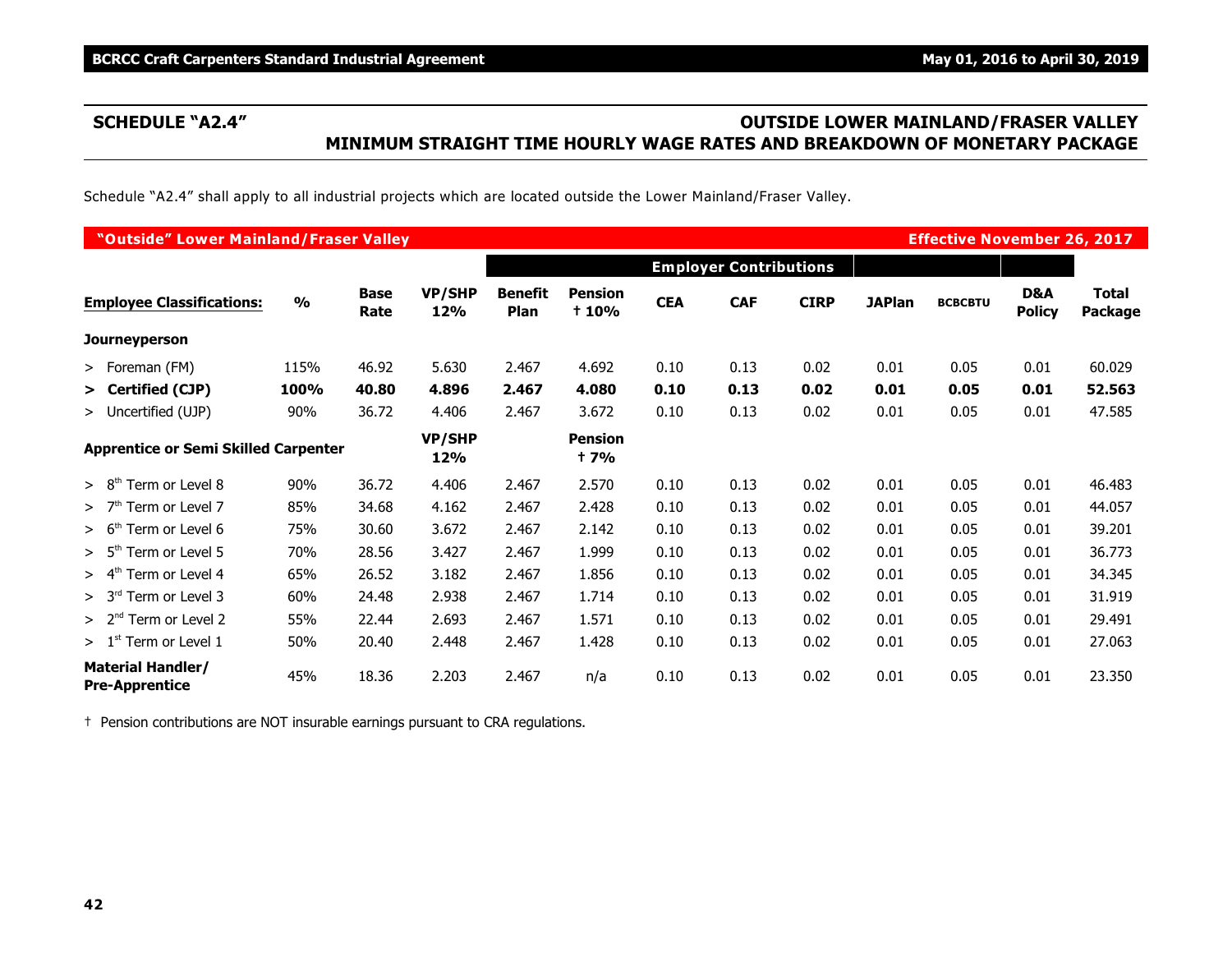# **SCHEDULE "A2.5" OUTSIDE LOWER MAINLAND/FRASER VALLEY REVISED MINIMUM STRAIGHT TIME HOURLY WAGE RATES AND BREAKDOWN OF MONETARY PACKAGE**

Schedule "A2.5" shall apply to all industrial projects which are located outside the Lower Mainland/Fraser Valley.

| "Outside" Lower Mainland/Fraser Valley            |               |                     |                      |                        |                               |            |                               |             |               |                |                      | <b>Effective May 01, 2018</b>  |
|---------------------------------------------------|---------------|---------------------|----------------------|------------------------|-------------------------------|------------|-------------------------------|-------------|---------------|----------------|----------------------|--------------------------------|
|                                                   |               |                     |                      |                        |                               |            | <b>Employer Contributions</b> |             |               |                |                      |                                |
| <b>Employee Classifications:</b>                  | $\frac{0}{0}$ | <b>Base</b><br>Rate | <b>VP/SHP</b><br>12% | <b>Benefit</b><br>Plan | <b>Pension</b><br>+ 10%       | <b>CEA</b> | <b>CAF</b>                    | <b>CIRP</b> | <b>JAPlan</b> | <b>BCBCBTU</b> | D&A<br><b>Policy</b> | <b>Total</b><br><b>Package</b> |
| <b>Journeyperson</b>                              |               |                     |                      |                        |                               |            |                               |             |               |                |                      |                                |
| > Foreman (FM)                                    | 115%          | 47.39               | 5.687                | 2.467                  | 4.739                         | 0.10       | 0.13                          | 0.02        | n/a           | 0.05           | 0.01                 | 60.593                         |
| > Certified (CJP)                                 | 100%          | 41.21               | 4.945                | 2.467                  | 4.121                         | 0.10       | 0.13                          | 0.02        | n/a           | 0.05           | 0.01                 | 53.053                         |
| > Uncertified (UJP)                               | 90%           | 37.09               | 4.451                | 2.467                  | 3.709                         | 0.10       | 0.13                          | 0.02        | n/a           | 0.05           | 0.01                 | 48.027                         |
| <b>Apprentice or Semi Skilled Carpenter</b>       |               |                     | <b>VP/SHP</b><br>12% |                        | <b>Pension</b><br><b>t</b> 7% |            |                               |             |               |                |                      |                                |
| > 8 <sup>th</sup><br>Term or Level 8              | 90%           | 37.09               | 4.451                | 2.467                  | 2.596                         | 0.10       | 0.13                          | 0.02        | n/a           | 0.05           | 0.01                 | 46.914                         |
| >7 <sup>th</sup><br>Term or Level 7               | 85%           | 35.03               | 4.204                | 2.467                  | 2.452                         | 0.10       | 0.13                          | 0.02        | n/a           | 0.05           | 0.01                 | 44.463                         |
| > 6 <sup>tr</sup><br>Term or Level 6              | 75%           | 30.91               | 3.709                | 2.467                  | 2.164                         | 0.10       | 0.13                          | 0.02        | n/a           | 0.05           | 0.01                 | 39.560                         |
| > 5 <sup>th</sup><br>Term or Level 5              | 70%           | 28.85               | 3.462                | 2.467                  | 2.020                         | 0.10       | 0.13                          | 0.02        | n/a           | 0.05           | 0.01                 | 37.109                         |
| > 4 <sup>th</sup><br>Term or Level 4              | 65%           | 26.79               | 3.215                | 2.467                  | 1.875                         | 0.10       | 0.13                          | 0.02        | n/a           | 0.05           | 0.01                 | 34.657                         |
| > 3 <sup>rd</sup><br>Term or Level 3              | 60%           | 24.73               | 2.968                | 2.467                  | 1.731                         | 0.10       | 0.13                          | 0.02        | n/a           | 0.05           | 0.01                 | 32.206                         |
| > 2 <sup>nd</sup><br>Term or Level 2              | 55%           | 22.67               | 2.720                | 2.467                  | 1.587                         | 0.10       | 0.13                          | 0.02        | n/a           | 0.05           | 0.01                 | 29.754                         |
| $>1st$ Term or Level 1                            | 50%           | 20.61               | 2.473                | 2.467                  | 1.443                         | 0.10       | 0.13                          | 0.02        | n/a           | 0.05           | 0.01                 | 27.303                         |
| <b>Material Handler/</b><br><b>Pre-Apprentice</b> | 45%           | 18.54               | 2.225                | 2.467                  | n/a                           | 0.10       | 0.13                          | 0.02        | n/a           | 0.05           | 0.01                 | 23.542                         |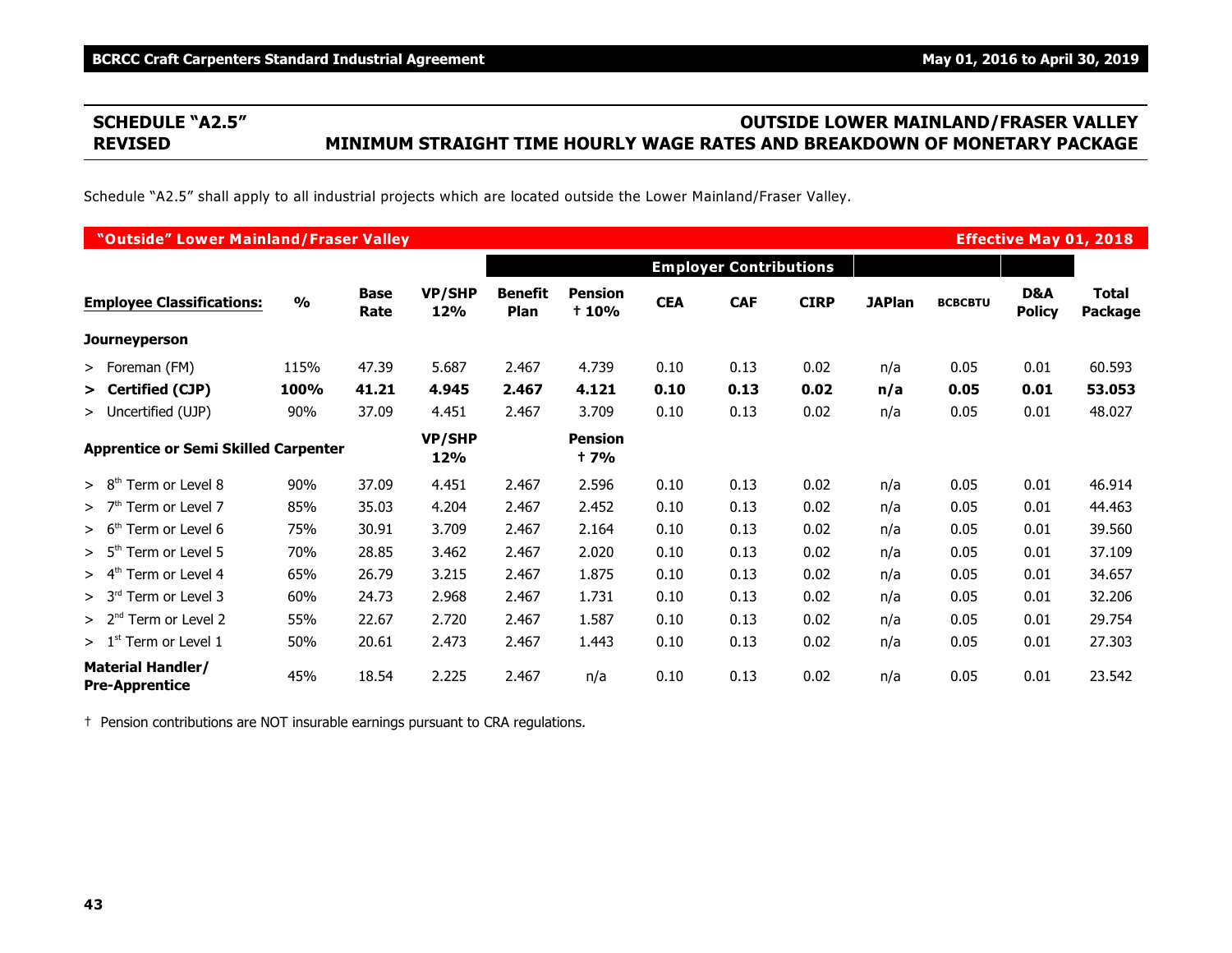# **SCHEDULE "A2.6" OUTSIDE LOWER MAINLAND/FRASER VALLEY REVISED MINIMUM STRAIGHT TIME HOURLY WAGE RATES AND BREAKDOWN OF MONETARY PACKAGE**

Schedule "A2.6" shall apply to all industrial projects which are located outside the Lower Mainland/Fraser Valley.

| "Outside" Lower Mainland/Fraser Valley            |               |                     |                      |                        |                                |            |                               |             |               |                |                      | <b>Effective April 01, 2019</b> |
|---------------------------------------------------|---------------|---------------------|----------------------|------------------------|--------------------------------|------------|-------------------------------|-------------|---------------|----------------|----------------------|---------------------------------|
|                                                   |               |                     |                      |                        |                                |            | <b>Employer Contributions</b> |             |               |                |                      |                                 |
| <b>Employee Classifications:</b>                  | $\frac{0}{0}$ | <b>Base</b><br>Rate | <b>VP/SHP</b><br>12% | <b>Benefit</b><br>Plan | <b>Pension</b><br><b>t 10%</b> | <b>CEA</b> | <b>CAF</b>                    | <b>CIRP</b> | <b>JAPlan</b> | <b>BCBCBTU</b> | D&A<br><b>Policy</b> | <b>Total</b><br>Package         |
| <b>Journeyperson</b>                              |               |                     |                      |                        |                                |            |                               |             |               |                |                      |                                 |
| > Foreman (FM)                                    | 115%          | 47.86               | 5.743                | 2.467                  | 4.786                          | 0.10       | 0.13                          | 0.02        | n/a           | 0.05           | 0.01                 | 61.166                          |
| > Certified (CJP)                                 | 100%          | 41.62               | 4.994                | 2.467                  | 4.162                          | 0.10       | 0.13                          | 0.02        | n/a           | 0.05           | 0.01                 | 53.553                          |
| > Uncertified (UJP)                               | 90%           | 37.46               | 4.495                | 2.467                  | 3.746                          | 0.10       | 0.13                          | 0.02        | n/a           | 0.05           | 0.01                 | 48.478                          |
| <b>Apprentice or Semi Skilled Carpenter</b>       |               |                     | <b>VP/SHP</b><br>12% |                        | <b>Pension</b><br>† 7%         |            |                               |             |               |                |                      |                                 |
| > 8 <sup>th</sup><br>Term or Level 8              | 90%           | 37.46               | 4.495                | 2.467                  | 2.622                          | 0.10       | 0.13                          | 0.02        | n/a           | 0.05           | 0.01                 | 47.354                          |
| >7 <sup>th</sup><br>Term or Level 7               | 85%           | 35.38               | 4.246                | 2.467                  | 2.477                          | 0.10       | 0.13                          | 0.02        | n/a           | 0.05           | 0.01                 | 44.880                          |
| > 6 <sup>tr</sup><br>Term or Level 6              | 75%           | 31.22               | 3.746                | 2.467                  | 2.185                          | 0.10       | 0.13                          | 0.02        | n/a           | 0.05           | 0.01                 | 39.928                          |
| > 5 <sup>th</sup><br>Term or Level 5              | 70%           | 29.13               | 3.496                | 2.467                  | 2.039                          | 0.10       | 0.13                          | 0.02        | n/a           | 0.05           | 0.01                 | 37.442                          |
| > 4 <sup>th</sup><br>Term or Level 4              | 65%           | 27.05               | 3.246                | 2.467                  | 1.894                          | 0.10       | 0.13                          | 0.02        | n/a           | 0.05           | 0.01                 | 34.967                          |
| > 3 <sup>rd</sup><br>Term or Level 3              | 60%           | 24.97               | 2.996                | 2.467                  | 1.748                          | 0.10       | 0.13                          | 0.02        | n/a           | 0.05           | 0.01                 | 32.491                          |
| > 2 <sup>nd</sup><br>Term or Level 2              | 55%           | 22.89               | 2.747                | 2.467                  | 1.602                          | 0.10       | 0.13                          | 0.02        | n/a           | 0.05           | 0.01                 | 30.016                          |
| $>1st$ Term or Level 1                            | 50%           | 20.81               | 2.497                | 2.467                  | 1.457                          | 0.10       | 0.13                          | 0.02        | n/a           | 0.05           | 0.01                 | 27.541                          |
| <b>Material Handler/</b><br><b>Pre-Apprentice</b> | 45%           | 18.73               | 2.248                | 2.467                  | n/a                            | 0.10       | 0.13                          | 0.02        | n/a           | 0.05           | 0.01                 | 23.755                          |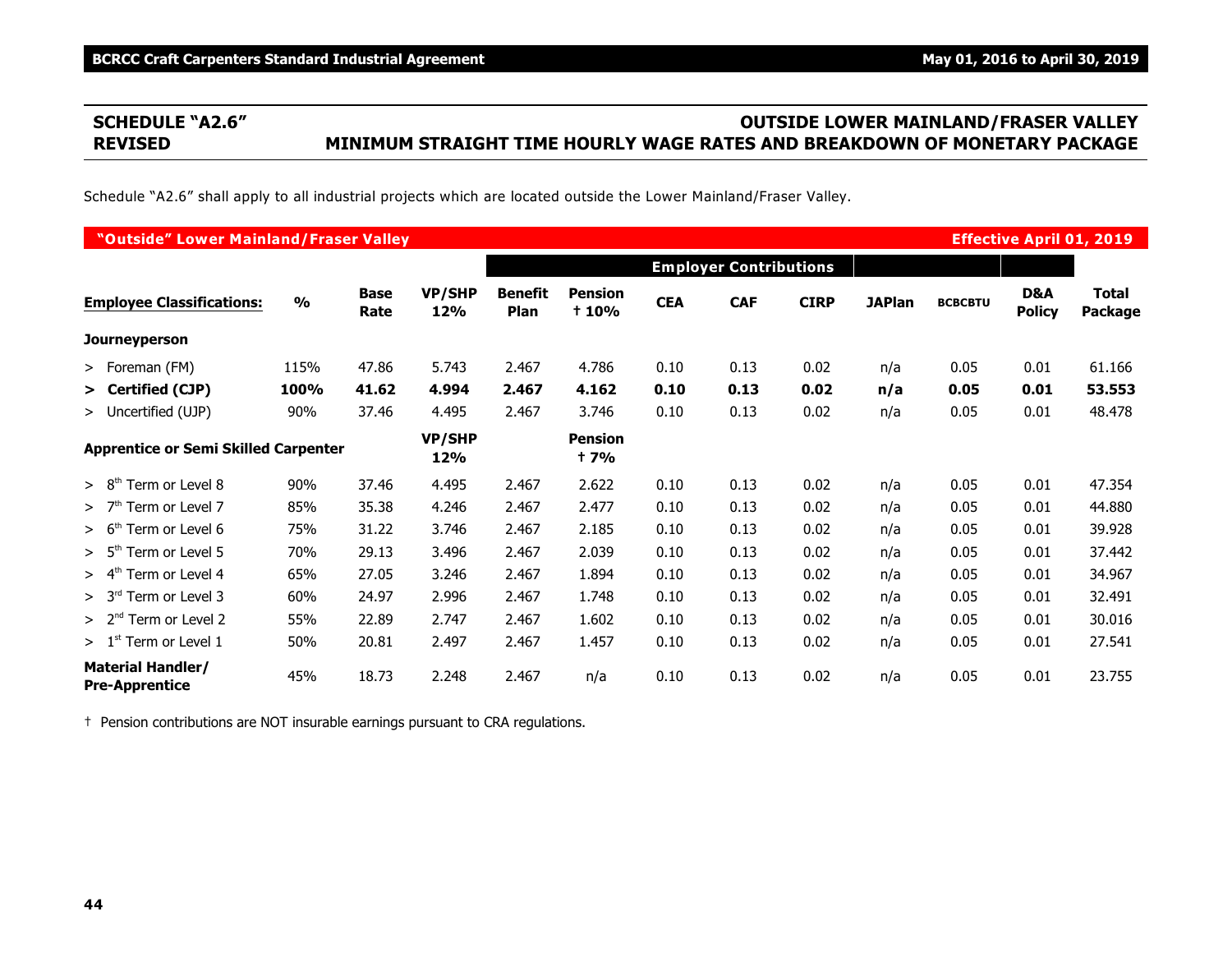# **SCHEDULE "B1.1" INSIDE LOWER MAINLAND/FRASER VALLEY EMPLOYER CONTRIBUTIONS AND EMPLOYEE DEDUCTIONS**

Schedule "B1.1" shall apply to all industrial projects which are located inside the Lower Mainland/Fraser Valley, except those which are superceded by the LM/FV exemption. Refer to Article 3.301 (a) for details.

| "Inside" Lower Mainland/Fraser Valley   |                    |            |            |        |        |        |                                 |        |        |        | <b>Effective May 15, 2016</b> |              |
|-----------------------------------------|--------------------|------------|------------|--------|--------|--------|---------------------------------|--------|--------|--------|-------------------------------|--------------|
|                                         |                    |            |            |        |        |        | <b>Employee Classifications</b> |        |        |        |                               |              |
| <b>‡ Employer Contributions:</b>        | <b>FM</b>          | <b>CJP</b> | <b>UJP</b> | 8      | 7      | 6      | 5                               | 4      | 3      | 2      | 1                             | <b>MH/PA</b> |
| Union Benefit Plan                      | 2.350              | 2.350      | 2.350      | 2.350  | 2.350  | 2.350  | 2.350                           | 2.350  | 2.350  | 2.350  | 2.350                         | 2.350        |
| Union Pension Plan +                    | 4.790              | 4.165      | 3.749      | 2.624  | 2.478  | 2.187  | 2.041                           | 1.895  | 1.749  | 1.604  | 1.458                         | n/a          |
| CEA (Carpentry Employers Association)   | 0.150              | 0.150      | 0.150      | 0.150  | 0.150  | 0.150  | 0.150                           | 0.150  | 0.150  | 0.150  | 0.150                         | 0.150        |
| CAF (Contract Administration Fund)      | 0.110              | 0.110      | 0.110      | 0.110  | 0.110  | 0.110  | 0.110                           | 0.110  | 0.110  | 0.110  | 0.110                         | 0.110        |
| CIRP (Rehabilitation Plan)              | 0.020              | 0.020      | 0.020      | 0.020  | 0.020  | 0.020  | 0.020                           | 0.020  | 0.020  | 0.020  | 0.020                         | 0.020        |
| <b>JAPlan</b>                           | 0.010              | 0.010      | 0.010      | 0.010  | 0.010  | 0.010  | 0.010                           | 0.010  | 0.010  | 0.010  | 0.010                         | 0.010        |
| <b>BCBCBTU</b>                          | 0.010              | 0.010      | 0.010      | 0.010  | 0.010  | 0.010  | 0.010                           | 0.010  | 0.010  | 0.010  | 0.010                         | 0.010        |
| <b>‡ Total Employer Contributions</b>   | 7.440              | 6.815      | 6.399      | 5.274  | 5.128  | 4.837  | 4.691                           | 4.545  | 4.399  | 4.254  | 4.108                         | 2.650        |
| <b>‡ Employee Deductions:</b>           |                    |            |            |        |        |        |                                 |        |        |        |                               |              |
| Union Dues, Training and Administration | 0.920              | 0.920      | 0.920      | 0.920  | 0.920  | 0.920  | 0.920                           | 0.920  | 0.920  | 0.920  | 0.920                         | 0.920        |
| <b>‡ Total Employee Deductions</b>      | 0.920              | 0.920      | 0.920      | 0.920  | 0.920  | 0.920  | 0.920                           | 0.920  | 0.920  | 0.920  | 0.920                         | 0.920        |
| <b>Total Hourly Remittance</b>          | 8.360<br><b>ST</b> | 7.735      | 7.319      | 6.194  | 6.048  | 5.757  | 5.611                           | 5.465  | 5.319  | 5.174  | 5.028                         | 3.570        |
|                                         | 1.5x OT 12.540     | 11.603     | 10.979     | 9.291  | 9.072  | 8.636  | 8.417                           | 8.198  | 7.979  | 7.761  | 7.542                         | 5.355        |
|                                         | 2x OT 16.720       | 15,470     | 14.638     | 12.388 | 12.096 | 11.514 | 11,222                          | 10.930 | 10.638 | 10.348 | 10.056                        | 7.140        |

† Pension contributions are NOT insurable earnings pursuant to CRA regulations.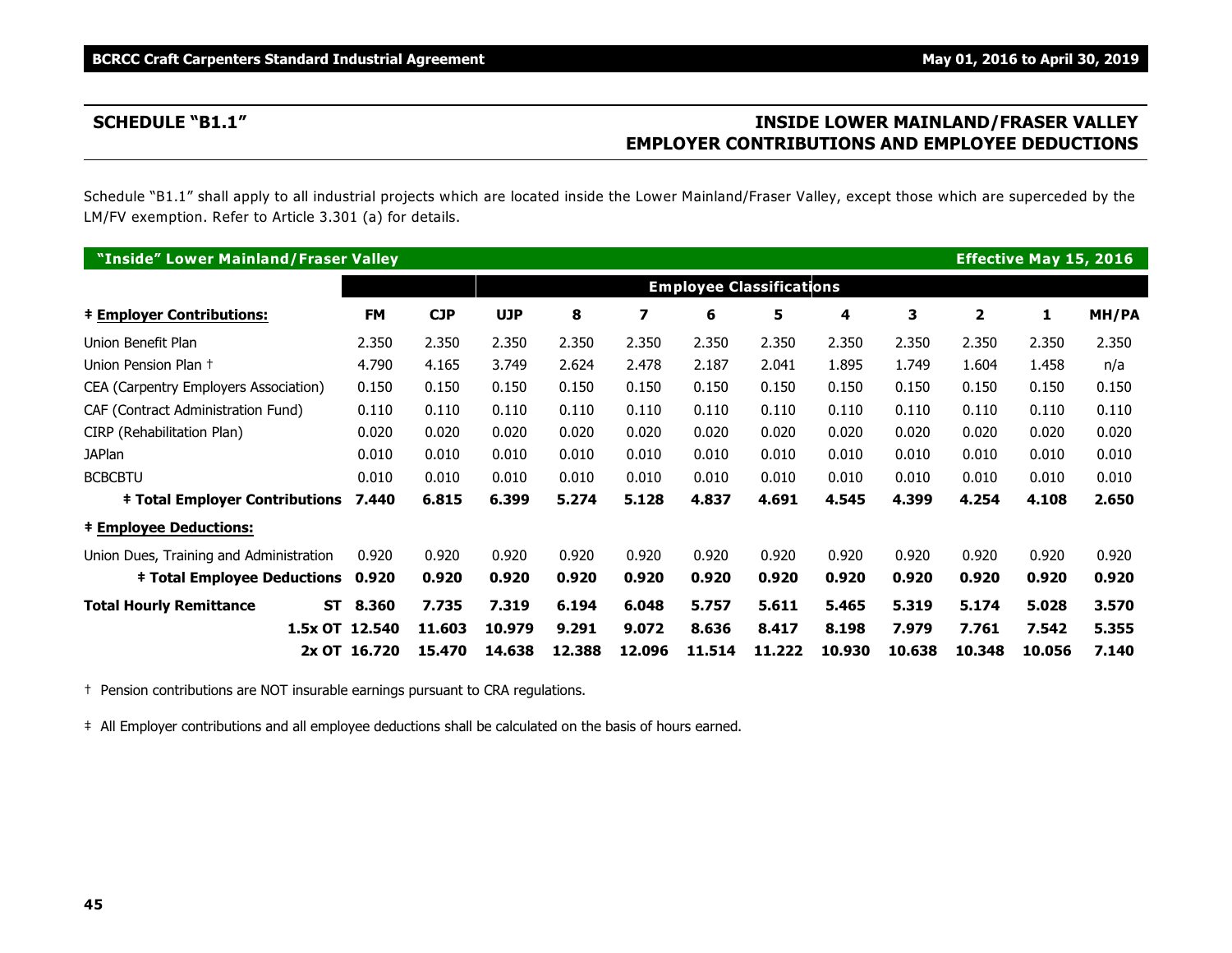# **SCHEDULE "B1.2" INSIDE LOWER MAINLAND/FRASER VALLEY EMPLOYER CONTRIBUTIONS AND EMPLOYEE DEDUCTIONS**

Schedule "B1.2" shall apply to all industrial projects which are located inside the Lower Mainland/Fraser Valley, except those which are superceded by the LM/FV exemption. Refer to Article 3.301 (a) for details.

| "Inside" Lower Mainland/Fraser Valley   |                |            |            |        |        |                                 |        |        |        |              | <b>Effective January 01, 2017</b> |       |
|-----------------------------------------|----------------|------------|------------|--------|--------|---------------------------------|--------|--------|--------|--------------|-----------------------------------|-------|
|                                         |                |            |            |        |        | <b>Employee Classifications</b> |        |        |        |              |                                   |       |
| <b>‡ Employer Contributions:</b>        | <b>FM</b>      | <b>CJP</b> | <b>UJP</b> | 8      | 7      | 6                               | 5      | 4      | 3      | $\mathbf{z}$ | 1                                 | MH/PA |
| Union Benefit Plan                      | 2.350          | 2.350      | 2.350      | 2.350  | 2.350  | 2.350                           | 2.350  | 2.350  | 2.350  | 2.350        | 2.350                             | 2.350 |
| Union Pension Plan +                    | 4.790          | 4.165      | 3.749      | 2.624  | 2.478  | 2.187                           | 2.041  | 1.895  | 1.749  | 1.604        | 1.458                             | n/a   |
| CEA (Carpentry Employers Association)   | 0.150          | 0.150      | 0.150      | 0.150  | 0.150  | 0.150                           | 0.150  | 0.150  | 0.150  | 0.150        | 0.150                             | 0.150 |
| CAF (Contract Administration Fund)      | 0.110          | 0.110      | 0.110      | 0.110  | 0.110  | 0.110                           | 0.110  | 0.110  | 0.110  | 0.110        | 0.110                             | 0.110 |
| CIRP (Rehabilitation Plan)              | 0.020          | 0.020      | 0.020      | 0.020  | 0.020  | 0.020                           | 0.020  | 0.020  | 0.020  | 0.020        | 0.020                             | 0.020 |
| <b>JAPlan</b>                           | 0.010          | 0.010      | 0.010      | 0.010  | 0.010  | 0.010                           | 0.010  | 0.010  | 0.010  | 0.010        | 0.010                             | 0.010 |
| <b>BCBCBTU</b>                          | 0.010          | 0.010      | 0.010      | 0.010  | 0.010  | 0.010                           | 0.010  | 0.010  | 0.010  | 0.010        | 0.010                             | 0.010 |
| <b>‡ Total Employer Contributions</b>   | 7.440          | 6.815      | 6.399      | 5.274  | 5.128  | 4.837                           | 4.691  | 4.545  | 4.399  | 4.254        | 4.108                             | 2.650 |
| <b>‡ Employee Deductions:</b>           |                |            |            |        |        |                                 |        |        |        |              |                                   |       |
| Union Dues, Training and Administration | 1.120          | 1.120      | 1.120      | 1.120  | 1.120  | 1.120                           | 1.120  | 1.120  | 1.120  | 1.120        | 1.120                             | 1.120 |
| <b>‡ Total Employee Deductions</b>      | 1.120          | 1.120      | 1.120      | 1.120  | 1.120  | 1.120                           | 1.120  | 1.120  | 1.120  | 1.120        | 1.120                             | 1.120 |
| <b>Total Hourly Remittance</b>          | ST<br>8.560    | 7.935      | 7.519      | 6.394  | 6.248  | 5.957                           | 5.811  | 5.665  | 5.519  | 5.374        | 5.228                             | 3.770 |
|                                         | 1.5x OT 12.840 | 11.903     | 11.279     | 9.591  | 9.372  | 8.936                           | 8.717  | 8.498  | 8.279  | 8.061        | 7.842                             | 5.655 |
|                                         | 2x OT 17.120   | 15,870     | 15,038     | 12.788 | 12.496 | 11.914                          | 11.622 | 11,330 | 11,038 | 10.748       | 10.456                            | 7.540 |

† Pension contributions are NOT insurable earnings pursuant to CRA regulations.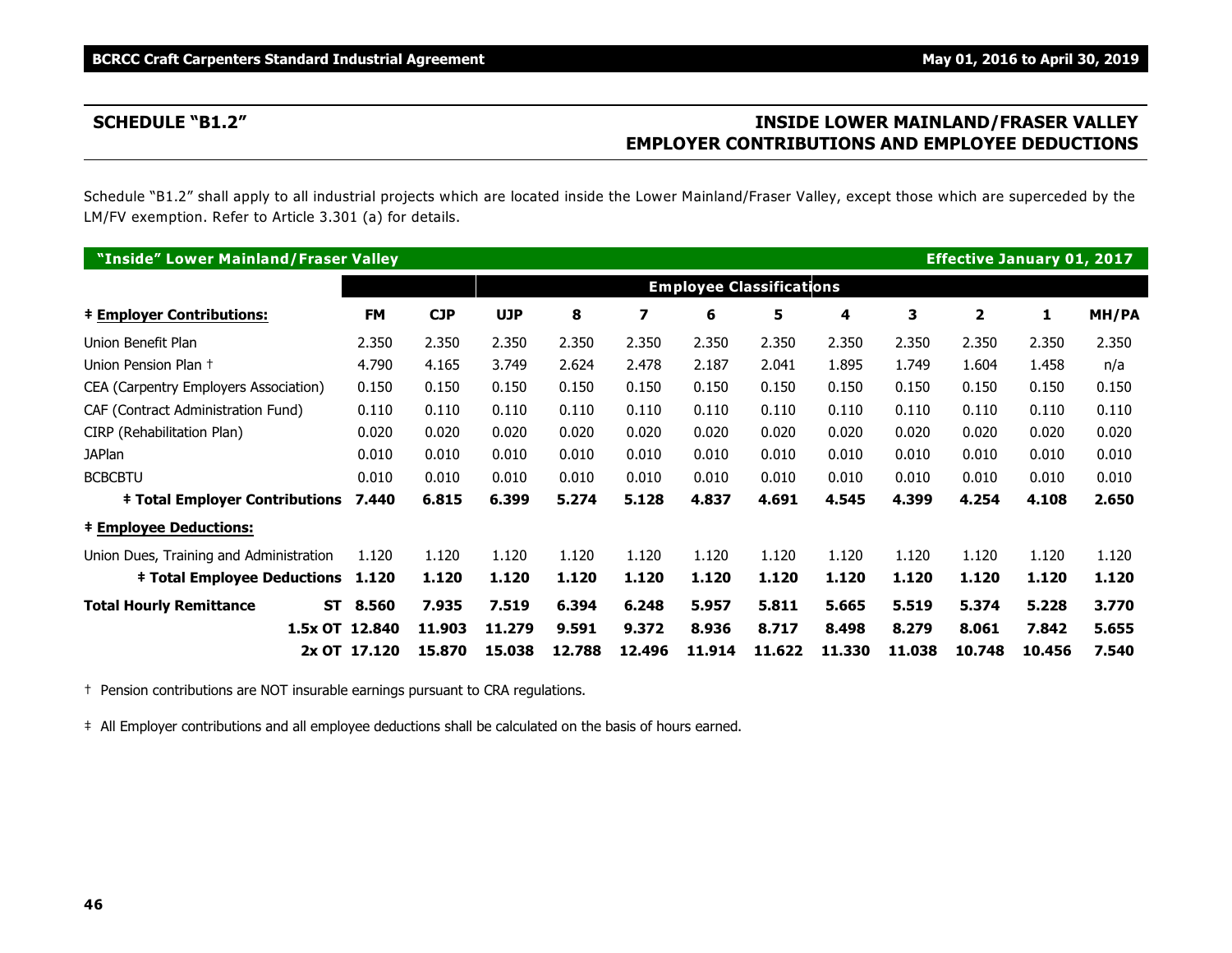# **SCHEDULE "B1.3" INSIDE LOWER MAINLAND/FRASER VALLEY EMPLOYER CONTRIBUTIONS AND EMPLOYEE DEDUCTIONS**

Schedule "B1.3" shall apply to all industrial projects which are located inside the Lower Mainland/Fraser Valley, except those which are superceded by the LM/FV exemption. Refer to Article 3.301 (a) for details.

| "Inside" Lower Mainland/Fraser Valley   |                |           |            |            |        |        |                                 |        |        |        |                | <b>Effective May 01, 2017</b> |       |
|-----------------------------------------|----------------|-----------|------------|------------|--------|--------|---------------------------------|--------|--------|--------|----------------|-------------------------------|-------|
|                                         |                |           |            |            |        |        | <b>Employee Classifications</b> |        |        |        |                |                               |       |
| <b>‡ Employer Contributions:</b>        |                | <b>FM</b> | <b>CJP</b> | <b>UJP</b> | 8      | 7      | 6                               | 5      | 4      | 3      | $\overline{2}$ | 1                             | MH/PA |
| Union Benefit Plan                      |                | 2.467     | 2.467      | 2.467      | 2.467  | 2.467  | 2.467                           | 2.467  | 2.467  | 2.467  | 2.467          | 2.467                         | 2.467 |
| Union Pension Plan +                    |                | 4.807     | 4.180      | 3.762      | 2.633  | 2.487  | 2.195                           | 2.048  | 1.902  | 1.756  | 1.609          | 1.463                         | n/a   |
| CEA (Carpentry Employers Association)   |                | 0.100     | 0.100      | 0.100      | 0.100  | 0.100  | 0.100                           | 0.100  | 0.100  | 0.100  | 0.100          | 0.100                         | 0.100 |
| CAF (Contract Administration Fund)      |                | 0.130     | 0.130      | 0.130      | 0.130  | 0.130  | 0.130                           | 0.130  | 0.130  | 0.130  | 0.130          | 0.130                         | 0.130 |
| CIRP (Rehabilitation Plan)              |                | 0.020     | 0.020      | 0.020      | 0.020  | 0.020  | 0.020                           | 0.020  | 0.020  | 0.020  | 0.020          | 0.020                         | 0.020 |
| <b>JAPlan</b>                           |                | 0.010     | 0.010      | 0.010      | 0.010  | 0.010  | 0.010                           | 0.010  | 0.010  | 0.010  | 0.010          | 0.010                         | 0.010 |
| <b>BCBCBTU</b>                          |                | 0.010     | 0.010      | 0.010      | 0.010  | 0.010  | 0.010                           | 0.010  | 0.010  | 0.010  | 0.010          | 0.010                         | 0.010 |
| <b>D&amp;A Policy</b>                   |                | n/a       | n/a        | n/a        | n/a    | n/a    | n/a                             | n/a    | n/a    | n/a    | n/a            | n/a                           | n/a   |
| <b>‡ Total Employer Contributions</b>   |                | 7.544     | 6.917      | 6.499      | 5.370  | 5.224  | 4.932                           | 4.785  | 4.639  | 4.493  | 4.346          | 4.200                         | 2.737 |
| <b>‡ Employee Deductions:</b>           |                |           |            |            |        |        |                                 |        |        |        |                |                               |       |
| Union Dues, Training and Administration |                | 1.270     | 1.270      | 1.270      | 1.270  | 1.270  | 1.270                           | 1.270  | 1.270  | 1.270  | 1.270          | 1.270                         | 1.270 |
| <b>‡ Total Employee Deductions</b>      |                | 1.270     | 1.270      | 1.270      | 1.270  | 1.270  | 1.270                           | 1.270  | 1.270  | 1.270  | 1.270          | 1.270                         | 1.270 |
| <b>Total Hourly Remittance</b>          | <b>ST</b>      | 8.814     | 8.187      | 7.769      | 6.640  | 6.494  | 6.202                           | 6.055  | 5.909  | 5.763  | 5.616          | 5.470                         | 4.007 |
|                                         | 1.5x OT 13.221 |           | 12.281     | 11.654     | 9.960  | 9.741  | 9.303                           | 9.083  | 8.864  | 8.645  | 8.424          | 8.205                         | 6.011 |
|                                         | 2x OT 17.628   |           | 16.374     | 15.538     | 13.280 | 12.988 | 12.404                          | 12.110 | 11.818 | 11.526 | 11.232         | 10.940                        | 8.014 |

† Pension contributions are NOT insurable earnings pursuant to CRA regulations.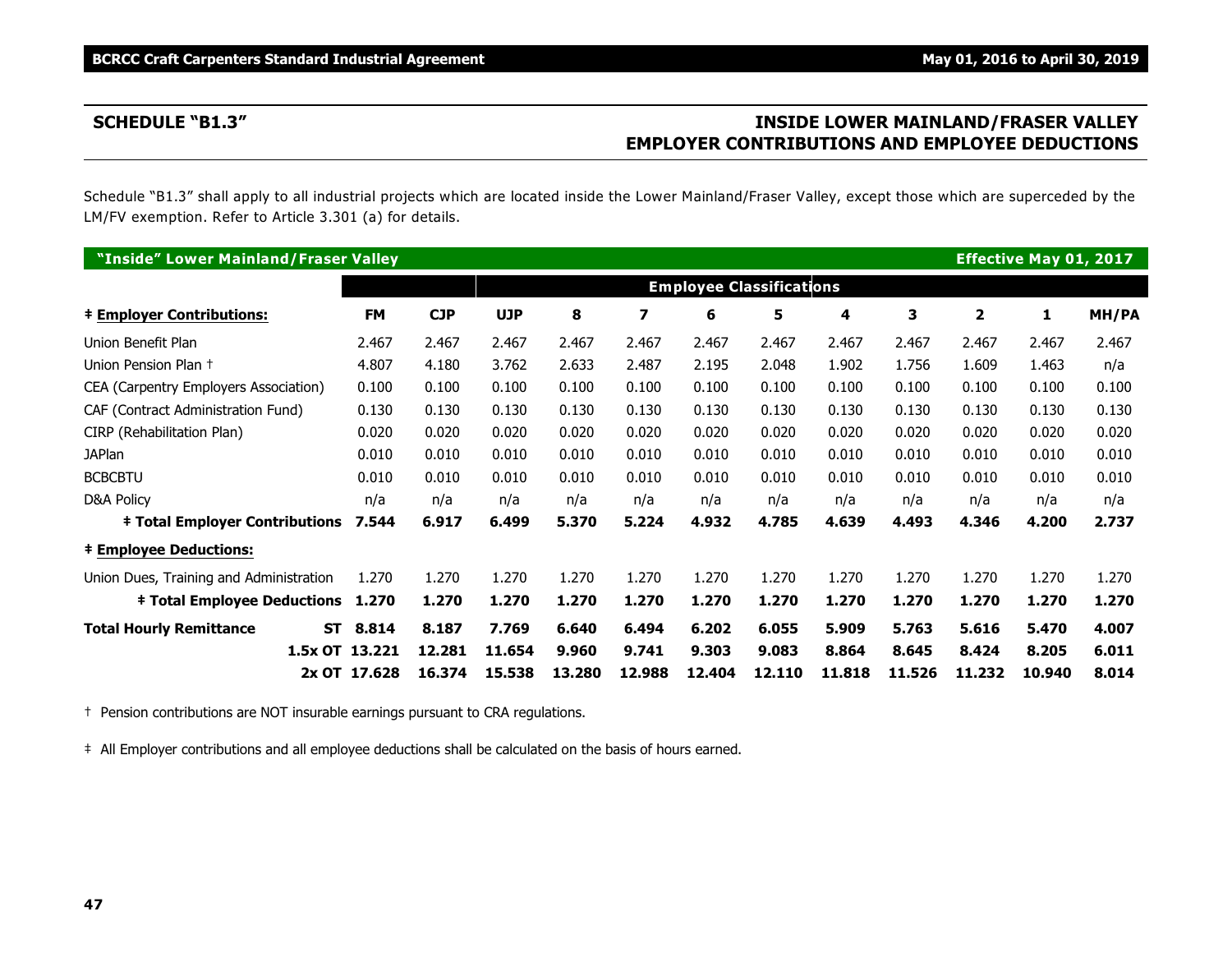# **SCHEDULE "B1.4" INSIDE LOWER MAINLAND/FRASER VALLEY EMPLOYER CONTRIBUTIONS AND EMPLOYEE DEDUCTIONS**

Schedule "B1.4" shall apply to all industrial projects which are located inside the Lower Mainland/Fraser Valley, except those which are superceded by the LM/FV exemption. Refer to Article 3.301 (a) for details.

| "Inside" Lower Mainland/Fraser Valley   |           |                |            |            |        |        |                                 |        |        |        | <b>Effective November 26, 2017</b> |        |       |
|-----------------------------------------|-----------|----------------|------------|------------|--------|--------|---------------------------------|--------|--------|--------|------------------------------------|--------|-------|
|                                         |           |                |            |            |        |        | <b>Employee Classifications</b> |        |        |        |                                    |        |       |
| <b>‡ Employer Contributions:</b>        |           | <b>FM</b>      | <b>CJP</b> | <b>UJP</b> | 8      | 7      | 6                               | 5      | 4      | 3      | $\overline{2}$                     | 1      | MH/PA |
| Union Benefit Plan                      |           | 2.467          | 2.467      | 2.467      | 2.467  | 2.467  | 2.467                           | 2.467  | 2.467  | 2.467  | 2.467                              | 2.467  | 2.467 |
| Union Pension Plan +                    |           | 4.807          | 4.180      | 3.762      | 2.633  | 2.487  | 2.195                           | 2.048  | 1.902  | 1.756  | 1.609                              | 1.463  | n/a   |
| CEA (Carpentry Employers Association)   |           | 0.100          | 0.100      | 0.100      | 0.100  | 0.100  | 0.100                           | 0.100  | 0.100  | 0.100  | 0.100                              | 0.100  | 0.100 |
| CAF (Contract Administration Fund)      |           | 0.130          | 0.130      | 0.130      | 0.130  | 0.130  | 0.130                           | 0.130  | 0.130  | 0.130  | 0.130                              | 0.130  | 0.130 |
| CIRP (Rehabilitation Plan)              |           | 0.020          | 0.020      | 0.020      | 0.020  | 0.020  | 0.020                           | 0.020  | 0.020  | 0.020  | 0.020                              | 0.020  | 0.020 |
| <b>JAPlan</b>                           |           | 0.010          | 0.010      | 0.010      | 0.010  | 0.010  | 0.010                           | 0.010  | 0.010  | 0.010  | 0.010                              | 0.010  | 0.010 |
| <b>BCBCBTU</b>                          |           | 0.050          | 0.050      | 0.050      | 0.050  | 0.050  | 0.050                           | 0.050  | 0.050  | 0.050  | 0.050                              | 0.050  | 0.050 |
| D&A Policy                              |           | 0.010          | 0.010      | 0.010      | 0.010  | 0.010  | 0.010                           | 0.010  | 0.010  | 0.010  | 0.010                              | 0.010  | 0.010 |
| <b>‡ Total Employer Contributions</b>   |           | 7.594          | 6.967      | 6.549      | 5.420  | 5.274  | 4.982                           | 4.835  | 4.689  | 4.543  | 4.396                              | 4.250  | 2.787 |
| <b>‡ Employee Deductions:</b>           |           |                |            |            |        |        |                                 |        |        |        |                                    |        |       |
| Union Dues, Training and Administration |           | 1.270          | 1.270      | 1.270      | 1.270  | 1.270  | 1.270                           | 1.270  | 1.270  | 1.270  | 1.270                              | 1.270  | 1.270 |
| <b>‡ Total Employee Deductions</b>      |           | 1.270          | 1.270      | 1.270      | 1.270  | 1.270  | 1.270                           | 1.270  | 1.270  | 1.270  | 1.270                              | 1.270  | 1.270 |
| <b>Total Hourly Remittance</b>          | <b>ST</b> | 8.864          | 8.237      | 7.819      | 6.690  | 6.544  | 6.252                           | 6.105  | 5.959  | 5.813  | 5.666                              | 5.520  | 4.057 |
|                                         |           | 1.5x OT 13.296 | 12,356     | 11.729     | 10.035 | 9.816  | 9.378                           | 9.158  | 8.939  | 8.720  | 8.499                              | 8.280  | 6.086 |
|                                         |           | 2x OT 17.728   | 16.474     | 15.638     | 13.380 | 13.088 | 12.504                          | 12.210 | 11.918 | 11.626 | 11.332                             | 11.040 | 8.114 |

† Pension contributions are NOT insurable earnings pursuant to CRA regulations.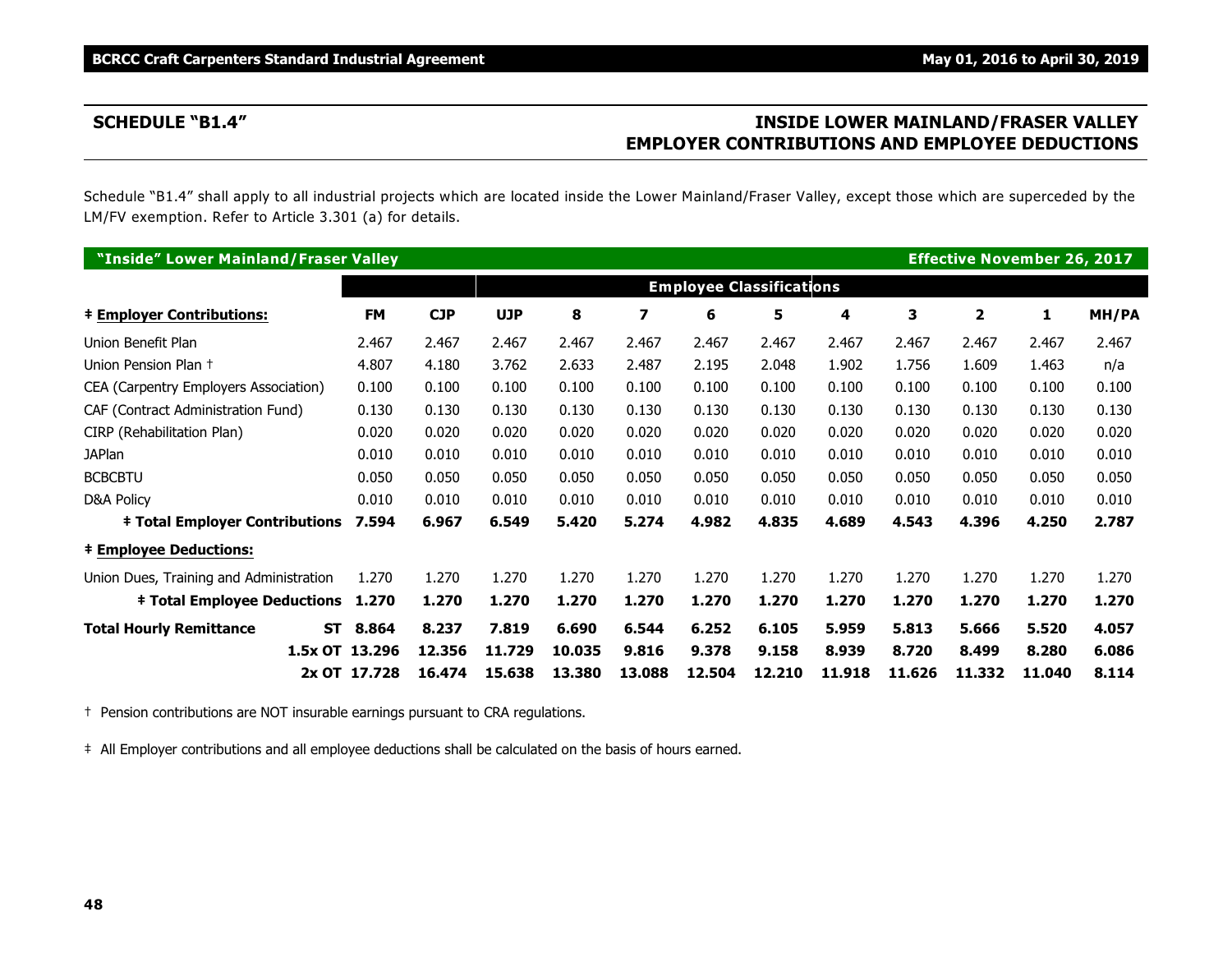# **SCHEDULE "B1.5" INSIDE LOWER MAINLAND/FRASER VALLEY REVISED EMPLOYER CONTRIBUTIONS AND EMPLOYEE DEDUCTIONS**

Schedule "B1.5" shall apply to all industrial projects which are located inside the Lower Mainland/Fraser Valley, except those which are superceded by the LM/FV exemption. Refer to Article 3.301 (a) for details.

| "Inside" Lower Mainland/Fraser Valley       |                |            |            |        |        |                                 |        |        |        |                | <b>Effective May 01, 2018</b> |       |
|---------------------------------------------|----------------|------------|------------|--------|--------|---------------------------------|--------|--------|--------|----------------|-------------------------------|-------|
|                                             |                |            |            |        |        | <b>Employee Classifications</b> |        |        |        |                |                               |       |
| <b>‡ Employer Contributions:</b>            | <b>FM</b>      | <b>CJP</b> | <b>UJP</b> | 8      | 7      | 6                               | 5      | 4      | 3      | $\overline{2}$ | 1                             | MH/PA |
| Union Benefit Plan                          | 2.467          | 2.467      | 2.467      | 2.467  | 2.467  | 2.467                           | 2.467  | 2.467  | 2.467  | 2.467          | 2.467                         | 2.467 |
| Union Pension Plan +                        | 4.854          | 4.221      | 3.799      | 2.659  | 2.512  | 2.216                           | 2.069  | 1.921  | 1.773  | 1.625          | 1.478                         | n/a   |
| CEA (Carpentry Employers Association)       | 0.100          | 0.100      | 0.100      | 0.100  | 0.100  | 0.100                           | 0.100  | 0.100  | 0.100  | 0.100          | 0.100                         | 0.100 |
| CAF (Contract Administration Fund)          | 0.130          | 0.130      | 0.130      | 0.130  | 0.130  | 0.130                           | 0.130  | 0.130  | 0.130  | 0.130          | 0.130                         | 0.130 |
| CIRP (Rehabilitation Plan)                  | 0.020          | 0.020      | 0.020      | 0.020  | 0.020  | 0.020                           | 0.020  | 0.020  | 0.020  | 0.020          | 0.020                         | 0.020 |
| <b>JAPlan</b>                               | n/a            | n/a        | n/a        | n/a    | n/a    | n/a                             | n/a    | n/a    | n/a    | n/a            | n/a                           | n/a   |
| <b>BCBCBTU</b>                              | 0.050          | 0.050      | 0.050      | 0.050  | 0.050  | 0.050                           | 0.050  | 0.050  | 0.050  | 0.050          | 0.050                         | 0.050 |
| <b>D&amp;A Policy</b>                       | 0.010          | 0.010      | 0.010      | 0.010  | 0.010  | 0.010                           | 0.010  | 0.010  | 0.010  | 0.010          | 0.010                         | 0.010 |
| <b>‡ Total Employer Contributions</b>       | 7.631          | 6.998      | 6.576      | 5.436  | 5.289  | 4.993                           | 4.846  | 4.698  | 4.550  | 4.402          | 4.255                         | 2.777 |
| <b>‡ Employee Deductions:</b>               |                |            |            |        |        |                                 |        |        |        |                |                               |       |
| Union Dues, Training and Administration     | 1.270          | 1.270      | 1.270      | 1.270  | 1.270  | 1.270                           | 1.270  | 1.270  | 1.270  | 1.270          | 1.270                         | 1.270 |
| <b>‡ Total Employee Deductions</b>          | 1.270          | 1.270      | 1.270      | 1.270  | 1.270  | 1.270                           | 1.270  | 1.270  | 1.270  | 1.270          | 1.270                         | 1.270 |
| <b>Total Hourly Remittance</b><br><b>ST</b> | 8.901          | 8.268      | 7.846      | 6.706  | 6.559  | 6.263                           | 6.116  | 5.968  | 5.820  | 5.672          | 5.525                         | 4.047 |
|                                             | 1.5x OT 13.352 | 12.402     | 11.769     | 10.059 | 9.839  | 9.395                           | 9.174  | 8.952  | 8.730  | 8.508          | 8.288                         | 6.071 |
|                                             | 2x OT 17.802   | 16.536     | 15.692     | 13.412 | 13.118 | 12.526                          | 12.232 | 11.936 | 11.640 | 11.344         | 11.050                        | 8.094 |

† Pension contributions are NOT insurable earnings pursuant to CRA regulations.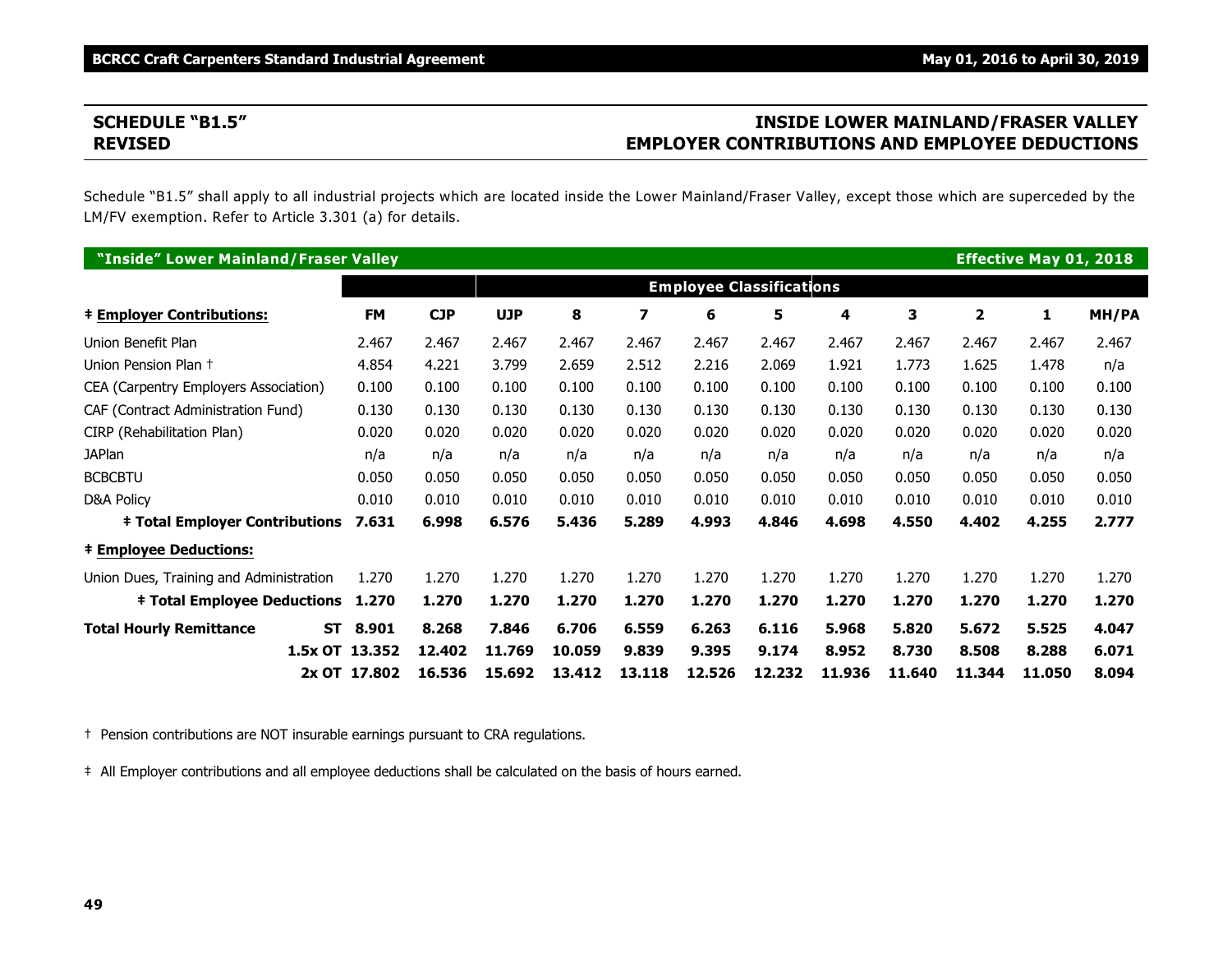# **SCHEDULE "B1.6" INSIDE LOWER MAINLAND/FRASER VALLEY REVISED EMPLOYER CONTRIBUTIONS AND EMPLOYEE DEDUCTIONS**

Schedule "B1.6" shall apply to all industrial projects which are located inside the Lower Mainland/Fraser Valley, except those which are superceded by the LM/FV exemption. Refer to Article 3.301 (a) for details.

| "Inside" Lower Mainland/Fraser Valley   |                    |            |            |        |        |                                 |        |        |        |                | <b>Effective April 01, 2019</b> |       |
|-----------------------------------------|--------------------|------------|------------|--------|--------|---------------------------------|--------|--------|--------|----------------|---------------------------------|-------|
|                                         |                    |            |            |        |        | <b>Employee Classifications</b> |        |        |        |                |                                 |       |
| <b>‡ Employer Contributions:</b>        | <b>FM</b>          | <b>CJP</b> | <b>UJP</b> | 8      | 7      | 6                               | 5      | 4      | 3      | $\overline{2}$ | 1                               | MH/PA |
| Union Benefit Plan                      | 2.467              | 2.467      | 2.467      | 2.467  | 2.467  | 2.467                           | 2.467  | 2.467  | 2.467  | 2.467          | 2.467                           | 2.467 |
| Union Pension Plan +                    | 4.901              | 4.262      | 3.836      | 2.685  | 2.536  | 2.238                           | 2.088  | 1.939  | 1.790  | 1.641          | 1.492                           | n/a   |
| CEA (Carpentry Employers Association)   | 0.100              | 0.100      | 0.100      | 0.100  | 0.100  | 0.100                           | 0.100  | 0.100  | 0.100  | 0.100          | 0.100                           | 0.100 |
| CAF (Contract Administration Fund)      | 0.130              | 0.130      | 0.130      | 0.130  | 0.130  | 0.130                           | 0.130  | 0.130  | 0.130  | 0.130          | 0.130                           | 0.130 |
| CIRP (Rehabilitation Plan)              | 0.020              | 0.020      | 0.020      | 0.020  | 0.020  | 0.020                           | 0.020  | 0.020  | 0.020  | 0.020          | 0.020                           | 0.020 |
| <b>JAPlan</b>                           | n/a                | n/a        | n/a        | n/a    | n/a    | n/a                             | n/a    | n/a    | n/a    | n/a            | n/a                             | n/a   |
| <b>BCBCBTU</b>                          | 0.050              | 0.050      | 0.050      | 0.050  | 0.050  | 0.050                           | 0.050  | 0.050  | 0.050  | 0.050          | 0.050                           | 0.050 |
| <b>D&amp;A Policy</b>                   | 0.010              | 0.010      | 0.010      | 0.010  | 0.010  | 0.010                           | 0.010  | 0.010  | 0.010  | 0.010          | 0.010                           | 0.010 |
| <b>‡ Total Employer Contributions</b>   | 7.678              | 7.039      | 6.613      | 5.462  | 5.313  | 5.015                           | 4.865  | 4.716  | 4.567  | 4.418          | 4.269                           | 2.777 |
| <b>‡ Employee Deductions:</b>           |                    |            |            |        |        |                                 |        |        |        |                |                                 |       |
| Union Dues, Training and Administration | 1.270              | 1.270      | 1.270      | 1.270  | 1.270  | 1.270                           | 1.270  | 1.270  | 1.270  | 1.270          | 1.270                           | 1.270 |
| <b>‡ Total Employee Deductions</b>      | 1.270              | 1.270      | 1.270      | 1.270  | 1.270  | 1.270                           | 1.270  | 1.270  | 1.270  | 1.270          | 1.270                           | 1.270 |
| <b>Total Hourly Remittance</b>          | 8.948<br><b>ST</b> | 8.309      | 7.883      | 6.732  | 6.583  | 6.285                           | 6.135  | 5.986  | 5.837  | 5.688          | 5.539                           | 4.047 |
|                                         | 1.5x OT 13.422     | 12.464     | 11,825     | 10.098 | 9.875  | 9.428                           | 9.203  | 8.979  | 8.756  | 8.532          | 8.309                           | 6.071 |
|                                         | 2x OT 17.896       | 16.618     | 15.766     | 13.464 | 13.166 | 12.570                          | 12.270 | 11.972 | 11.674 | 11.376         | 11.078                          | 8.094 |

† Pension contributions are NOT insurable earnings pursuant to CRA regulations.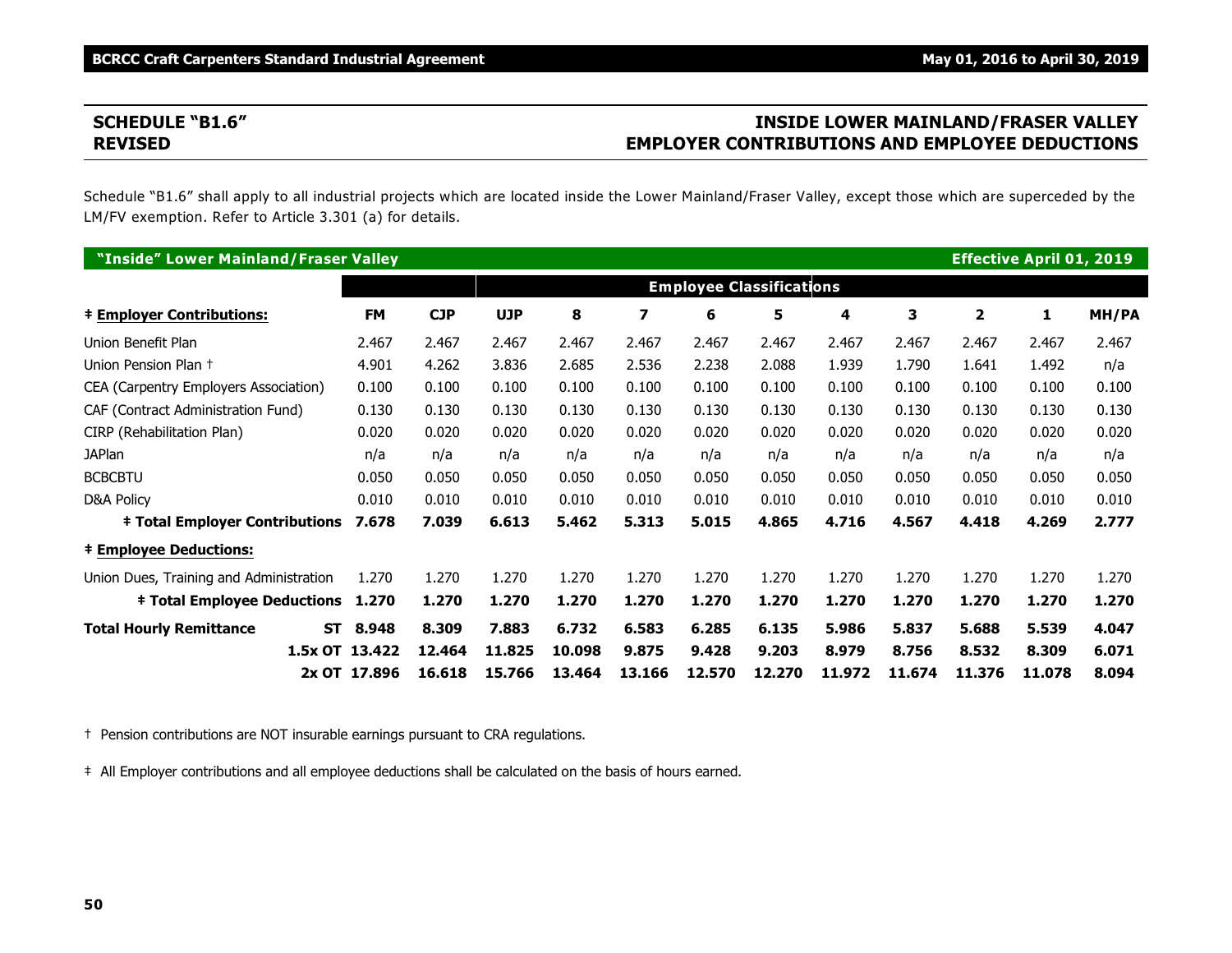# **SCHEDULE "B2.1" OUTSIDE LOWER MAINLAND/FRASER VALLEY EMPLOYER CONTRIBUTIONS AND EMPLOYEE DEDUCTIONS**

Schedule "B2.1" shall apply to all industrial projects which are located outside the Lower Mainland/Fraser Valley.

| "Outside" Lower Mainland/Fraser Valley      |                |            |            |        |        |        |                                 |        |        |        | <b>Effective May 15, 2016</b> |       |
|---------------------------------------------|----------------|------------|------------|--------|--------|--------|---------------------------------|--------|--------|--------|-------------------------------|-------|
|                                             |                |            |            |        |        |        | <b>Employee Classifications</b> |        |        |        |                               |       |
| <b>‡ Employer Contributions:</b>            | <b>FM</b>      | <b>CJP</b> | <b>UJP</b> | 8      | 7      | 6      | 5                               | 4      | 3      | 2      | 1                             | MH/PA |
| Union Benefit Plan                          | 2.350          | 2.350      | 2.350      | 2.350  | 2.350  | 2.350  | 2.350                           | 2.350  | 2.350  | 2.350  | 2.350                         | 2.350 |
| Union Pension Plan +                        | 4.675          | 4.065      | 3.659      | 2.561  | 2.419  | 2.134  | 1.992                           | 1.849  | 1.707  | 1.565  | 1.423                         | n/a   |
| CEA (Carpentry Employers Association)       | 0.150          | 0.150      | 0.150      | 0.150  | 0.150  | 0.150  | 0.150                           | 0.150  | 0.150  | 0.150  | 0.150                         | 0.150 |
| CAF (Contract Administration Fund)          | 0.110          | 0.110      | 0.110      | 0.110  | 0.110  | 0.110  | 0.110                           | 0.110  | 0.110  | 0.110  | 0.110                         | 0.110 |
| CIRP (Rehabilitation Plan)                  | 0.020          | 0.020      | 0.020      | 0.020  | 0.020  | 0.020  | 0.020                           | 0.020  | 0.020  | 0.020  | 0.020                         | 0.020 |
| <b>JAPlan</b>                               | 0.010          | 0.010      | 0.010      | 0.010  | 0.010  | 0.010  | 0.010                           | 0.010  | 0.010  | 0.010  | 0.010                         | 0.010 |
| <b>BCBCBTU</b>                              | 0.010          | 0.010      | 0.010      | 0.010  | 0.010  | 0.010  | 0.010                           | 0.010  | 0.010  | 0.010  | 0.010                         | 0.010 |
| <b>‡ Total Employer Contributions</b>       | 7.325          | 6.715      | 6.309      | 5.211  | 5.069  | 4.784  | 4.642                           | 4.499  | 4.357  | 4.215  | 4.073                         | 2.650 |
| <b>‡ Employee Deductions:</b>               |                |            |            |        |        |        |                                 |        |        |        |                               |       |
| Union Dues, Training and Administration     | 0.920          | 0.920      | 0.920      | 0.920  | 0.920  | 0.920  | 0.920                           | 0.920  | 0.920  | 0.920  | 0.920                         | 0.920 |
| <b>‡ Total Employee Deductions 0.920</b>    |                | 0.920      | 0.920      | 0.920  | 0.920  | 0.920  | 0.920                           | 0.920  | 0.920  | 0.920  | 0.920                         | 0.920 |
| <b>Total Hourly Remittance</b><br><b>ST</b> | 8.245          | 7.635      | 7.229      | 6.131  | 5.989  | 5.704  | 5.562                           | 5.419  | 5.277  | 5.135  | 4.993                         | 3.570 |
|                                             | 1.5x OT 12.368 | 11.453     | 10.844     | 9.197  | 8.984  | 8.556  | 8.343                           | 8.129  | 7.916  | 7.703  | 7.490                         | 5.355 |
|                                             | 2x OT 16.490   | 15.270     | 14.458     | 12.262 | 11.978 | 11.408 | 11.124                          | 10.838 | 10.554 | 10.270 | 9.986                         | 7.140 |

† Pension contributions are NOT insurable earnings pursuant to CRA regulations.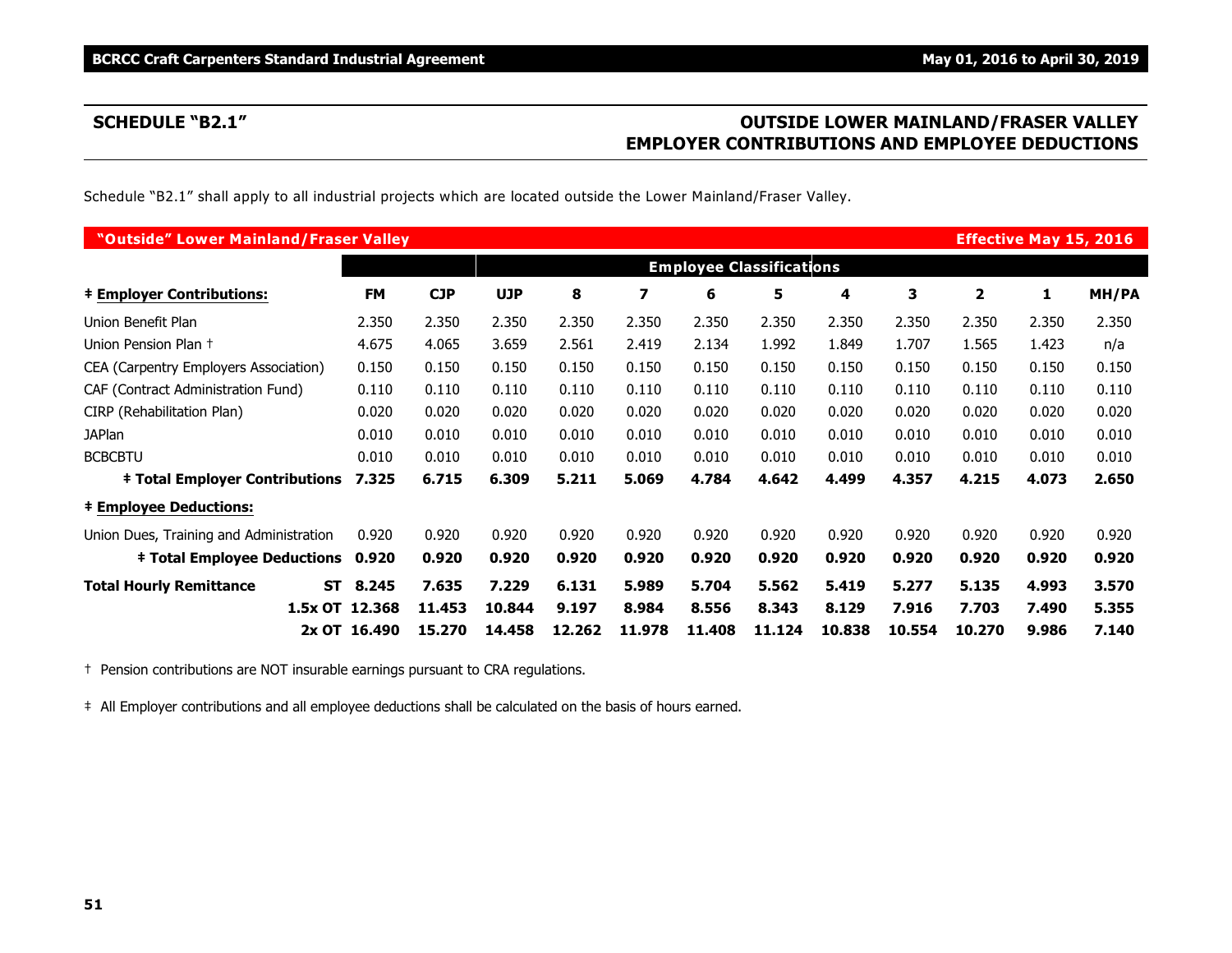# **SCHEDULE "B2.2" OUTSIDE LOWER MAINLAND/FRASER VALLEY EMPLOYER CONTRIBUTIONS AND EMPLOYEE DEDUCTIONS**

Schedule "B2.2" shall apply to all industrial projects which are located outside the Lower Mainland/Fraser Valley.

| "Outside" Lower Mainland/Fraser Valley      |                |            |            |        |        |        |                                 |        |        |        | <b>Effective January 01, 2017</b> |       |
|---------------------------------------------|----------------|------------|------------|--------|--------|--------|---------------------------------|--------|--------|--------|-----------------------------------|-------|
|                                             |                |            |            |        |        |        | <b>Employee Classifications</b> |        |        |        |                                   |       |
| <b>‡ Employer Contributions:</b>            | <b>FM</b>      | <b>CJP</b> | <b>UJP</b> | 8      | 7      | 6      | 5                               | 4      | 3      | 2      | 1                                 | MH/PA |
| Union Benefit Plan                          | 2.350          | 2.350      | 2.350      | 2.350  | 2.350  | 2.350  | 2.350                           | 2.350  | 2.350  | 2.350  | 2.350                             | 2.350 |
| Union Pension Plan +                        | 4.675          | 4.065      | 3.659      | 2.561  | 2.419  | 2.134  | 1.992                           | 1.849  | 1.707  | 1.565  | 1.423                             | n/a   |
| CEA (Carpentry Employers Association)       | 0.150          | 0.150      | 0.150      | 0.150  | 0.150  | 0.150  | 0.150                           | 0.150  | 0.150  | 0.150  | 0.150                             | 0.150 |
| CAF (Contract Administration Fund)          | 0.110          | 0.110      | 0.110      | 0.110  | 0.110  | 0.110  | 0.110                           | 0.110  | 0.110  | 0.110  | 0.110                             | 0.110 |
| CIRP (Rehabilitation Plan)                  | 0.020          | 0.020      | 0.020      | 0.020  | 0.020  | 0.020  | 0.020                           | 0.020  | 0.020  | 0.020  | 0.020                             | 0.020 |
| <b>JAPlan</b>                               | 0.010          | 0.010      | 0.010      | 0.010  | 0.010  | 0.010  | 0.010                           | 0.010  | 0.010  | 0.010  | 0.010                             | 0.010 |
| <b>BCBCBTU</b>                              | 0.010          | 0.010      | 0.010      | 0.010  | 0.010  | 0.010  | 0.010                           | 0.010  | 0.010  | 0.010  | 0.010                             | 0.010 |
| <b>‡ Total Employer Contributions</b>       | 7.325          | 6.715      | 6.309      | 5.211  | 5.069  | 4.784  | 4.642                           | 4.499  | 4.357  | 4.215  | 4.073                             | 2.650 |
| <b>‡ Employee Deductions:</b>               |                |            |            |        |        |        |                                 |        |        |        |                                   |       |
| Union Dues, Training and Administration     | 1.120          | 1.120      | 1.120      | 1.120  | 1.120  | 1.120  | 1.120                           | 1.120  | 1.120  | 1.120  | 1.120                             | 1.120 |
| <b>‡ Total Employee Deductions</b>          | 1.120          | 1.120      | 1.120      | 1.120  | 1.120  | 1.120  | 1.120                           | 1.120  | 1.120  | 1.120  | 1.120                             | 1.120 |
| <b>Total Hourly Remittance</b><br><b>ST</b> | 8.445          | 7.835      | 7.429      | 6.331  | 6.189  | 5.904  | 5.762                           | 5.619  | 5.477  | 5.335  | 5.193                             | 3.770 |
|                                             | 1.5x OT 12.668 | 11.753     | 11.144     | 9.497  | 9.284  | 8.856  | 8.643                           | 8.429  | 8.216  | 8.003  | 7.790                             | 5.655 |
|                                             | 2x OT 16.890   | 15.670     | 14.858     | 12.662 | 12.378 | 11,808 | 11.524                          | 11.238 | 10.954 | 10.670 | 10.386                            | 7.540 |

† Pension contributions are NOT insurable earnings pursuant to CRA regulations.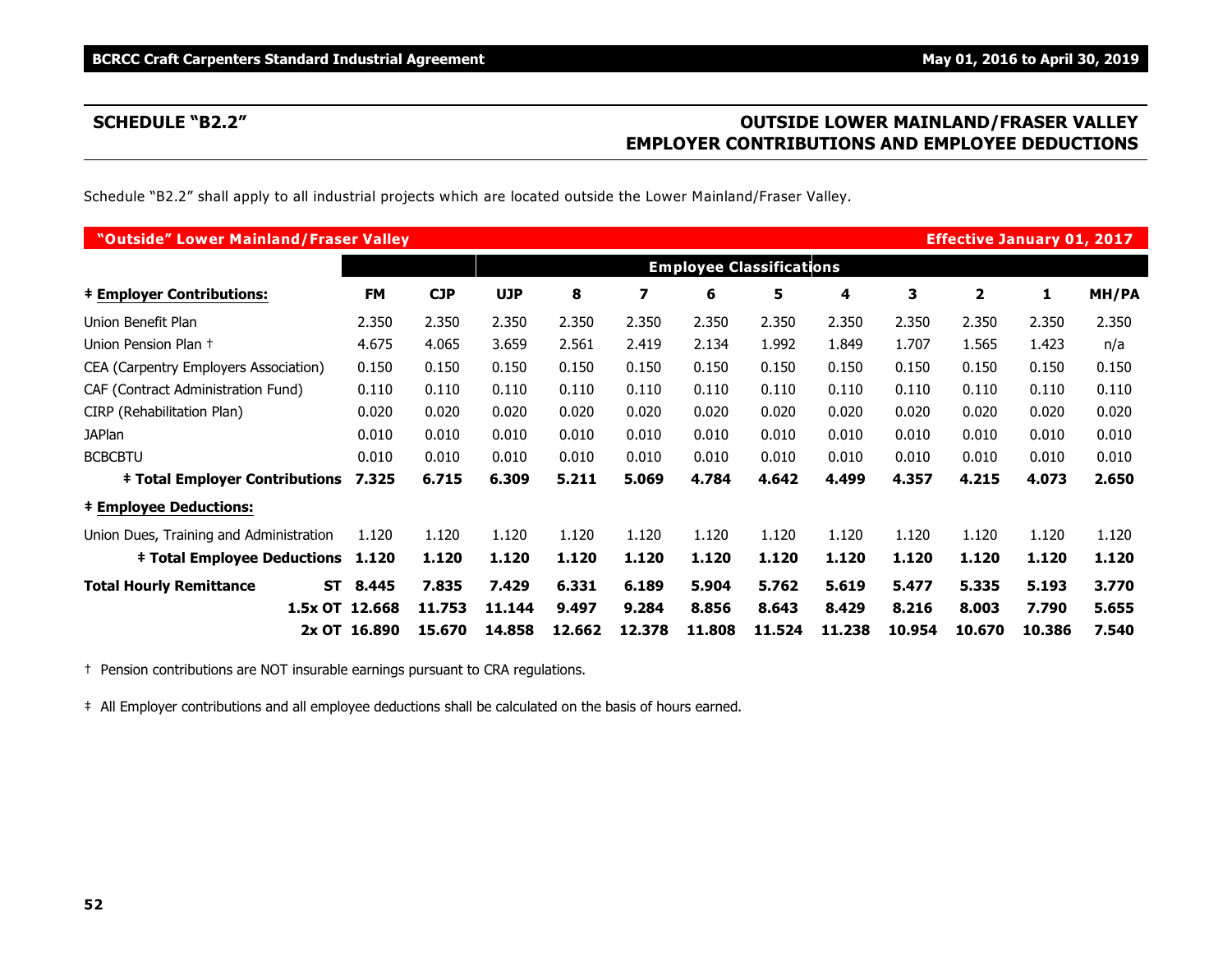# **SCHEDULE "B2.3" OUTSIDE LOWER MAINLAND/FRASER VALLEY EMPLOYER CONTRIBUTIONS AND EMPLOYEE DEDUCTIONS**

Schedule "B2.3" shall apply to all industrial projects which are located outside the Lower Mainland/Fraser Valley.

| "Outside" Lower Mainland/Fraser Valley  |                    |            |            |        |        |        |                                 |        |        |                | <b>Effective May 01, 2017</b> |       |
|-----------------------------------------|--------------------|------------|------------|--------|--------|--------|---------------------------------|--------|--------|----------------|-------------------------------|-------|
|                                         |                    |            |            |        |        |        | <b>Employee Classifications</b> |        |        |                |                               |       |
| <b>‡ Employer Contributions:</b>        | <b>FM</b>          | <b>CJP</b> | <b>UJP</b> | 8      | 7      | 6      | 5                               | 4      | 3      | $\overline{2}$ | 1                             | MH/PA |
| Union Benefit Plan                      | 2.467              | 2.467      | 2.467      | 2.467  | 2.467  | 2.467  | 2.467                           | 2.467  | 2.467  | 2.467          | 2.467                         | 2.467 |
| Union Pension Plan +                    | 4.692              | 4.080      | 3.672      | 2.570  | 2.428  | 2.142  | 1.999                           | 1.856  | 1.714  | 1.571          | 1.428                         | n/a   |
| CEA (Carpentry Employers Association)   | 0.100              | 0.100      | 0.100      | 0.100  | 0.100  | 0.100  | 0.100                           | 0.100  | 0.100  | 0.100          | 0.100                         | 0.100 |
| CAF (Contract Administration Fund)      | 0.130              | 0.130      | 0.130      | 0.130  | 0.130  | 0.130  | 0.130                           | 0.130  | 0.130  | 0.130          | 0.130                         | 0.130 |
| CIRP (Rehabilitation Plan)              | 0.020              | 0.020      | 0.020      | 0.020  | 0.020  | 0.020  | 0.020                           | 0.020  | 0.020  | 0.020          | 0.020                         | 0.020 |
| <b>JAPlan</b>                           | 0.010              | 0.010      | 0.010      | 0.010  | 0.010  | 0.010  | 0.010                           | 0.010  | 0.010  | 0.010          | 0.010                         | 0.010 |
| <b>BCBCBTU</b>                          | 0.010              | 0.010      | 0.010      | 0.010  | 0.010  | 0.010  | 0.010                           | 0.010  | 0.010  | 0.010          | 0.010                         | 0.010 |
| <b>D&amp;A Policy</b>                   | n/a                | n/a        | n/a        | n/a    | n/a    | n/a    | n/a                             | n/a    | n/a    | n/a            | n/a                           | n/a   |
| <b>‡ Total Employer Contributions</b>   | 7.429              | 6.817      | 6.409      | 5.307  | 5.165  | 4.879  | 4.736                           | 4.593  | 4.451  | 4.308          | 4.165                         | 2.737 |
| <b>‡ Employee Deductions:</b>           |                    |            |            |        |        |        |                                 |        |        |                |                               |       |
| Union Dues, Training and Administration | 1.270              | 1.270      | 1.270      | 1.270  | 1.270  | 1.270  | 1.270                           | 1.270  | 1.270  | 1.270          | 1.270                         | 1.270 |
| <b>‡ Total Employee Deductions</b>      | 1.270              | 1.270      | 1.270      | 1.270  | 1.270  | 1.270  | 1.270                           | 1.270  | 1.270  | 1.270          | 1.270                         | 1.270 |
| <b>Total Hourly Remittance</b>          | <b>ST</b><br>8.699 | 8.087      | 7.679      | 6.577  | 6.435  | 6.149  | 6.006                           | 5.863  | 5.721  | 5.578          | 5.435                         | 4.007 |
|                                         | 1.5x OT 13.049     | 12.131     | 11.519     | 9.866  | 9.653  | 9.224  | 9.009                           | 8.795  | 8.582  | 8.367          | 8.153                         | 6.011 |
|                                         | 2x OT 17.398       | 16.174     | 15.358     | 13.154 | 12.870 | 12.298 | 12.012                          | 11.726 | 11.442 | 11.156         | 10.870                        | 8.014 |

† Pension contributions are NOT insurable earnings pursuant to CRA regulations.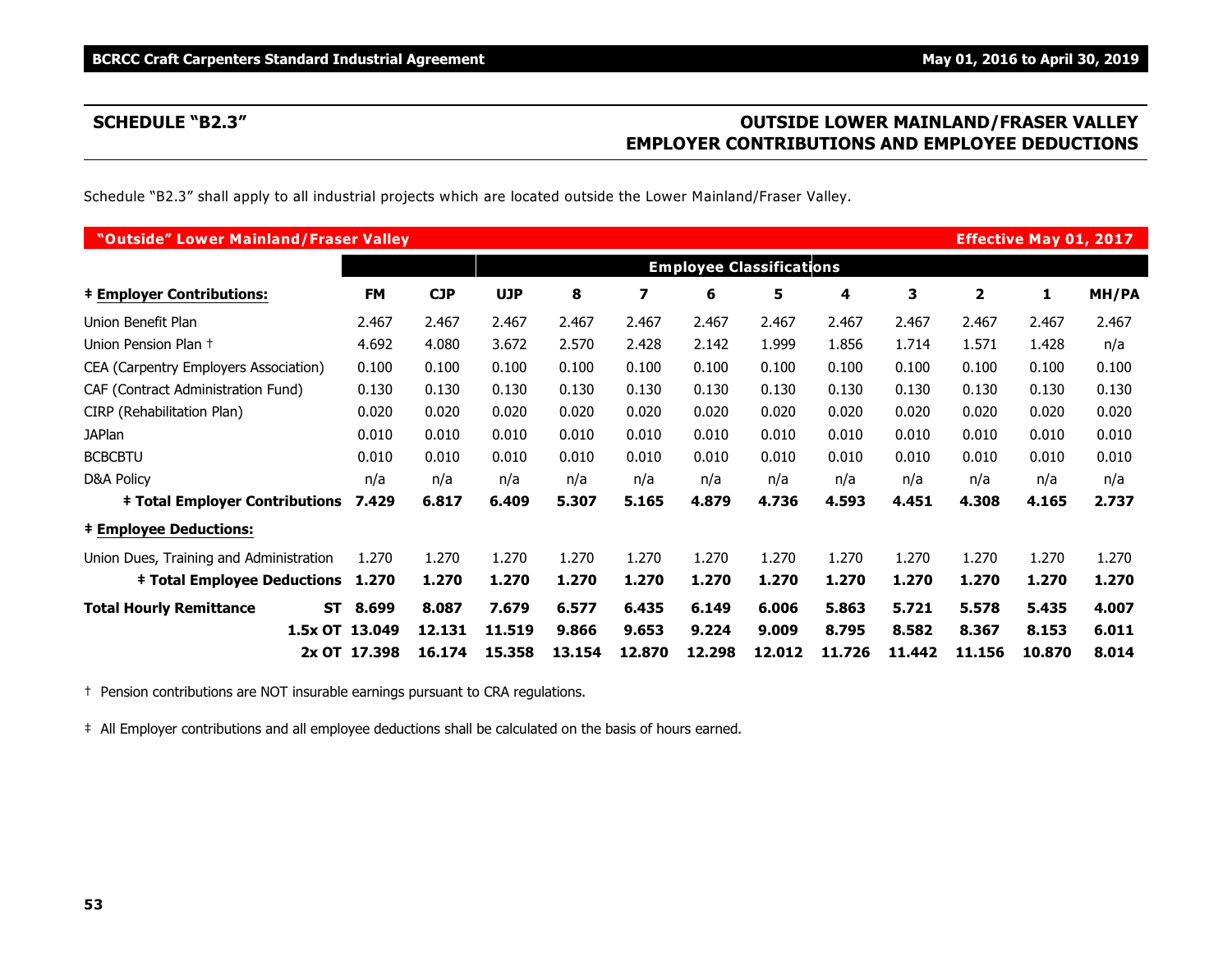# **SCHEDULE "B2.4" OUTSIDE LOWER MAINLAND/FRASER VALLEY EMPLOYER CONTRIBUTIONS AND EMPLOYEE DEDUCTIONS**

Schedule "B2.4" shall apply to all industrial projects which are located outside the Lower Mainland/Fraser Valley.

| "Outside" Lower Mainland/Fraser Valley  |                    |            |            |        |        |        |                                 |        |        | <b>Effective November 26, 2017</b> |        |       |
|-----------------------------------------|--------------------|------------|------------|--------|--------|--------|---------------------------------|--------|--------|------------------------------------|--------|-------|
|                                         |                    |            |            |        |        |        | <b>Employee Classifications</b> |        |        |                                    |        |       |
| <b>‡ Employer Contributions:</b>        | <b>FM</b>          | <b>CJP</b> | <b>UJP</b> | 8      | 7      | 6      | 5                               | 4      | 3      | $\overline{2}$                     | 1      | MH/PA |
| Union Benefit Plan                      | 2.467              | 2.467      | 2.467      | 2.467  | 2.467  | 2.467  | 2.467                           | 2.467  | 2.467  | 2.467                              | 2.467  | 2.467 |
| Union Pension Plan +                    | 4.692              | 4.080      | 3.672      | 2.570  | 2.428  | 2.142  | 1.999                           | 1.856  | 1.714  | 1.571                              | 1.428  | n/a   |
| CEA (Carpentry Employers Association)   | 0.100              | 0.100      | 0.100      | 0.100  | 0.100  | 0.100  | 0.100                           | 0.100  | 0.100  | 0.100                              | 0.100  | 0.100 |
| CAF (Contract Administration Fund)      | 0.130              | 0.130      | 0.130      | 0.130  | 0.130  | 0.130  | 0.130                           | 0.130  | 0.130  | 0.130                              | 0.130  | 0.130 |
| CIRP (Rehabilitation Plan)              | 0.020              | 0.020      | 0.020      | 0.020  | 0.020  | 0.020  | 0.020                           | 0.020  | 0.020  | 0.020                              | 0.020  | 0.020 |
| <b>JAPlan</b>                           | 0.010              | 0.010      | 0.010      | 0.010  | 0.010  | 0.010  | 0.010                           | 0.010  | 0.010  | 0.010                              | 0.010  | 0.010 |
| <b>BCBCBTU</b>                          | 0.050              | 0.050      | 0.050      | 0.050  | 0.050  | 0.050  | 0.050                           | 0.050  | 0.050  | 0.050                              | 0.050  | 0.050 |
| <b>D&amp;A Policy</b>                   | 0.010              | 0.010      | 0.010      | 0.010  | 0.010  | 0.010  | 0.010                           | 0.010  | 0.010  | 0.010                              | 0.010  | 0.010 |
| <b>‡ Total Employer Contributions</b>   | 7.479              | 6.867      | 6.459      | 5.357  | 5.215  | 4.929  | 4.786                           | 4.643  | 4.501  | 4.358                              | 4.215  | 2.787 |
| <b>‡ Employee Deductions:</b>           |                    |            |            |        |        |        |                                 |        |        |                                    |        |       |
| Union Dues, Training and Administration | 1.270              | 1.270      | 1.270      | 1.270  | 1.270  | 1.270  | 1.270                           | 1.270  | 1.270  | 1.270                              | 1.270  | 1.270 |
| <b>‡ Total Employee Deductions</b>      | 1.270              | 1.270      | 1.270      | 1.270  | 1.270  | 1.270  | 1.270                           | 1.270  | 1.270  | 1.270                              | 1.270  | 1.270 |
| <b>Total Hourly Remittance</b>          | <b>ST</b><br>8.749 | 8.137      | 7.729      | 6.627  | 6.485  | 6.199  | 6.056                           | 5.913  | 5.771  | 5.628                              | 5.485  | 4.057 |
|                                         | 1.5x OT 13.124     | 12.206     | 11.594     | 9.941  | 9.728  | 9.299  | 9.084                           | 8.870  | 8.657  | 8.442                              | 8.228  | 6.086 |
|                                         | 2x OT 17.498       | 16.274     | 15.458     | 13.254 | 12.970 | 12.398 | 12.112                          | 11.826 | 11.542 | 11.256                             | 10.970 | 8.114 |

† Pension contributions are NOT insurable earnings pursuant to CRA regulations.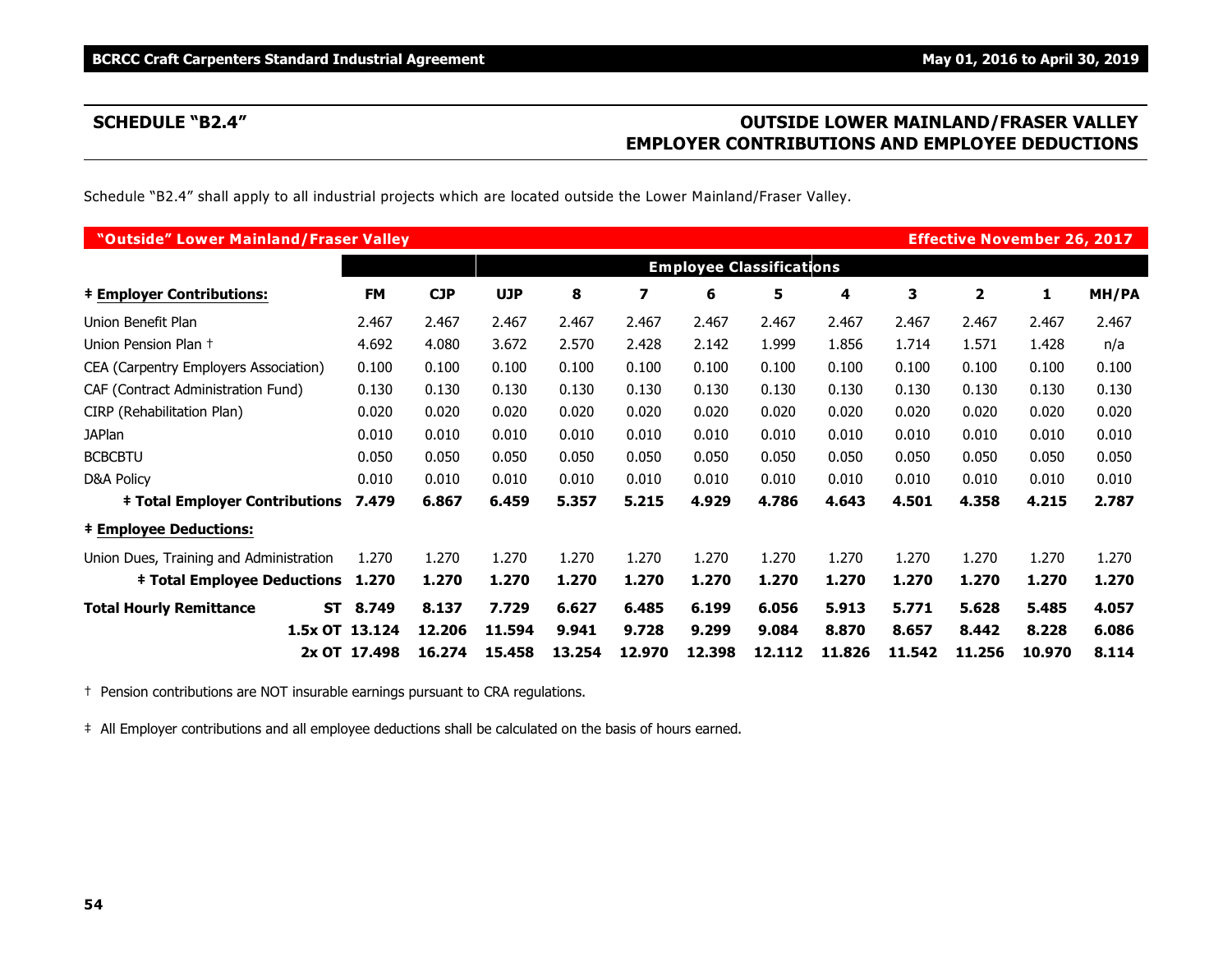# **SCHEDULE "B2.5" OUTSIDE LOWER MAINLAND/FRASER VALLEY REVISED EMPLOYER CONTRIBUTIONS AND EMPLOYEE DEDUCTIONS**

Schedule "B2.5" shall apply to all industrial projects which are located outside the Lower Mainland/Fraser Valley.

| "Outside" Lower Mainland/Fraser Valley      |                |            |            |        |        |                                 |        |        |        |        | <b>Effective May 01, 2018</b> |       |
|---------------------------------------------|----------------|------------|------------|--------|--------|---------------------------------|--------|--------|--------|--------|-------------------------------|-------|
|                                             |                |            |            |        |        | <b>Employee Classifications</b> |        |        |        |        |                               |       |
| <b>‡ Employer Contributions:</b>            | <b>FM</b>      | <b>CJP</b> | <b>UJP</b> | 8      | 7      | 6                               | 5      | 4      | 3      | 2      | 1                             | MH/PA |
| Union Benefit Plan                          | 2.467          | 2.467      | 2.467      | 2.467  | 2.467  | 2.467                           | 2.467  | 2.467  | 2.467  | 2.467  | 2.467                         | 2.467 |
| Union Pension Plan +                        | 4.739          | 4.121      | 3.709      | 2.596  | 2.452  | 2.164                           | 2.020  | 1.875  | 1.731  | 1.587  | 1.443                         | n/a   |
| CEA (Carpentry Employers Association)       | 0.100          | 0.100      | 0.100      | 0.100  | 0.100  | 0.100                           | 0.100  | 0.100  | 0.100  | 0.100  | 0.100                         | 0.100 |
| CAF (Contract Administration Fund)          | 0.130          | 0.130      | 0.130      | 0.130  | 0.130  | 0.130                           | 0.130  | 0.130  | 0.130  | 0.130  | 0.130                         | 0.130 |
| CIRP (Rehabilitation Plan)                  | 0.020          | 0.020      | 0.020      | 0.020  | 0.020  | 0.020                           | 0.020  | 0.020  | 0.020  | 0.020  | 0.020                         | 0.020 |
| <b>JAPlan</b>                               | n/a            | n/a        | n/a        | n/a    | n/a    | n/a                             | n/a    | n/a    | n/a    | n/a    | n/a                           | n/a   |
| <b>BCBCBTU</b>                              | 0.050          | 0.050      | 0.050      | 0.050  | 0.050  | 0.050                           | 0.050  | 0.050  | 0.050  | 0.050  | 0.050                         | 0.050 |
| D&A Policy                                  | 0.010          | 0.010      | 0.010      | 0.010  | 0.010  | 0.010                           | 0.010  | 0.010  | 0.010  | 0.010  | 0.010                         | 0.010 |
| <b>‡ Total Employer Contributions</b>       | 7.516          | 6.898      | 6.486      | 5.373  | 5.229  | 4.941                           | 4.797  | 4.652  | 4.508  | 4.364  | 4.220                         | 2.777 |
| <b>‡ Employee Deductions:</b>               |                |            |            |        |        |                                 |        |        |        |        |                               |       |
| Union Dues, Training and Administration     | 1.270          | 1.270      | 1.270      | 1.270  | 1.270  | 1.270                           | 1.270  | 1.270  | 1.270  | 1.270  | 1.270                         | 1.270 |
| <b>‡ Total Employee Deductions</b>          | 1.270          | 1.270      | 1.270      | 1.270  | 1.270  | 1.270                           | 1.270  | 1.270  | 1.270  | 1.270  | 1.270                         | 1.270 |
| <b>Total Hourly Remittance</b><br><b>ST</b> | 8.786          | 8.168      | 7.756      | 6.643  | 6.499  | 6.211                           | 6.067  | 5.922  | 5.778  | 5.634  | 5.490                         | 4.047 |
|                                             | 1.5x OT 13.179 | 12,252     | 11.634     | 9.965  | 9.749  | 9.317                           | 9.101  | 8.883  | 8.667  | 8.451  | 8.235                         | 6.071 |
|                                             | 2x OT 17.572   | 16.336     | 15.512     | 13.286 | 12.998 | 12.422                          | 12.134 | 11.844 | 11.556 | 11.268 | 10.980                        | 8.094 |

† Pension contributions are NOT insurable earnings pursuant to CRA regulations.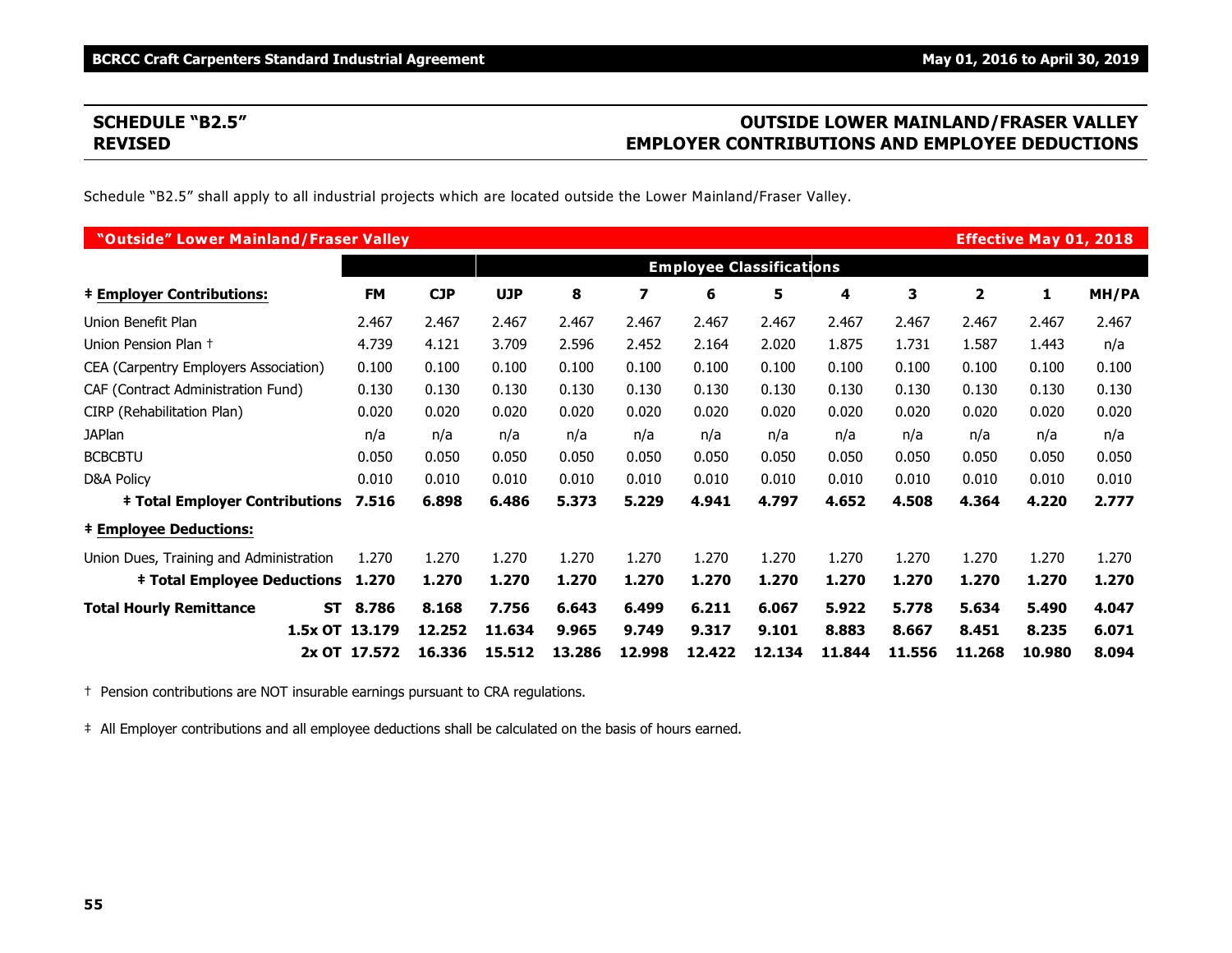# **SCHEDULE "B2.6" OUTSIDE LOWER MAINLAND/FRASER VALLEY REVISED EMPLOYER CONTRIBUTIONS AND EMPLOYEE DEDUCTIONS**

Schedule "B2.6" shall apply to all industrial projects which are located outside the Lower Mainland/Fraser Valley.

| "Outside" Lower Mainland/Fraser Valley      |              |            |            |        |        |                                 |        |        |        |        | <b>Effective April 01, 2019</b> |       |
|---------------------------------------------|--------------|------------|------------|--------|--------|---------------------------------|--------|--------|--------|--------|---------------------------------|-------|
|                                             |              |            |            |        |        | <b>Employee Classifications</b> |        |        |        |        |                                 |       |
| <b>‡ Employer Contributions:</b>            | <b>FM</b>    | <b>CJP</b> | <b>UJP</b> | 8      | 7      | 6                               | 5      | 4      | з      | 2      | 1                               | MH/PA |
| Union Benefit Plan                          | 2.467        | 2.467      | 2.467      | 2.467  | 2.467  | 2.467                           | 2.467  | 2.467  | 2.467  | 2.467  | 2.467                           | 2.467 |
| Union Pension Plan +                        | 4.786        | 4.162      | 3.746      | 2.622  | 2.477  | 2.185                           | 2.039  | 1.894  | 1.748  | 1.602  | 1.457                           | n/a   |
| CEA (Carpentry Employers Association)       | 0.100        | 0.100      | 0.100      | 0.100  | 0.100  | 0.100                           | 0.100  | 0.100  | 0.100  | 0.100  | 0.100                           | 0.100 |
| CAF (Contract Administration Fund)          | 0.130        | 0.130      | 0.130      | 0.130  | 0.130  | 0.130                           | 0.130  | 0.130  | 0.130  | 0.130  | 0.130                           | 0.130 |
| CIRP (Rehabilitation Plan)                  | 0.020        | 0.020      | 0.020      | 0.020  | 0.020  | 0.020                           | 0.020  | 0.020  | 0.020  | 0.020  | 0.020                           | 0.020 |
| <b>JAPlan</b>                               | n/a          | n/a        | n/a        | n/a    | n/a    | n/a                             | n/a    | n/a    | n/a    | n/a    | n/a                             | n/a   |
| <b>BCBCBTU</b>                              | 0.050        | 0.050      | 0.050      | 0.050  | 0.050  | 0.050                           | 0.050  | 0.050  | 0.050  | 0.050  | 0.050                           | 0.050 |
| D&A Policy                                  | 0.010        | 0.010      | 0.010      | 0.010  | 0.010  | 0.010                           | 0.010  | 0.010  | 0.010  | 0.010  | 0.010                           | 0.010 |
| <b>‡ Total Employer Contributions</b>       | 7.563        | 6.939      | 6.523      | 5.399  | 5.254  | 4.962                           | 4.816  | 4.671  | 4.525  | 4.379  | 4.234                           | 2.777 |
| <b>‡ Employee Deductions:</b>               |              |            |            |        |        |                                 |        |        |        |        |                                 |       |
| Union Dues, Training and Administration     | 1.270        | 1.270      | 1.270      | 1.270  | 1.270  | 1.270                           | 1.270  | 1.270  | 1.270  | 1.270  | 1.270                           | 1.270 |
| <b>‡ Total Employee Deductions</b>          | 1.270        | 1.270      | 1.270      | 1.270  | 1.270  | 1.270                           | 1.270  | 1.270  | 1.270  | 1.270  | 1.270                           | 1.270 |
| <b>Total Hourly Remittance</b><br><b>ST</b> | 8.833        | 8.209      | 7.793      | 6.669  | 6.524  | 6.232                           | 6.086  | 5.941  | 5.795  | 5.649  | 5.504                           | 4.047 |
| 1.5x OT 13.250                              |              | 12,314     | 11.690     | 10.004 | 9.786  | 9.348                           | 9.129  | 8.912  | 8.693  | 8.474  | 8.256                           | 6.071 |
|                                             | 2x OT 17.666 | 16,418     | 15.586     | 13,338 | 13.048 | 12.464                          | 12.172 | 11,882 | 11.590 | 11.298 | 11,008                          | 8.094 |

† Pension contributions are NOT insurable earnings pursuant to CRA regulations.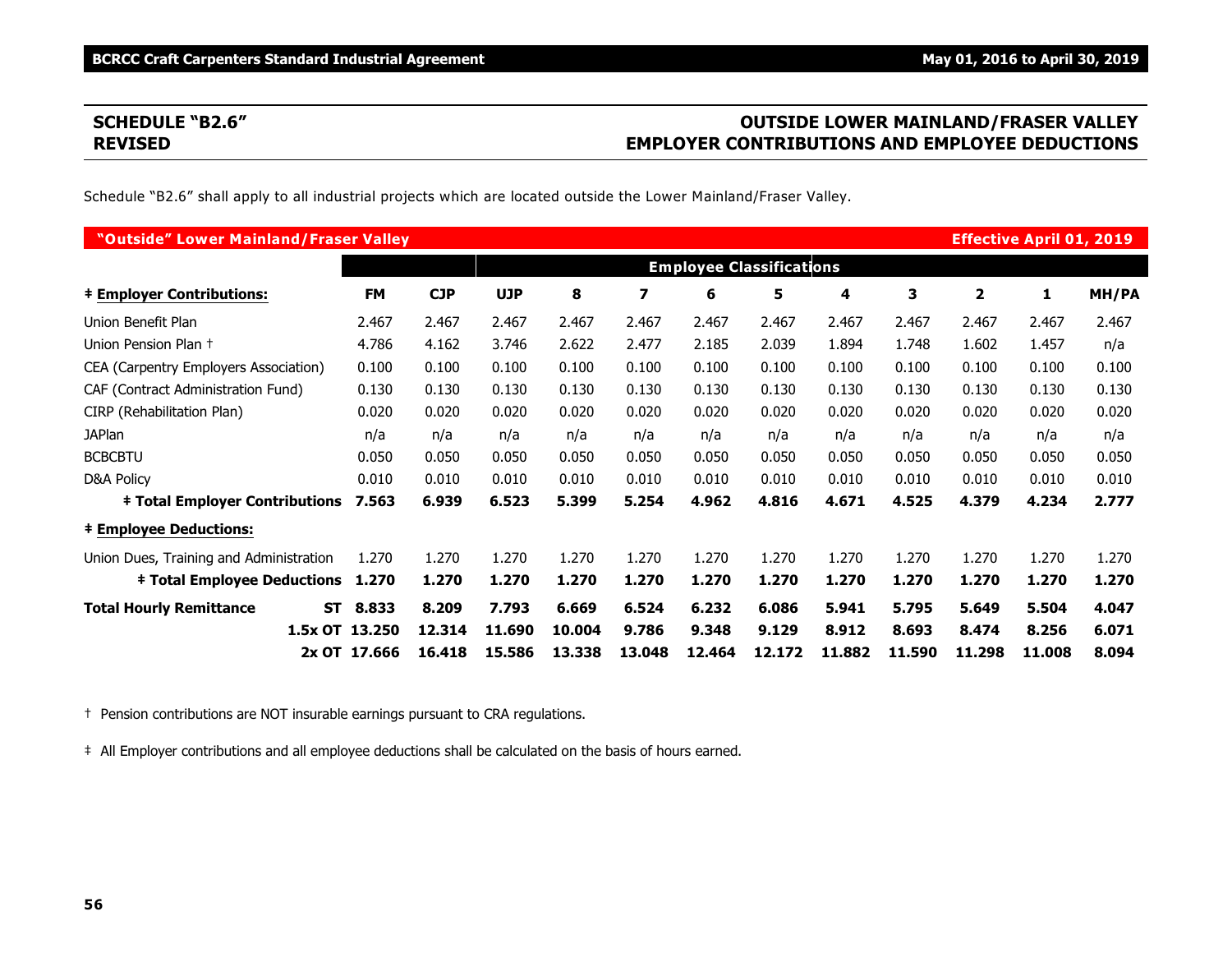# **APPENDIX "A" PAGE 1 OF 3 DEFINITIONS AND ABBREVIATIONS**

The following definitions and abbreviations shall be applicable to the interpretation of this Agreement.

# **1. BCBCBTU**

Bargaining Council of British Columbia Building Trade Unions

# **2. BCRCC**

British Columbia Regional Council of Carpenters

# **3. BCBT**

BC Building Trades (the British Columbia and Yukon Territory Building and Construction Trades Council)

# **4. CEA**

Carpentry Employers Association of BC

### **5. CLR**

Construction Labour Relations Association of B.C.

# **6. CSA**

Canadian Standards Association

# **7. Employee**

Any individual who is a member of the Union, and/or such other person, employed by the Employer under the terms of this Agreement.

# **8. Employer**

- **(a)** Any individual, business, partnership, company, corporation, or other similar entity, signatory to this Agreement.
- **(b)** Where the term Employer is used within this Agreement, and the context of such usage makes it appropriate and logical to regard this term as a reference to a person, as opposed to a legal entity, then such usage shall be considered to refer to an authorized representative of the Employer.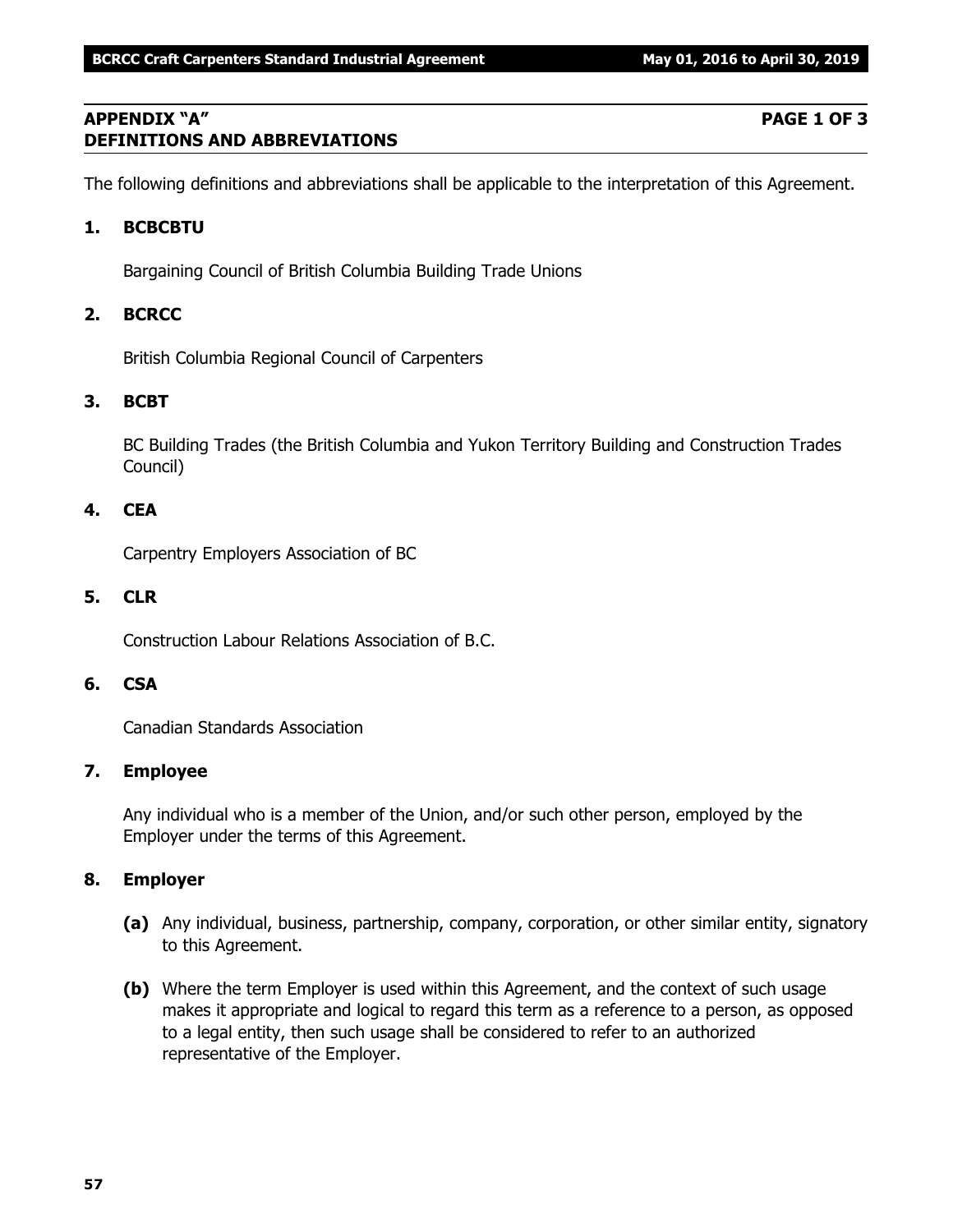# **APPENDIX "A" PAGE 2 OF 3 DEFINITIONS AND ABBREVIATIONS**

The following definitions and abbreviations shall be applicable to the interpretation of this Agreement.

# **9. Gender**

Wherever the words "man", "men", "he" or "his" are utilized in this Agreement they shall be considered to apply equally to both genders (i.e. male and female).

# **10. Hours Earned and Hours Worked**

| (a) 1 straight time hour              | $= 1$ hour earned             | $= 1$ hour worked |
|---------------------------------------|-------------------------------|-------------------|
| (b) 1 time and one-half overtime hour | $= 1\frac{1}{2}$ hours earned | $= 1$ hour worked |
| (c) 1 double time overtime hour       | $= 2$ hours earned            | $= 1$ hour worked |

# **11. Industrial Construction**

- **(a)** Shall include production plants such as pulp mills; chemical plants; refineries, including the transmission facilities; metre pumping; compressor stations; munitions plants; mines; power generating plants; bulk loading terminals; dams; breweries; and any/all other projects which are mutually agreed to by the Parties.
- **(b)** On industrial construction projects, any employee required to work underground shall receive a premium of ten percent (10%) over and above the otherwise applicable minimum hourly wage rate. The foregoing shall not apply to work performed within open ditches or basements of buildings.

# **12. LRB**

British Columbia Labour Relations Board

# **13. Local**

An affiliated Local of the Union.

# **14. Local Resident Employee**

An employee who resides within one hundred (100) road kilometres of the project or, where ferry travel is involved, within seventy-five (75) minutes travel time, including ferry travel and road kilometres.

# **15. Lower Mainland/Fraser Valley**

Inclusive of West Vancouver to the west, Chilliwack to the east, and all cities, towns, municipalities, villages, communities, etc. in between.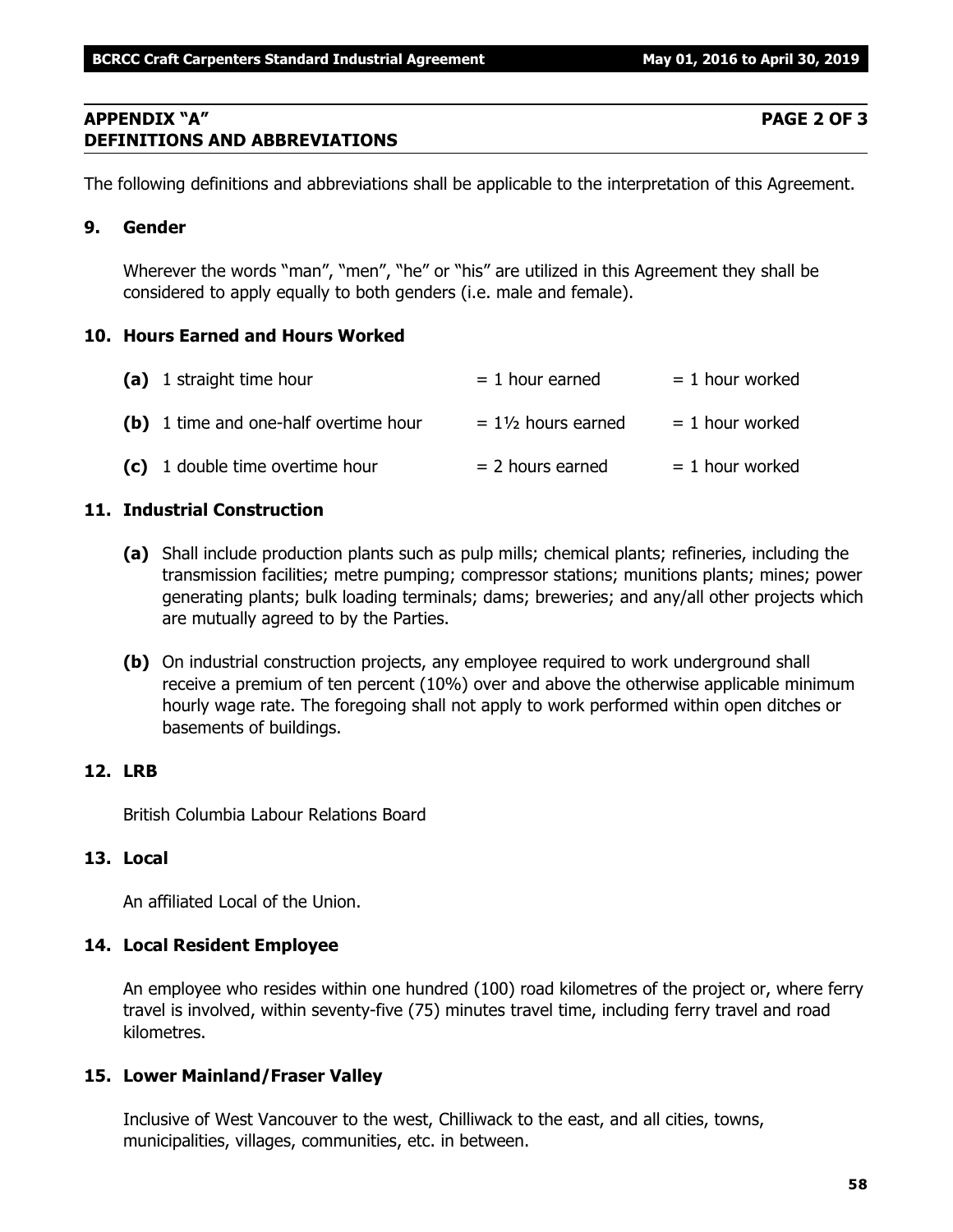# **APPENDIX "A" PAGE 3 OF 3 DEFINITIONS AND ABBREVIATIONS**

The following definitions and abbreviations shall be applicable to the interpretation of this Agreement.

### **16. Union**

- **(a)** British Columbia Regional Council of Carpenters (BCRCC), acting on behalf of its affiliated Locals.
- **(b)** Where the term Union is used within this Agreement, and the context of such usage makes it appropriate and logical to regard this term as a reference to a person, as opposed to a legal entity, then such usage shall be considered to refer to an authorized representative of the Union.

## **17. UBCJA**

United Brotherhood of Carpenters and Joiners of America

### **18. WSBC**

WorkSafe BC (the Workers' Compensation Board of BC)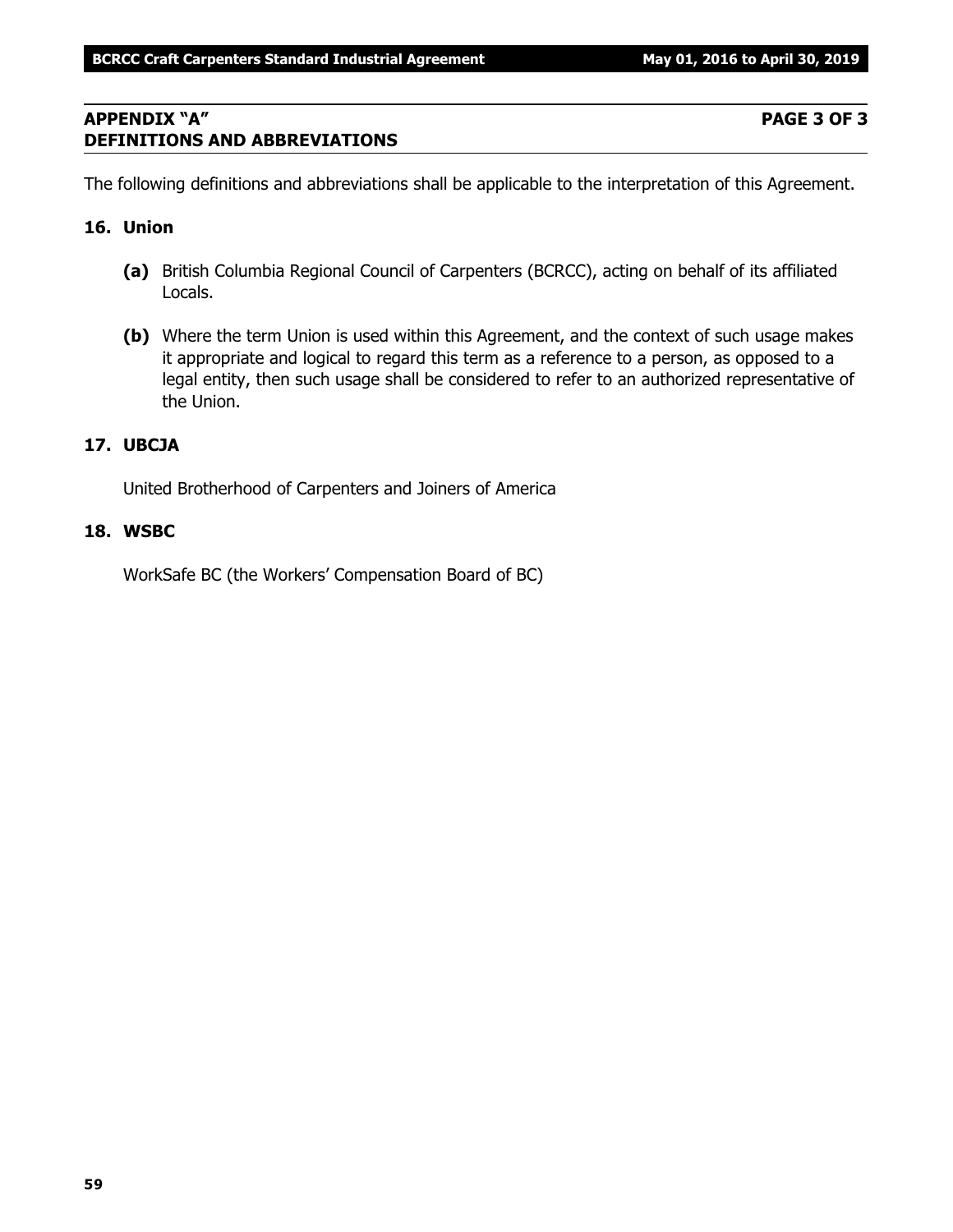# **APPENDIX "B" PAGE 1 OF 2 SCHEDULE OF STATUTORY HOLIDAYS**

The following schedule of statutory holidays shall be applicable to the interpretation of this Agreement.

# **1. 2016**

# Statutory Holiday **Actual Date Conserved Date** Observed Date

New Years' Day **Friday**, Jan. 1st Family Day **Monday, Feb. 8th** Monday, Feb. 8th Good Friday **Friday** Friday, Mar. 25<sup>th</sup> Friday, Mar. 25<sup>th</sup> Friday, Mar. 25<sup>th</sup> Easter Monday Monday, Mar. 28<sup>th</sup> Monday, Mar. 28<sup>th</sup> Monday, Mar. 28<sup>th</sup> Victoria Day **Monday, May 23<sup>rd</sup>** Monday, May 23<sup>rd</sup> Monday, May 23<sup>rd</sup> Canada Day **Friday, July 1<sup>st</sup>** Friday, July 1<sup>st</sup> Friday, July 1<sup>st</sup> Friday before BC Day  $Friday$ , July 29<sup>th</sup> Friday, July 29<sup>th</sup>  $BC$  Day Monday, Aug.  $1<sup>st</sup>$ Friday before Labour Day Friday, Sept. 2<sup>nd</sup> Labour Day Monday, Sept. 5<sup>th</sup> Monday, Sept. 5<sup>th</sup> Monday, Sept. 5<sup>th</sup> Thanksgiving Day Monday, Oct.  $10<sup>th</sup>$  Monday, Oct.  $10<sup>th</sup>$  Monday, Oct.  $10<sup>th</sup>$ Remembrance Day  $\qquad \qquad$  Friday, Nov.  $11^{\text{th}}$  Friday, Nov.  $11^{\text{th}}$ Christmas Day  $S$ unday, Dec. 25<sup>th</sup> Monday, Dec. 26<sup>th</sup> Boxing Day Monday, Dec. 26<sup>th</sup> Tuesday, Dec. 27<sup>th</sup>

# **2. 2017**

# Statutory Holiday **Actual Date** Actual Date **Conserved Date** Observed Date

New Years' Day North Sunday, Jan. 1<sup>st</sup> Monday, Jan. 2<sup>nd</sup> Monday, Jan. 2<sup>nd</sup> Family Day Monday, Feb.  $13<sup>th</sup>$  Monday, Feb  $13<sup>th</sup>$ Good Friday **Friday**, Apr. 14<sup>th</sup> Friday, Apr. 14<sup>th</sup> Friday, Apr. 14<sup>th</sup> Easter Monday **Monday, Apr. 17<sup>th</sup> Monday, Apr. 17<sup>th</sup> Monday, Apr. 17<sup>th</sup>** Victoria Day **Monday, May 22<sup>nd</sup> Monday, May 22<sup>nd</sup> Monday, May 22<sup>nd</sup> Monday, May 22<sup>nd</sup>** Canada Day Saturday, July  $1^{\text{st}}$  Monday, July  $3^{\text{rd}}$ Friday before BC Day  $Friday$ , Aug.  $4<sup>th</sup>$  Friday, Aug.  $4<sup>th</sup>$ BC Day Monday, Aug. 7<sup>th</sup> Friday before Labour Day Friday, Sept. 1<sup>st</sup> Labour Day Monday, Sept. 4<sup>th</sup> Monday, Sept. 4<sup>th</sup> Monday, Sept. 4<sup>th</sup> Thanksgiving Day Monday, Oct. 9th Remembrance Day  $Saturday$ , Nov.  $11<sup>th</sup>$  Monday, Nov.  $13<sup>th</sup>$ Christmas Day  $M$ onday, Dec. 25<sup>th</sup> Monday, Dec. 25<sup>th</sup> Monday, Dec. 25<sup>th</sup> Boxing Day **Bridge Community Community** Tuesday, Dec. 26<sup>th</sup> Tuesday, Dec. 26<sup>th</sup>

Friday, Jan.  $1<sup>st</sup>$ Monday, Feb 8th Monday, Aug. 1st Friday, Sept. 2<sup>nd</sup>

Monday, Aug.  $7<sup>th</sup>$ Friday, Sept. 1st Monday, Oct. 9<sup>th</sup>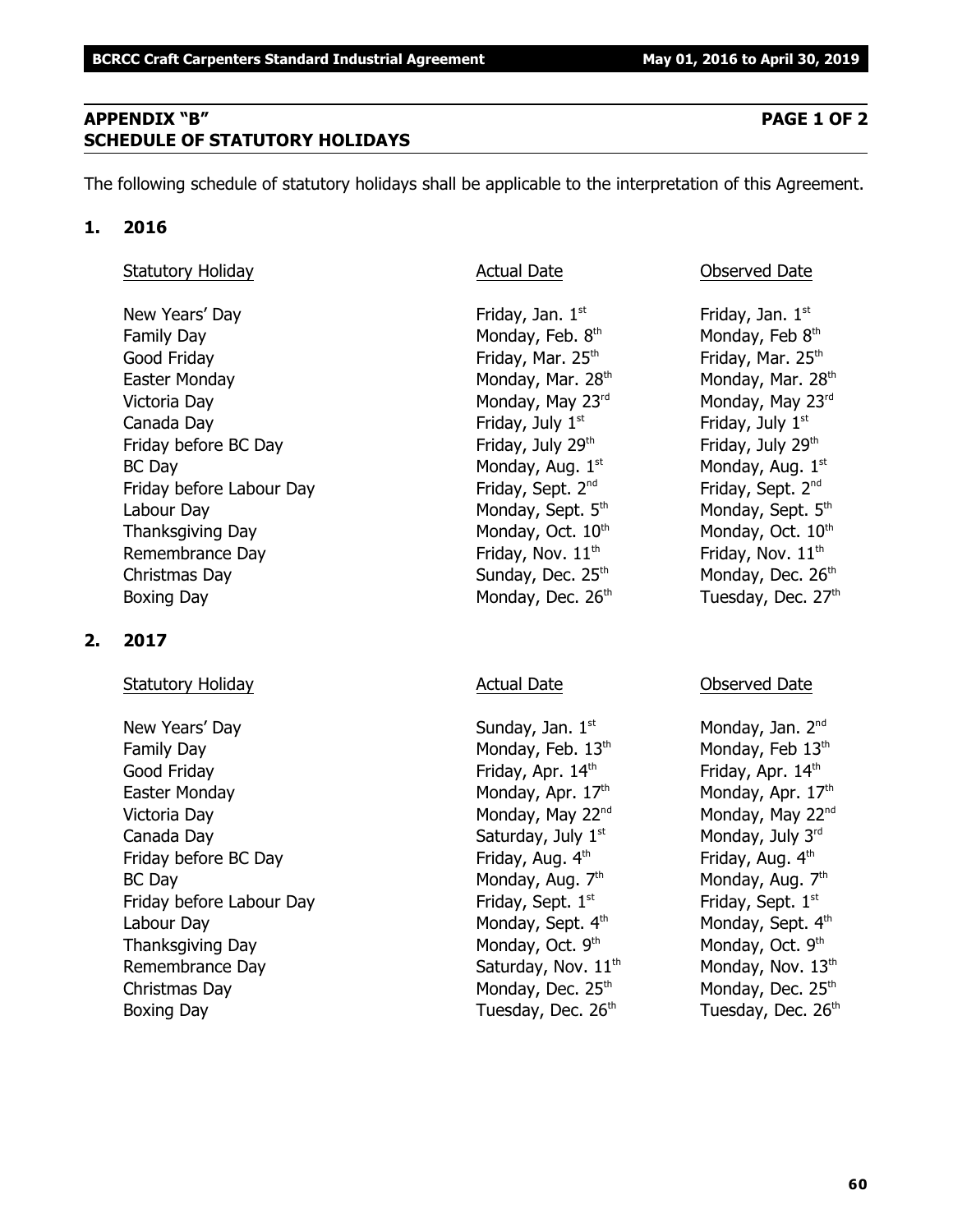# **APPENDIX "B" PAGE 2 OF 2 SCHEDULE OF STATUTORY HOLIDAYS**

The following schedule of statutory holidays shall be applicable to the interpretation of this Agreement.

### **3. 2018**

### Statutory Holiday **Actual Date Actual Date Conserved Date Observed Date**

New Years' Day  $\blacksquare$  Monday, Jan. 1st  $\blacksquare$  Monday, Jan. 1st structure  $\blacksquare$  Monday, Jan. 1st Family Day Monday, Feb.  $12<sup>th</sup>$  Monday, Feb.  $12<sup>th</sup>$ Good Friday **Friday**, Mar. 30<sup>th</sup> Friday, Mar. 30<sup>th</sup> Friday, Mar. 30<sup>th</sup> Easter Monday **Monday, Apr. 2<sup>nd</sup> Monday, Apr. 2<sup>nd</sup> Monday, Apr. 2<sup>nd</sup> Monday, Apr. 2<sup>nd</sup>** Victoria Day **Monday, May 21**<sup>st</sup> Monday, May 21<sup>st</sup> Monday, May 21<sup>st</sup> Canada Day  $Sunday, July 1<sup>st</sup>$  Monday, July  $2<sup>nd</sup>$ Friday before BC Day  $\qquad \qquad$  Friday, Aug. 3<sup>rd</sup> Friday, Aug. 3<sup>rd</sup>  $BC$  Day Monday, Aug.  $6<sup>th</sup>$ Friday before Labour Day Friday, Aug. 31st striday, Aug. 31st striday, Aug. 31st Labour Day Monday, Sept. 3<sup>rd</sup> Monday, Sept. 3<sup>rd</sup> Monday, Sept. 3<sup>rd</sup> Rept. 3<sup>rd</sup> Rept. 3<sup>rd</sup> Thanksgiving Day Monday, Oct. 8<sup>th</sup> Remembrance Day  $Sunday, Nov. 11<sup>th</sup>$  Monday, Nov.  $12<sup>th</sup>$ Christmas Day  $\qquad \qquad$  Tuesday, Dec. 25<sup>th</sup>  $\qquad \qquad$  Tuesday, Dec. 25<sup>th</sup> Boxing Day **Bridge Community Community** Wednesday, Dec. 26<sup>th</sup> Wednesday, Dec. 26<sup>th</sup>

# **4. 2019**

# Statutory Holiday **Actual Date** Actual Date **Conserved Date** Observed Date

New Years' Day  $\qquad \qquad$  Tuesday, Jan.  $1^{st}$  Tuesday, Jan.  $1^{st}$ Family Day Monday, Feb  $11<sup>th</sup>$  Monday, Feb  $11<sup>th</sup>$ Good Friday **Friday, Apr. 19th Friday, Apr. 19th 19th** Friday, Apr. 19th the three states of the three states of the three states of the three states of the three states of the three states of the three states of the three Easter Monday **Monday, Apr. 22<sup>nd</sup> Monday, Apr. 22**<sup>nd</sup> Monday, Apr. 22<sup>nd</sup> Victoria Day **Monday, May 20<sup>th</sup> Monday, May 20<sup>th</sup> Monday, May 20<sup>th</sup> Monday, May 20<sup>th</sup>** Canada Day  $\qquad \qquad \qquad \qquad$  Monday, July 1st structure  $\qquad$  Monday, July 1st structure  $\qquad$ Friday before BC Day Friday, Aug. 2<sup>nd</sup> Friday, Aug. 2<sup>nd</sup> Friday, Aug. 2<sup>nd</sup> Friday, Aug. 2<sup>nd</sup> BC Day Monday, Aug. 5<sup>th</sup> Friday before Labour Day Friday, Aug. 30<sup>th</sup> Friday, Aug. 30<sup>th</sup> Friday, Aug. 30<sup>th</sup> Labour Day Monday, Sept. 2<sup>nd</sup> Monday, Sept. 2<sup>nd</sup> Monday, Sept. 2<sup>nd</sup> Thanksgiving Day Monday, Oct.  $14<sup>th</sup>$  Monday, Oct.  $14<sup>th</sup>$  Monday, Oct.  $14<sup>th</sup>$ Remembrance Day  $M$ onday, Nov.  $11<sup>th</sup>$  Monday, Nov.  $11<sup>th</sup>$ Christmas Day **Mathem Christmas Day Christmas Day Christmas Day Christmas Day Area** Wednesday, Dec. 25<sup>th</sup> Boxing Day Thursday, Dec. 26<sup>th</sup> Thursday, Dec. 26<sup>th</sup> Thursday, Dec. 26<sup>th</sup>

Monday, Aug. 6th Monday, Oct. 8th

Monday, Aug.  $5<sup>th</sup>$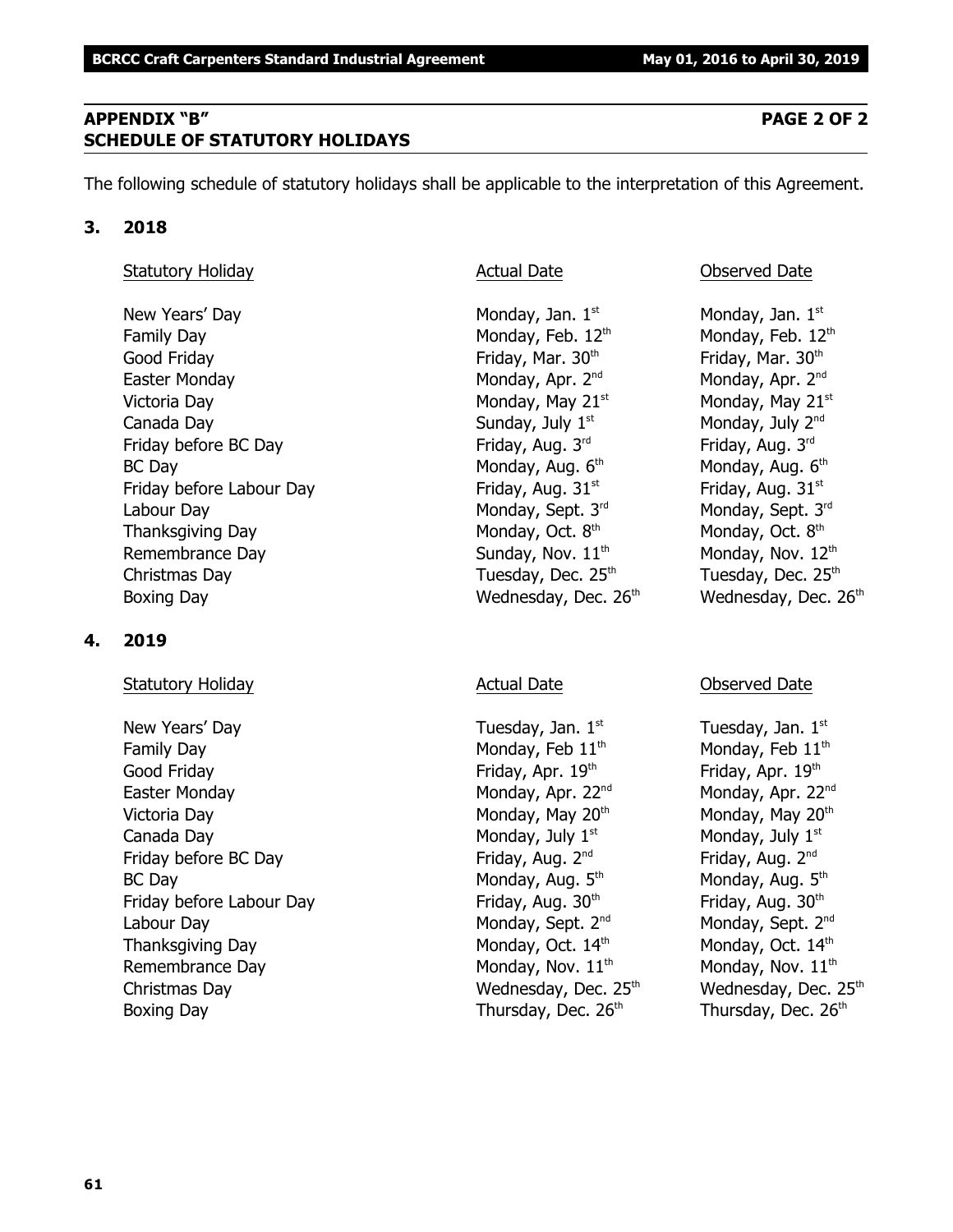# **APPENDIX "C" PAGE 1 OF 1 SCHEDULE OF TRAVEL ALLOWANCE AMOUNTS**

# **A. Application**

The following schedule of travel allowance amounts shall govern the daily travel allowance amounts payable in accordance with Article 7.102 (b), the initial and terminal travel allowance amounts payable in accordance with Article 7.201 (a), the daily travel allowance amounts payable in accordance with Article 7.301 Option #2 (b) (ii), and the project transfer travel allowance amounts payable in accordance with Article 8.200. Refer also to item B. below.

### Effective

| January 01, 2016 | First 5,000 road kilometres actually driven $=$<br>All additional road kilometres actually driven $=$ | \$0.54 per road kilometre<br>\$0.48 per road kilometre |
|------------------|-------------------------------------------------------------------------------------------------------|--------------------------------------------------------|
| January 01, 2017 | First 5,000 road kilometres actually driven $=$<br>All additional road kilometres actually driven $=$ | \$0.54 per road kilometre<br>\$0.48 per road kilometre |

# **B. Annual Adjustments**

The foregoing schedule of travel allowance amounts shall be subject to annual adjustments throughout the duration of this Agreement. Notwithstanding any/all contrary provisions of this Agreement, the effective "per road kilometre" amounts which shall be payable pursuant to Article 7.102 (b), Article 7.201 (a), Article 7.301 Option #2 (b) (ii), and Article 8.200 shall be the maximum allowable tax-free rate for mileage expense reimbursement as published annually by the Canada Revenue Agency.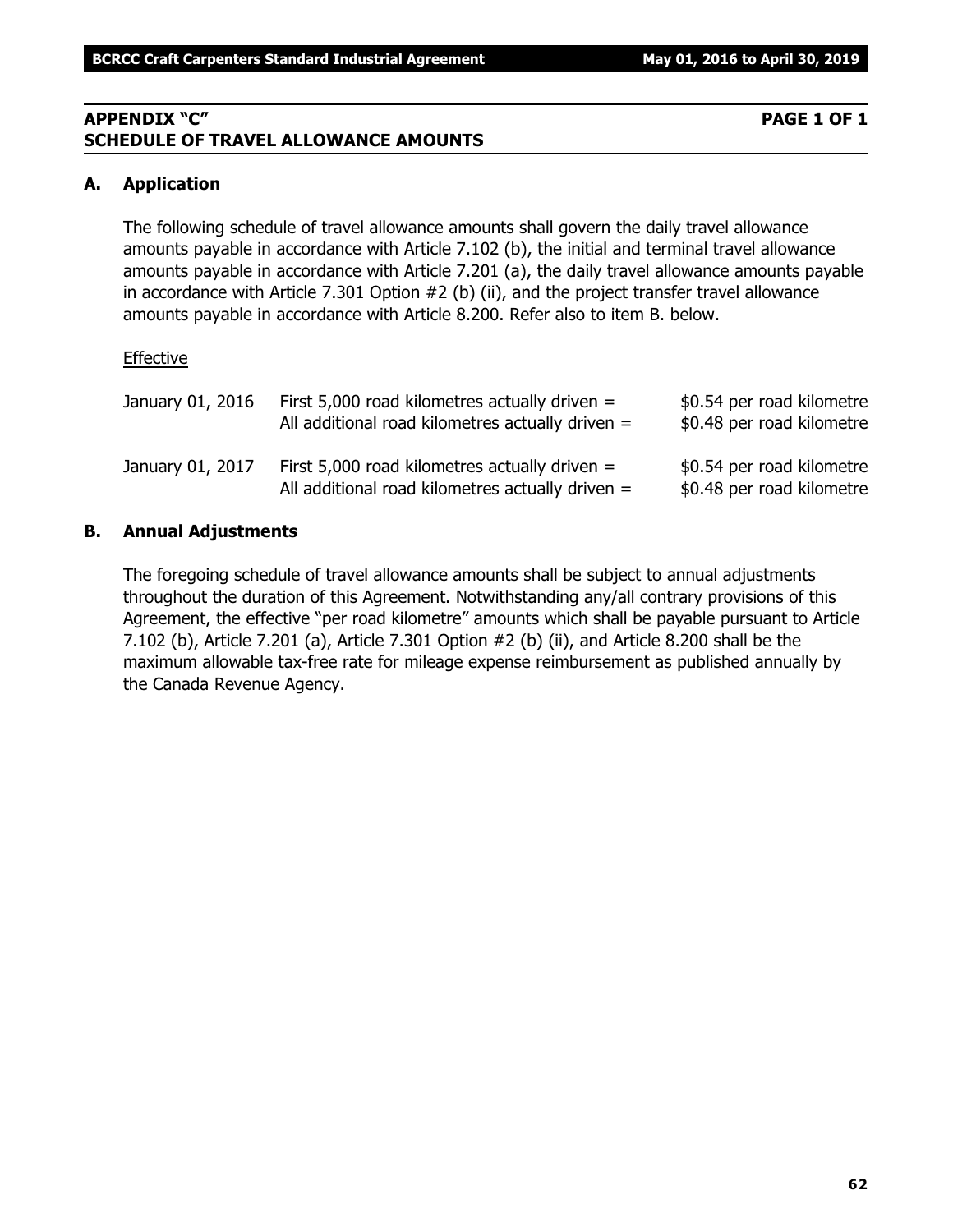# **APPENDIX "D" PAGE 1 OF 4 LETTER OF INTERPRETATION RE: MEAL BREAKS**

The following terms and conditions shall supercede any/all contrary application and/or interpretation of the BCRCC Craft Carpenters Standard Industrial Agreement. In particular, the Parties agree that the provisions of this Letter of Interpretation are applicable only on shifts in excess of ten (10) hours. Where mutual agreement is referenced within this Letter of Interpretation, the voluntary consent of the majority of Employees on a crew shall be required in order for such agreement to have been achieved.

# **A. Shifts in Excess of Ten (10) Hours**

The Parties agree that shifts in excess of ten (10) hours occur as a result of either a "Scheduled Shift" or an "Unscheduled Overtime Shift". Each of these Shifts is defined below by way of an example. Such definitions shall apply only for the purposes of this Letter of Interpretation.

# **1. Scheduled Shifts**

When an Employee commences work on a shift in excess of ten (10) hours and such Employee only works the originally scheduled hours, such a shift would be defined as a Scheduled Shift. For example, the shift is scheduled to be eleven (11) hours and the Employee only works eleven (11) hours.

# **2. Unscheduled Overtime Shifts**

- **a.** When an Employee commences work on a shift in excess of ten (10) hours but such Employee ultimately works more than the originally scheduled hours, such a shift would be defined as an Unscheduled Overtime Shift. For example, the shift is scheduled to be eleven (11) hours but the Employee ultimately works twelve (12) hours.
- **b.** When an Employee commences work on a shift of ten (10) hours or less but such Employee ultimately works in excess of ten (10) hours, such a shift would also be defined as an Unscheduled Overtime Shift. For example, the shift is scheduled to be eight (8) hours but the Employee ultimately works eleven (11) hours.

# **B. Objective**

The objective of this Letter of Interpretation is to address the practical differences between providing for second (and subsequent) meal breaks on Scheduled Shifts in excess of ten (10) hours, and providing for second (and subsequent) meal breaks on Unscheduled Overtime Shifts in excess of ten (10) hours.

# **C. Paid Meal Breaks and Hot Meals**

Notwithstanding any/all contrary interpretation of this Letter of Interpretation, the second, third and any/all subsequent meal breaks shall be paid for by the Employer at the otherwise applicable straight time hourly wage rate. Second, third and subsequent meals shall be a hot meal wherever possible and shall be supplied by the Employer. Notwithstanding the foregoing, in the event that a hot meal is not supplied, the Employer shall pay a twenty five dollar (\$25.00) meal allowance to each affected Employee in lieu thereof.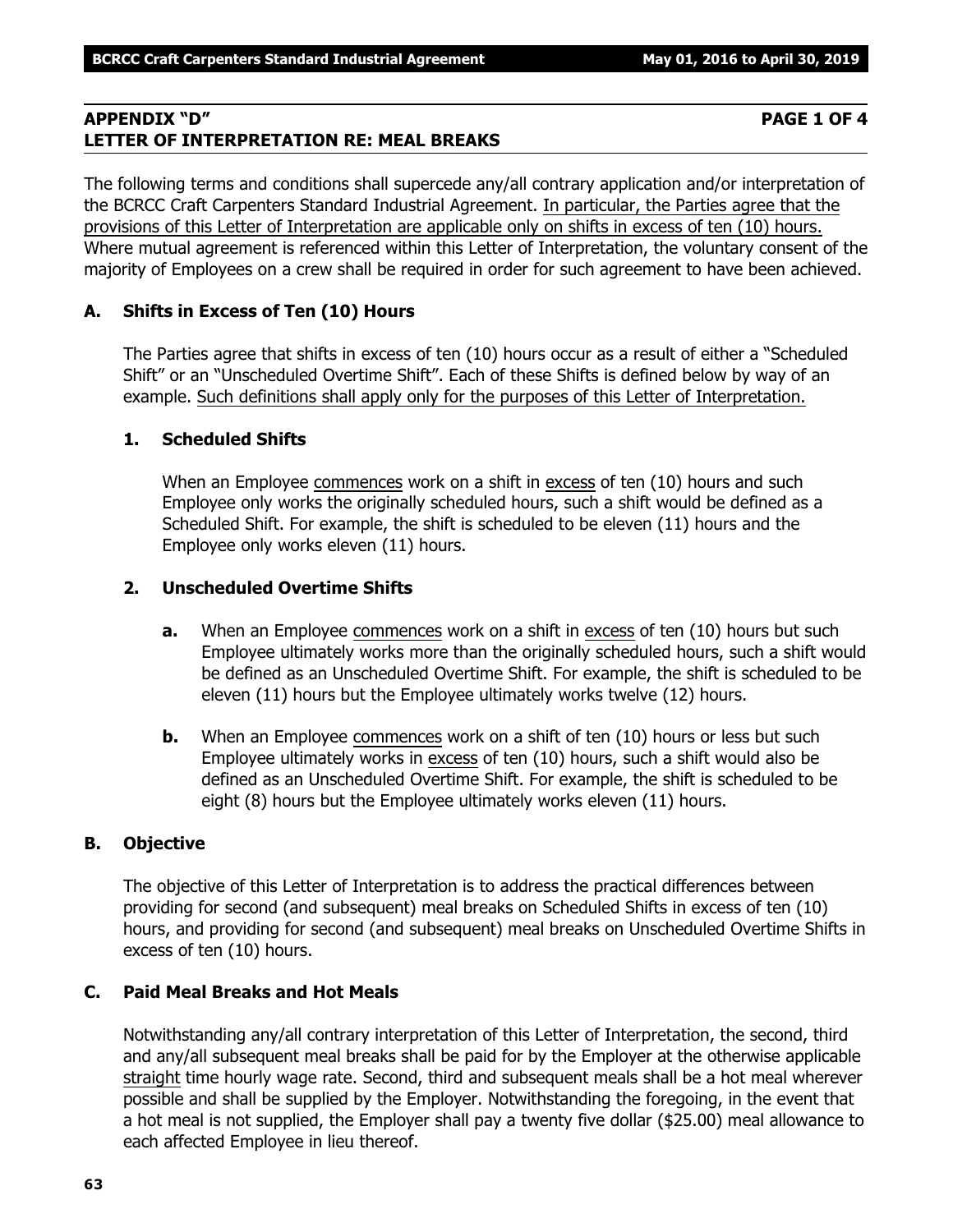### **APPENDIX "D" PAGE 2 OF 4 LETTER OF INTERPRETATION RE: MEAL BREAKS**

#### **D. Meal Breaks on Scheduled Shifts**

#### **1. Scheduled Shifts In Excess of Ten (10) Hours**

Two (2) meal breaks of one-half (½) hour each shall be provided on all Scheduled Shifts in excess of ten (10) hours, up to and including twelve (12) hours.

- **a.** The first one-half (½) hour meal break shall be scheduled as near as is practical to the one-third  $(1/3)$  point of the shift and shall not be considered as time worked/earned.
- **b.** The second one-half ( $\frac{1}{2}$ ) hour meal break shall be scheduled as near as is practical to the two-thirds  $(2)$  point of the shift and shall not be considered as time worked/earned.

#### **c. Example - Scheduled Shift of Twelve (12) Hours**

| 8:00 am to 12:00 noon  |
|------------------------|
| 12:00 noon to 12:30 pm |
| 12:30 pm to 4:30 pm    |
| 4:30 pm to 5:00 pm     |
| 5:00 pm to 9:00 pm     |
|                        |

work (straight time or overtime as the day/shift warrants) first meal break (not paid) work (straight time or overtime as the day/shift warrants) second meal break (payable at straight time) work (straight time or overtime as the day/shift warrants)

#### **2. Scheduled Shifts in Excess of Twelve (12) Hours**

Three (3) meal breaks of one-half  $(y_2)$  hour each shall be provided on all Scheduled Shifts in excess of twelve (12) hours, up to and including sixteen (16) hours.

- **a.** The first one-half (½) hour meal break shall be scheduled as near as is practical to the one-quarter  $(4)$  point of the shift and shall not be considered as time worked/earned.
- **b.** The second one-half (½) hour meal break shall be scheduled as near as is practical to the one-half (½) point of the shift and shall not be considered as time worked/earned.
- **c.** The third one-half (½) hour meal break shall be scheduled as near as is practical to the three-quarters (¾) point of the shift and shall not be considered as time worked/earned.

#### **d. Example - Scheduled Shift of Fourteen (14) Hours**

| 3.5 hours | $8:00$ am to $11:30$ am | work (straight time or overtime as the day/shift warrants) |
|-----------|-------------------------|------------------------------------------------------------|
| 0.5 hours | 11:30 am to 12:00 noon  | first meal break (not paid)                                |
| 3.5 hours | 12:00 noon to 3:30 pm   | work (straight time or overtime as the day/shift warrants) |
| 0.5 hours | $3:30$ pm to $4:00$ pm  | second meal break (payable at straight time)               |
| 3.5 hours | 4:00 pm to 7:30 pm      | work (straight time or overtime as the day/shift warrants) |
| 0.5 hours | 7:30 pm to 8:00 pm      | third meal break (payable at straight time)                |
| 3.5 hours | 8:00 pm to 11:00 pm     | work (overtime as the day/shift warrants)                  |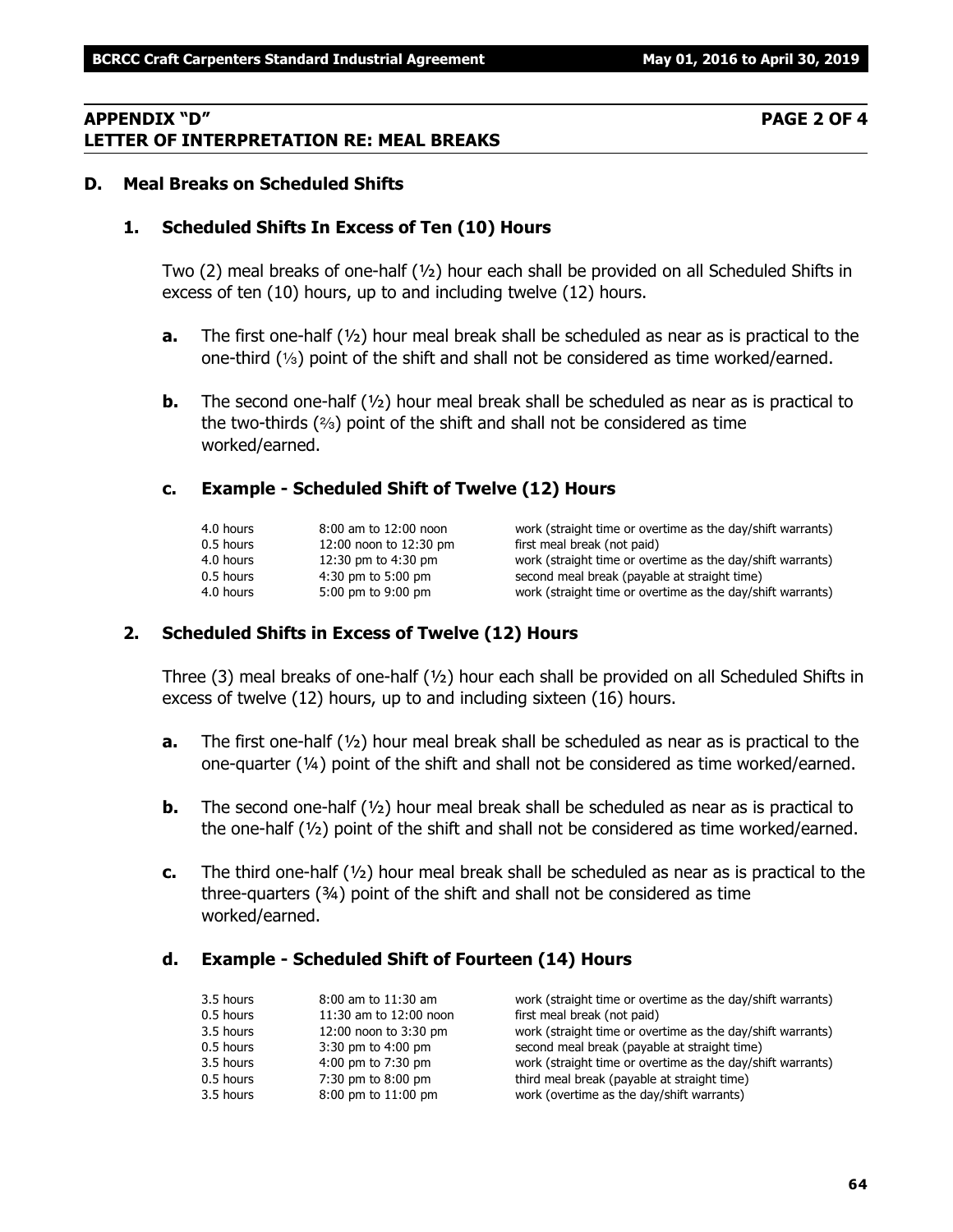# **APPENDIX "D" PAGE 3 OF 4 LETTER OF INTERPRETATION RE: MEAL BREAKS**

# **E. Meal Breaks on Unscheduled Overtime Shifts**

The Parties acknowledge that it is the "unscheduled" nature of an Unscheduled Overtime Shift that complicates the process of definitively scheduling meal breaks on such shifts.

# **Option #1 - Early Decision to Work Unscheduled Overtime**

If a decision to work extended hours on a shift occurs early enough after the commencement of such shift to allow for the application of either item D1 or D2, such application shall prevail. For example, Employees report to the project and commence work on an eight (8) hour shift, however, prior to eight (8) hours of work being completed it is determined that unscheduled overtime will be required. This unscheduled overtime will extend the shift to a total of twelve (12) hours. In such a situation, the example schedule provided for in item D1 would apply. The same would be true even if the original shift was a nine (9) hour or ten (10) hour shift.

# **Option #2 - Late Decision to Work Unscheduled Overtime**

If a decision to work extended hours on a shift does not occur early enough after the commencement of such shift to allow for the application of either item D1 or D2, either the default provision or flexible provision (see below for details) shall apply. For example, Employees report to the project and commence work on a ten (10) hour shift. However, it is not determined that unscheduled overtime will be required until nine and one-half (9½) hours of the shift has already been worked. As a result, it is impossible to take the second meal break after eight (8) hours.

# **a. Default Provision**

The Option #2 default provision is for the second meal break to take place as quickly as practical after the determination that unscheduled overtime will be required For example, Employees report to the project and commence work on a ten (10) hour shift. However, after nine and one-half (9½) hours of work has been completed it is determined that two (2) hours of unscheduled overtime will be required. In such a situation, the second meal break would take place immediately, providing this can be accomplished without any significant negative impact on the efficiency of the work being performed.

# **b. Flexible Provision**

The Option #2 flexible provision requires the Employer (or the on-site representative of the Employer) to first achieve the mutual agreement of the majority of the affected Employees. If this is not possible, then the default provision shall prevail. The intent of the flexible provision is to provide both the Employer and Employees with the ability to adjust the scheduling of second and subsequent meal breaks to the realities of the project and work being performed. The typical application of the flexible provision would be to delay the second meal break until the conclusion of work on the shift.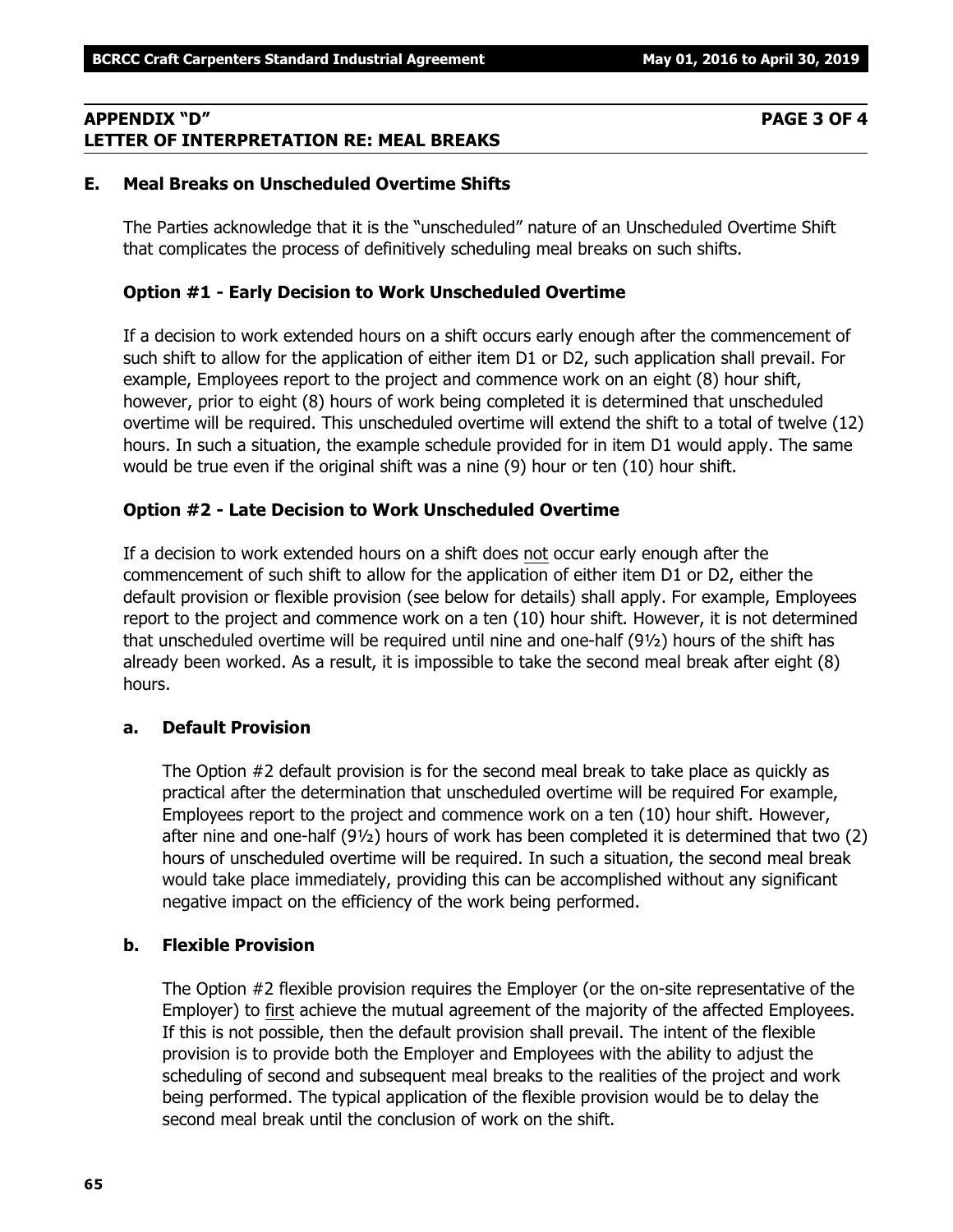# **APPENDIX "D" PAGE 4 OF 4 LETTER OF INTERPRETATION RE: MEAL BREAKS**

For example, Employees report to the project and commence work on a ten (10) hour shift. However, after ten (10) hours of work has been completed it is determined that one-half (½) hour of unscheduled overtime will be required. In such a situation, the Employer would consult with all of the affected Employees in order to determine if a majority of the crew wishes to delay the second meal break until after the one-half (1/2) hour of unscheduled overtime has been completed. If mutual agreement is achieved, the following schedule would prevail. If mutual agreement is not achieved, the default provision would prevail.

| 5.0 hours<br>0.5 hours<br>5.0 hours | 7:00 am to 12:00 noon<br>12:00 noon to 12:30 pm<br>12:30 pm to 5:30 pm | work (straight time or overtime as the day/shift warrants)<br>first meal break (not paid)<br>work (straight time or overtime as the day/shift warrants) |
|-------------------------------------|------------------------------------------------------------------------|---------------------------------------------------------------------------------------------------------------------------------------------------------|
| 0.5 hours                           | 5:30 pm to 6:30 pm                                                     | work (overtime)                                                                                                                                         |
| 0.5 hours                           | $6:30$ pm to $7:00$ pm                                                 | second meal break (payable at straight time)                                                                                                            |

The typical application of this schedule would allow for Employees to depart for home at 6:30 pm, and be paid the twenty-five dollar (\$25.00) allowance in lieu of the hot meal.